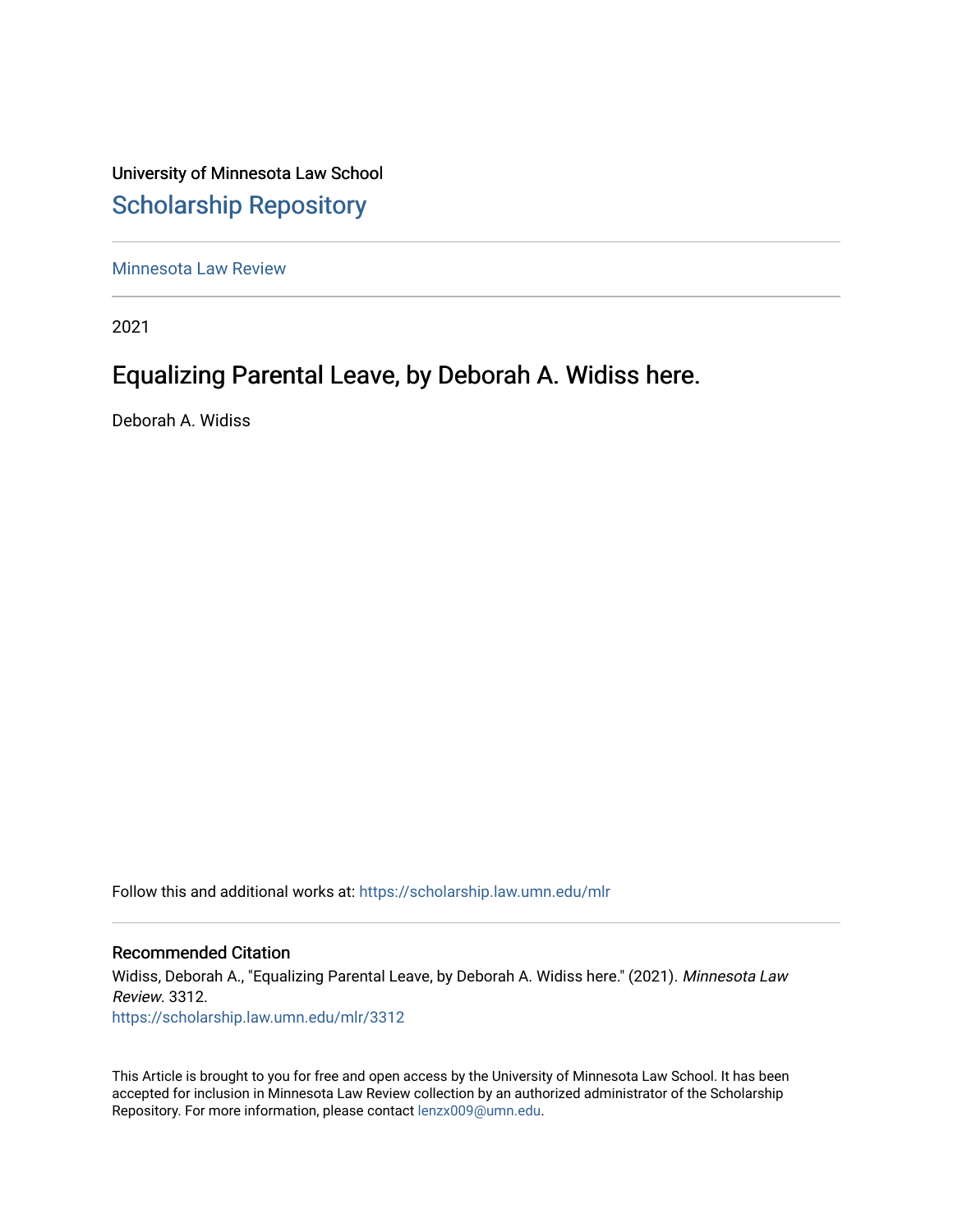## **Article**

## **Equalizing Parental Leave**

## **Deborah A. Widiss†**

† Professor of Law, Associate Dean for Research and Faculty Affairs, Ira C. Batman Faculty Fellow, Indiana University Maurer School of Law. I am grateful to Naomi Cahn, Andrea Charlow, Charlie Geyh, Tristin Green, Linda Haas, Clare Huntington, Courtney Joslin, Marcy Karin, Leandra Lederman, Sherry Leiwant, Jared Make, Ann McGinley, Melissa Murray, Doug NeJaime, Camille Gear Rich, Rachel Arnow-Richman, Anibal Rosario-Lebron, Laura Rosenbury, Leticia Saucedo, Naomi Schoenbaum, Tracy Thomas, Susan Williams, and Molly Weston Williamson for conversations about the problem discussed in this Article and for insightful suggestions on earlier drafts. This paper spurred a Roundtable on Solo Parents and Paid Leave for Care of Newborn Children Under the FAMILY Act, organized by Family Story and the Center for Economic and Policy Research, and funded by the Rockefeller Family Fund and the Women Effect Fund. My thanks especially to Nicole Rodgers for initiating the Roundtable and inviting me to be part of it, and also to Eileen Appelbaum, Shawn Fremstad, Sarah Jane Glynn, Vicky Shabo, and other participants for their insightful suggestions on potential reform proposals. I am also grateful for feedback I received when presenting early drafts of this Article at the 2020 Feminist Legal Theory Summer Series; 2019 International Network on Leave Policies and Research; 2019 Nonmarriage and the Law Roundtable; 2019 Law and Society Association; 2019 Maurer Faculty Summer Brownbag Series; and the 2018 Colloquium on Scholarship in Employment and Labor Law. I received excellent research and editorial assistance from Maurer students Bailey Anstead, Julie Ardean, Madeline Brown, Jordan Lee, Rachel Pawlak, Allison Pulliam, and Madison Silvey, and from my faculty assistants Kyle Impini and Melanie Chamberlain. This research was supported by a summer research grant from the Maurer School of Law. It also draws on research I conducted as a Fulbright Senior Scholar in Australia; my appreciation to the Australian-American Fulbright Commission for its support. And finally, my thanks to the editors of the *Minnesota Law Review*, particularly Olivia Levinson, Jenni Oprosko, and Zach Wright, for their extremely conscientious work in finalizing the Article for publication and presenting it on the *Minnesota Law Review's* podcast. Copyright  $©$  2021 by Deborah A. Widiss.

2175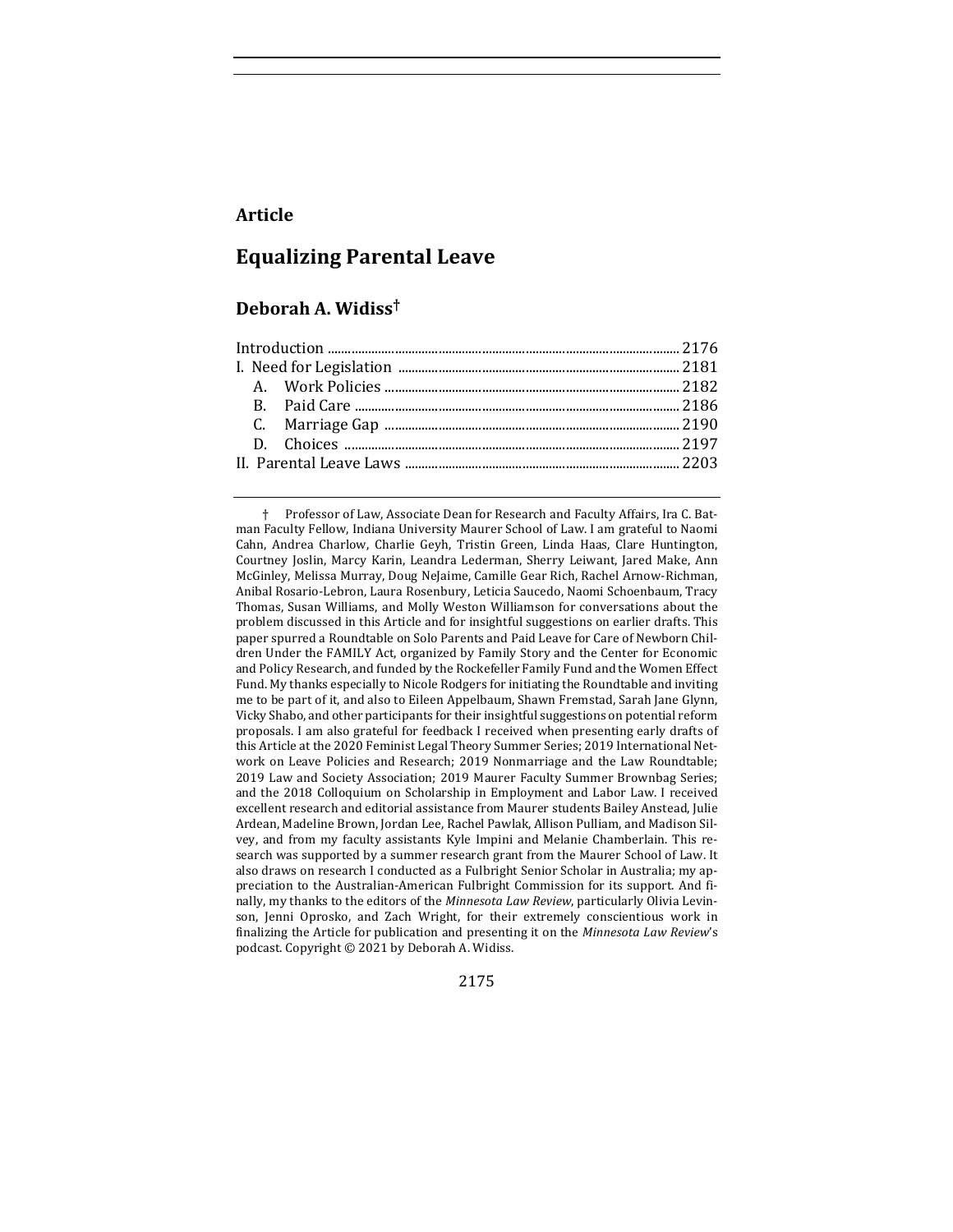## 2176 *MINNESOTA LAW REVIEW* [105:2175

| А. |                                                       | 2204   |
|----|-------------------------------------------------------|--------|
| В. |                                                       |        |
| C. |                                                       |        |
|    |                                                       | .2225  |
|    |                                                       | .2225  |
|    |                                                       | .2232  |
|    |                                                       | .2235  |
|    |                                                       |        |
| А. |                                                       | 2237   |
| В. |                                                       | . 2241 |
| C. |                                                       |        |
| D. | Separate Medical Benefits from Bonding Benefits  2249 |        |
| Е. |                                                       | 2252   |
|    |                                                       | .2254  |
|    |                                                       | 2254   |
|    |                                                       |        |

#### INTRODUCTION

The United States is the only developed country that fails to guarantee paid time off work to new parents.<sup>1</sup> Just 21% of American workers—and just 9% of the lowest quartile of earners—receive paid parental or family leave from their employers.<sup>2</sup> As a result, many new parents, particularly low-wage workers, are forced to go back to work extremely soon after a birth or adoption.<sup>3</sup> Fortunately, a growing number of states have stepped into the breach, enacting their own laws to provide this paid time off to new parents.<sup>4</sup> Additionally, in December 2019, Congress passed a law providing paid parental leave to most federal workers,<sup>5</sup> and the coronavirus pandemic has heightened

4. *See infra* Part II.A.

<sup>1.</sup> *See, e.g.*, AEI-BROOKINGS WORKING GRP. ON PAID FAM. LEAVE, PAID FAMILY AND MEDICAL LEAVE: AN ISSUE WHOSE TIME HAS COME (2017), https://www.brookings.edu/ wp-content/uploads/2017/06/es\_20170606\_paidfamilyleave.pdf [https://perma.cc/ 6HBS-DVZQ].

<sup>2.</sup> U.S. BUREAU OF LAB. STAT., BULL. 2793, NATIONAL COMPENSATION SURVEY: EMPLOYEE BENEFITS IN THE UNITED STATES, MARCH 2020, at tbl.31 (2020), https://www .bls.gov/ncs/ebs/benefits/2020/employee-benefits-in-the-united-states-march -2020.pdf [https://perma.cc/UK6V-WCTS]. These figures largely predate the coronavirus pandemic of 2020 and 2021. In response to this crisis, some employers expanded their leave policies, though it is not yet clear if these changes will be permanent. See *infra* note 48.

<sup>3.</sup> *See infra* Part I.

<sup>5.</sup> *See* Federal Employee Paid Leave Act, Pub. L. No. 116-92, §§ 7601-7606, 133 Stat. 2304 (2019) (enacted as part of the National Defense Authorization Act for Fiscal Year 2020). The policy for federal workers only addresses leave for new parents, while the state laws provide parental leave as part of more general laws also providing leave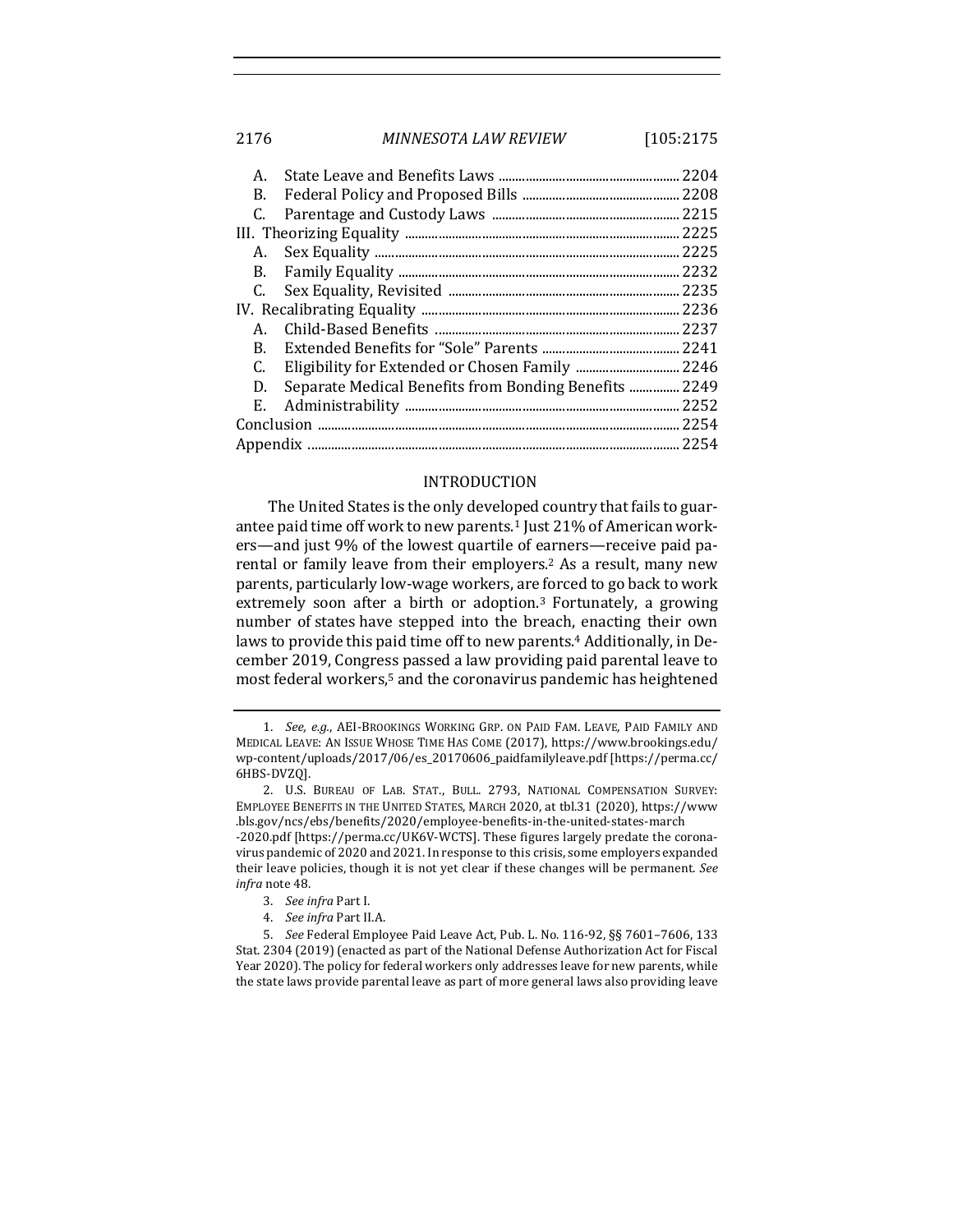2021] *EQUALIZING PARENTAL LEAVE* 2177

calls for a more comprehensive federal solution.<sup>6</sup> The new laws are a significant step forward from the prior baseline of *no* paid leave, but their structure systematically disadvantages nonmarital families and thus exacerbates inequality on the basis of class, race, and sex.<sup>7</sup>

The unequal treatment of nonmarital families under parental leave laws has been overlooked—in both academic scholarship and policy debate—because in America, leave is typically assessed from the perspective of *parents*, not *families* or *children*. Under the state and federal laws, each parent of a new child receives income replacement during time taken off work to provide care.<sup>8</sup> Mothers and fathers receive the same benefits; this structure is intended to encourage fathers to play a hands-on role in infant care.<sup>9</sup> This is an important objective. Among married different-sex couples, women often curtail paid work when children are born, which has long-term ramifications on married women's economic and social status.<sup>10</sup> The pandemic has intensified this concern, with women being far more likely than men to disrupt their own work to meet children's needs—or to have dropped out of the workforce entirely for at least a period of time.<sup>11</sup>

Early evidence from states with paid parental leave programs suggests the gender-neutral structure, which provides equal benefits to each parent, is helping achieve better gender parity.<sup>12</sup> Men are claiming benefits at relatively high rates.<sup>13</sup> However, every step forward in achieving the gender equality envisioned by these laws—that is, the aspiration that both mothers and fathers will fully utilize their

- 6. *See infra* Part II.B.
- 7. *See infra* Parts I.C, III.B-C.
- 8. See infra Parts II.A-B.
- 9. *See infra* Part III.A.

- 11. *See infra* notes 163-64 and accompanying text.
- 12. *See infra Part IV.A.*
- 13. See infra notes 392-96 and accompanying text.

to take care of family members with serious health conditions and for a worker's own serious health condition. *See infra* Part II.A. These laws are typically known as "family and medical leave" laws. I agree that state and federal policymakers should provide paid leave for serious medical conditions. However, since my focus in this Article is on leave for new parents, I typically refer to both kinds of laws as "parental" leave laws.

<sup>10.</sup> *See infra* notes 152-58 and accompanying text; see also David Fontana & Naomi Schoenbaum, *Unsexing Pregnancy*, 119 COLUM. L. REV. 309 (2019) (arguing that laws related to pregnancy should also be "unsexed" to encourage more equal sharing of caretaking responsibilities); Noya Rimalt, *The Maternal Dilemma*, 103 CORNELL L. REV. 977 (2018) (discussing not only the history of the gender-neutral approach to parental leave, but also the extent to which women continue to play a disproportionate role in caregiving).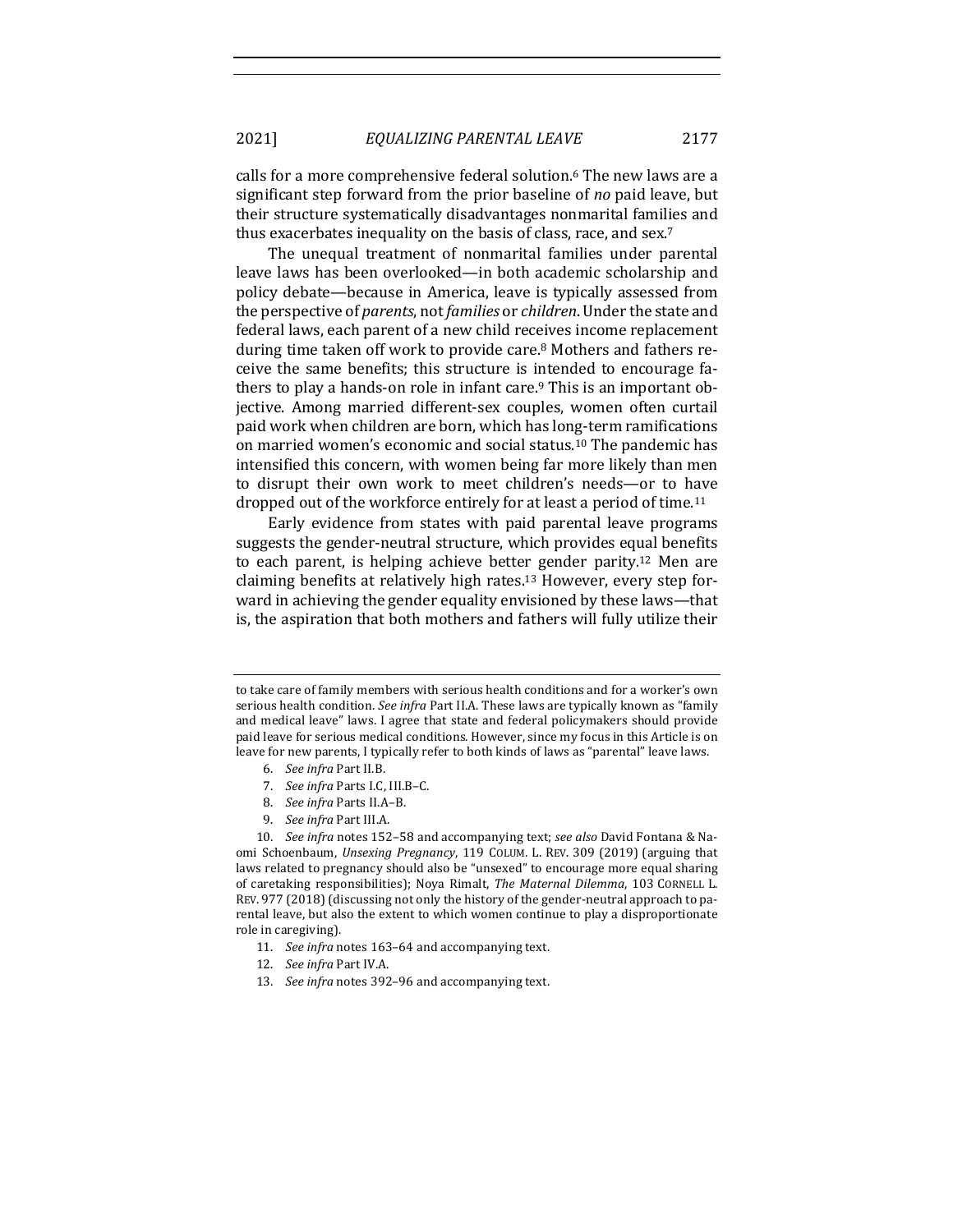2178 *MINNESOTA LAW REVIEW* [105:2175

benefits—will widen the gap between families with one parent and families with two.

This is a significant issue. Nearly  $40\%$  of new mothers in the United States are unmarried; nonmarital birth rates are much higher for women who lack a college degree, as well as for certain racial minorities.<sup>14</sup> This is the result of a large and growing "marriage gap" in our country.<sup>15</sup> When unmarried parents are living together, or otherwise both involved in childcare, it makes sense that each should be able to take parental leave. But many nonmarital children are cared for by a single parent, usually their mother.<sup>16</sup> This is particularly true for Black women; almost one-third of Black women with children under the age of one are the sole adult in their household—unmarried, un-partnered, and not living with extended family.<sup>17</sup> Most single mothers will ultimately bear primary responsibility for both breadwinning and caregiving.<sup>18</sup> But because the state and federal leave laws provide benefits to individual parents, single-parent families are eligible for only half as much support as two-parent families.<sup>19</sup> In other words, the new laws disadvantage the families that are likely to need them the most.

This Article exposes the structural inequality built into paid leave laws and then proposes potential solutions. In the process, the Article makes several contributions. The first are descriptive and doctrinal. The emergence of the state paid family and medical leave laws, and the policy for federal workers, address a major gap in American labor

16. *See infra Part I.C.* 

17. *See infra* notes 112-15 and accompanying text. Likewise, approximately onethird of Black mothers are the only *legally* recognized parent for a new baby. See infra notes 278-81 and accompanying text. These are likely overlapping, but not identical, groups.

19. *See infra Parts II.A-B.* 

<sup>14.</sup> *See* JOYCE A. MARTIN, BRADY E. HAMILTON, MICHELLE J.K. OSTERMAN & ANNE K. *DRISCOLL*, CTRS. FOR DISEASE CONTROL & PREVENTION, BIRTHS: FINAL DATA FOR 2018, at 1, 5, 27 tbl.11 (2019), https://www.cdc.gov/nchs/data/nvsr/nvsr68/nvsr68\_13-508.pdf [https://perma.cc/M23U-LFPX]; see also infra Part I.C.

<sup>15.</sup> *See, e.g.*, Clare Huntington, *Postmarital Family Law: A Legal Structure for Nonmarital Families*, 67 STAN. L. REV. 167, 168-69 (2015) (gathering research on demographic differences between marital and nonmarital families).

<sup>18.</sup> See SARAH JANE GLYNN, CTR. FOR AM. PROGRESS, BREADWINNING MOTHERS CONTINUE TO BE THE U.S. NORM (2019), https://www.americanprogress.org/issues/ women/reports/2019/05/10/469739/breadwinning-mothers-continue-u-s-norm [https://perma.cc/7T8N-H2T2] (showing that 41% of mothers were the primary breadwinners, including women that were single working mothers). Some will be eligible to receive child support. See infra Part II.C. Many, however, will not receive full child support payments. See, e.g., Huntington, supra note 15, at 206 n.214 (citing studies that show only 40% of never-married parents receive the full amount owed).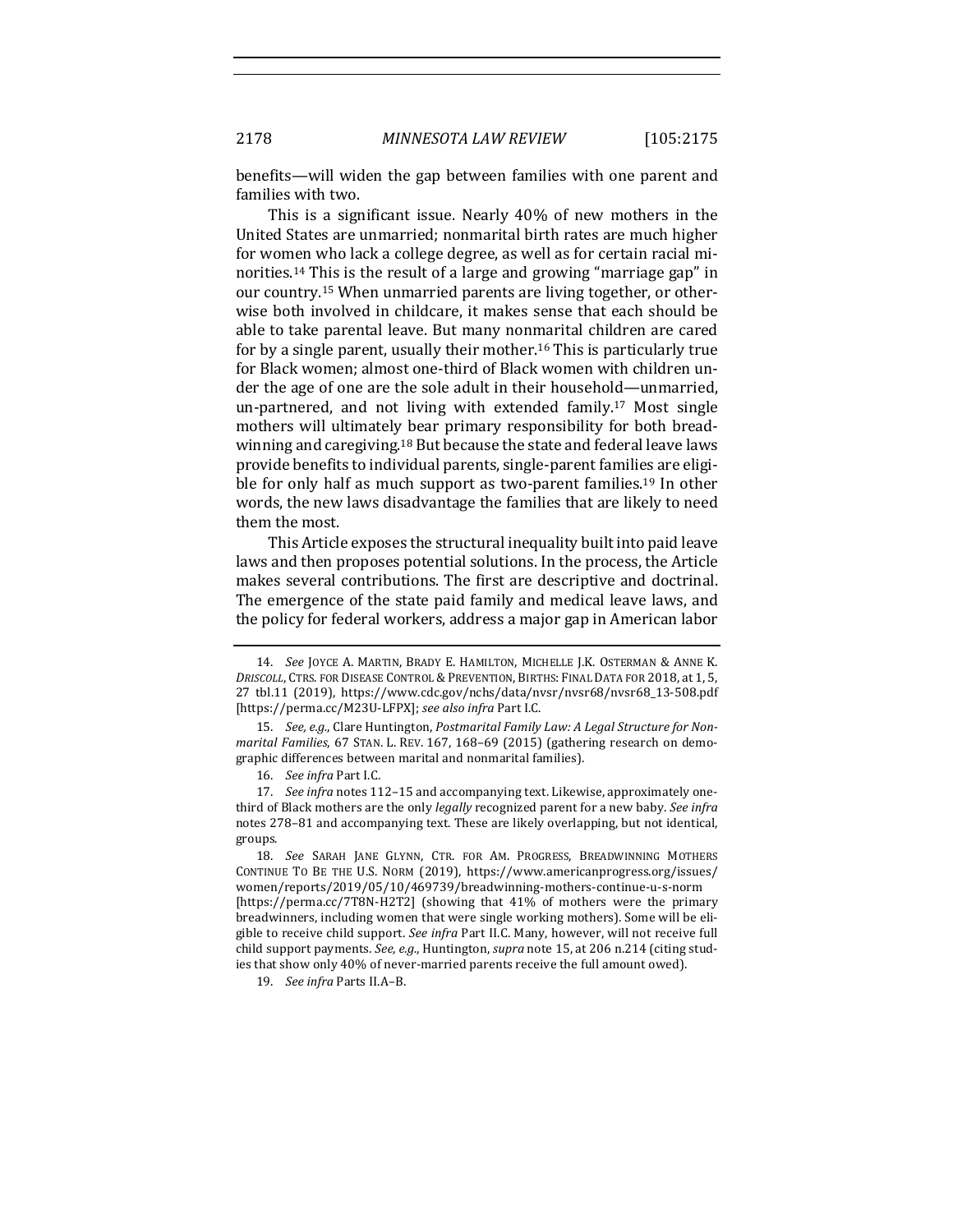and social welfare policy. A few articles in the legal literature have touched upon these new laws,<sup>20</sup> but this Article provides a far more detailed description of their structure. It then breaks new ground by analyzing how the parental leave laws interact with the state laws that establish legal parentage and custodial responsibility, and shows that this has the—likely unintended—consequence of disadvantaging nonmarital families.<sup>21</sup>

Second, the Article uses this analysis to suggest that our current theoretical approach to assessing "equality" in the context of parental leave laws is incomplete.<sup>22</sup> Parental leave policies implicate foundational questions of sex discrimination doctrine and theory because they respond to key biological and social differences between (cisgender) men and women.<sup>23</sup> American law adopts a formal equality approach, requiring equal benefits for each parent.<sup>24</sup> Most other countries, by contrast, provide maternity leaves that are much longer than paternity leaves, specifically permitting such "special" treatment of mothers under their sex discrimination doctrine.<sup>25</sup> There are merits

- 21. *See infra Part II.C.*
- 22. *See infra* Part III.

- 24. *See infra* notes 323-25 and accompanying text.
- 25. *See infra* notes 326-33 and accompanying text.

<sup>20.</sup> For the most comprehensive discussion in legal literature that I have located, see Brendan Williams, *The Slow Crawl of Paid Family Leave Laws*, 55 CAL. W. L. REV. 423, 426-37 (2019). This article briefly describes all family leave state laws enacted by 2019, but it focuses more on the campaigns to enact them than the substantive provisions. A handful of earlier articles mention emerging state laws, mostly discussing California's family leave law, as it was the first. See Keith Cunningham-Parmeter, *(Un)Equal Protection: Why Gender Discrimination Equality Depends on Discrimination*, 109 Nw. U. L. REV. 1, 51-53 (2015); Seth K. Kornfeld, Note, A Need Not Being Met: Providing Paid Family Medical Leave for All Americans, 56 FAM. CT. REV. 165, 168-69 (2018); Bernie D. Jones, Privately Funded Family Medical Leave?, 35 N. ILL. U. L. REV. 119, 146-49 (2014); Molly Weston Williamson, Structuring Paid Family and Medical Leave: Lessons from Temporary Disability Insurance, 17 CONN. PUB. INT. L.J. 1, 38-46 (2017). For a detailed analysis of what is included in "leave" rights, including an analysis of the paid parental leave laws, see Molly Weston Williamson, The Meaning of Leave: Understand*ing Workplace Leave Rights,* 22 N.Y.U. J. LEGIS. & PUB. POL'Y 197 (2019). For a seminal exploration of the normative justifications for paid leave based on its potential to increase women's workforce participation, see Gillian Lester, *A Defense of Paid Family Leave*, 28 HARV. J.L. & GENDER 1 (2005).

<sup>23.</sup> *See infra* Part III.A. Doctrinal debates regarding what constitutes sex discrimination in this context have been premised on the assumption that persons who are pregnant and bear children are cisgender women. However, transmen and non-binary persons can also be pregnant, and legislation and employer policies responding to the needs of pregnant persons should be gender-inclusive. *See infra* note 306. Nonetheless, since the vast majority of persons who are pregnant and bear children are cisgender women, the text generally refers to such persons as "mothers."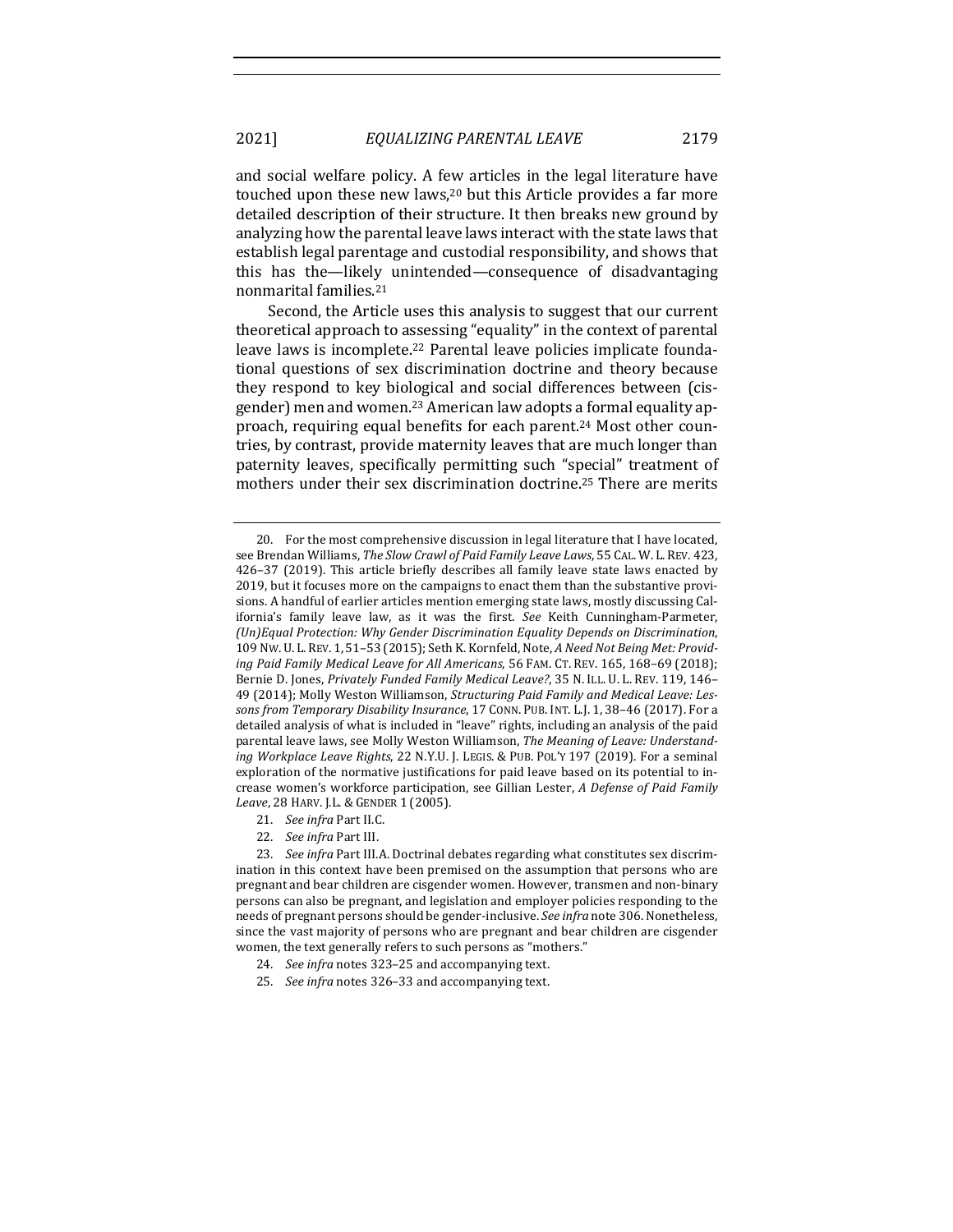to both approaches. But the myopic focus on what constitutes "equal" treatment of parents obscures other important vectors of analysis, such as equal treatment of children or families. Further, by shortchanging single parents, disproportionately women of color,  $26$ the American structure perpetuates other forms of inequality. In this respect, the Article builds on other scholarship that has exposed how labor policies privileging ideals of formal equality may disadvantage women and exacerbate class and race-based disparities.<sup>27</sup>

Finally, the Article applies this expanded theoretical frame to suggest policy reforms that would address the inequitable treatment of single-parent families without abandoning the aspects of the current structure that are helping shift gender norms around caretaking in two-parent families. Drawing on models used in other countries, the Article proposes that sole parents (which could be defined according to legal parentage, legal custody, or the use of other factors to gauge the level of involvement by a second-parent) would be able to access an extended period of benefits, or that a broader range of family members be able to claim benefits to care for a newly-born, newly-adopted, or newly-fostered child.<sup>28</sup> It also suggests that leave policies be structured to provide medical benefits separate from newborn bonding benefits, which helps ensure that a mother with medical needs during pregnancy still has access to paid time off after the birth; this is important for all birth mothers, but it is particularly essential for single parents.<sup>29</sup> These solutions could be readily achieved without unduly burdening any individual employer because the costs of benefits are spread through an insurance-based approach.<sup>30</sup>

<sup>26.</sup> *See infra* Part I.C.

<sup>27.</sup> See generally DOROTHY SUE COBBLE, THE OTHER WOMEN'S MOVEMENT: WORKPLACE JUSTICE AND SOCIAL RIGHTS IN MODERN AMERICA (2004) (discussing how feminist labor activists sought to protect women-only protective labor legislation); Deborah Dinner, Beyond "Best Practices": Employment-Discrimination Law in the Neoliberal *Era*, 92 IND. L.J. 1059 (2017) (describing how focus on formal equality in early implementation of Title VII was "intertwined with deregulation of labor and with cutbacks in the welfare state"); Ann O'Leary, *How Family Leave Laws Left Out Low-Income Work*ers, 28 BERKELEY J. EMP. & LAB. L. 1 (2007) (describing how concessions that were required to pass the FMLA as a gender-neutral leave disadvantaged poor and working class women); Serena Mayeri, *Marital Supremacy and the Constitution of the Nonmari*tal Family, 103 CALIF. L. REV. 1277 (2015) (discussing how constitutional doctrine on policies disadvantaging nonmarital families failed to engage with arguments relating to race- and sex-based discrimination).

<sup>28.</sup> *See infra Parts IV.B-C.* 

<sup>29.</sup> *See infra* Part IV.D.

<sup>30.</sup> *See infra Part IV.E.*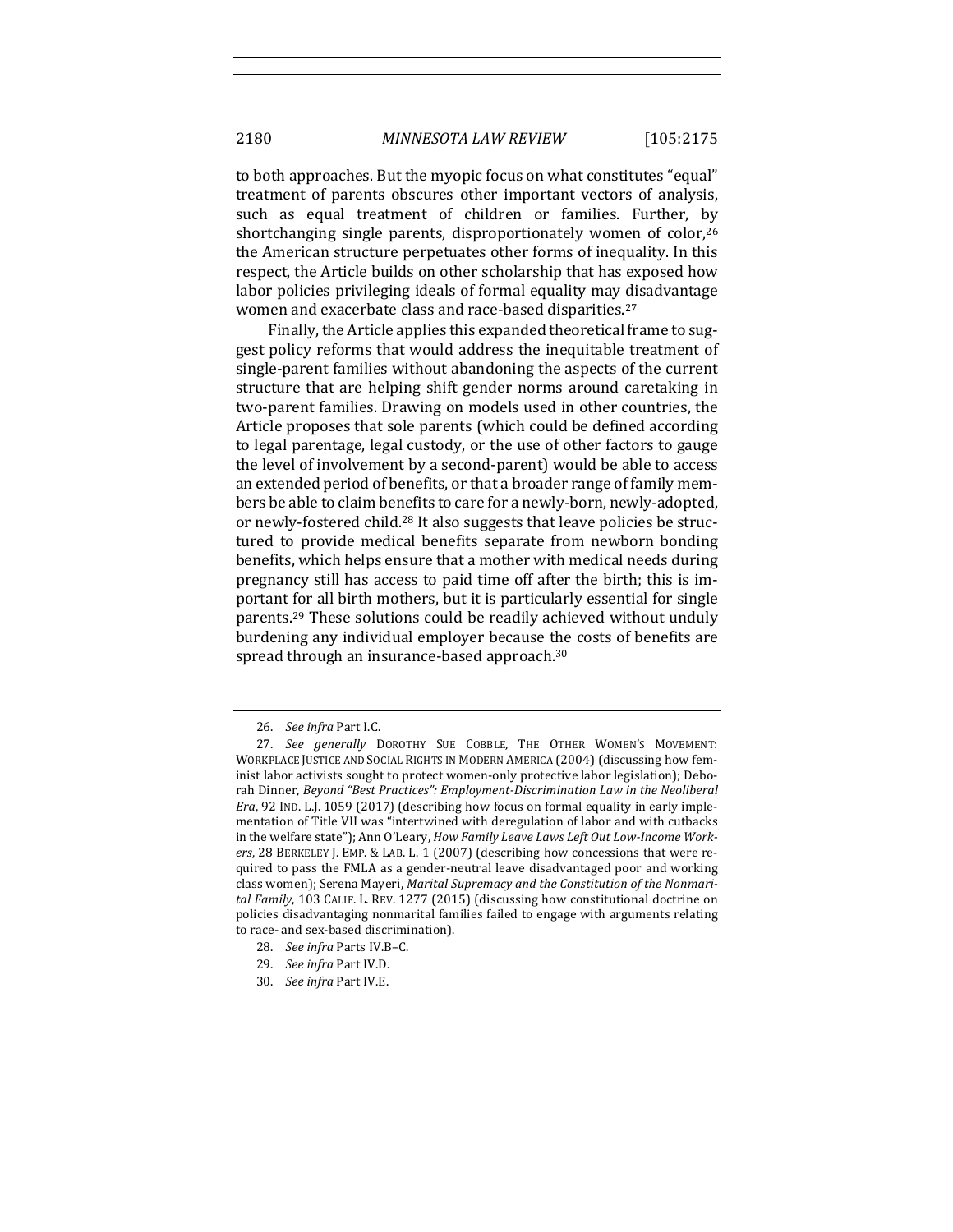2021] *EQUALIZING PARENTAL LEAVE* 2181

One final introductory note: this Article is being published in the midst of the COVID-19 pandemic. The widespread disruptions caused by the pandemic have caused extreme economic and social upheaval.<sup>31</sup> It is not clear, as of this writing, how lasting these changes will be. In describing the need for legislation in this area, this Article relies primarily on studies conducted prior to the pandemic. However, it also includes emerging research showing how the pandemic has exacerbated economic duress of workers, shortages of childcare, and the likelihood that women will curtail paid work to meet family caregiving needs.<sup>32</sup> In short, the pandemic makes dramatically clear the costs of failing to allow workers time off to address their own health needs or to care for family members. Even prior to the pandemic, paid leave laws were gaining momentum, with six states, as well as the District of Columbia, passing laws since  $2016$ .<sup>33</sup> A silver lining of the current crisis is that it may help spur further state laws or a robust federal response, ideally structured in such a way as to address the structural inequities discussed in this Article.

The Article proceeds as follows. Part I describes the need for paid leave laws. Part II explains the structure of state and federal leave laws and how they interact with state family laws governing parentage and custody. Part III argues that leave laws should be assessed not only in terms of "equal" treatment of parents, but also equal treatment of families. Part IV proposes reforms that could better achieve both of these objectives. 

#### I. NEED FOR LEGISLATION

New babies need full-time care. Most new parents work for pay before their first child,<sup>34</sup> and many hope—or need—to continue to

<sup>31.</sup> *See infra* notes 48, 61, 79-82, 164, 217 and accompanying text.

<sup>32.</sup> *See infra* notes 48, 61, 79-82, 164, 217 and accompanying text.

<sup>33.</sup> *See infra* note 168 and accompanying text.

<sup>34.</sup> *See, e.g.*, SANDRA E. BLACK, DIANE WHITMORE SCHANZENBACH & AUDREY BREITWIESER, HAMILTON PROJECT, THE RECENT DECLINE IN WOMEN'S LABOR FORCE PARTICIPATION 2 fig.2, 6 fig.7 (2017), https://www.brookings.edu/wp-content/ uploads/2017/10/es\_10192017\_decline\_womens\_labor\_force\_participation\_ blackschanzenbach.pdf [https://perma.cc/MZF8-YF5N] (reporting that close to 90% of men age  $25-54$ , with and without children, and close to  $80\%$  of women age  $20-54$ , without children, are in the labor force); see also LYNDA LAUGHLIN, U.S. CENSUS BUREAU, P70-128, MATERNITY LEAVE AND EMPLOYMENT PATTERNS OF FIRST-TIME MOTHERS: 1961-2008, at 4 (2011), https://www.census.gov/prod/2011pubs/p70-128.pdf [https:// perma.cc/KY76-QZJS] (reporting 2006–2008 data showing that 66% of women expecting a first child worked while pregnant).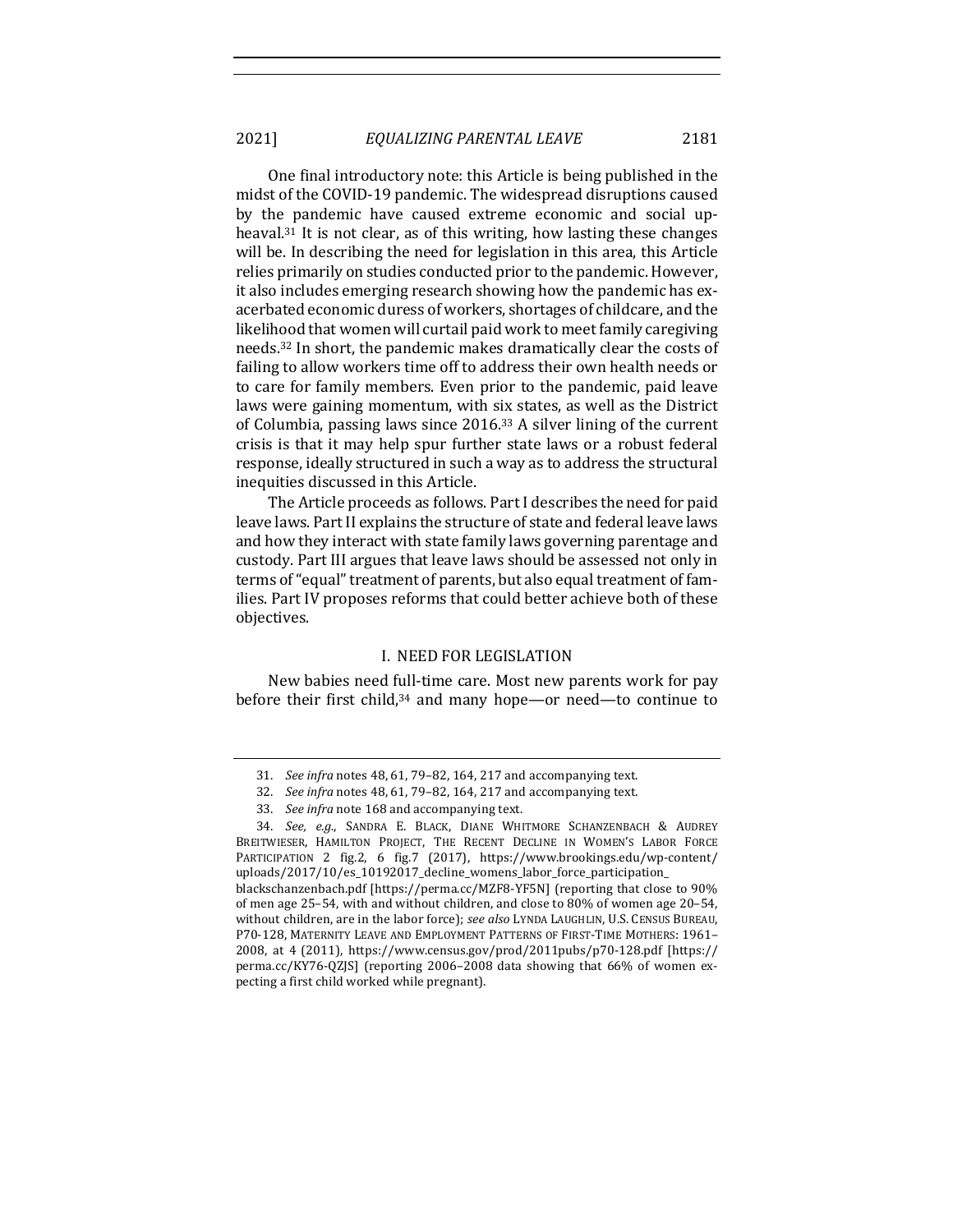work for pay after their first child.<sup>35</sup> Balancing work and childcare obligations remains a challenge at least until children are old enough to be home on their own, but it is particularly difficult in the first months of parenting. Infant care is both less available and more expensive than care for older children.<sup>36</sup> Parents may also feel that a newborn baby is simply "too young" to be cared for by anyone other than a family member. If the baby, or the mother, has health complications, the challenges can be even more difficult. Foster placements or adoptions yield similar quandaries. Even if the child involved is sometimes older, facilitating a smooth transition and addressing all legal issues likewise takes significant time.

Making a decision regarding care for a new child requires assessing work policies of the parent or parents, available non-parental care providers, and personal preferences. Some families are lucky enough to have many options, and they can simply choose the solution that works best for their particular situation. But for many families, it is a question of which option is the least bad among a variety of flawed choices. This Part describes how families navigate these choices, against the baseline of policies that assumes this is, functionally, a private challenge.<sup>37</sup> The next Part describes the new paid leave laws that help support families in the first months after a birth or adoption, without imposing significant costs on individual employers.

#### A. WORK POLICIES

In the absence of legislative mandates, most employees receive minimal or no paid time off to care for a new baby. The Bureau of

<sup>35.</sup> See Employment Status of Mothers with Own Children Under 3 Years Old by Sin*gle Year of Age of Youngest Child and Marital Status, 2018–2019 Annual Averages*, U.S. BUREAU LAB. STAT., https://www.bls.gov/news.release/famee.t06.htm [https:// perma.cc/3GVD-S4AU] (Apr. 21, 2020) (reporting that more than 55% of mothers with children under one were employed in 2019); see also Families with Own Children: Employment Status of Parents by Age of Youngest Child and Family Type, 2018-2019 Annual *Averages*, U.S. BUREAU LAB. STAT., https://www.bls.gov/news.release/famee.t04.htm [https://perma.cc/6468-C8A3] (Apr. 21, 2020) (reporting more than 90% of families with children under six in 2019 had one or both parents employed).

<sup>36.</sup> *See generally* SIMON WORKMAN & STEVEN JESSEN-HOWARD, CTR. FOR AM. PROGRESS, UNDERSTANDING THE TRUE COST OF CHILD CARE FOR INFANTS AND TODDLERS (2018), https://cdn.americanprogress.org/content/uploads/2018/11/14133754/ TrueCostITChildCare-report.pdf [https://perma.cc/P7B4-KSUF].

<sup>37.</sup> In many other countries, by contrast, parents are guaranteed a relatively lengthy period of paid leave, and then childcare is heavily subsidized. *See, e.g.*, BARBARA JANTA, RAND CORP., CARING FOR CHILDREN IN EUROPE: HOW CHILDCARE, PARENTAL LEAVE AND FLEXIBLE WORKING ARRANGEMENTS INTERACT IN EUROPE (2014), https://www.rand.org/ content/dam/rand/pubs/research\_reports/RR500/RR554/RAND\_RR554.pdf [https://perma.cc/53SJ-QKXC].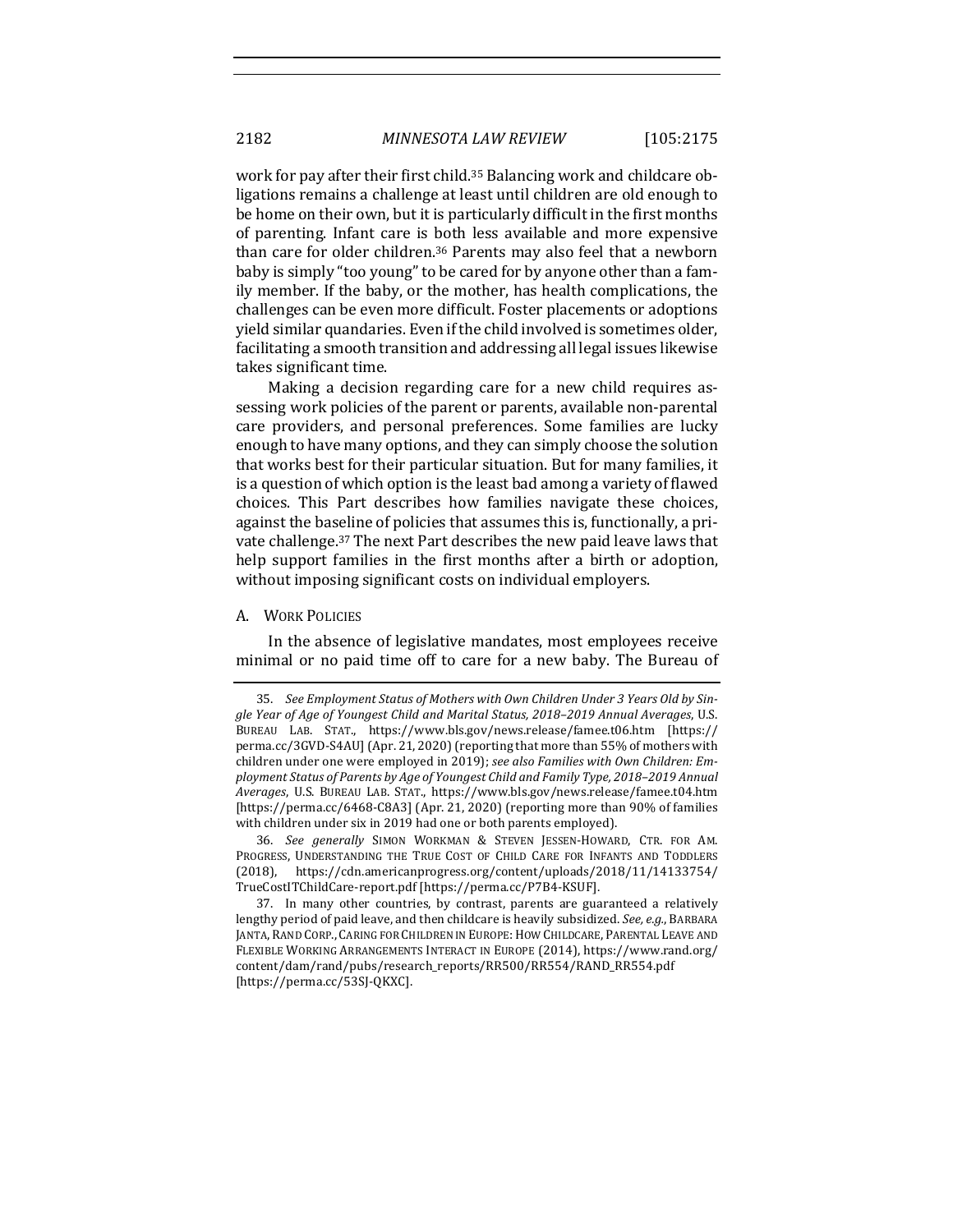Labor Statistics collects detailed data on employer leave and benefit policies. The statistics are sobering. Just one in five American employees-and one in ten low-wage workers-receive paid parental or family leave.<sup>38</sup> Where it is provided, it tends to be short; one recent study found the average length of paid leave offered by employers was just over four weeks.<sup>39</sup> A somewhat larger percentage of employees, but still less than half, receive short-term disability benefits<sup>40</sup>—an insurance-based plan that offers partial income replacement for employees who are unable to work because of a temporary health condition.<sup>41</sup> Birth mothers can often claim short-term disability benefits during late pregnancy or while physically recovering from childbirth—usually a period of six to eight weeks.<sup>42</sup> Employers sometimes refer to time off for new mothers under a short-term disability plan as a "maternity" leave.<sup>43</sup> New fathers, or adoptive parents, usually cannot access such benefits, as they will not have a qualifying health need.<sup>44</sup>

If workers do not have paid family, parental, or disability leave, they may be able to take a short amount of time off after a birth or

40. *See U.S. BUREAU OF LAB. STAT., supra note 2, at tbl.16* (reporting 46% of fulltime and 15% of part-time workers receive short-term disability benefits).

<sup>38.</sup> *See U.S. BUREAU OF LAB. STAT., supra* note 2, at tbl.31 (reporting 21% of private civilian employees and 9% of lowest quartile of earners receive this benefit). Not surprisingly, higher revenue companies are more likely to provide leave. A recent survey of Fortune 500 companies found that at least half of the full Fortune 500, and 74% of the companies included in the study, provide paid leave. See Gayle Kaufman & Richard J. Petts, Gendered Parental Leave Policies Among Fortune 500 Companies, CMTY. WORK & FAM., Aug. 16, 2020, at 10.

<sup>39.</sup> See WORLDATWORK, SURVEY OF PAID PARENTAL LEAVE IN THE UNITED STATES 17 (2017), https://www.worldatwork.org/docs/research-and-surveys/survey-report -survey-of-paid-parental-leave-in-the-us.pdf [https://perma.cc/WEP9-CYLJ] (reporting that, of employers that provided leave at full pay, the mean length of leave was 4.1 weeks).

<sup>41.</sup> Williamson, *Structuring Paid Family and Medical Leave*, *supra* note 20, at 3.

<sup>42.</sup> *See, e.g.,* MAYA ROSSIN-SLATER & LINDSEY UNIAT, HEALTH AFFS., PAID FAMILY LEAVE POLICIES AND POPULATION HEALTH 3 (2019), https://www.healthaffairs.org/do/10 .1377/hpb20190301.484936/full/HPB\_2019\_RWJF\_09\_W.pdf [https://perma.cc/ 7KMA-DA5T] (referencing norm of six weeks of disability benefits for vaginal deliveries and eight weeks for cesarean section deliveries). This publication focuses on states that require short-term disability benefits, but the same standard generally applies under private plans.

<sup>43.</sup> *See* WORLDATWORK, *supra* note 39, at 8 (indicating most employers provide employer-sponsored disability insurance benefits to birth mothers during medical recovery time); *id.* at 19 (noting some companies refer to time available to birth mothers as maternity leave and time available to fathers and adoptive parents as parental or family leave).

<sup>44.</sup> *See id.* at 8, 19.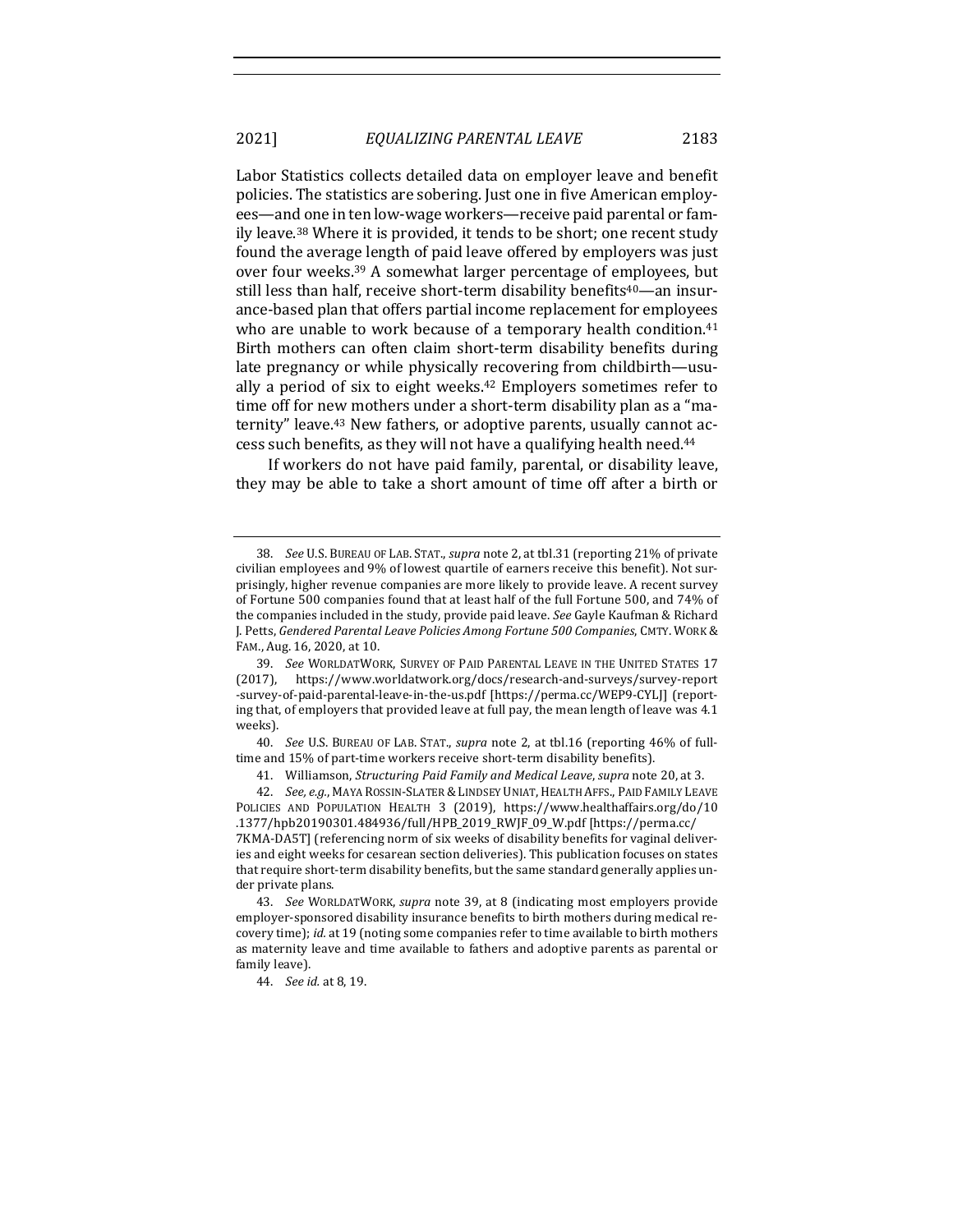adoption using vacation, sick, or personal days.<sup>45</sup> A growing number of states and localities also mandate paid sick days.<sup>46</sup> However, most workers receive, at most, a few weeks of such paid time off.<sup>47</sup> Not only is this a short period of time, but using it to care for a new baby means it will not be available for its actual intended purpose. Moreover, these benefits are also discretionary. Fewer than half of part-time workers receive *any* paid vacation time, sick days, or personal days,<sup>48</sup> let alone paid family leave.<sup>49</sup> Women are disproportionately likely to work part time, meaning they are disproportionately likely to lack such paid time off.<sup>50</sup>

49. *See U.S. BUREAU OF LAB. STAT., supra note 2, at tbl.31 (reporting just 8% of part*time workers receive paid family leave).

50. *See* Megan Dunn, *Who Chooses Part-Time Work and Why?*, U.S. BUREAU LAB. STAT.: MONTHLY LAB. REV. (Mar. 2018), https://www.bls.gov/opub/mlr/2018/article/ who-chooses-part-time-work-and-why.htm [https://perma.cc/6E26-ES9U] (showing women, particularly married women, are much more likely than men to work parttime for non-economic reasons, including family care).

<sup>45.</sup> FMLA-covered employees may opt to use such accrued time off during a period of FMLA leave, and employers may require them to do so. *See* 29 U.S.C.  $\S 2612(d)(2)$ ; 29 C.F.R.  $\S 825.207(a)$  (2020).

<sup>46.</sup> See, e.g., A BETTER BALANCE, OVERVIEW OF PAID SICK TIME LAWS IN THE UNITED STATES (2020), https://www.abetterbalance.org/paid-sick-time-laws/?export [https://perma.cc/UNN7-Q8B3] (describing paid sick time laws in various cities and states across the United States).

<sup>47.</sup> *See* U.S. BUREAU OF LAB. STAT., *supra* note 2, at tbl.34 (showing civilian workers with these benefits receive on average seven days of sick leave); *id.* at tbl.37 (showing civilian workers who receive vacation days receive on average ten days after one year of service and fifteen days after five years of service); *id.* at tbl.38 (showing civilian workers generally receive eighteen to twenty-seven days under a consolidated plan depending on length of service). State paid sick day laws generally provide between three and ten days of leave. *See* A BETTER BALANCE, *supra* note 46.

<sup>48.</sup> *See U.S. BUREAU LAB. STAT., supra* note 2, at tbl.31 (reporting that of part-time civilian employees,  $45%$  receive paid sick leave,  $39%$  receive paid vacation, and  $24%$ receive paid personal leave). These statistics largely predate the COVID-19 pandemic. In response to the crisis, some large employers changed their policies to provide greater access to paid sick leave. See, e.g., Irene Jiang, *From Walmart to Starbucks*, These 22 Retail Companies Are Changing Their Benefits Policies amid the Coronavirus Pandemic, BUS. INSIDER (Mar. 31, 2020, 4:24 PM), https://www.businessinsider.com/ coronavirus-changes-walmart-starbucks-employee-benefits-2020-3 [https://perma .cc/N8RW-EMKN]. Additionally, federal legislation passed in March 2020 required certain employers to provide paid sick leave and paid family and medical leave for certain COVID-19-related reasons; these mandates expired December 31, 2020. See Families *First Coronavirus Response Act: Employee Paid Leave Rights*, U.S. DEP'T LAB., https:// www.dol.gov/agencies/whd/pandemic/ffcra-employee-paid-leave [https://perma .cc/5TE2-VMA2]. At the time of this writing, it's unclear whether these changes will result in broader availability of sick leave or paid family leave on a more permanent basis.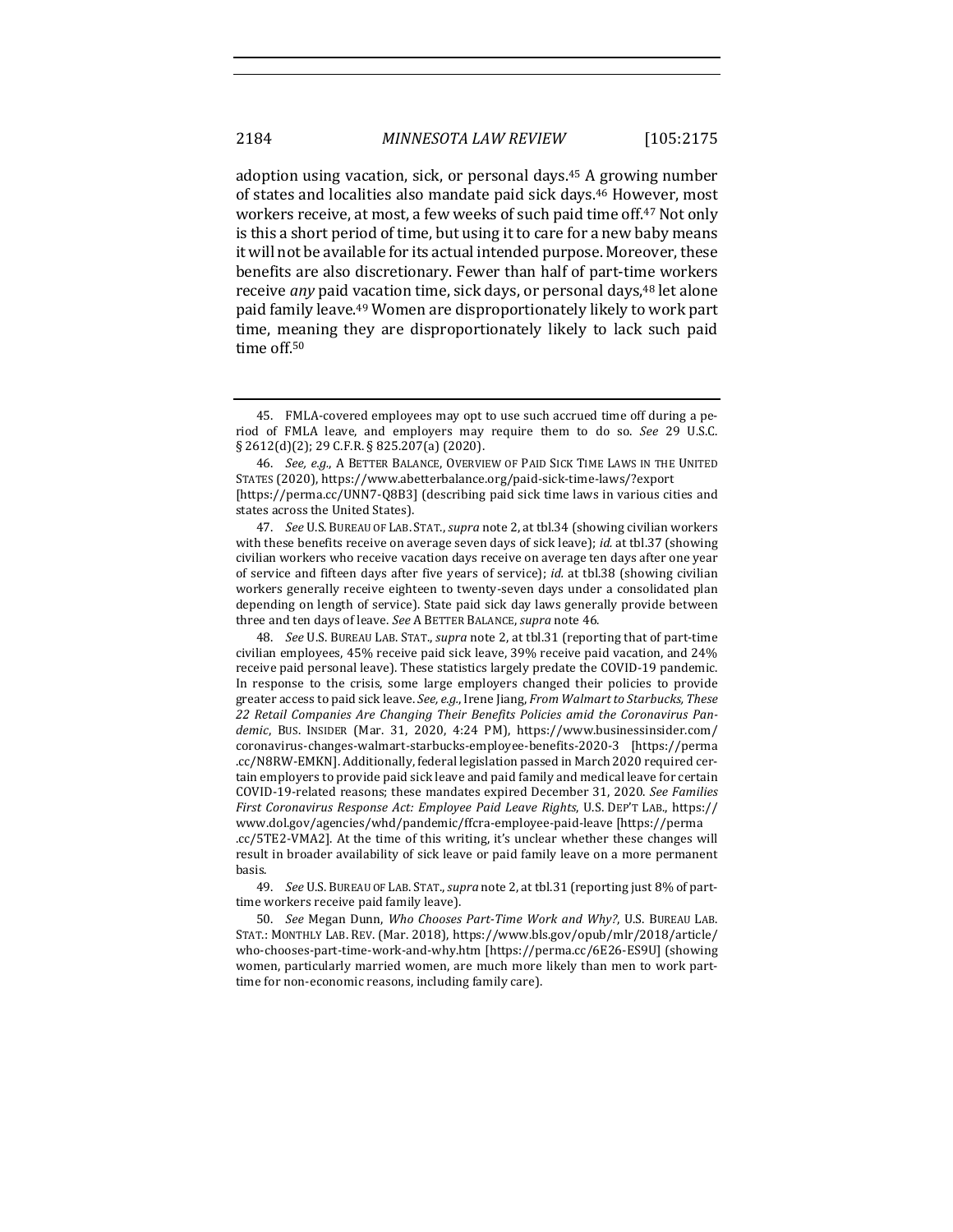Most employers do provide employees the option to take *unpaid* leave after the birth or adoption of a new child. As discussed below, the federal Family and Medical Leave Act, and comparable state laws, mandates this for many workers.<sup>51</sup> These laws set a soft norm often followed by employers that are too small to be covered by the FMLA.<sup>52</sup> However, a very high percentage of the American workforce lives paycheck to paycheck, meaning unpaid leave is of very limited utility; going even a few weeks without pay can cause real economic hardship.<sup>53</sup> The widespread layoffs and work hour reductions caused by the COVID-19 pandemic have exacerbated these problems, with many workers exhausting any savings they may have had before the crisis; adults ages 25–34 (prime childbearing years) are the most likely to have depleted emergency funds.<sup>54</sup> There are also significant racial disparities; White adults are about twice as likely as Black and Hispanic adults to have savings that can cover three months of expenses.<sup>55</sup>

53. A report from the Federal Reserve, based on surveys administered in 2017. found that four in ten adults could not easily cover a \$400 unexpected expense; in 2013, when the economy was weaker, half of adults said they would have problems covering such an expense. See JEFF LARRIMORE, ALEX DURANTE, KIMBERLY KREISS, CHRISTINA PARK & CLAUDIA SAHM, BD. OF GOVERNORS OF THE FED. RSRV. SYS., REPORT ON THE ECONOMIC WELL-BEING OF U.S. HOUSEHOLDS IN 2017, at 2 (2018), https://www .federalreserve.gov/publications/files/2017-report-economic-well-being-us -households-201805.pdf [https://perma.cc/VF7E-PBJC]. A national survey found that 78% of workers live paycheck to paycheck, a rate that is higher for women than for men (81% compared to 75%). See Living Paycheck to Paycheck Is a Way of Life for Ma*jority of U.S. Workers, According to New CareerBuilder Survey, CAREERBUILDER:* NEWSROOM (Aug. 24, 2017), http://press.careerbuilder.com/2017-08-24-Living -Paycheck-to-Paycheck-is-a-Way-of-Life-for-Majority-of-U-S-Workers-According-to -New-CareerBuilder-Survey [https://perma.cc/SCR8-5CDS].

54. Jessica Dickler, *Nearly 14% of Americans Have Wiped Out Their Emergency Savings During the Pandemic: CNBC + Acorns Survey*, CNBC (Sept. 1, 2020, 9:00 AM), https://www.cnbc.com/2020/09/01/nearly-14percent-of-americans-have-wiped -out-emergency-savings-during-pandemic.html [https://perma.cc/9BA5-GHX9].

55. *See* Kim Parker, Juliana Menasce Horowitz & Anna Brown, About Half of *Lower-Income Americans Report Household Job or Wage Loss Due to COVID-19*, PEW RSCH. CTR. (Apr. 21, 2020), https://www.pewsocialtrends.org/2020/04/21/about -half-of-lower-income-americans-report-household-job-or-wage-loss-due-to-covid -19 [https://perma.cc/KJZ6-RT7P] (noting that 53% of White adults have "rainy day

<sup>51.</sup> *See* 29 U.S.C. § 2612(a)(1).

<sup>52.</sup> *See* U.S. BUREAU OF LAB. STAT., *supra* note 2, at tbl.31 (reporting 92% of fulltime and 80% percent of part-time workers receive unpaid family leave); KENNETH MATOS & ELLEN GALINSKY, FAM. & WORK INST., 2014 NATIONAL STUDY OF EMPLOYERS 6 (2014), https://cdn.sanity.io/files/ow8usu72/production/4874c2b573182576b4d 1542ec88df1bab69af604.pdf [https://perma.cc/F4Z5-2AHV] (concluding that twelve weeks of unpaid leave has become the "norm" in the United States, even for employers that are exempt from the FMLA). However, the same study also concludes that many employers who *are* covered by the FMLA have non-compliant policies. *See id.* at 7.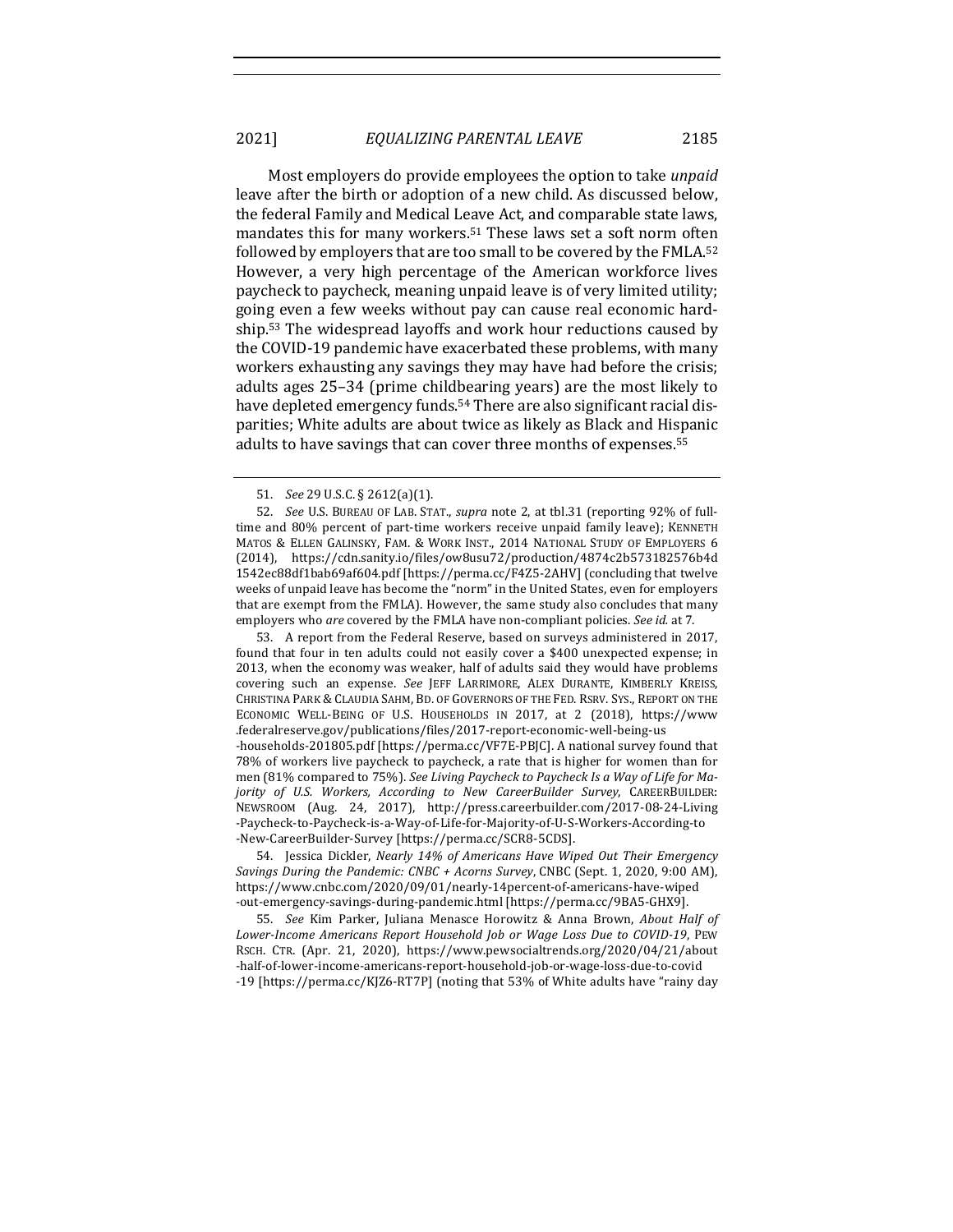All these benefits—paid parental or family leave; short-term disability benefits; vacation, sick, or personal days; and even unpaid leave rights—are generally provided more commonly to highly-paid workers than to lower-paid workers.<sup>56</sup> The nonmarital birthrate runs in the opposite direction.<sup>57</sup> This means unmarried parents are often less likely than married parents to receive paid time off from their employers to care for a new child.

#### B. PAID CARE

If parents cannot provide childcare themselves, they generally rely on extended family members, who typically provide care for free, or they must pay for care.<sup>58</sup> In this country, paid childcare is expensive, and demand often far exceeds supply.<sup>59</sup> This was true even before the coronavirus pandemic of 2020 and 2021.<sup>60</sup> However, the virus, and resulting economic shutdowns, has made the situation far worse, with experts projecting that almost half the nation's childcare capacity could be lost permanently.<sup>61</sup>

The federal government's limited childcare subsidy program assumes childcare is "affordable" if it costs families no more than 7% of household income.<sup>62</sup> But even prior to the pandemic, more than  $40\%$ of American families spent more than 15% of their income on care.<sup>63</sup> For many families, childcare is a larger expense than rent or monthly

57. *See infra Part I.C.* 

58. *See, e.g., Grandparents & Extended Family*, ZERO TO THREE, https://www .zerotothree.org/espanol/grandparents-extended-family [https://perma.cc/YR64 -VW86].

62. *See* Child Care and Development Fund (CCDF) Program, 81 Fed. Reg. 67,438, 67,440 (Sept. 30, 2016) (to be codified at 45 C.F.R. 98).

63. *See This Is How Much Child Care Costs in 2019*, CARE.COM (July 15, 2019), https://www.care.com/c/stories/16863/cost-of-child-care-survey-2019-report [https://perma.cc/ND3S-22DC]. The pandemic raises costs even more. *See Child Care* Costs More in 2020, and the Pandemic Has Parents Scrambling for Solutions, CARE.COM (June 15, 2020), https://www.care.com/c/stories/2423/how-much-does-child-care -cost [https://perma.cc/MK66-ESXL].

funds" that would last three months, compared to 27% of Black adults and 29% of Hispanic adults).

<sup>56.</sup> *See* U.S. BUREAU OF LAB. STAT., *supra* note 2, at tbls.31, 45.

<sup>59.</sup> *See* WORKMAN & JESSEN-HOWARD, *supra* note 36, at 2, 13.

<sup>60.</sup> *See id.*

<sup>61.</sup> *See, e.g.*, STEVEN JESSEN-HOWARD & SIMON WORKMAN, CTR. FOR AM. PROGRESS, CORONAVIRUS PANDEMIC COULD LEAD TO PERMANENT LOSS OF NEARLY 4.5 MILLION CHILD CARE SLOTS (2020), https://www.americanprogress.org/issues/early-childhood/ news/2020/04/24/483817/coronavirus-pandemic-lead-permanent-loss-nearly-4-5 -million-child-care-slots [https://perma.cc/8U5P-C9PV].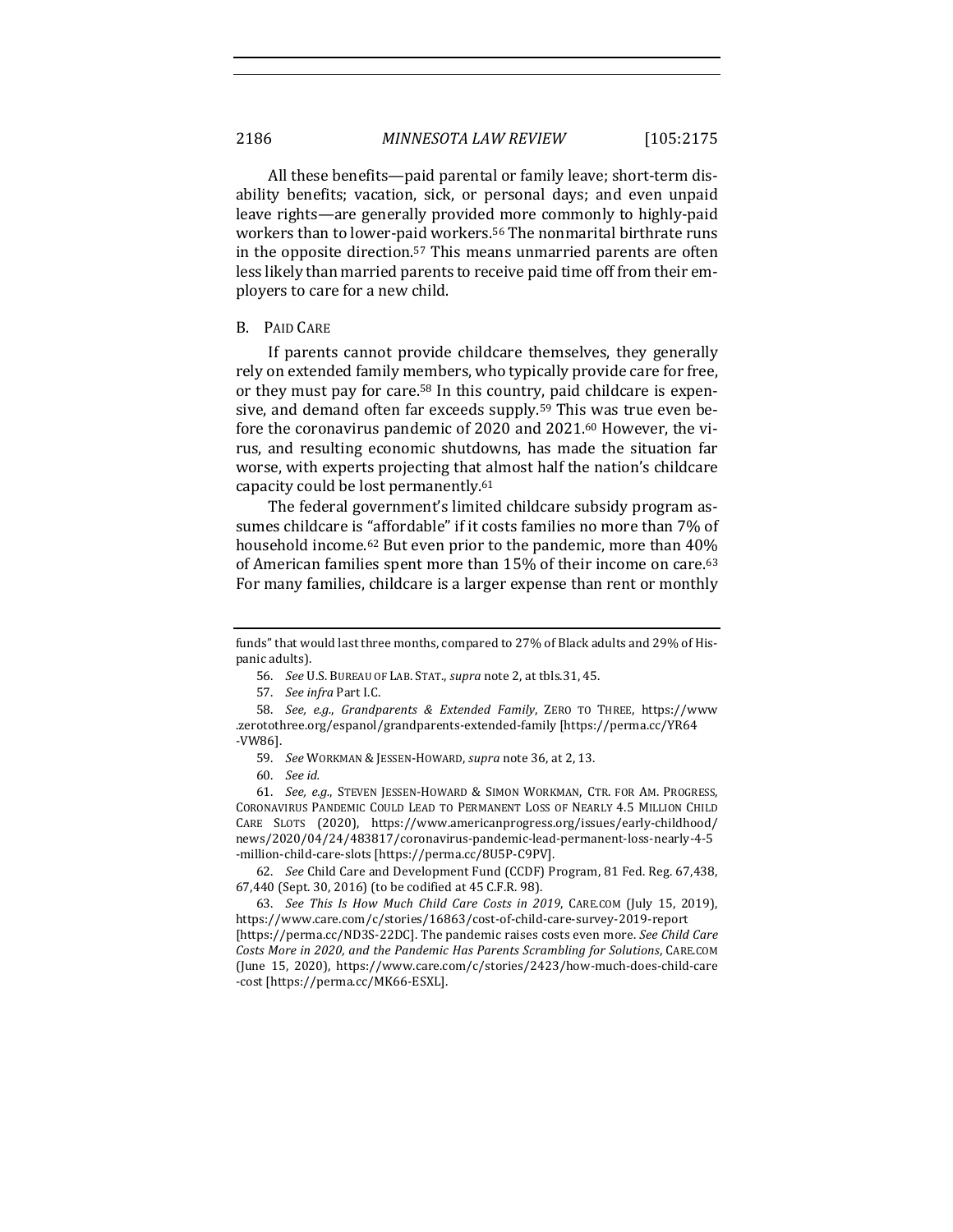mortgage payments.<sup>64</sup> This ratio is getting worse. Over the past twenty years, wages have remained largely flat, while the cost of childcare has approximately doubled.<sup>65</sup> Families respond by making major budget cuts, stopping payments on debt, or putting themselves further into debt.<sup>66</sup>

These issues are even more extreme when considering paid *infant* care. Since young babies need almost constant hands-on care, states require licensed childcare centers to maintain very low ratios of infants to caregivers.<sup>67</sup> This means that infant rooms are very expensive to operate. Many centers simply forgo infant care entirely; others charge parents more for infant care, even as they may also subsidize costs with income from preschool rooms.<sup>68</sup> Models suggest the average cost for infant care in a licensed-center to be almost \$15,000 per year, $69$  which is much higher than the tuition costs of public colleges in many states.<sup>70</sup> This amounts to nearly  $20\%$  of the average

65. *See* SARAH JANE GLYNN & KATIE HAMM, CTR. FOR AM. PROGRESS, THE ECONOMICS OF CAREGIVING FOR WORKING MOTHERS 11 (2019), https://cdn.americanprogress.org/ content/uploads/2019/12/09124207/MaternalLaborForce-report.pdf [https:// perma.cc/KN9U-LLTB].

68. See STEVEN JESSEN-HOWARD, RASHEED MALIK, SIMON WORKMAN & KATIE HAMM, CTR. FOR AM. PROGRESS, UNDERSTANDING INFANT AND TODDLER CHILD CARE DESERTS 4-5 (2018), https://cdn.americanprogress.org/content/uploads/2018/10/31064929/ IT-ChildCare-Deserts-13.pdf [https://perma.cc/LDH7-ZFHG].

69. See WORKMAN & JESSEN-HOWARD, *supra* note 36, at 6. A leading report based on data received from centers estimates somewhat lower averages. See CHILD CARE AWARE, supra note 64, at 44 (reporting estimates ranging from \$11,444 to \$11,896 for infant care).

70. *See, e.g.*, Taryn Morrissey, *Why Child Care Costs More than College Tuition* – and How To Make It More Affordable, CONVERSATION (Mar. 9, 2018, 6:40 AM), https:// theconversation.com/why-child-care-costs-more-than-college-tuition-and-how-to -make-it-more-affordable-92396 [https://perma.cc/N4PD-U7P4] (reporting estimated average net tuition and fees of \$4,140 for full-time students who were in-state at public four-year institutions).

<sup>64.</sup> See CHILD CARE AWARE, THE US AND THE HIGH PRICE OF CHILD CARE: AN EXAMINATION OF A BROKEN SYSTEM 13 (2019), https://cdn2.hubspot.net/hubfs/ 3957809/2019%20Price%20of%20Care%20State%20Sheets/Final

<sup>-</sup>TheUSandtheHighPriceofChildCare-AnExaminationofaBrokenSystem.pdf [https:// perma.cc/UY39-Q8JT] ("The annual price of child care for two children exceeds annual mortgage payments for homeowners in 40 states and the District of Columbia. Child care prices for two children in a child care center also exceed annual median rent payments in every state.").

<sup>66.</sup> *See This Is How Much Child Care Costs in 2019, supra note* 63.

<sup>67.</sup> *See, e.g.*, WORKMAN & JESSEN-HOWARD, *supra* note 36, at 6 (showing that the national average infant to teacher ratio for licensing is one to four, compared to the one to eleven preschooler to teacher ratio).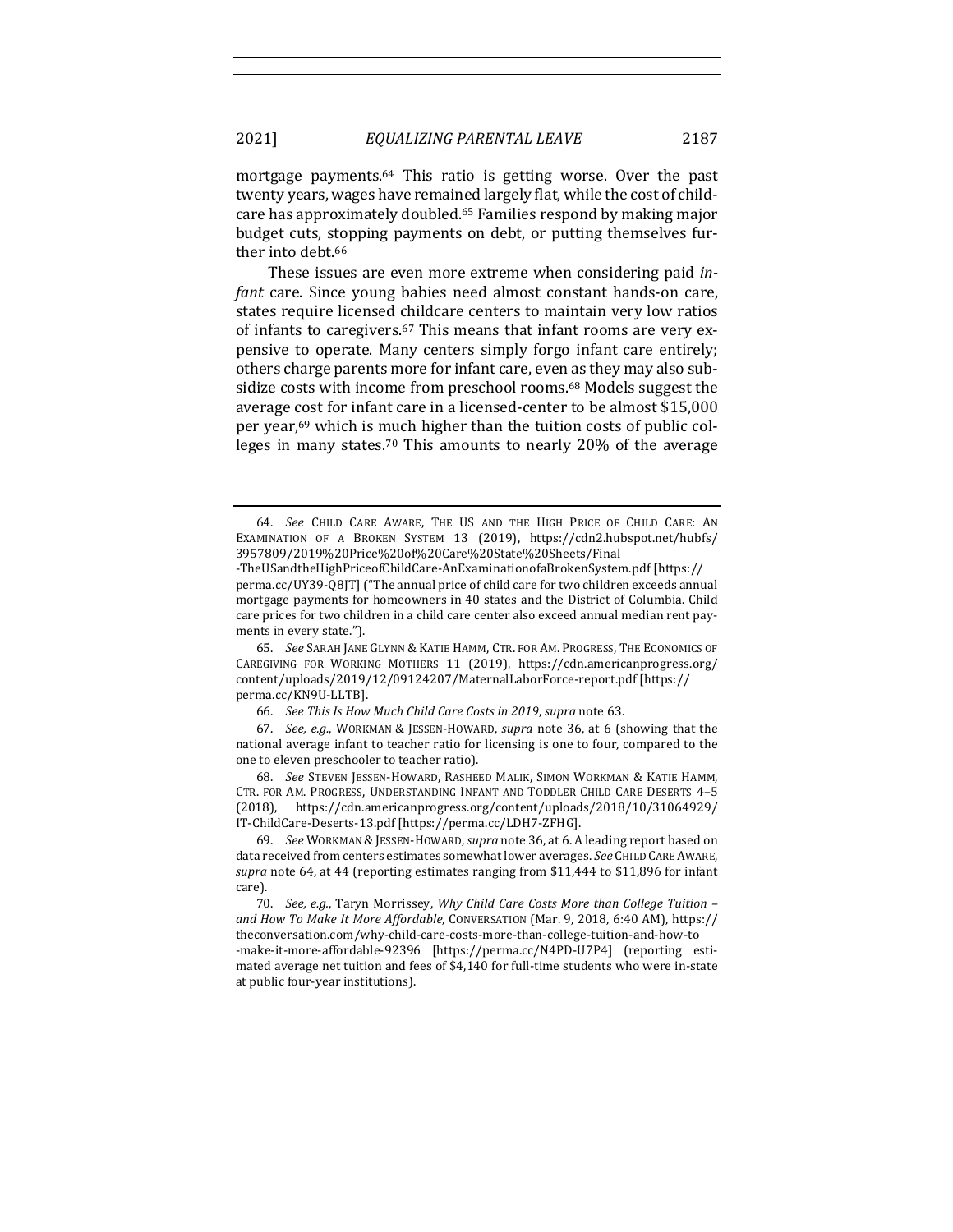household income<sup>71</sup> and about one-third of the average income of a single mother.<sup>72</sup> Family childcare, typically provided in a home, is slightly more affordable, with estimates for infant care ranging from approximately \$8,300 to \$9,900 annually, but it still amounts to a very large portion of a typical family's income.<sup>73</sup> And hiring a full-time nanny is extremely expensive, with base pay salaries averaging close to \$40,000 per year.<sup>74</sup>

Even for families that can afford to pay, it can often be extraordinarily difficult to secure a space in an infant care program. Nationally, before the COVID-19 pandemic, there were on average five infants and toddlers for every available slot in a licensed center; in rural areas, that ratio was a shocking nine to one.<sup>75</sup> Accordingly, waitlists are often long. One recent article reported childcare center directors typically advise parents to get on waitlists "at least a year or more" before they expect to need care.<sup>76</sup> Parents often sign up for multiple waitlists even before a child is born; this itself can be an expensive proposition, as many require refundable deposits.<sup>77</sup> It is even harder to find paid care options outside of standard business hours or care that can be modified in response to last-minute requests that a parent work overtime or an unexpected shift.<sup>78</sup>

COVID-19 has exacerbated these challenges. During spring 2020, when most states were under stay-at-home orders, many childcare

73. *See* CHILD CARE AWARE, *supra* note 64, at 44.

<sup>71.</sup> *See*  WORKMAN & JESSEN-HOWARD, *supra*  note 36, at 16 (comparing average costs of center-based infant childcare to median income by state).

<sup>72.</sup> *See* Jessica Semega, *Payday, Poverty, and Women: Pay Is Up. Poverty Is Down. How Women Are Making Strides*, U.S. CENSUS BUREAU (Sept. 10, 2019), https://www .census.gov/library/stories/2019/09/payday-poverty-and-women.html [https:// perma.cc/ZRM4-C36M] (reporting a 2018 median household income for femaleheaded family household with no spouse present as \$45,128).

<sup>74.</sup> *See 2017 INA Nanny Salary & Benefit Survey RESULTS*, INT'L NANNY ASS'N (Jan. 15, 2018), https://nanny.org/2017-ina-nanny-salary-benefits-survey-results [https://perma.cc/PP5H-AJXM] (reporting average hourly wage for nannies as \$19.14 per hour in 2017, and also reporting practices regarding overtime, benefits, and paid time off).

<sup>75.</sup> JESSEN-HOWARD ET AL., *supra* note 68, at 2.

<sup>76.</sup> Sue Shellenbarger, *Day Care? Take a Number, Baby*, WALL ST. J. (June 9, 2010, 12:01 AM), https://www.wsj.com/articles/SB100014240527487042566045752 94523680479314 [https://perma.cc/3YNV-UM94].

<sup>77.</sup> *See id.*

<sup>78.</sup> *See JULIA R. HENLEY & GINA ADAMS, URB. INST., INSIGHTS ON ACCESS TO QUALITY* CHILD CARE FOR FAMILIES WITH NONTRADITIONAL WORK SCHEDULES (2018), https://www .urban.org/sites/default/files/publication/99148/insights\_on\_access\_to\_quality\_ child\_care\_for\_families\_with\_nontraditional\_work\_schedules\_1.pdf [https://perma .cc/V3GN-ASNL].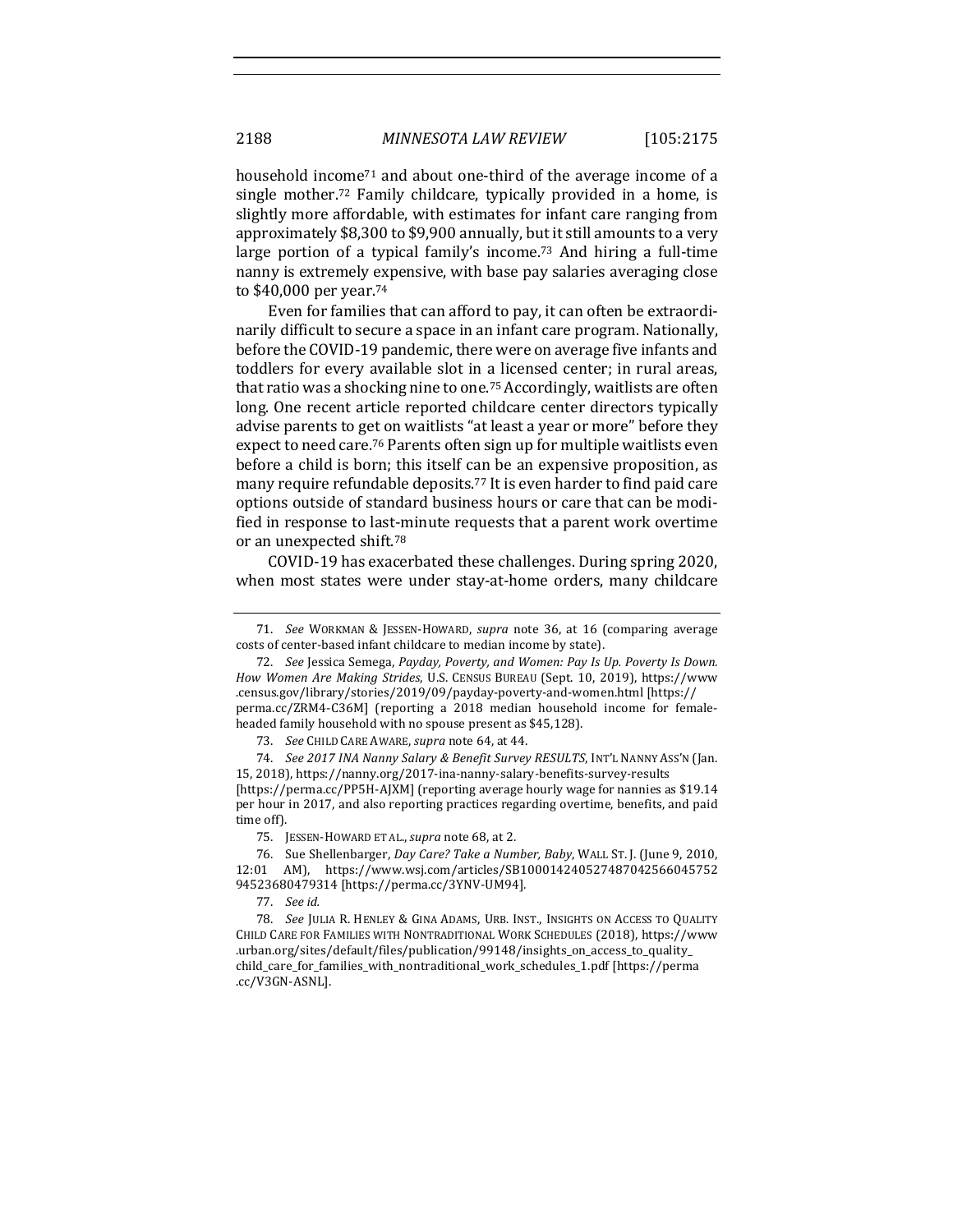providers suspended operations. Those that stayed open, or have since reopened, are generally operating at reduced capacity to permit social distancing, while incurring extra costs associated with providing personal protective equipment and an enhanced sanitation regime.<sup>79</sup> Anecdotal reports suggest care providers may be particularly likely to reduce infant slots, since they are comparatively expensive to operate even under normal times.<sup>80</sup> The losses may be permanent. A July 2020 survey reported that approximately 50% of childcare providers were "certain" they would close permanently without additional public assistance.<sup>81</sup> In March 2021, Congress included significant aid for childcare providers in its \$1.9 trillion COVID relief bill,<sup>82</sup> but as this Article goes to press, it is too soon to know how fully the sector will bounce back.

Another option is to ask relatives or friends to provide lower cost, or entirely unpaid, care. For some families, this is a preferred choice, one embraced by all involved; in fact, studies show married women with young children who live close to their own mother or mother-inlaw are more likely to work.<sup>83</sup> But many new parents live far away from extended family. And even if geographically possible, family members may have different ideas about what constitutes high-quality care, or they may face health conditions or employment obligations that make such care arrangements unstable.<sup>84</sup> The reality is that parents who cannot find or afford paid care, or cannot find or afford

81. *See id.*; *see also* JESSEN-HOWARD & WORKMAN, *supra* note 61 (predicting approximately 50% of slots could be lost permanently in the United States).

82. See Richard Rubin & Lauren Weber, *Child-Care Providers Get Billions in Covid-*19 Relief Law, WALL ST. J. (Mar. 14, 2021), https://www.wsj.com/articles/child-care -providers-get-billions-in-covid-19-relief-law-11615737600 [https://perma.cc/QJ77 -6XS5] (reporting childcare providers will receive about \$40 billion for operating expenses). Some states also provided relief. *See, e.g.*, Quart, *supra* note 80 (reporting that Illinois offered a \$150 million subsidy to providers and Michigan \$18 million).

83. *See, e.g.*, Janice Compton & Robert A. Pollak, *Family Proximity, Childcare, and Women's Labor Force Attachment*, 79 J. URB. ECON. 72, 72 (2014).

84. *See, e.g., All in the Family: Using Relatives for Child Care, CHILD CARE AWARE* (Oct. 18, 2018), https://info.childcareaware.org/blog/all-in-the-family-using -relatives-for-child-care [https://perma.cc/5KGY-VCEZ].

<sup>79.</sup> *See, e.g.*, NAT'L ASS'N FOR THE EDUC. OF YOUNG CHILD., HOLDING ON UNTIL HELP COMES: A SURVEY REVEALS CHILD CARE'S FIGHT TO SURVIVE (2020), https://www.naeyc .org/sites/default/files/globally-shared/downloads/PDFs/our-work/public-policy -advocacy/holding\_on\_until\_help\_comes.survey\_analysis\_july\_2020.pdf [https:// perma.cc/2J3J-6Z5N].

<sup>80.</sup> *See, e.g.,* Alissa Quart, *Day-Care Slots for Babies Are Vanishing. Now Their Par*ents Can't Work, WASH. POST (Oct. 6, 2020, 5:00 AM), https://www.washingtonpost .com/outlook/2020/10/06/babies-child-care-centers-shortage-slots [https://perma .cc/NL7L-D3SN].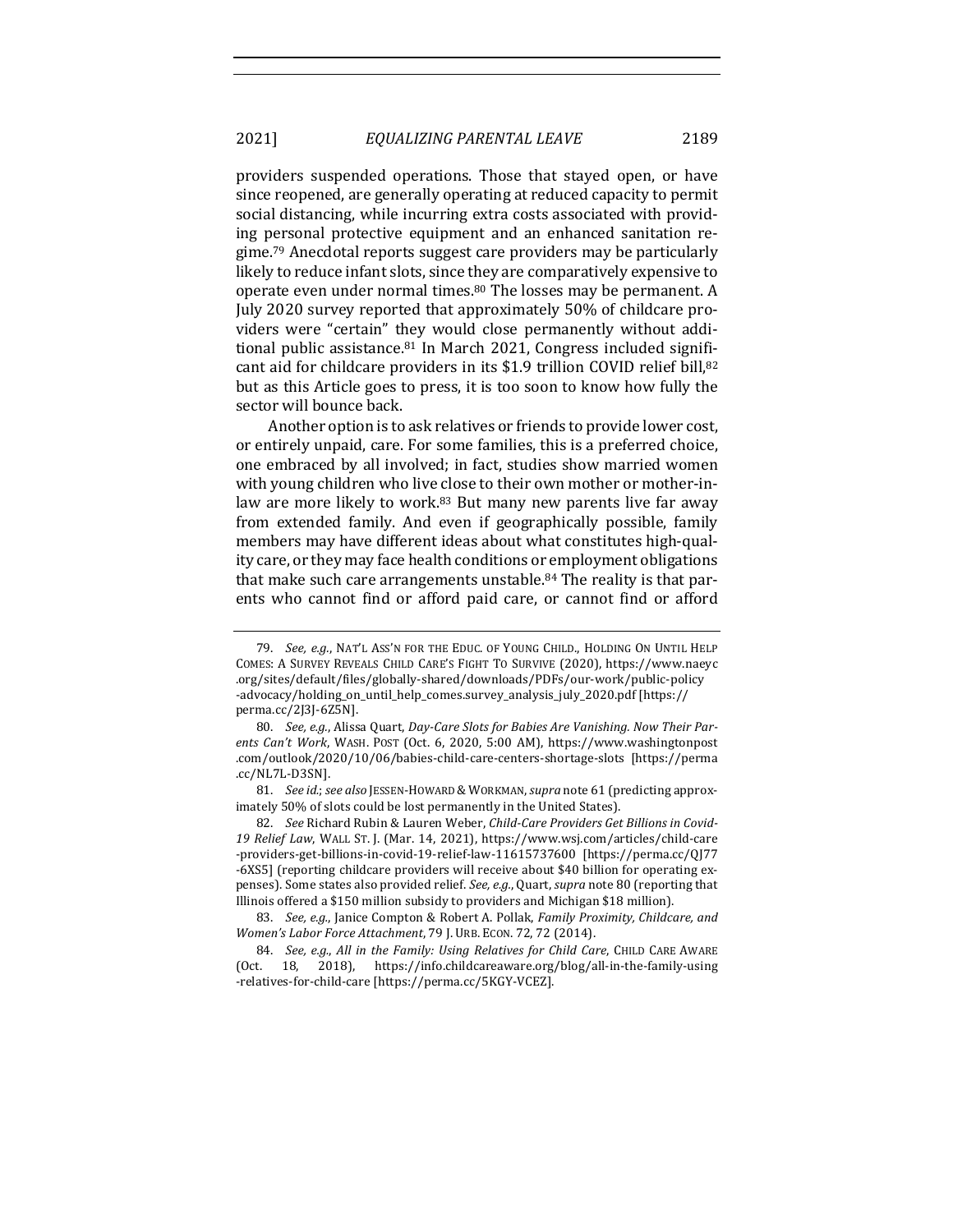*enough* paid care, typically rely on a shifting network of extended family, neighbors, friends, new partners, and older siblings.<sup>85</sup> Such arrangements are almost always precarious.

#### C. MARRIAGE GAP

Work policies and the cost of paid care are the same, whatever the configuration of a family. But the calculus that goes into meeting care needs, while also earning necessary income, differs. Historically, it was expected that children would be born to married (different-sex) couples, and these needs would be met in a gendered fashion: mothers were expected to drop out of the labor force to care for young children, while fathers were expected to play the breadwinning role. $86$  There have always been families that departed from this model, and now it is patently unrealistic for the vast majority of families. $87$ 

Until 1960, it was true that almost all new babies would have married parents, as only about 5% of women giving birth were unmarried.<sup>88</sup> This did not mean there was no pre-marital sex. Rather, when nonmarital pregnancies occurred, couples often rushed to marry before the birth.<sup>89</sup> Alternatively, the child might be given up for adoption or the pregnancy terminated.<sup>90</sup> But in the past fifty years, that model has changed dramatically. The nonmarital birth rate has risen steadily since 1960, and the adoption rate has fallen to very low levels.<sup>91</sup> For the past decade, about 40% of all births are to unmarried

89. *See, e.g.*, STEPHANIE J. VENTURA & CHRISTINE A. BACHRACH, NAT'L VITAL STATS. REPS., NONMARITAL CHILDBEARING IN THE UNITED STATES, 1940–99, at 10 (2000), https:// www.cdc.gov/nchs/data/nvsr/nvsr48/nvs48\_16.pdf [https://perma.cc/A5Z4-XG2V] (reporting that in 1960–64, 60% of couples who conceived outside of marriage married before the birth).

90. See id. at 12 (reporting that before 1973, 8.7% of children born to never-married mothers were relinquished for adoption).

91. *See* Olga Khazan, *Why So Many Women Choose Abortion over Adoption*, ATLANTIC (May 20, 2019), https://www.theatlantic.com/health/archive/2019/05/

<sup>85.</sup> *See, e.g.*, CHILD CARE AWARE, *supra* note 64, at 15 ("Many [single mothers] have to rely on a patchwork of child care arrangements consisting of family, friends and neighbors, none of whom may be licensed."); JOAN WILLIAMS & HEATHER BOUSHEY, CTR. FOR AM. PROGRESS, THE THREE FACES OF WORK-FAMILY CONFLICT: THE POOR, THE PROFESSIONALS, AND THE MISSING MIDDLE 13-21 (2010) (discussing the "fragile patchwork" of care used by most poor families).

<sup>86.</sup> *See, e.g.*, Catherine Albiston, *Institutional Inequality*, 2009 WIS. L. REV. 1093, 1118–20 (describing the separate spheres ideology).

<sup>87.</sup> *Id.* at 1124-25.

<sup>88.</sup> Gretchen Livingston & Anna Brown, *Birth Rate for Unmarried Women Declining* for the First Time in Decades, PEW RSCH. CTR. (Aug. 2014), https://www .pewresearch.org/fact-tank/2014/08/13/birth-rate-for-unmarried-women -declining-for-first-time-in-decades [https://perma.cc/H4PF-4JDT].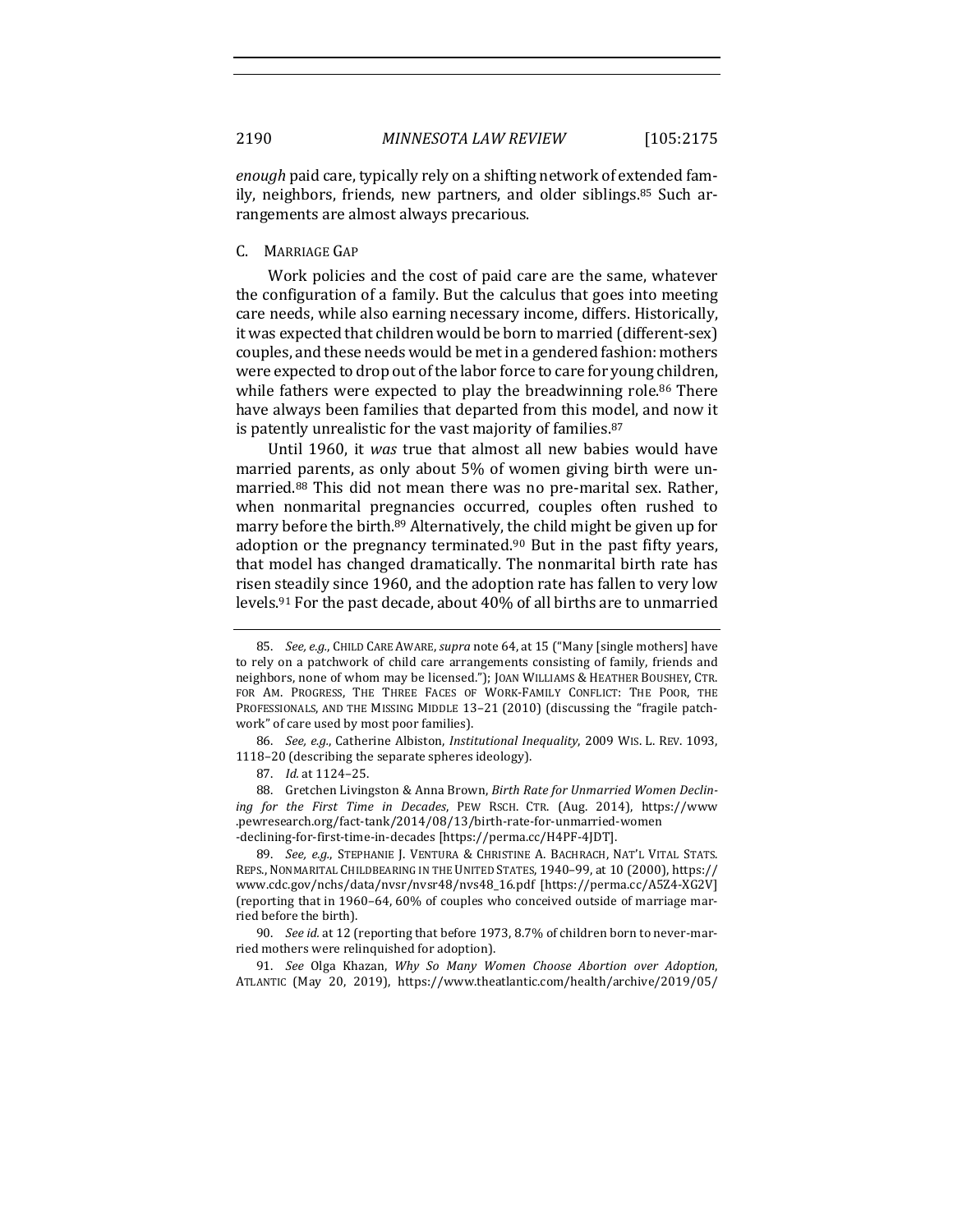mothers.<sup>92</sup> In some states, the nonmarital birthrate is over  $50\%$ .<sup>93</sup> In other words, nonmarital families are not a small, relatively insignificant, aberration from a marital norm. Rather, they constitute a significant share of *all* families.<sup>94</sup>

However, nonmarital births are not equally distributed across the American population. The nonmarital birth rate is inversely related to both income<sup>95</sup> and educational level.<sup>96</sup> Highly educated and relatively affluent adults tend to marry before they have children. Less educated and less affluent adults, by contrast, often have children without being married. The nonmarital birthrate is also inversely related to age; nonmarital mothers are generally younger than marital mothers.<sup>97</sup> That said, the stereotypical image of a nonmarital mother as a teenager who drops out of school upon discovering she is pregnant is generally incorrect. Only about 15% of unmarried mothers are teenagers, and most of those are older teens.<sup>98</sup> Rather, around 65% of unmarried mothers are in their 20s, and more than 20% are women

93. *See Percentage of Births to Unmarried Mothers by State*, NAT'L CTR. FOR HEALTH STATS., https://www.cdc.gov/nchs/pressroom/sosmap/unmarried/unmarried.htm [https://perma.cc/Y5SM-HUX3] (Feb. 8, 2021).

94. Since this Article's focus is parental leave policies for new babies, the text focuses on marital status at birth. Because there is also a high divorce rate, a larger portion of children live with a single parent or with a parent and his or her unmarried partner at some point during childhood. See generally, e.g., Gretchen Livingston, The *Changing Profile of Unmarried Parents*, PEW RSCH. CTR. (Apr. 25, 2018), https://www .pewsocialtrends.org/2018/04/25/the-changing-profile-of-unmarried-parents [https://perma.cc/T47R-77VU].

95. *See* RACHEL M. SHATTUCK & ROSE M. KREIDER, U.S. CENSUS BUREAU, SOCIAL AND ECONOMIC CHARACTERISTICS OF CURRENTLY UNMARRIED WOMEN WITH A RECENT BIRTH: 2011, at 4-5 (2013) (reporting that approximately 70% of new mothers with less than \$10,000 household income were unmarried, as compared to 9% of new mothers with a household income above \$200,000).

96. Elizabeth Wildsmith, Jennifer Manlove & Elizabeth Cook, *Dramatic Increase in the Proportion of Births Outside of Marriage in the United States from 1990 to 2016,* CHILD TRENDS (Aug. 8, 2018), https://www.childtrends.org/publications/dramatic -increase-in-percentage-of-births-outside-marriage-among-whites-hispanics-and -women-with-higher-education-levels [https://perma.cc/SA8K-D7GY] (showing that 10% of women with a bachelor's degree or higher are unmarried when they give birth; 43% of women with an associate degree or some college; 59% of women with a high school degree; and 62% of women with less than a high school degree).

why-more-women-dont-choose-adoption/589759 [https://perma.cc/WZ5X-Y4Y3] (reporting a fall in adoption rates from 9% of pregnancies of unmarried women before 1973 to just 1% in 2002).

<sup>92.</sup> *See* MARTIN ET AL., *supra* note 14.

<sup>97.</sup> SHATTUCK & KREIDER, *supra* note 95, at 5.

<sup>98.</sup> *See id.*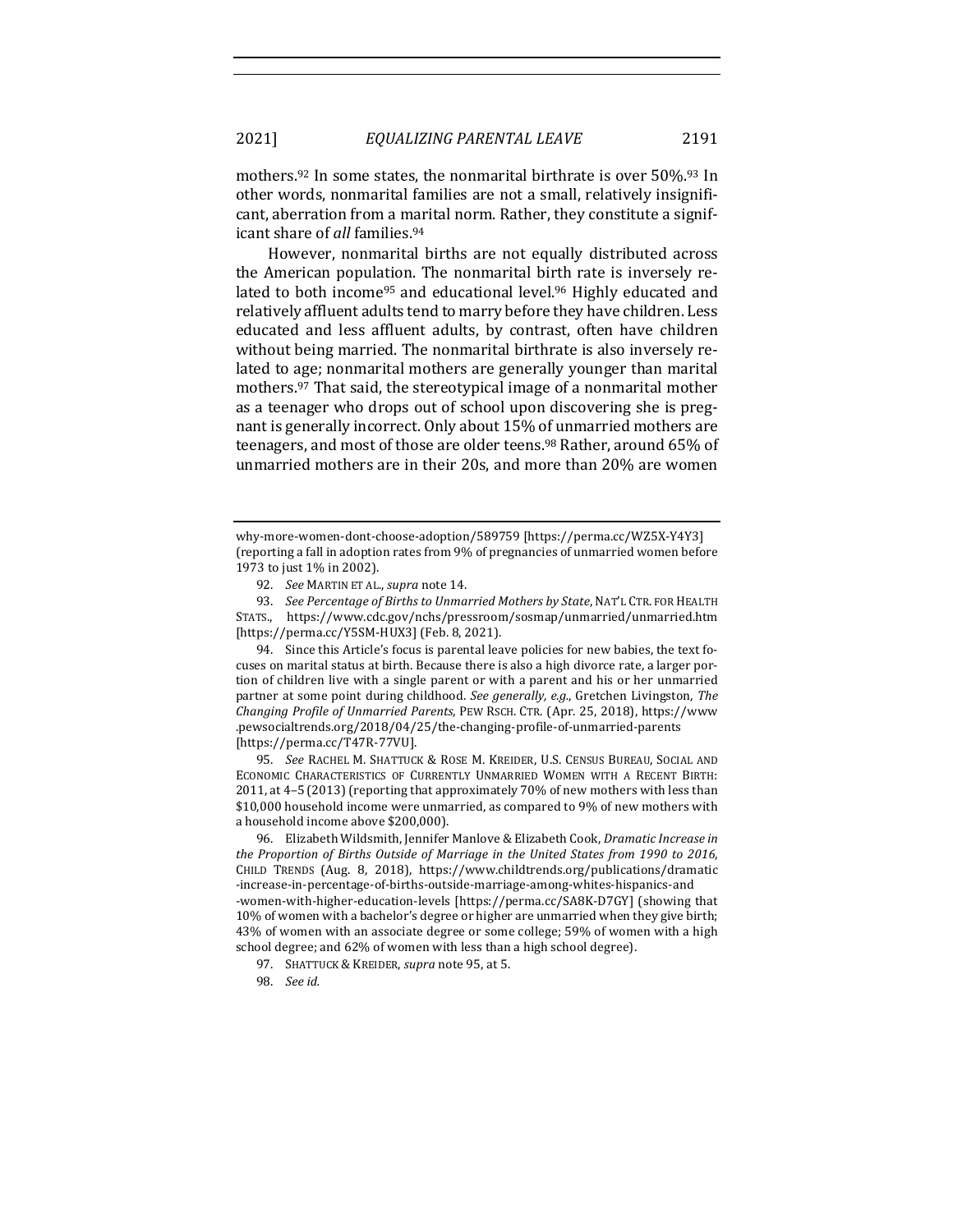in their 30s or 40s.<sup>99</sup> Generally, unmarried mothers have finished whatever level of schooling they are likely to complete prior to becoming pregnant.



Figure 1.100

As Figure 1 shows, there are also very significant racial differences in family formation patterns. Even in 1960, when the overall rate of nonmarital childbearing was quite low, more than a third of Black women giving birth to their first child were unmarried.<sup>101</sup> Generally available annual data tracks the nonmarital birth rate by race

<sup>99.</sup> CARMEN SOLOMON-FEARS, CONG. RSCH. SERV., R43667, NONMARITAL BIRTHS: AN OVERVIEW 1, 12 fig.5 (2014), https://fas.org/sgp/crs/misc/R43667.pdf [https:// perma.cc/TCK7-B48T] (citing Brady E. Hamilton, Joyce A. Martin, Michelle J.K. Osterman & Sally C. Curtin, Ctrs. for Disease Control & Prevention, *Births: Preliminary Data for 2013*, NAT'L VITAL STATS. REPS., May 29, 2014, https://www.cdc.gov/nchs/ data/nvsr/nvsr63/nvsr63\_02.pdf [https://perma.cc/LT6A-3D5X]).

<sup>100.</sup> Data is from *National Vital Statistics Reports*, CTRS. FOR DISEASE CONTROL & PREVENTION, https://www.cdc.gov/nchs/products/nvsr.htm; Table 5, CTRS. FOR DISEASE CONTROL & PREVENTION (May 6, 2015, 7:43 AM), https://ftp.cdc.gov/pub/ health\_Statistics/nchs/Publications/Health\_US/hus14tables (use hyperlink table005.xls to access relevant data); SOLOMON-FEARS, *supra* note 99, at 24-26.

<sup>101.</sup> See AMARA BACHU, U.S. CENSUS BUREAU, P23-197, TRENDS IN PREMARITAL CHILDBEARING: 1930 TO 1994 (1999), https://www.census.gov/prod/99pubs/p23 -197.pdf [https://perma.cc/VLK5-B98D] (reporting that among women ages 15-29, nonmarital birthrate for Black women at first birth in 1960-64 was 36.1%).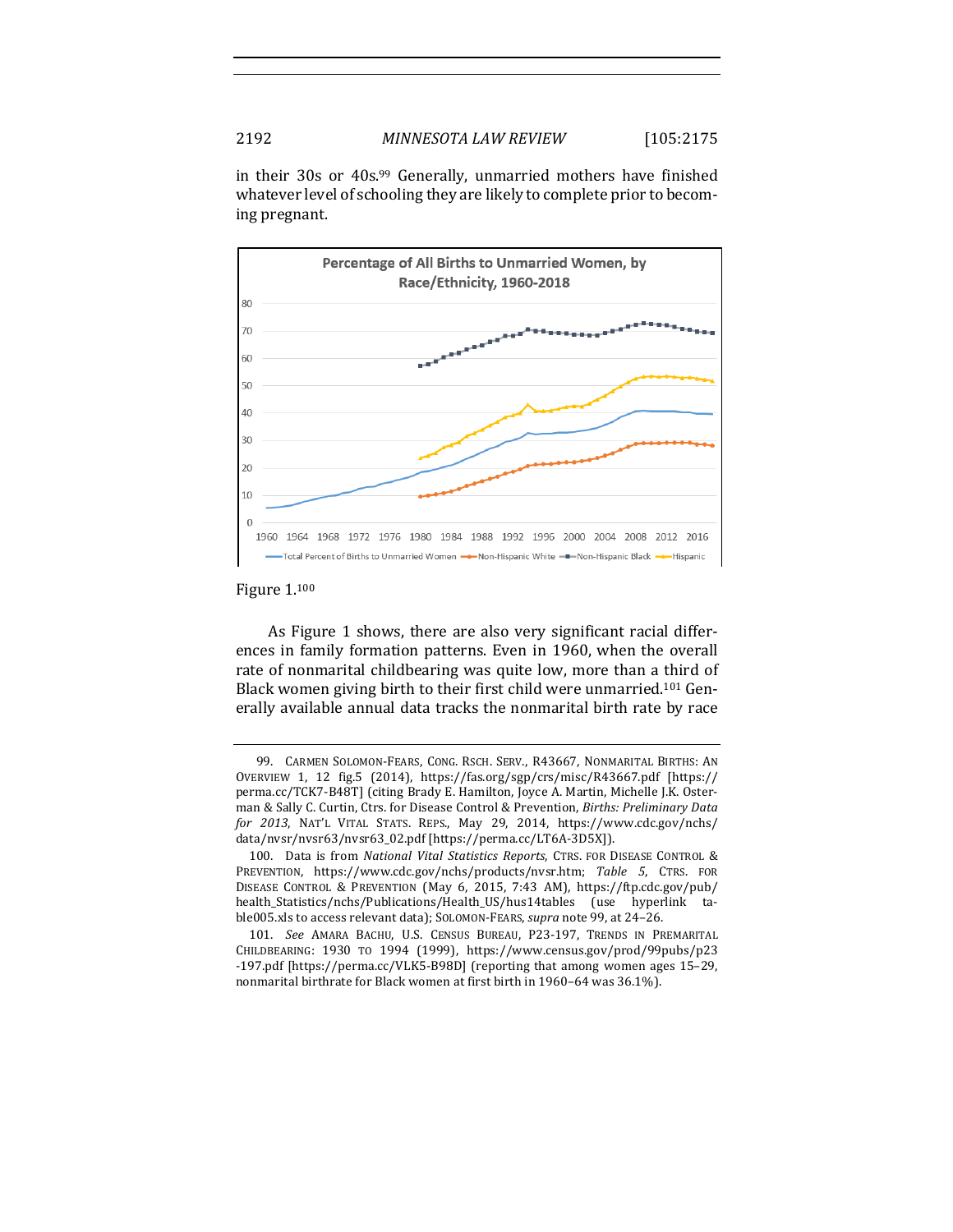beginning in  $1980$ <sup>102</sup> By that point, the nonmarital birth rate for Black women had risen to around 60%; it reached around 70% in the mid-1990s and has remained at approximately the same level since.<sup>103</sup> The rate for Hispanic women rose somewhat later, but it has also been above  $50\%$  for more than a decade.<sup>104</sup> The nonmarital birthrate for non-Hispanic White women has risen over the same time period, but it remains well under 50%, and rates for Asian-American women are much lower.<sup>105</sup> If children are living with just one of their biological parents, it is far more likely to be their mother than their father.<sup>106</sup>

While the rapid rise in nonmarital birth rates marks an extremely important change in family structure, it can be distorting to the extent it suggests new babies live in one of only two-family configurations: with two married parents or with one unmarried parent. Reality is more complex. Along with the rise in nonmarital birthrate, there has also been a significant increase in cohabiting couples living with children.<sup>107</sup> Studies suggest that between one half and two-thirds of unmarried parents are living with each other when the baby is born,<sup>108</sup> although these unions tend to be fragile and may dissolve relatively quickly.<sup>109</sup> Additionally, it is very common for unmarried parents,

106. *See America's Families and Living Arrangements: 2018*, U.S. CENSUS BUREAU tbl.C-3 (2018), https://www.census.gov/data/tables/2018/demo/families/cps-2018 .html [https://perma.cc/GB3E-6D8U] (showing that 17% of children under one live with mother alone, and just 3% with father alone).

107. *See, e.g.,* Livingston, *supra* note 94, at 3 (reporting that about 65% of children live with married parents, 21% with a single mother, 4% with single fathers, and 7% with cohabiting parents).

108. *See* CHILD TRENDS DATA BANK, BIRTHS TO UNMARRIED WOMEN 2 (2015), https:// www.childtrends.org/wp-content/uploads/2015/03/75\_Births\_to\_Unmarried\_

Women.pdf [https://perma.cc/4SFB-XJ5A] (citing data showing that in 2006 to 2010, 58% of nonmarital births occurred within cohabiting unions); CTR. FOR ECON. & POL'Y RSCH. & FAM. STORY, BRIEFING PAPER: SOLO PARENTS AND PAID LEAVE FOR CARE OF NEWBORN CHILDREN UNDER THE FAMILY ACT (Sept. 18, 2020) (unpublished briefing paper) (on file with author) (citing data showing that in 2011 to 2015,  $68\%$  of nonmarital births occurred within cohabiting unions).

109. *See, e.g.*, Sara McLanahan & Audrey N. Beck, *Parental Relationships in Fragile Families*, 20 FUTURE CHILD. 17, 21 (2010) (finding that less than one-third of nonmarital parents are still romantically involved five years after birth).

<sup>102.</sup> *See* SOLOMON-FEARS, *supra* note 99, at 13; see also BACHU, *supra* note 101 (providing nonmarital birthrate for first-time mothers by race in five-year increments from 1930 to 1994).

<sup>103.</sup> *Id.*

<sup>104.</sup> *Id.*

<sup>105.</sup> Prior to 2015, government data included a combined "Asian or Pacific Islander" category, with rates ranging from 7 to 17%. *Id.* In 2016, this category was divided into "Asian," where the rate was around 11%, and "Hawaiian or Other Pacific Islander," where the rate was close to 50%. See MARTIN ET AL., *supra* note 14, at 25.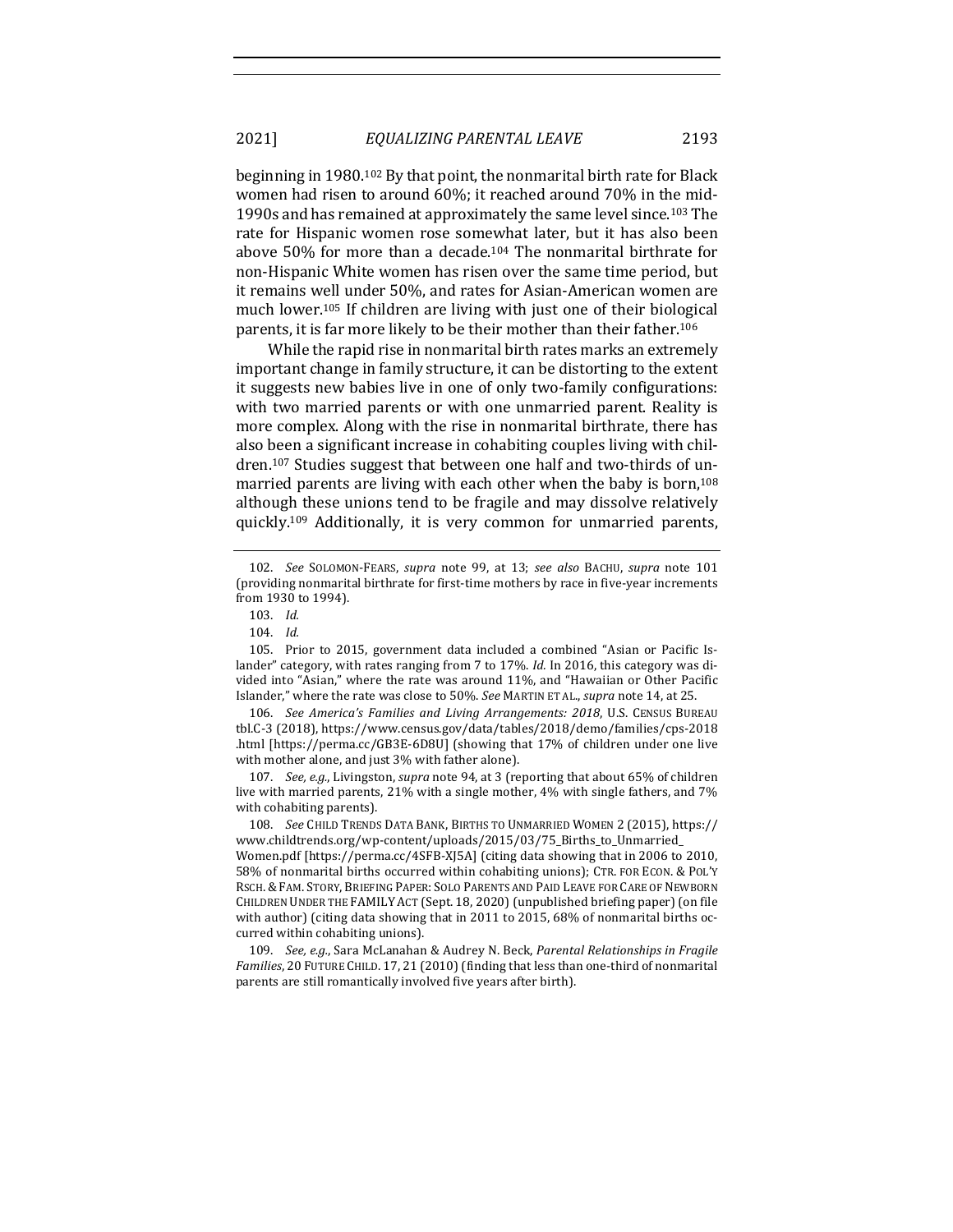particularly unmarried mothers, to live in a household that includes one or both of their own parents.<sup>110</sup> In fact, more children live with their mother and at least one grandparent than live with their father alone.111

There are significant race-based differences in family living patterns, as well as the nonmarital birthrate itself. Approximately 550,000 Black women gave birth in the United States in 2018.<sup>112</sup> About 30% of these new mothers were married, 30% were unmarried but living with a cohabiting partner, and 40% were unmarried and not cohabiting.<sup>113</sup> White and Hispanic women who gave birth were not only more likely to be married, they were also more likely to be living with a partner if unmarried.<sup>114</sup> Census data provides a somewhat different perspective, as it tracks family household configurations over the first full year of a baby's life, and also reports on parents living with other adult family members. As Figure 2, below, shows, the vast majority of White mothers with a child under the age of one are married, and another  $12\%$  are cohabiting; fewer than  $10\%$  are living with other family or alone with their child or children. For Black women, the picture is very different. Around 40% of Black mothers of a child under the age of one are married and  $15%$  are living with a partner, while 17% are living with other family and 29% are the only adult in the household. The pattern for Hispanic women falls between these two poles.

<sup>110.</sup> *See U.S. CENSUS BUREAU, supra* note 106, at tbl.C-4 (reporting that 30% of children under one living with mother but not father live in a household that includes one or both grandparents).

<sup>111.</sup> *See id.*

<sup>112.</sup> Ctr. for Econ. & Pol'y Rsch., Solo Parents and Paid Leave for Care of Newborn Children under the FAMILY Act at Family Story Roundtable (Sept. 30, 2020) (presentation slide deck on file with author).

<sup>113.</sup> *Id.*

<sup>114.</sup> *Id.* (showing that of White women who gave birth, 72% were married, 20% were cohabiting, and just 8% were unmarried and not cohabiting, and that of Hispanic women who gave birth, the respective numbers were 48% married, 36% cohabiting, and 16% unmarried and not cohabiting).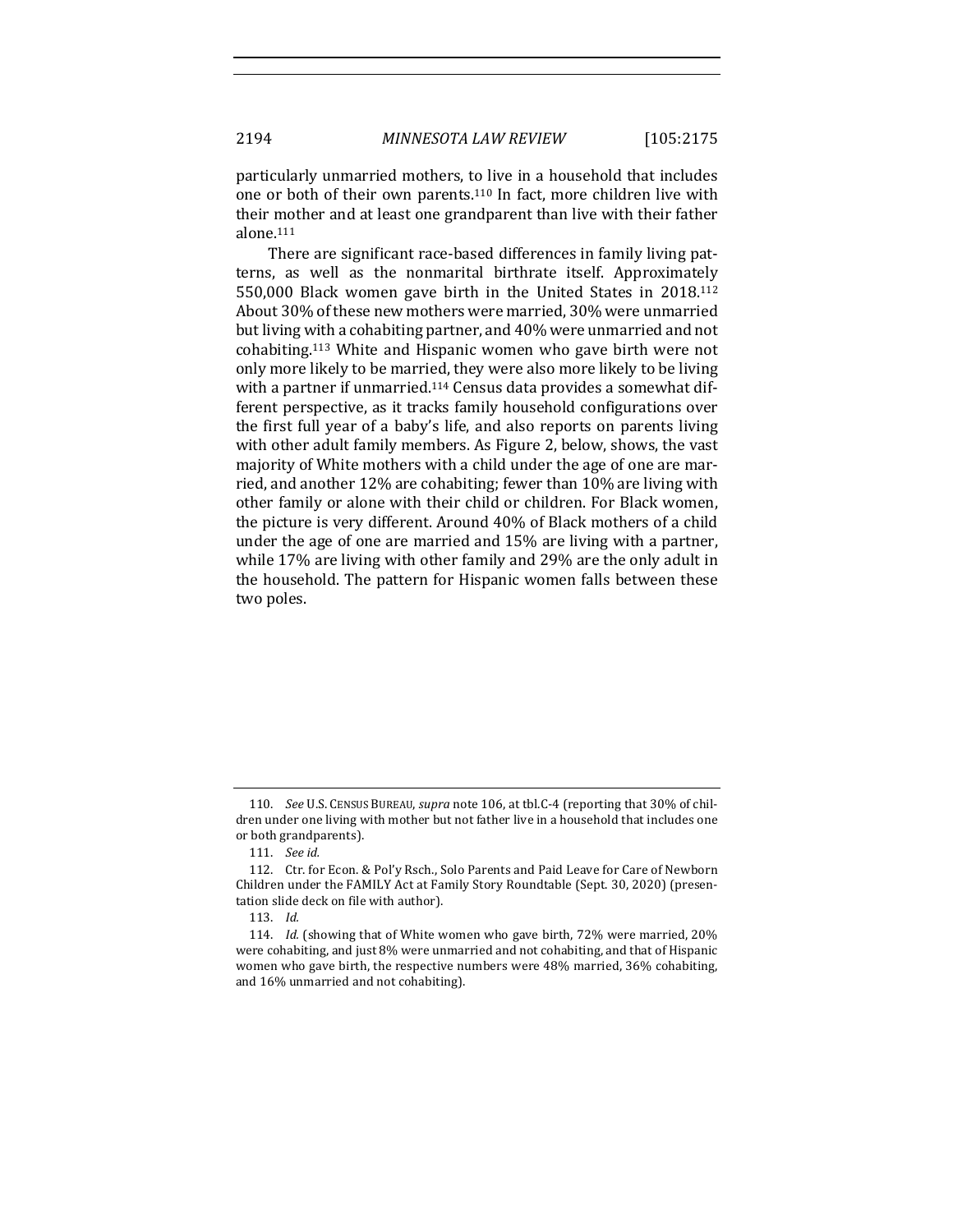## 2021] *EQUALIZING PARENTAL LEAVE* 2195



#### Figure 2.115

In other words, Black women are the least likely to be married when they give birth, and the least likely to be cohabiting. They are somewhat more likely than women of other races to be living with other family members, but close to *one-third* of Black mothers living with a child under the age of one are truly on their own.

Concurrent with these changes, women's earnings have become increasingly crucial to families. Overall, women now serve as the sole or primary breadwinner for 41% of families; this figure includes both single working mothers and married women who earn more than their spouses.<sup>116</sup> An additional quarter of mothers, termed "co-breadwinners," contribute at least 25% of household earnings.<sup>117</sup> Families in the lowest quintiles of earnings are much more likely to depend on women, many of whom are single parents, as the primary or sole breadwinner; in higher-income families, women are more likely to be  $co$ -breadwinners.<sup>118</sup> Racial disparities exist in this context as well. Black women—especially unmarried Black women—are particularly likely to be primary or sole breadwinners.<sup>119</sup>

<sup>115.</sup> *Id.*

<sup>116.</sup> *See Glynn, supra note* 18.

<sup>117.</sup> *See id.*

<sup>118.</sup> *Id.*

<sup>119.</sup> *Id.*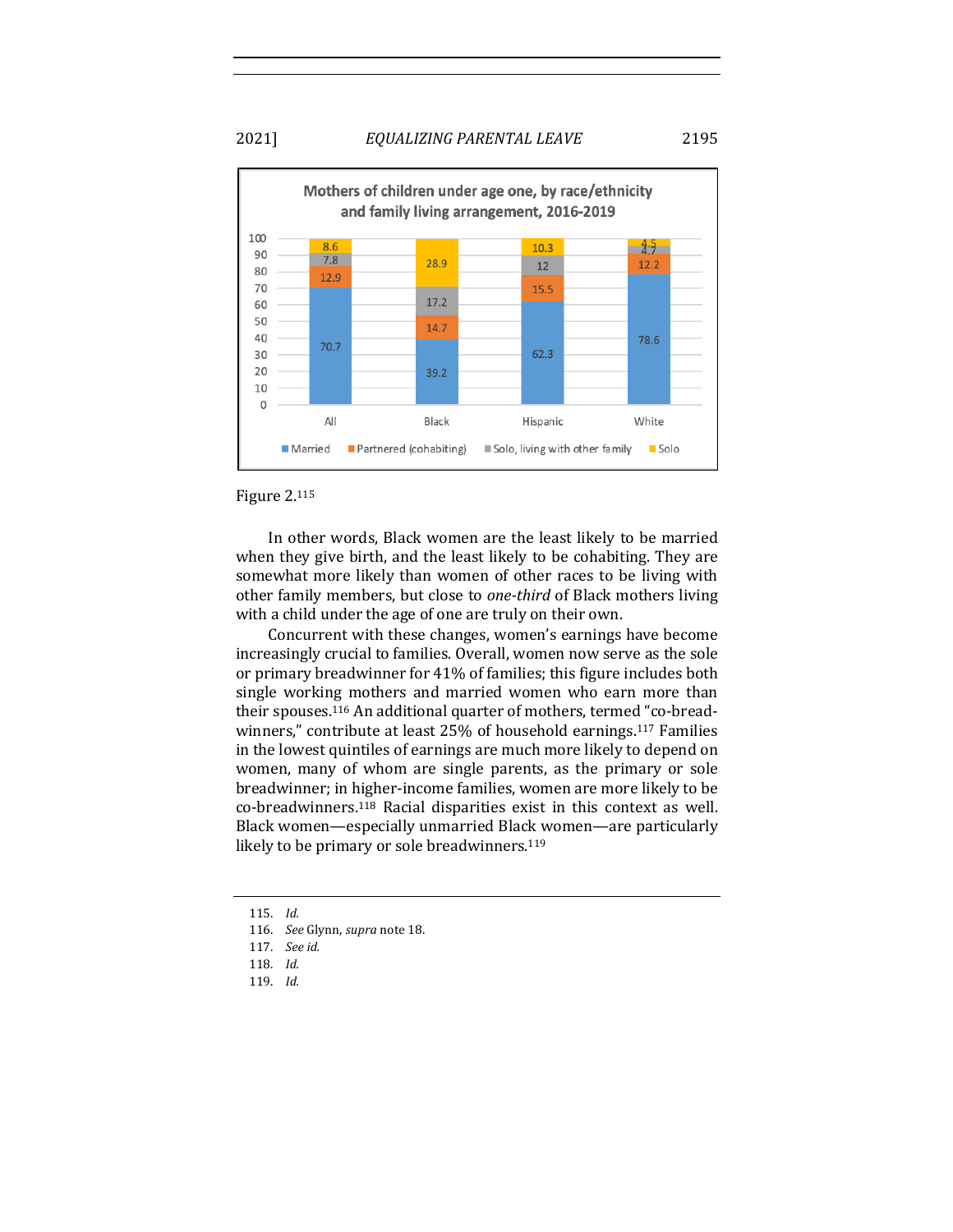Research in many fields explores changes in legal rules and social norms around childbirth, marriage, and workplace access that both help explain and reflect the rapid growth of nonmarital families.<sup>120</sup> A full discussion of these changes is beyond the scope of this project, but there are many overlapping causes. Women are far more likely to engage in paid work now than they were in  $1960$ .<sup>121</sup> Widespread availability of birth control allows women to make choices around when to have children.<sup>122</sup> At the same time, larger labor market trends, including globalization and increased automation, have diminished the earning potential of blue-collar men.<sup>123</sup> Many poor and working-class women who become pregnant outside of marriage believe they will be in a stronger financial position by remaining on their own.<sup>124</sup> There is also a decreased level of religious affiliation and relaxed standards around sexual intimacy outside of marriage.<sup>125</sup> Women, and to some extent men, are choosing to become parents without marrying, and such choices are, at least in many communities, no longer normatively condemned. 

There is, however, a large body of research suggesting that nonmarital children are disadvantaged, on a variety of measures, as compared to marital children.<sup>126</sup> They tend to be less healthy, less successful in school, and face higher levels of instability and stress.<sup>127</sup> Many

<sup>120.</sup> For a representative sampling, see generally Andrew J. Cherlin, *Demographic Trends in the United States: A Review of Research in the 2000s,* 72 J. MARRIAGE & FAM. 403 (2010); CHARLES MURRAY, COMING APART: THE STATE OF WHITE AMERICA, 1960-2010 (2012); and STEPHANIE COONTZ, THE WAY WE NEVER WERE: AMERICAN FAMILIES AND THE NOSTALGIA TRAP (rev. ed. 2016).

<sup>121.</sup> See, e.g., Mitra Toossi & Teresa L. Morisi, Women in the Workforce Before, During, and After the Great Recession, U.S. BUREAU LAB. STATS. (July 2017), https://www .bls.gov/spotlight/2017/women-in-the-workforce-before-during-and-after-the-great -recession/pdf/women-in-the-workforce-before-during-and-after-the-great -recession.pdf [https://perma.cc/T4VX-W666].

<sup>122.</sup> *See, e.g.*, Megan L. Kavanaugh & Jenna Jerman, *Contraceptive Method Use in the United States: Trends and Characteristics Between 2008, 2012 and 2014*, 97 CONTRACEPTION 14, 16 (2018) (reporting 90% of women at risk of unintended pregnancy use contraception).

<sup>123.</sup> *See, e.g.*, Cherlin, *supra* note 120, at 404; see also KATHRYN EDIN & TIMOTHY J. NELSON, DOING THE BEST I CAN: FATHERHOOD IN THE INNER CITY 219-22 (2013).

<sup>124.</sup> See KATHRYN EDIN & MARIA KEFALAS, PROMISES I CAN KEEP: WHY POOR WOMEN PUT MOTHERHOOD BEFORE MARRIAGE 202-03 (2005).

<sup>125.</sup> *Cf. id.* at 199-201 (discussing the changing cultural norms for marriage); MURRAY, *supra* note 120 (noting similar trends though providing a more critical perspective on them).

<sup>126.</sup> *See, e.g.*, Huntington, *supra* note 15, at 184-201 (gathering and discussing studies).

<sup>127.</sup> *Id.* at 196, 198.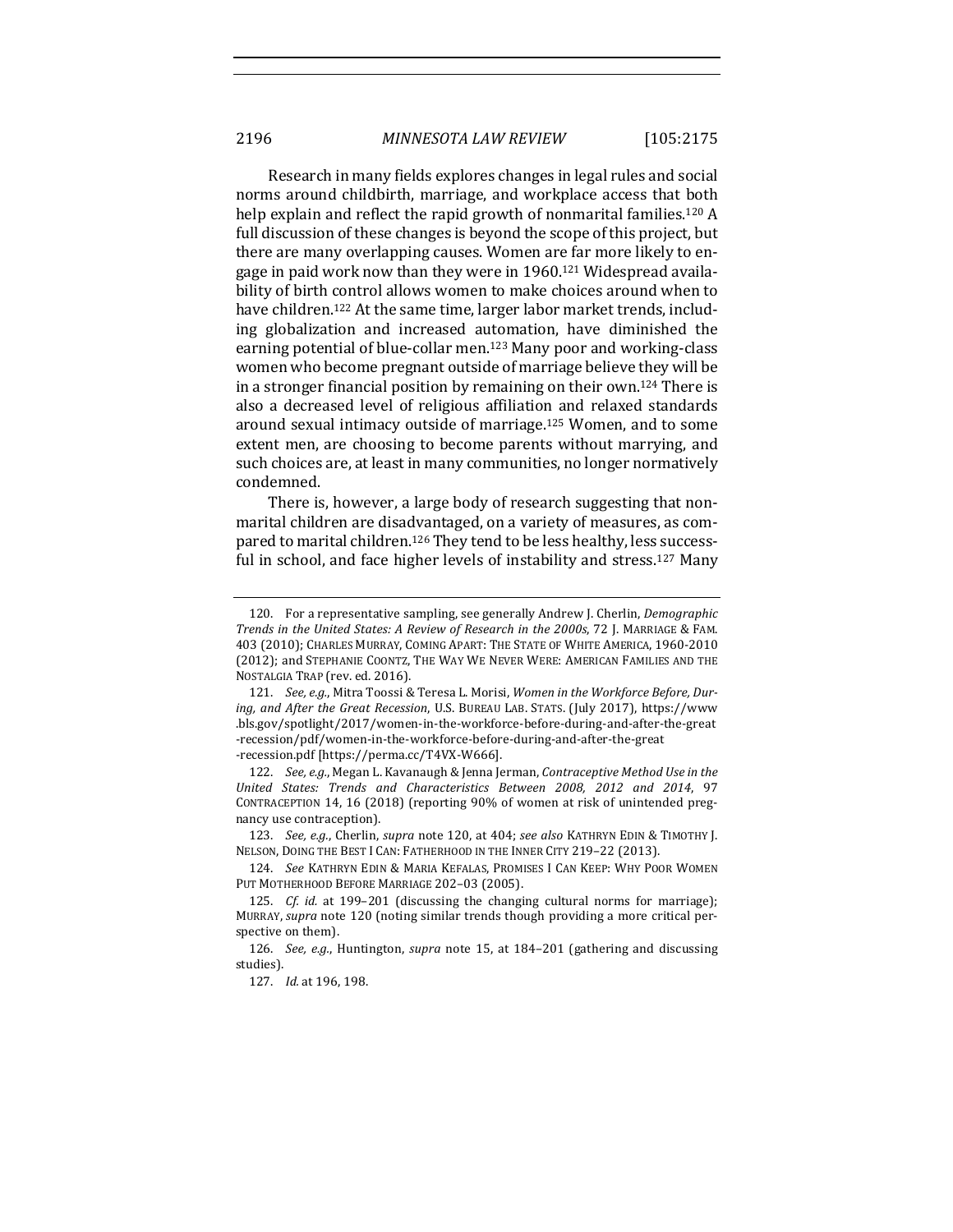2021] *EQUALIZING PARENTAL LEAVE* 2197

of these differences hold true even when controlling for factors such as income, race, or education level of the parents.<sup>128</sup> Although some policy makers and researchers argue that the appropriate response is encouraging parents to marry, others consider how policy can be modified to better support nonmarital families.<sup>129</sup> The reforms suggested in Part IV fall into this latter category. If enacted, they could help ensure that nonmarital children have access to a meaningful period of parental or family-provided care during their very first weeks and months of life.

#### D. CHOICES

Given the limited amount of paid time off available under private employment policies, a significant number of new parents conclude that they cannot afford to take any meaningful break from work to care for a new child. In states without relevant legislation, new fathers take, on average, only about one week off work when their partners have a baby; many fathers take only a day or two.<sup>130</sup> Even this estimate may be high, as at least some of the relevant data sources only capture fathers who live with their children.<sup>131</sup> Many fathers take this time as vacation time or sick leave, rather than under a formal family or parental leave policy.<sup>132</sup>

Perhaps even more shockingly, given the physical strain of childbirth, as well as the needs of a newborn child, many new mothers are also back at work within just a few weeks of having a baby.<sup>133</sup> Indeed, in states without relevant legislation providing paid leave, new mothers take, on average, just three weeks off after a birth,<sup>134</sup> and almost

<sup>128.</sup> *Id.* at 197.

<sup>129.</sup> *See id.* at 223.

<sup>130.</sup> *See, e.g.*, Ann P. Bartel, Maya Rossin-Slater, Christopher J. Ruhm, Jenna Stearns & Jane Waldfogel, Paid Family Leave, Fathers' Leave-Taking, and Leave-Sharing in Dual-Earner Households, 37 J. POL'Y ANALYSIS & MGMT. 10, 12 (2017) (finding in states without paid family leave, "fathers tak[e] about one week of leave on average after their child's birth"); Charles L. Baum II & Christopher J. Ruhm, *The Effects of Paid Family Leave in California on Labor Market Outcomes*, 35 J. POL'Y ANALYSIS & MGMT. 333, 343 (2016) (showing rapid drop-off in the percentage of fathers on leave within just days of the birth).

<sup>131.</sup> *See* Bartel et al., *supra* note 130, at 15.

<sup>132.</sup> *See id.* at 14-15.

<sup>133.</sup> *See, e.g.*, JoNel Aleccia, *Two Weeks After Baby? More New Moms Cut Maternity* Leave Short, TODAY (Sept. 27, 2013, 3:49 AM), https://www.today.com/health/two -weeks-after-baby-more-new-moms-cut-maternity-leave-4B11229443 [https:// perma.cc/HSU8-XUSL].

<sup>134.</sup> *See* Maya Rossin-Slater, Christopher J. Ruhm & Jane Waldfogel, *The Effects of* California's Paid Family Leave Program on Mothers' Leave-Taking and Subsequent Labor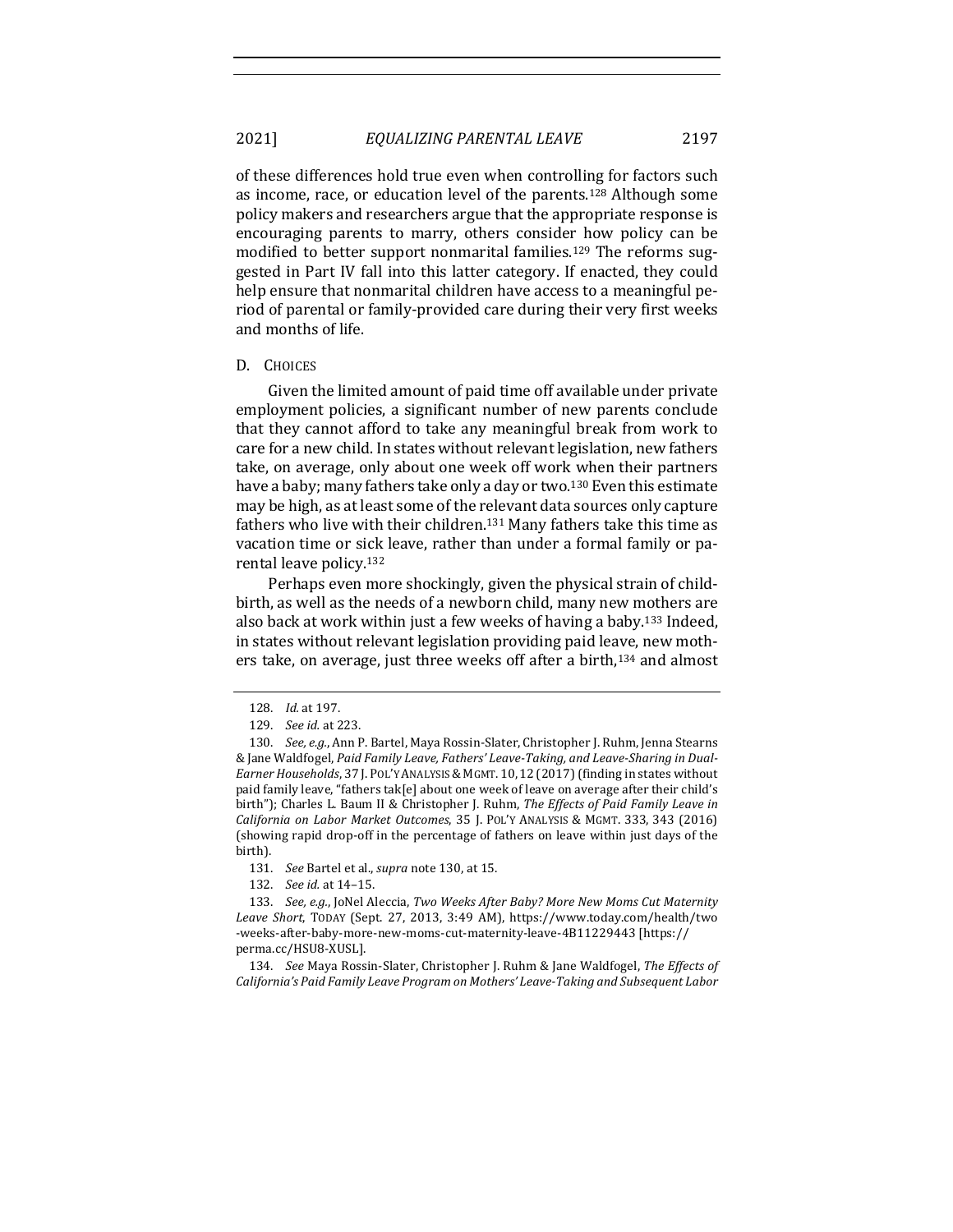one-quarter of new mothers are back at work within two weeks.<sup>135</sup> Not surprisingly, workers with relatively low levels of education, who tend to work in blue collar or service jobs with less paid time off, tend to go back to work much more quickly than workers with more education.<sup>136</sup> These mothers are also disproportionately likely to be unmarried.137

If both parents are back at work, or if there is only a single parent and she or he is back at work, the family needs to arrange childcare. Among the most detailed data available on how families handle these choices comes from the U.S. Census.<sup>138</sup> The most recent version of this study reports on 2011 data; the first iteration of this study was issued in 1985.<sup>139</sup> Perhaps reflecting its age, this study defines "childcare" as care during any hours that the *mother* is working in paid employment.<sup>140</sup> In other words, time that a mother provides hands-on care while the father is working is not captured, whereas time a father provides care while a mother is working *is* considered care. By this measure, 35% of families with children under one year of age, in which the mother works for pay, rely on grandparents to cover care needs, while just 31% use fathers as "childcare" providers.<sup>141</sup> Fathers are far more likely to provide "care" to children if the mother works nights,

136. *See* Lerner, *supra* note 135 (reporting that 80% of college graduates took at least six weeks off, but only 54% of women without a college degree did so); see also U.S. BUREAU OF LAB. STAT., *supra* note 2, at tbl.31 (showing that employees in the bottom quartile of earners are much less likely to receive paid family leave or disability benefits and somewhat less likely to receive vacation or sick time).

*Market Outcomes*, 32 J. POL'Y ANALYSIS & MGMT. 224, 225 (2012) (finding average duration of maternity leave in states without legislation to be three weeks).

<sup>135.</sup> *See* Sharon Lerner, *The Real War on Families: Why the U.S. Needs Paid Leave Now*, THESE TIMES (Aug. 18, 2015), https://inthesetimes.com/article/the-real-war -on-families [https://perma.cc/QNJ9-RG9H] (finding that 12% of new mothers who took FMLA leave took one week or less off, and 11% took between one and two weeks off). The sample size for this study was small, but its findings are relatively consistent with other studies. See Rossin-Slater et al., *supra* note 134.

<sup>137.</sup> See supra notes 95-96 and accompanying text.

<sup>138.</sup> See LYNDA LAUGHLIN, U.S. CENSUS BUREAU, P70-135, WHO'S MINDING THE KIDS? CHILD CARE ARRANGEMENTS: SPRING 2011 (2013), https://www.census.gov/prod/ 2013pubs/p70-135.pdf [https://perma.cc/TT5R-R2G5]. Because the U.S. Census is a nationwide survey, it includes families in states that provide paid leave and families in states that do not. This report was based on data collected between January and April 2011, predating much of the expansion of paid leave. *Id.* at 1 n.1.

<sup>139.</sup> *Id.* at 1.

<sup>140.</sup> *See id.*

<sup>141.</sup> *Id.* at 2-3, 3 tbl.2.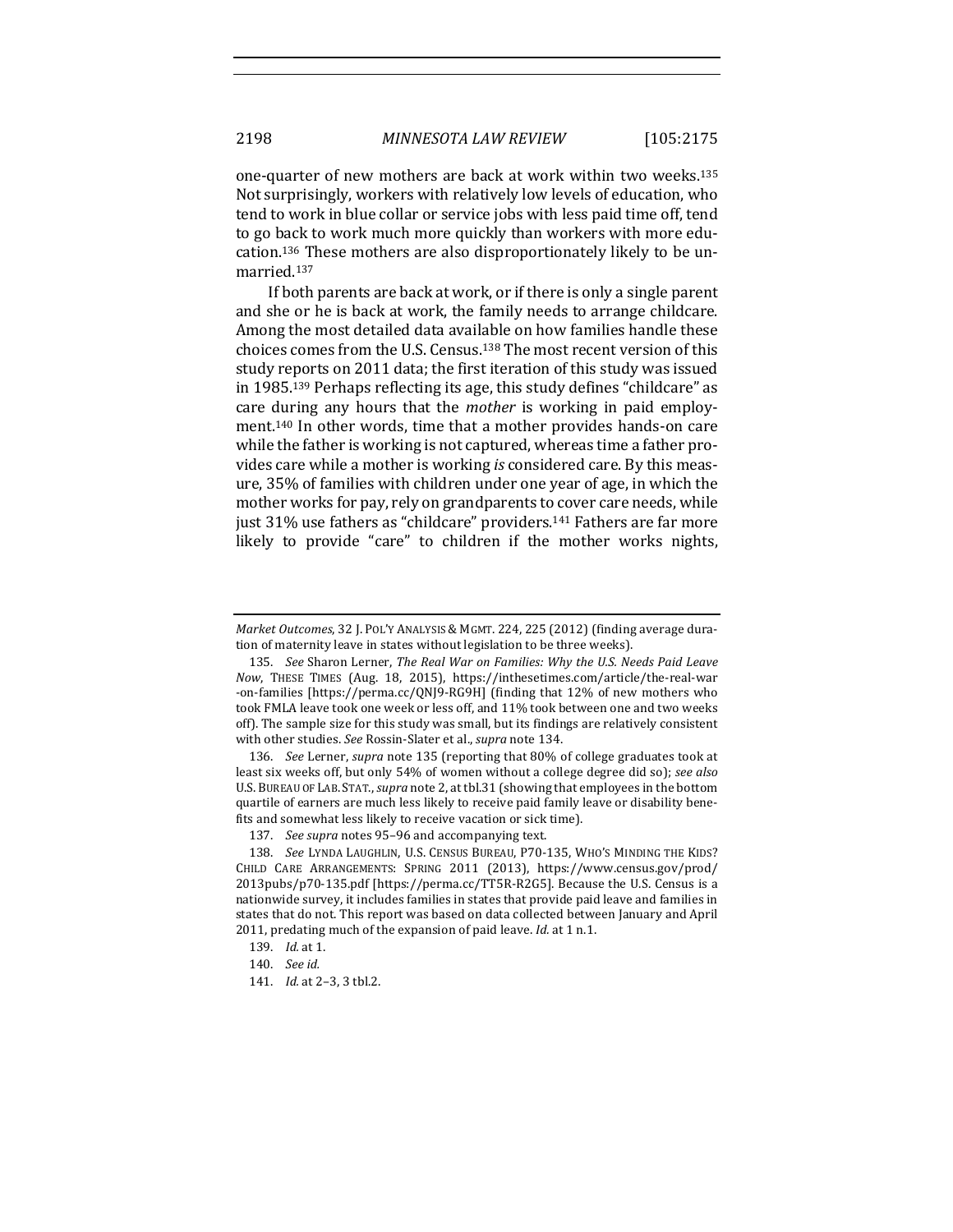suggesting that the families stagger shifts to cover care needs.<sup>142</sup> About 10% of families rely on the child's older siblings or other nongrandparent relatives to provide care, and 5% of mothers care for their babies while simultaneously working for pay.<sup>143</sup>

The same study reports that 16% of families with children under one, in which the mother works for pay, use formal day care centers, another  $16\%$  pay for childcare in the provider's home, and  $4\%$  use nannies or other non-relative care within their own home.<sup>144</sup> Disturbingly, 13% of families in which the mother is employed report having *no* regular arrangement for handling care during the time the mother is working.<sup>145</sup> As the study's author points out, this may reflect difficulty identifying which care arrangements are regularly used, rather than that "no one looked after the child," but it does highlight the precariousness of childcare arrangements for many families.<sup>146</sup>

The Census study also considers differences in care patterns between married and unmarried parents.<sup>147</sup> Not surprisingly, children of married parents were comparatively more likely to be cared for by their fathers<sup>148</sup> and less likely to be cared for by their grandparents.<sup>149</sup> That said, a significant number of unmarried fathers were regularly providing care for their children.<sup>150</sup> Children of unmarried parents were also *much* more likely than marital children to be cared for by siblings or other family members; if the sibling is not him or herself quite mature, this is clearly a sub-optimal solution.<sup>151</sup>

<sup>142.</sup> *See id.* at 2-3, 3 tbl.2, 22 (reporting that fathers are almost twice as likely to provide care when mothers work nonday shifts than day shifts). This figure relates to all children under five, rather than specifically children under one, but there is no reason to think this pattern would be different for the under one subpopulation.

<sup>143.</sup> *See id.*

<sup>144.</sup> *See id.*

<sup>145.</sup> *See id.*

<sup>146.</sup> *See id.*

<sup>147.</sup> *See id.*

<sup>148.</sup> This portion of the report considers care of preschoolers generally, rather than specifically care of children under age one; however, the patterns are likely similar. See id. (reporting that fathers provide care for about 32% of children of married parents and 24% of children of never married parents).

<sup>149.</sup> *See id.* (reporting that grandparents provided care for about 30% of children of married parents and 38% of children of never married parents).

<sup>150.</sup> *Id.*

<sup>151.</sup> *See id.* (reporting that siblings or relatives provided care for about 7% of children of married parents and 21% of children of never married parents).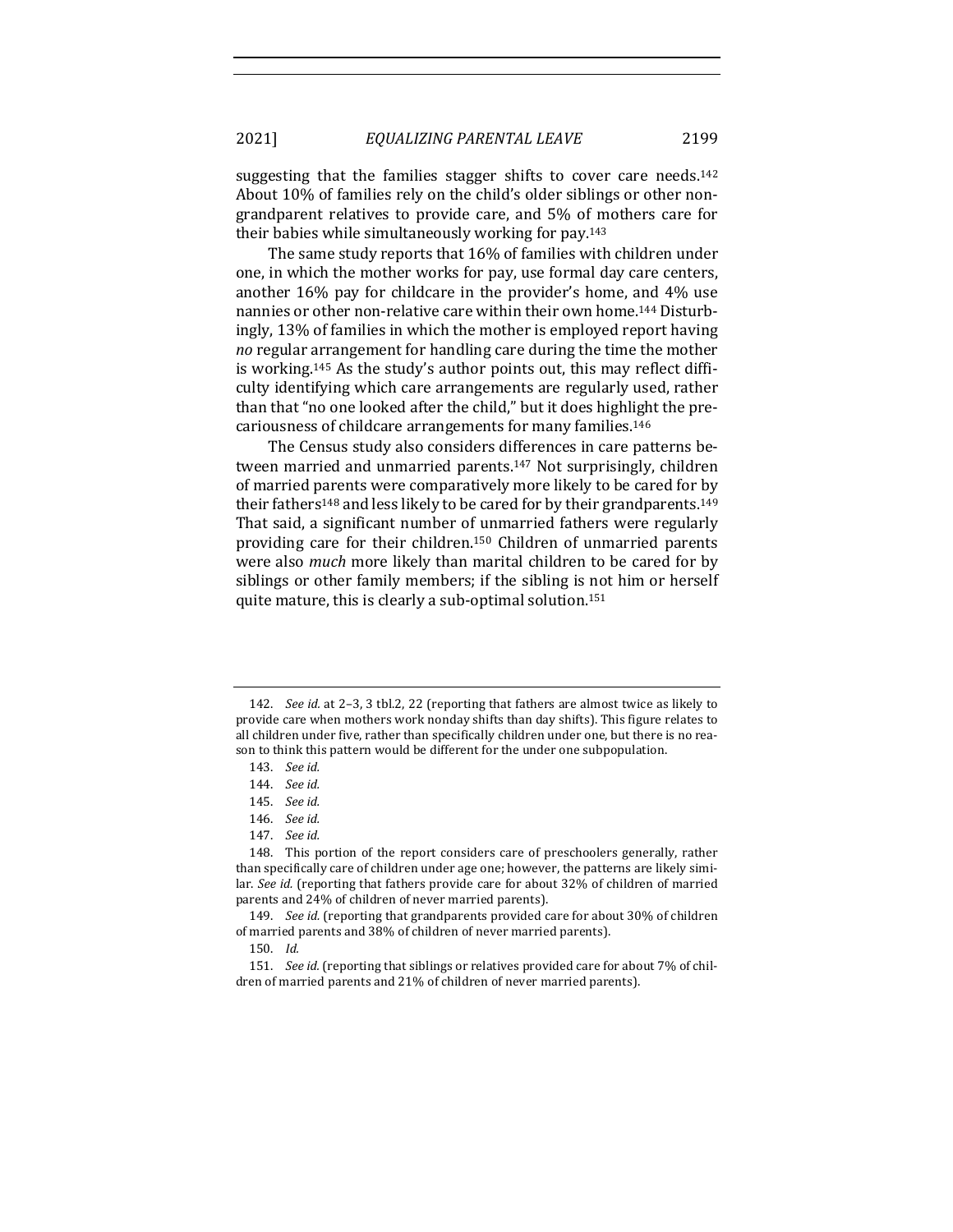Other families choose to meet care needs by having one parent stay home full time.<sup>152</sup> Among different-sex parents, it continues to be far more common for new mothers than new fathers to take on this role.<sup>153</sup> Just over half of mothers with a child under one year of age are employed.<sup>154</sup> As I have explored in greater detail elsewhere, this pattern reflects a variety of factors.<sup>155</sup> First, there are biological differences between men and women that are important in many cases. Immediately after a birth, a new mother herself needs time to recover (although there are certainly jobs that are less physically taxing than newborn care). Mothers who seek to breastfeed typically try to be available to nurse on demand, as most experts advise that babies need several weeks to develop and solidify their ability to nurse before they are offered a bottle.<sup>156</sup> There are also economic factors. Given the persistence of a gender-based wage gap, women on average make less money than their partners, so it is typically better for the family financially for the mother to leave paid employment and the father to keep working.<sup>157</sup> And finally, social norms around caregiving continue to be quite gendered.<sup>158</sup> This means that in many families, it simply seems "right" for the mother to play this role.

156. *Id.* at 733 (citing RUTH A. LAWRENCE & ROBERT M. LAWRENCE, BREASTFEEDING: A GUIDE FOR THE MEDICAL PROFESSION 471 (6th ed. 2005)).

<sup>152.</sup> See Gretchen Livingston, *Stay-at-Home Moms and Dads Account for About Onein-Five U.S. Parents*, PEW RSCH. CTR. (Sept. 24, 2018), https://www.pewresearch.org/ fact-tank/2018/09/24/stay-at-home-moms-and-dads-account-for-about-one-in-five -u-s-parents [https://perma.cc/H6MJ-ANPK].

<sup>153.</sup> *See id.* (reporting that 7% of fathers and 27% of mothers are stay-at-home parents).

<sup>154.</sup> *See* U.S. BUREAU OF LAB. STAT., *Employment Status of Mothers with Own Children* Under 3 Years Old by Single Year of Age of Youngest Child and Marital Status, 2018-2019 Annual Averages, supra note 35 (reporting that about 56% of married mothers with a child under one were employed and 54% of non-married mothers with a child under one were employed).

<sup>155.</sup> *See* Deborah A. Widiss, *Changing the Marriage Equation*, 89 WASH. U. L. REV. 721, 757–65 (2012) (gathering and discussing studies demonstrating that in differentsex couples, women typically perform a greater share of housework and childcare than men, while men engage in more hours of paid work than women).

<sup>157.</sup> *Id.* at 762 (citing studies showing gender-based wage gap). See generally Michelle J. Budig & Paula England, *The Wage Penalty for Motherhood*, 66 AM. Socio. Rev. 204 (2001) (documenting how motherhood itself is associated with a wage penalty); Rebecca Glauber, *Trends in the Motherhood Wage Penalty and Fatherhood Wage Premium for Low, Middle, and High Earners*, 55 DEMOGRAPHY 1663 (2018) (showing that the motherhood wage penalty is higher for low-wage workers).

<sup>158.</sup> *See* Widiss, *supra* note 155; *see also* Isabel Valarino, Ann-Zofie Duvander, Linda Haas & Gerda Neyer, *Exploring Leave Policy Preferences: A Comparison of Austria, Sweden, Switzerland, and the United States*, 25 SOC. POL.: INT'L STUD. GENDER ST. & SOC'Y 118, 136 (2017) (reporting that in the United States, almost two-thirds of survey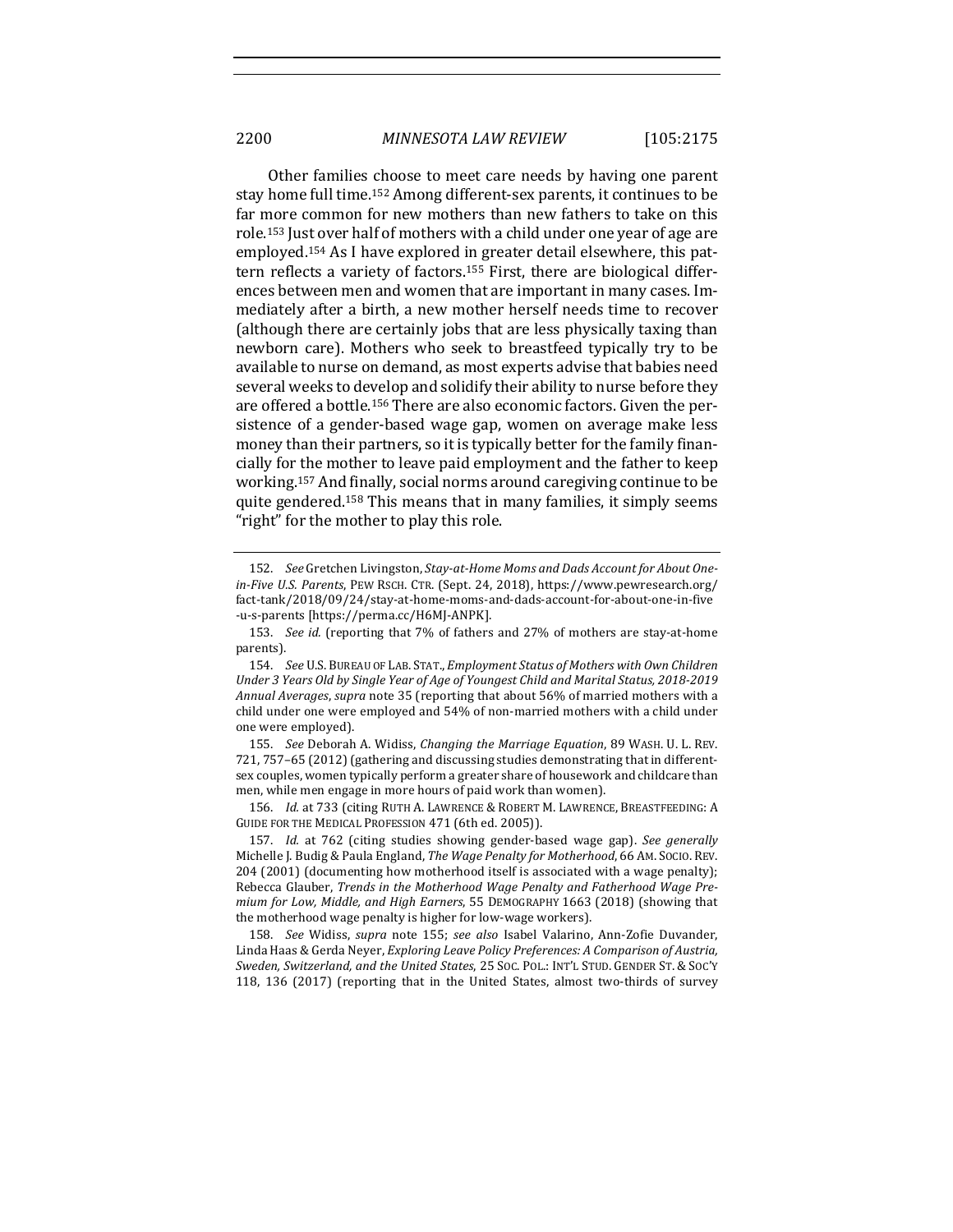Sometimes a caregiving parent is out of the workforce for a relatively short period of time. Such parents have functionally created a "leave" by quitting a job to stay home for somewhat longer than would be permitted under the relevant employment policies, but then going back to work within a few months.<sup>159</sup> Of course, unlike a true leave, the employee lacks job security and may not be able to find a job comparable to her or his prior employment. Other caregiving parents, once having quit, will remain out of the workforce for several years.<sup>160</sup> This may reflect true preferences, or this may reflect an inability to find work that pays sufficiently to make it "worth" purchasing childcare.<sup>161</sup> This is particularly true if the family includes several young children, as paid care will generally be more expensive, since care providers typically charge per child.<sup>162</sup>

The coronavirus pandemic has greatly exacerbated challenges faced by working parents and the gender-based imbalances in how care needs are met. Studies suggest pregnant women who contract COVID-19 may be at greater risk of serious complications from the illness, and little is known about how the virus may affect developing embryos.<sup>163</sup> Accordingly, some pregnant women who are not able to

160. *See* Alexandra Killewald & Xiaolin Zhuo, *U.S. Mothers' Long-Term Employment*  Patterns, 56 DEMOGRAPHY 285, 297 (2019) (showing 21% of mothers remain out of the workforce until children are 18 and another 29% return to full-time work sometime after the child turns six). Additionally, approximately 13% of mothers return to parttime work rather than full-time work. See id.

161. See, e.g., Haley Sweetland Edwards, *Here's How Much It Costs To Be a Stay-at-Home Parent*, TIME (June 22, 2016, 9:27 AM), https://time.com/4377397/cost-stay -at-home-parent [https://perma.cc/D5XT-7M9Y] ("It's no secret that many young parents these days face a stark choice: pay through the nose for professional child care or leave the workforce and become full-time caregivers themselves.").

162. *See* Sandler & Szembrot, *supra* note 159, at 16, 19-20 (showing decline in labor force participation by new mothers after first child turns one, which the authors ascribe to subsequent children and a rise in labor force participation after the youngest child turns six); see also supra Part I.B (discussing high cost of paid care).

163. *See generally* Sascha Ellington, Penelope Strid, Van T. Tong, Kate Woodworth, Romeo R. Galang, Laura D. Zambrano, John Nahabedian, Kayla Anderson & Suzanne M. Gilboa, Ctrs. for Disease Control & Prevention, *Characteristics of Women of Reproduc*tive Age with Laboratory-Confirmed SARS-CoV-2 Infection by Pregnancy Status-United *States, January 22-June 7, 2020, 69 MORBIDITY & MORTALITY WKLY. REP. 769 (2020),* https://www.cdc.gov/mmwr/volumes/69/wr/pdfs/mm6925a1-H.pdf [https://

respondents indicated mothers should take all or most of any available paid parental leave while just 36.4% indicated it should be shared equally between parents).

<sup>159.</sup> See Danielle Sandler & Nichole Szembrot, Maternal Labor Dynamics: Partici*pation, Earnings, and Employer Changes* 16 (Ctr. for Econ. Stud., Research Paper No. 19-33, 2019), https://www2.census.gov/ces/wp/2019/CES-WP-19-33.pdf [https:// perma.cc/62QW-VKJS] (showing gradual increase in labor force participation for new mothers each quarter after birth for the first year).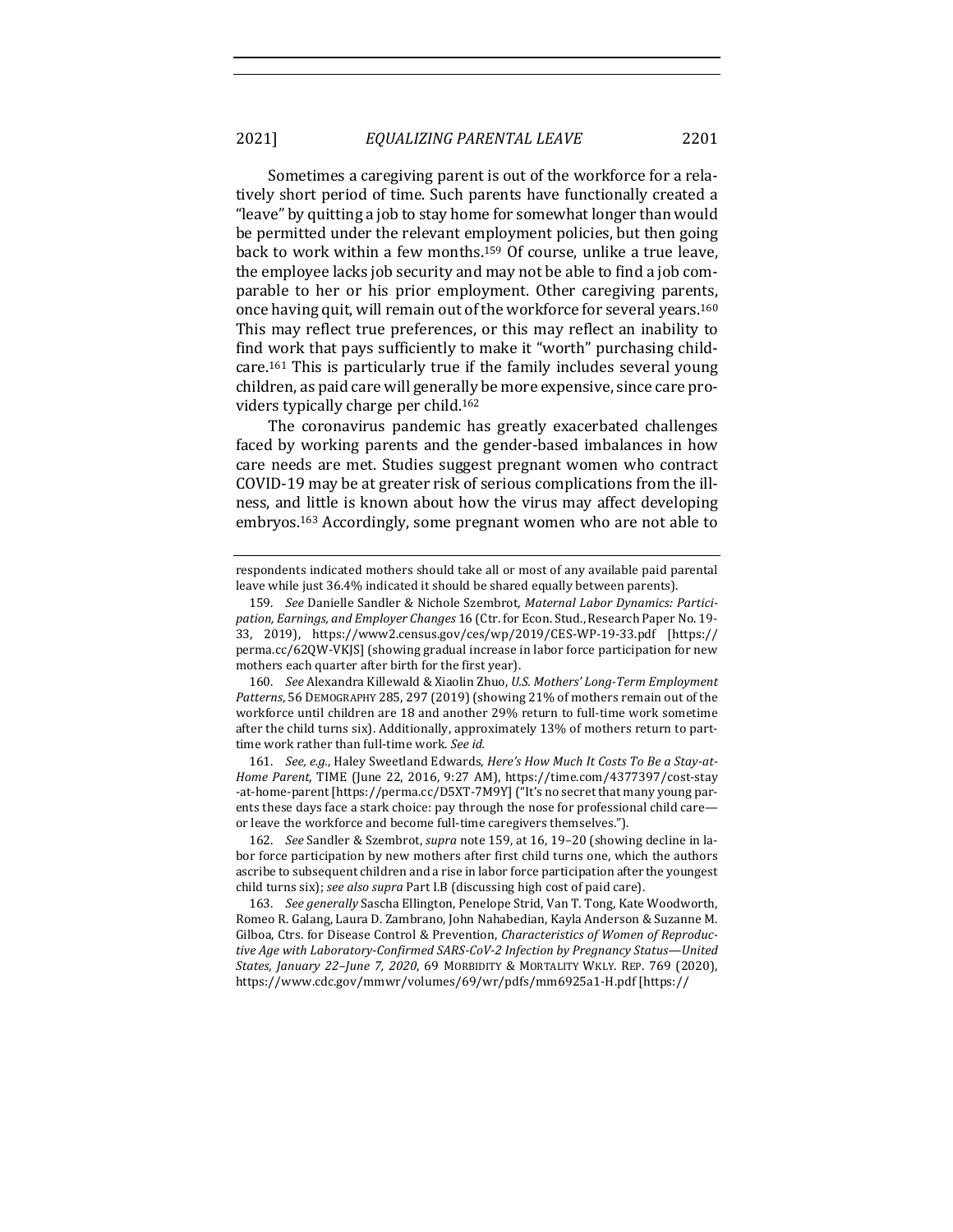work remotely or take other steps to reduce the risk of infection have chosen to leave jobs to minimize exposure. As discussed previously, many childcare providers have closed, and, as of March 2021, school districts across the country are still operating fully or partially remotely, although many have announced plans to reopen. For a year or more, many parents have been called on to serve as de facto teachers while also meeting their own work obligations. Emerging research shows that women have been far more likely than men to disrupt work to meet children's needs, including dropping out of the workforce entirely for at least a period of this time.<sup>164</sup>

Many stay-at-home parents greatly value the opportunity to care for their children full-time. But time out of the workforce causes large and persistent wage penalties, and it may limit professional opportunities long after a parent returns to paid work.<sup>165</sup> It also dramatically reduces retirement savings, as well as future social security benefits, contributing to the very high rate of poverty experienced by older women.<sup>166</sup> Studies suggest that the United States' failure to provide paid family leave and robust subsidies for childcare helps explain why women's labor force participation is low—and declining—relative to

perma.cc/QB89-VQDS]; Meredith Wadman, *COVID-19 Unlikely To Cause Birth Defects*, *but Doctors Await Fall Births*, 369 SCIENCE 607, 607 (2020) (discussing the effect of COVID-19 on pregnant women and their fetuses).

<sup>164.</sup> *See* Misty L. Heggeness, Jason Fields, Yazmin A. García Trejo & Anthony Schulzetenberg, *Tracking Job Losses for Mothers of School-Age Children During a Health Cri*sis, U.S. CENSUS BUREAU, at fig.3 (Mar. 3, 2021), https://www.census.gov/library/ stories/2021/03/moms-work-and-the-pandemic.html [https://perma.cc/F72L -LH58] (showing labor force participation of mothers with school age children dropped much more than fathers' from April to November 2020, and concluding this likely reflected both mothers carrying a heavier burden of childcare and being more likely to work in service jobs impacted by COVID closures); *see also* Gema Zamarro & Maria J. Prados, *Gender Differences in Couples' Division of Childcare, Work, and Mental Health During COVID-19* (Univ. of S. Cal. CESR-Schaeffer Working Paper Series, Paper No. 2020-003, 2020), https://cesr.usc.edu/documents/WP\_2020\_003.pdf [https:// perma.cc/Y2ZN-BG59] (finding women with children spent significantly more time than their partners providing extra childcare during the crisis and that they were more likely to have reduced paid work hours to provide care).

<sup>165.</sup> *See* Budig & England, *supra* note 157 (finding a wage penalty of 7% per child, with penalties higher for married women than unmarried women); Silke Aisenbrey, Marie Evertsson & Daniela Grunow, *Is There a Career Penalty for Mothers' Time Out? A Comparison of Germany, Sweden and the United States*, 88 SOC. FORCES 573, 596 (2009) (finding that longer time away from paid work in the United States is associated with downward moves in career opportunities).

<sup>166.</sup> *See* Shannon Weeks McCormack, *Postpartum Taxation and the Squeezed Out Mom*, 105 GEO. L.J. 1323, 1338-39 (2017) (discussing how new mothers who leave the workforce face financial impacts on their retirement savings, Social Security, and Medicare benefits).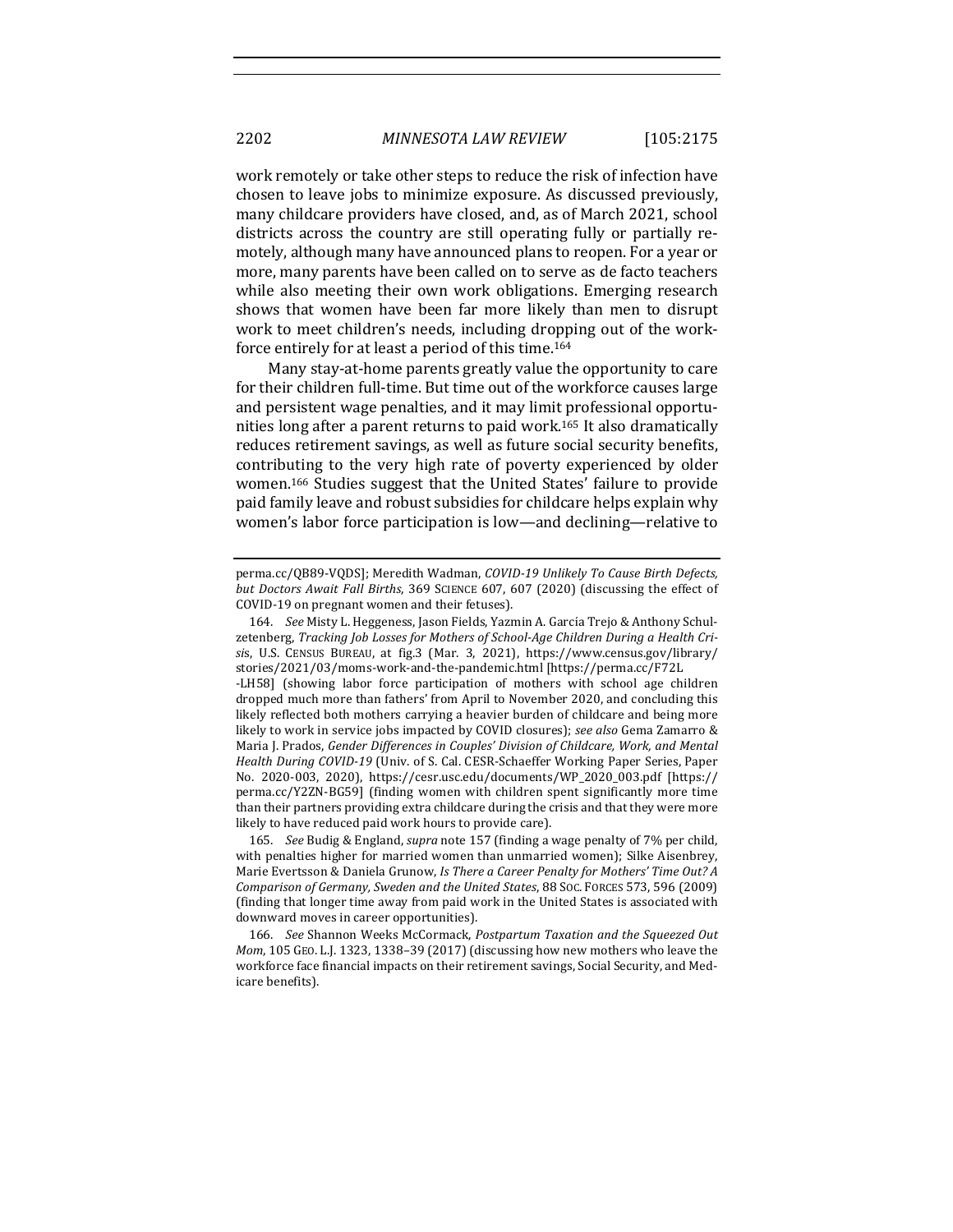#### 2021] *EQUALIZING PARENTAL LEAVE* 2203

other developed countries; this depresses the overall health of the economy, as well as individual women's economic security.<sup>167</sup>

Paid leave changes these calculations by making it financially viable for new parents to spend more time at home with a new baby before returning to the job that was held prior to the birth. The high cost, and the limited availability, of infant care means that every additional week of paid leave provides significant financial savings, as well as the intangible benefits that come from being able to provide care personally for a new child.

#### II. PARENTAL LEAVE LAWS

As of March 2021, nine U.S. states (California, Colorado, Connecticut, Massachusetts, New Jersey, New York, Oregon, Rhode Island, and Washington), as well as Washington, D.C., have enacted laws that provide full or partial income replacement to parents taking time off work to care for a new child.<sup>168</sup> Because many of these states have large populations, more than a quarter of the U.S. population lives in a state with a paid leave law.<sup>169</sup> Seven of these laws were passed since 2016,<sup>170</sup> and the new laws are more generous than the older laws, suggesting growing support.<sup>171</sup> Additionally, in December 2019, Congress passed

<sup>167.</sup> *See* Francine D. Blau & Lawrence M. Kahn, *Female Labor Supply: Why Is the* United States Falling Behind?, 103 AM. ECON. REV. 251, 252 (2013) (concluding that the United States' lack of paid family leave and affordable childcare contribute to women's lower labor force participation as compared to other countries); BLACK ET AL., *supra* note 34, at 8 ("[I]mplementing paid family leave and expanded access to child care[] would likely increase the labor force participation rate of prime-age women.").

<sup>168.</sup> CAL. UNEMP. INS. CODE §§ 3300-3306 (West 2021) (enacted Jan. 1, 2014); COLO. REV. STAT. §§ 8-13.3-401 to -421 (2021) (effective July 14, 2020); CONN. GEN. STAT. §§ 31-49e to -49t (2021) (effective June 25, 2019); D.C. CODE §§ 32-541.01 to .09 (2021); MASS. GEN. LAWS ch. 175M §§ 1-11 (2021) (effective Jan. 1, 2019); N.J. STAT. ANN. §§ 43:21-25 to -65 (West 2021); N.Y. WORKERS' COMP. LAW §§ 200-242 (McKinney 2021); 2019 Or. Laws ch. 700 (H.B. 2005) (amending OR. REV. STAT. §§ 410.619, 657.100, 657.471, 659A.162, 659A.885 (2020)); 28 R.I. GEN. LAWS §§ 28-39-1 to -41 (2021); WASH. REV. CODE  $\S$ § 50A.05.005 to .120 (2021). For detailed descriptions of the scope of each of these laws, see A BETTER BALANCE, COMPARATIVE CHART OF PAID FAMILY AND MEDICAL LEAVE LAWS IN THE UNITED STATES (2021), https://www.abetterbalance .org/resources/paid-family-leave-laws-chart [https://perma.cc/DDP4-MXAS].

<sup>169.</sup> *See Deborah A. Widiss, The Hidden Gender of Gender-Neutral Paid Parental* Leave: Examining Recently-Enacted Laws in the United States and Australia, COMPAR. LAB. L. & POL'Y J. (forthcoming 2021) (manuscript at 6), https://ssrn.com/abstract= 3505553 [https://perma.cc/3J4G-N339] (explaining the basis for these calculations).

<sup>170.</sup> *Supra* note 168.

<sup>171.</sup> *See* Widiss, *supra* note 169 (manuscript at 7).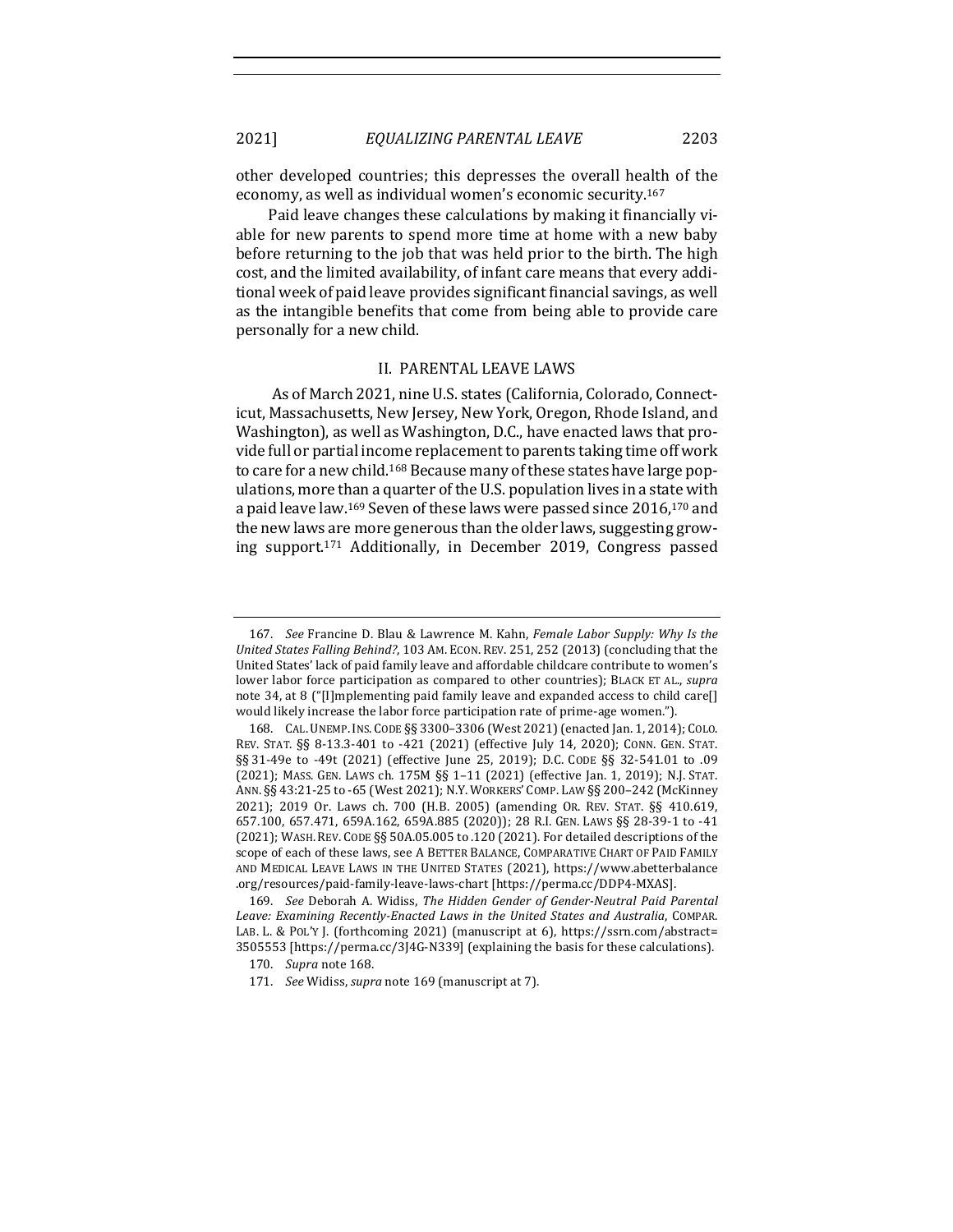legislation providing paid parental leave to most federal employees.<sup>172</sup> The momentum on this issue is, at some level, not surprising. Paid leave meets a pressing problem, and it is very popular with voters. A 2018 survey found that 84% of voters, including 74% of Republicans, support a national policy of paid parental leave.<sup>173</sup> Colorado's law was approved in November 2020 by ballot referendum, where it passed by wide margins.<sup>174</sup>

This Part offers a detailed analysis of the structure of the state paid leave laws, the policy for federal workers, and leading proposals for more general federal legislation. It then explains how the leave laws interact with the body of state family law that defines parentage and custody rights. This analysis reveals how the new laws, while clearly an important step forward, categorically disadvantage single parents. 

#### A. STATE LEAVE AND BENEFITS LAWS

Prior to the enactment of the new state laws, and in the forty-one states that lack such legislation, American workers in the private workforce are generally guaranteed, at best, *unpaid* leave for time off work with new children.<sup>175</sup> The federal Family and Medical Leave Act (FMLA), enacted in 1993, provides up to twelve weeks annually of unpaid leave.<sup>176</sup> FMLA leave can be used by parents to care for a new child, as well as by employees to address their own serious health condition or to care for family members with a serious health condition; later-added provisions provide time off for needs related to a family member's military service.<sup>177</sup>

<sup>172.</sup> *See generally* Federal Employee Paid Leave Act, Pub. L. No. 116-92, § 7601-7606, 133 Stat. 2304 (2019).

<sup>173.</sup> NAT'L P'SHIP FOR WOMEN & FAMS., VOTERS' VIEWS ON PAID FAMILY + MEDICAL LEAVE 1, 3 (2018), http://www.nationalpartnership.org/our-work/resources/ economic-justice/paid-leave/voters-views-on-paid-family-medical-leave-survey -findings-august-2018.pdf [https://perma.cc/66WZ-33QU].

<sup>174.</sup> *See Colorado Proposition 118, Paid Medical and Family Leave Initiative (2020)*, BALLOTPEDIA, https://ballotpedia.org/Colorado\_Proposition\_118,\_Paid\_Medical\_and\_ Family\_Leave\_Initiative\_(2020) [https://perma.cc/E2D4-WP4B] (reporting that the measure passed 57.75% to 42.25%).

<sup>175.</sup> One partial exception is Hawaii, which mandates employers provide shortterm disability benefits and thus guarantees a period of benefits for new birth mothers. See HAW. REV. STAT. §§ 392-1 to -101 (2020) (providing benefits for short-term medical disability, including pregnancy and childbirth). However, this does not necessarily provide job security.

<sup>176. 29</sup> U.S.C. § 2812(a)(2).

<sup>177.</sup> *Id.* § 2612(a)(1).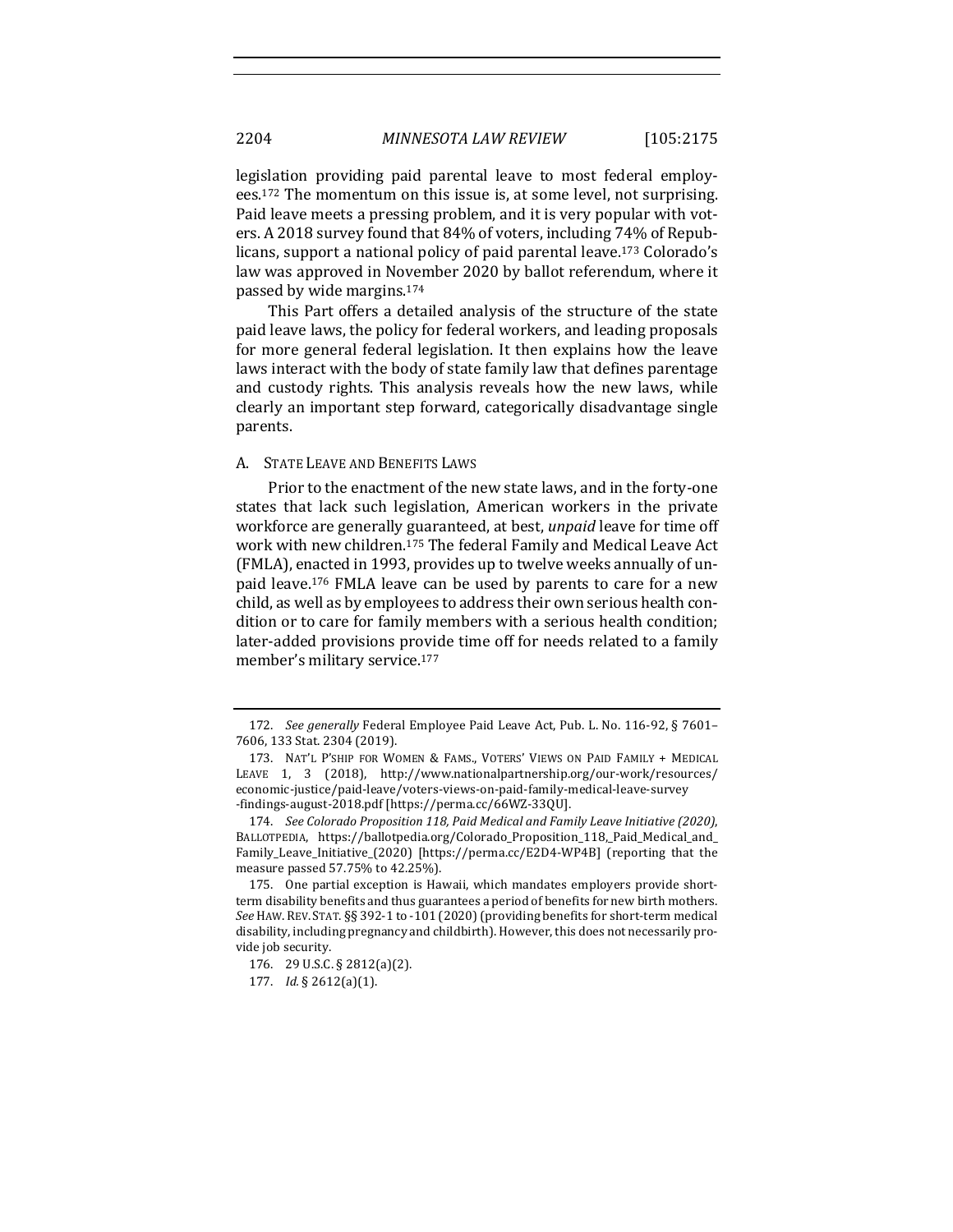The limitations of the FMLA are well-known. Most obviously, it is unpaid.<sup>178</sup> Also, the FMLA only applies to employers with at least fifty employees, and to employees who can meet hour and longevity requirements.<sup>179</sup> These limitations collectively exclude more than  $40\%$ of workers.<sup>180</sup> Low-skilled workers, women, and racial minorities are disproportionately likely to be excluded because they are more likely to change jobs frequently, work part-time, and work for small employers.<sup>181</sup> Just  $43\%$  of single-parent households, as compared to  $63\%$  of dual-parent households, are covered.<sup>182</sup> Even workers who are covered often cannot afford to take unpaid leave, or they may fear employer retaliation if they were to take leave—an illegal but common reality.183

The new state leave laws follow the general structure of the FMLA, while addressing many of its weaknesses. First, they provide income replacement. Under the state laws, benefit levels are a percentage of a worker's regular earnings, up to caps set around the state median wage.<sup>184</sup> Although the older laws provided about half or  $60\%$ of regular earnings, the recently-enacted laws provide full, or close to full, income replacement up to the caps.<sup>185</sup> Functionally, this means low-wage workers receive almost regular income while on leave; workers who make more than the median wage receive only partial pay.186

182. *See BROWN ET AL., supra note* 180, at 8.

<sup>178.</sup> In spring 2020, during the first surge of coronavirus cases, Congress passed temporary amendments to the FMLA that provided paid leave for certain purposes related to the pandemic and expanded eligibility. See *Families First Coronavirus Response* Act, *supra* note 48. These provisions, however, did not address leave for new children and the benefits expired in December 2020. Id.

<sup>179. 29</sup> U.S.C. § 2611(2), (4).

<sup>180.</sup> *See* SCOTT BROWN, JANE HERR, RADHA ROY & JACOB ALEX KLERMAN, ABT ASSOCS., EMPLOYEE AND WORKSITE PERSPECTIVES OF THE FAMILY AND MEDICAL LEAVE ACT 6 (2020), https://www.dol.gov/sites/dolgov/files/OASP/evaluation/pdf/WHD\_

FMLA2018SurveyResults\_FinalReport\_Aug2020.pdf [https://perma.cc/UUX7-56R8] ("Overall, 56 percent of employees are eligible for FMLA, on the basis of their reported tenure, hours, and worksite size.").

<sup>181.</sup> *See generally* O'Leary, *supra* note 27.

<sup>183.</sup> *See id.* at 45 (reporting that 66% of employees who needed FMLA leave but didn't take it said they couldn't afford it and 45% were concerned they might lose their job); see also *id.* at 39 (reporting that 5% of employees covered by FMLA nonetheless reported losing a job because they took leave, and 8% reported losing seniority or potential for advancement).

<sup>184.</sup> *See A BETTER BALANCE, supra note* 168, at 7.

<sup>185.</sup> *Id.*

<sup>186.</sup> *Id.*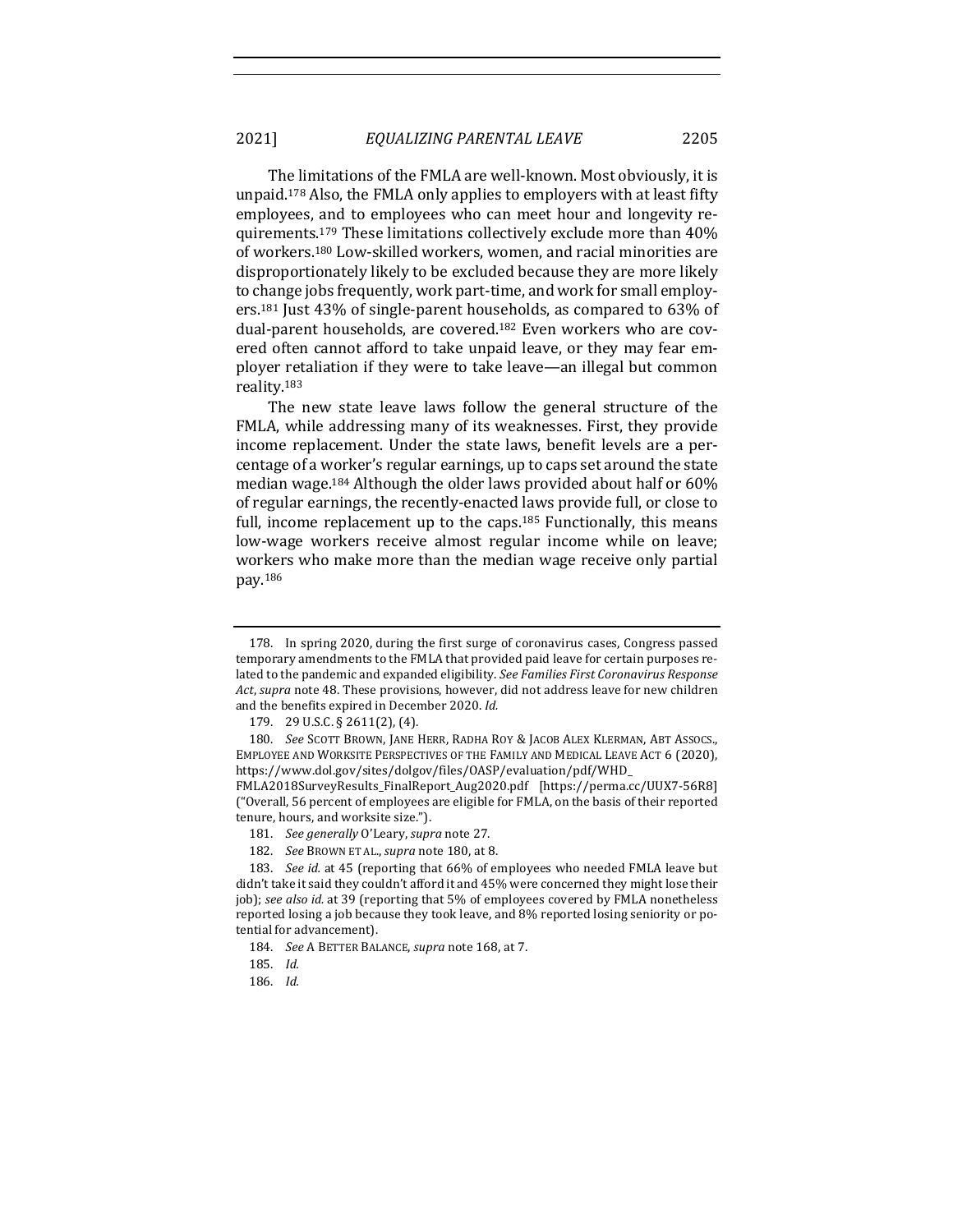Like the FMLA, the state laws embed a right to parental leave generally called "bonding benefits"—within a more general right to take time off for family and medical conditions, and, in many states, military-related care needs.<sup>187</sup> The maximum period of benefits a parent can claim for caring for a newborn or newly adopted child varies between states.<sup>188</sup> The older state laws provide between four and eight weeks of benefits.<sup>189</sup> The six more recently passed laws, however, provide each parent twelve full weeks of benefits, and some of the states with older laws have amended them to extend the period of benefits.<sup>190</sup> In most states, a birth mother can receive benefits during the period of time that she is recovering from the medical effects of pregnancy and childbirth (generally six to eight weeks), in addition to the permitted weeks of bonding benefits.<sup>191</sup> This is different from the FMLA, which limits the total amount of time available annually to twelve weeks, such that any use of FMLA-leave for medical reasons decreases the time available for bonding purposes.<sup>192</sup>

To be eligible to receive state benefits, individuals need to have a pre-existing connection to the labor market, but, in sharp distinction to the FMLA, most people who work for pay can qualify.<sup>193</sup> Generally, all private sector employment is covered, regardless of the size of the employer; many states also cover public employment.<sup>194</sup> Self-employed workers can generally opt into the system, meaning independent contractors—a rapidly growing portion of the workforce—can receive benefits.<sup>195</sup> Most also specifically cover domestic workers.<sup>196</sup> The requirements regarding prior hours worked are also quite modest, and they can be satisfied by work for several different employers.<sup>197</sup> This means that most part-time workers are covered, and that new employees can receive benefits so long as they have worked sufficient hours for *some* employer in the period preceding the claim.<sup>198</sup>

193. A BETTER BALANCE, *supra* note 168, at 2.

196. *Id.*

198. *Id.*

<sup>187.</sup> *See id.* at 1.

<sup>188.</sup> *See id.* at 8.

<sup>189.</sup> *Id.*

<sup>190.</sup> *Id.* In July 2020, New Jersey workers began receiving twelve weeks of bonding leave (up from eight) and California workers began receiving eight weeks (up from six). See id.

<sup>191.</sup> *Id.*; see also infra Part IV.D (discussing this difference in more detail).

<sup>192. 29</sup> U.S.C. § 2612(a)(1).

<sup>194.</sup> *Id.*

<sup>195.</sup> *Id.* at 3.

<sup>197.</sup> *Id.* at 3-4.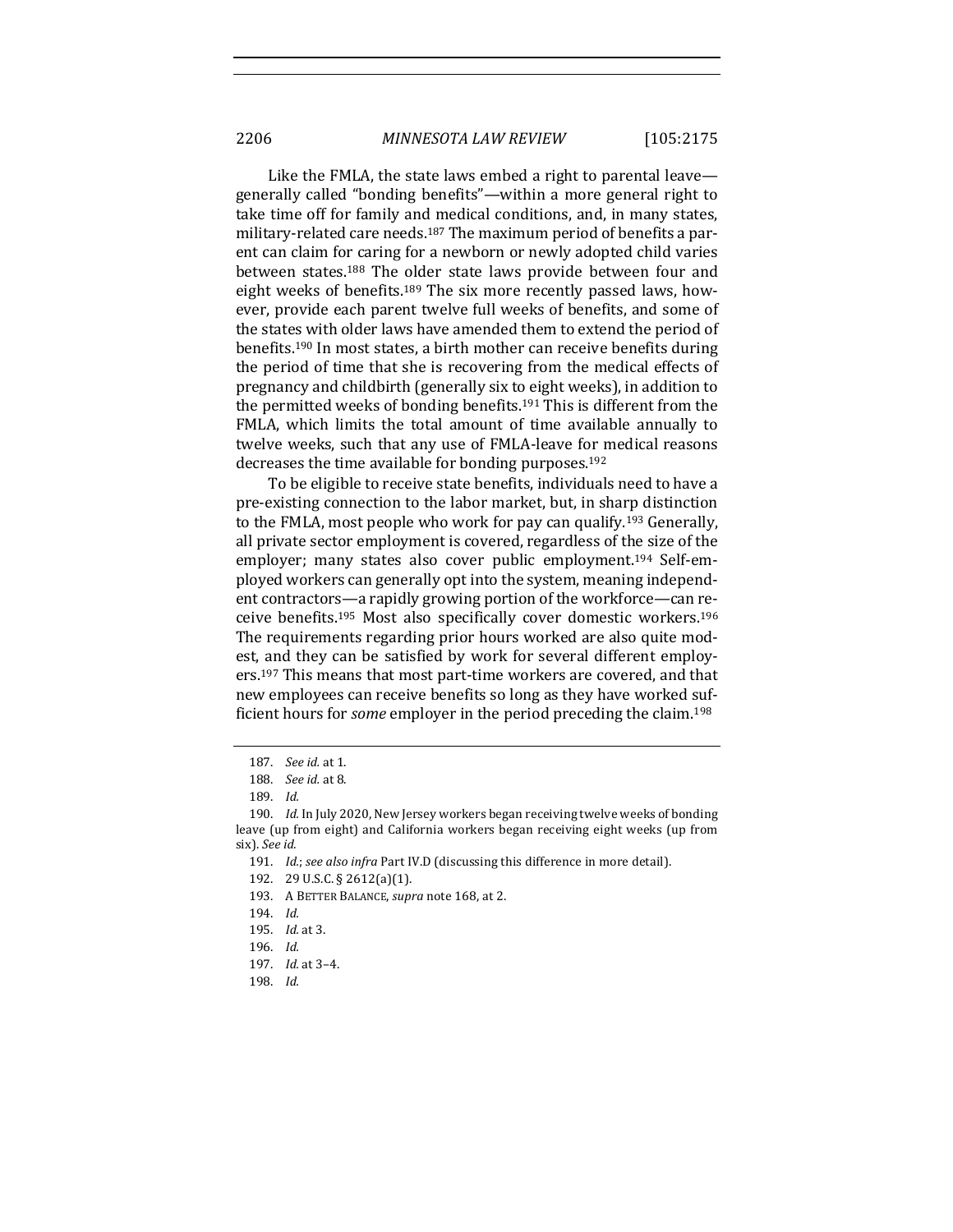2021] *EQUALIZING PARENTAL LEAVE* 2207

Businesses do not pay directly for the benefits claimed by their employees on leave. Rather, states generally use an insurance model to spread costs, with funding being provided by a small payroll tax (generally less than  $1\%$  of wages).<sup>199</sup> In some states, this tax is borne fully by employees; in some, by employers; and in some, it is shared.<sup>200</sup> Whatever the allocation, the tax generally amounts to just a few dollars per employee per week—or, as various paid leave campaigns have pointed out, less than the cost of a cup of coffee.<sup>201</sup>

Under most of the state laws, workers also have a legally-enforceable right to return to their prior job, or a comparable position, at the same company.<sup>202</sup> A few states, however, provide benefits without job protection.<sup>203</sup> In this sense, some are technically "benefits" laws rather than "leave" laws. However, many employers already provide workers a right to *unpaid* leave pursuant to the FMLA or a discretionary employment policy.<sup>204</sup> Employees can take advantage of the job-protection such policies provide while receiving income replacement through the state system. Employees who lack job-protection or who seek to take a longer period of time off than permitted under such policies may ultimately be forced to quit a position, in which case the benefits still help support the employee during a makeshift "leave" period.

Like the FMLA, the new state laws provide individual, equal, and non-transferable benefits to each parent of a new child. The specific standards that govern who is recognized as a parent for this purpose are discussed in detail in Section II.C, below. Families have considerable flexibility in terms of how they apportion benefits among eligible parents. In distinction to laws in some other countries, and some private plans in the United States, the state laws do not require

<sup>199.</sup> *Id.* at 5-6.

<sup>200.</sup> *Id.*

<sup>201.</sup> *See, e.g.*, Press Release, José M. Serrano, Sen., N.Y. State Senate, New York Enacts Paid Family Leave (Feb. 14, 2018), https://www.nysenate.gov/newsroom/press -releases/jose-m-serrano/new-york-enacts-paid-family-leave [https://perma.cc/ E7QU-NJLY] ("[T]his comprehensive family benefit costs less than \$2 a week - the

price of a typical cup of a coffee!").

<sup>202.</sup> A BETTER BALANCE, *supra* note 168, at 9 (indicating that Colorado, Connecticut, Massachusetts, New York, Oregon, and Rhode Island provide job-protected leave to most or all employees taking bonding leave, and that Washington provides more limited leave rights). See generally Williamson, The Meaning of Leave, supra note 20 (describing what is encompassed in leave rights in detail).

<sup>203.</sup> A BETTER BALANCE, *supra* note 168, at 9 (indicating that California, New Jersey, and Washington, D.C., fall into this category).

<sup>204.</sup> *See supra* text accompanying notes 51-52.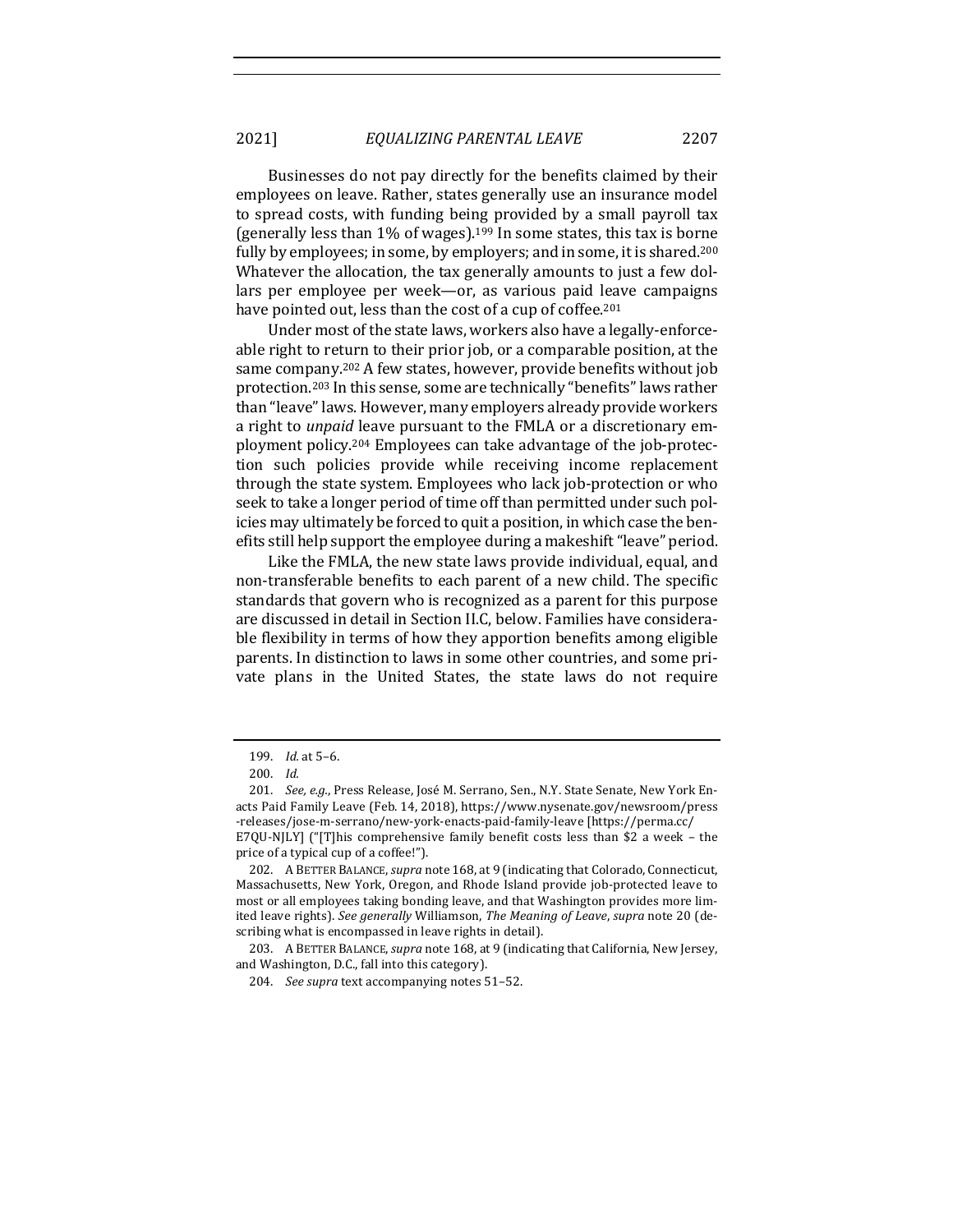designating a parent as a primary caregiver to be eligible,  $205$  and parents generally may take leave simultaneously, sequentially, or some combination of the two. For example, in a two-parent family, both parents might take two weeks off when the baby is born; then one parent might take the rest of her leave, while the second parent saves the balance of leave to use after the first parent has exhausted her benefits. In states that provide each parent twelve weeks of bonding benefits and provide additional benefits during time a birth mother is physically recovering from childbirth, a two-parent family would typically be eligible for thirty or more weeks of benefits.

#### B. FEDERAL POLICY AND PROPOSED BILLS

In December 2019, Congress enacted legislation providing paid leave for federal workers who are new parents.<sup>206</sup> The law, folded into a defense appropriations bill, was championed both by then-President Trump and Speaker of the House Nancy Pelosi, a rare bipartisan compromise in our current time of fractured government.<sup>207</sup> It is a major step forward for more than two million federal workers who are covered by the law;<sup>208</sup> it also is a sign that it may be viable to enact more general paid parental leave legislation on a federal level.

After making the deal, however, President Trump highlighted parental leave as an achievement he is "proud" of. See President Donald Trump, State of the Union Address (Feb. 4, 2020), https://trumpwhitehouse.archives.gov/briefings-statements/remarks -president-trump-state-union-address-3 [https://perma.cc/FC3D-3KPE].

208. Catherine Thorbecke, 2.1 Million Federal Employees To Get Paid Parental *Leave for the First Time*, ABC NEWS (Dec. 17, 2019, 2:23 PM), https://abcnews.go.com/ US/21-million-federal-employees-paid-parental-leave-1st/story?id=67777014 [https://perma.cc/F96A-TRB5]; *see also* Nicole Ogrysko, *Not All Federal Employees Are Covered Under the New Paid Parental Leave Law, At Least Not Yet, FED. NEWS DESK (Jan.* 8, 2020, 10:28 AM), https://federalnewsnetwork.com/benefits/2020/01/not-all -federal-employees-are-covered-under-the-new-paid-parental-leave-law-at-least-not

<sup>205.</sup> *See, e.g.*, Widiss, *supra* note 169 (manuscript at 2-3) (discussing Australia's policy which provides eighteen weeks of benefits to a primary caregiver and two weeks of benefits to secondary caregivers). In the United States, "primary" caregiver requirements have been challenged as illegal sex discrimination. *Id.* (manuscript at 14-15).

<sup>206.</sup> Federal Employee Paid Leave Act, Pub. L. No. 116-92, § 7603, 133 Stat. 2304 (2019).

<sup>207.</sup> The deal happened in large part because the Democrats agreed to fund Space Force, which was a priority for President Trump. See Jeff Stein, Lisa Rein & Josh Dawsey, Democrats Leveraged Trump's Fixation on Space Force To Pursue Parental-Leave Victory for Federal Workers, WASH. POST (Dec. 8, 2019, 6:10 PM), https://www .washingtonpost.com/business/economy/democrats-leveraged-trumps-fixation-on -space-force-to-pursue-parental-leave-victory-for-federal-workers/2019/12/08/ 92f290fc-19ce-11ea-826b-14ef38a0f45f\_story.html [https://perma.cc/6ECR-Z3YV].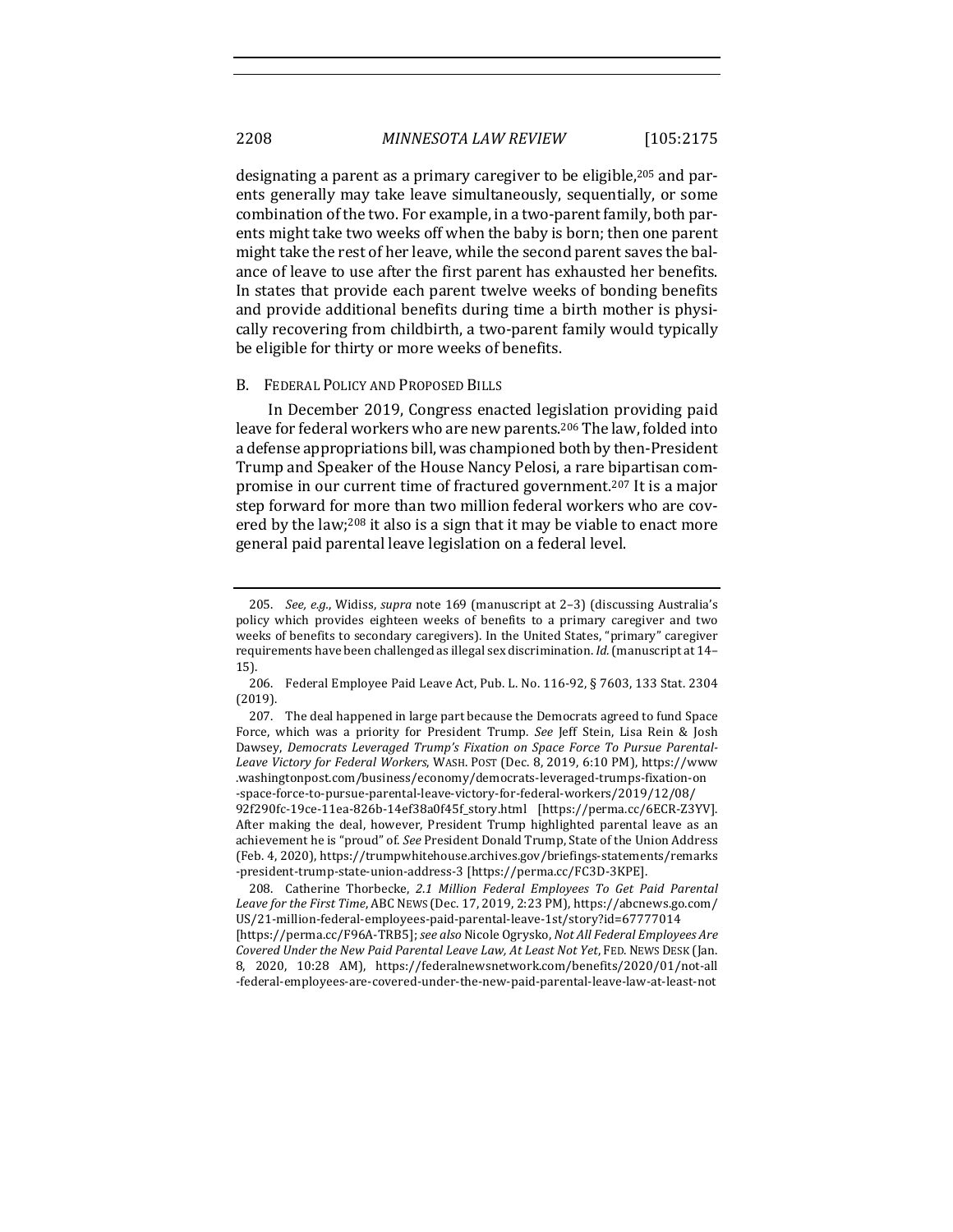The law modifies existing leave rights for federal workers, which track the FMLA in terms of available unpaid leave, to specify that leave for purposes of bonding with a new child will be paid leave.<sup>209</sup> In other words, the law *only* addresses parental leave, rather than the broader category of family caregiving or paid time off for an employee's own medical conditions covered in the state laws. Each parent of a new child is eligible to receive twelve weeks of paid leave.<sup>210</sup> As noted above, the state laws, funded through a state-based insurance system, do not necessarily provide full income replacement for workers on leave.<sup>211</sup> The federal policy, by contrast, is financed directly by the federal government and federal workers receive their regular pay.<sup>212</sup> Employees began receiving benefits for births or adoption placements that occurred after October 1, 2020.<sup>213</sup>

There is also new momentum for more general federal legislation. Bills have been introduced by members of both parties, President Biden endorsed paid family leave as part of his platform, $214$  and former President Trump also called for paid family leave in his 2020 State of the Union Address.<sup>215</sup> Additionally, Congress passed a temporary requirement that some employers provide paid family leave for COVID-19 related needs.<sup>216</sup> As the pandemic continues to rage, there have been heightened calls for more general and permanent leave for employees to address health conditions and family-related care needs.217

- 210. Federal Employee Paid Leave Act §§ 7602-7603.
- 211. A BETTER BALANCE, *supra* note 168, at 7.
- 212. Federal Employee Paid Leave Act  $\S 7603$ .
- 213. *Id*.

214. *See, e.g.*, Lois M. Collins, *What Family Policy Might Look Like If Biden and Harris Are Elected*, DESERET NEWS (Sept. 6, 2020, 10:00 PM), https://www.deseret.com/ indepth/2020/9/6/21395769/biden-harris-democrats-family-policy-election

-abortion-aca-healthcare-taxes-child-care [https://perma.cc/RD6K-FULE] (noting that "Biden and Harris have supported paid parental leave for both fathers and mothers" and that before dropping her own presidential run, Harris supported leaves of up to six months).

215. *See* President Donald Trump, *supra* note 207 ("Now I call on the Congress to pass the bipartisan Advancing Support for Working Families Act, extending family leave to mothers and fathers all across our nation.").

216. Families First Coronavirus Response Act, supra note 48.

217. *See* DIANA BOESCH, CTR. FOR AM. PROGRESS, THE URGENT CASE FOR PERMANENT PAID LEAVE: LESSONS LEARNED FROM THE COVID-19 RESPONSE (2020), https://www .americanprogress.org/issues/women/reports/2020/09/01/489914/urgent-case

<sup>-</sup>yet [https://perma.cc/W6S8-QWQ7] (explaining that enacted law covers most, but not all, federal employees).

<sup>209.</sup> Federal Employee Paid Leave Act § 7603; see also 5 C.F.R. § 630.1203(i) (2020).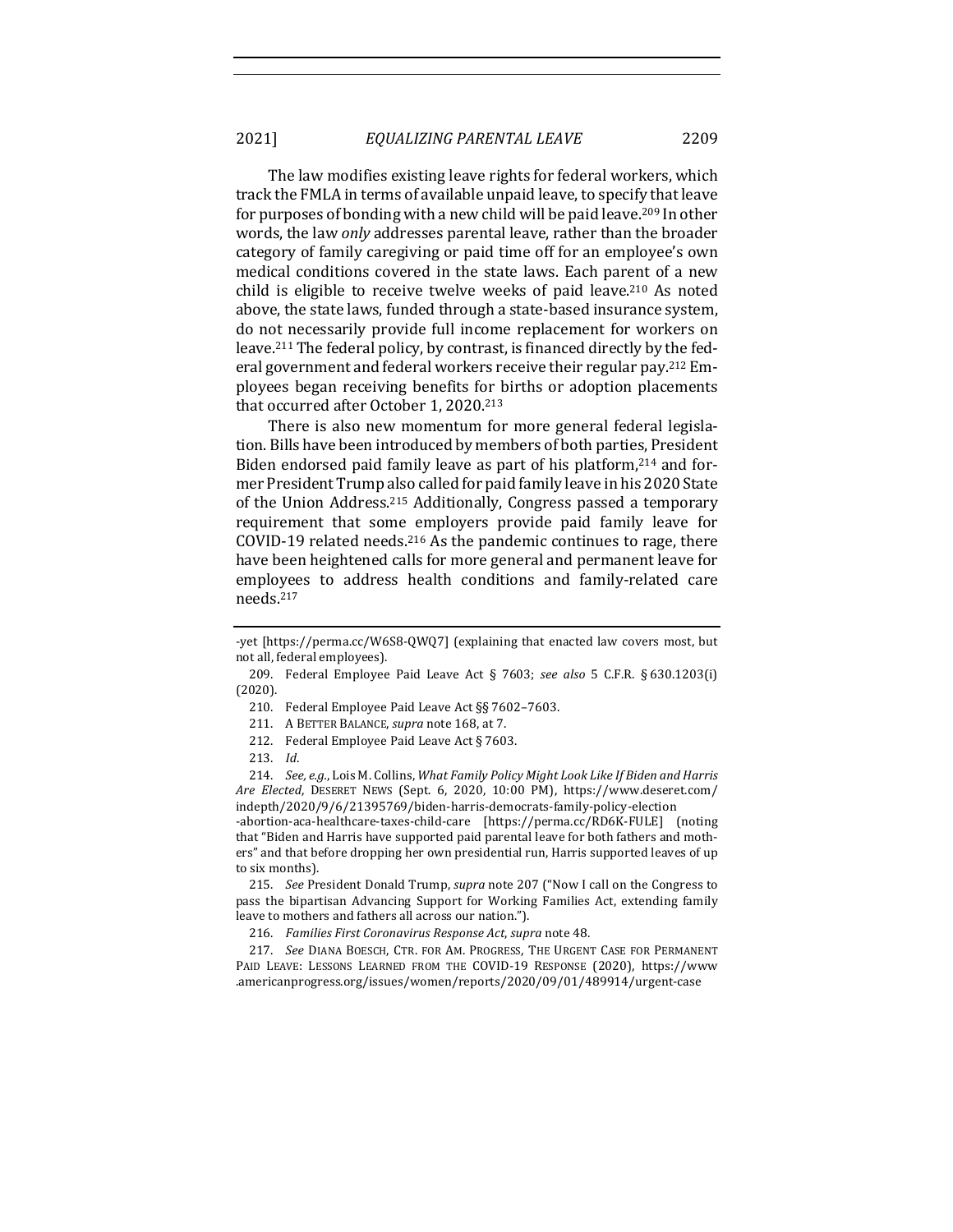This Section briefly describes federal bills introduced in the 117th Congress, which began in January 2021, and bills introduced or considered in the 116th Congress (2019-20), which may be reintroduced in similar form in the 117th Congress.<sup>218</sup> Paid parental leave may represent an opportunity to craft a bipartisan agreement, even in these hyper-partisan times. Notably, none of the leading bills actually provide job-protected leave; they simply provide benefits that can be used as income replacement. Under the bills as currently drafted, workers who take time off from work to provide care would only have the right to return to a job if they are eligible under the FMLA, state analogs, or an employer's private policy.

In the 117th Congress, the Democrats hold razor-thin majorities in the House and Senate.<sup>219</sup> Most Democrats in Congress support a bill called the Family and Medical Insurance Leave (FAMILY) Act; in the previous Congress, one Republican representative also signed on as a sponsor.<sup>220</sup> President Biden has signaled support for an approach generally similar to the FAMILY Act, although he did not specifically endorse the bill.<sup>221</sup>

218. 117th United States Congress, BALLOTPEDIA, https://ballotpedia.org/117th\_ United\_States\_Congress [https://perma.cc/926Y-MKT2].

219. *See id.* (showing Democrats hold 220 seats in the House and Republicans hold 211, with four vacancies, and a 50-50 tie in the Senate, since two independents caucus with the Democrats).

220. *See Cosponsors: H.R. 804—117th Congress (2021-2022)*, U.S. CONG., https:// www.congress.gov/bill/117th-congress/house-bill/804/cosponsors [https://perma .cc/2STX-YRYE] (showing 198 Democratic cosponsors); *S. 248-117th Congress (2021-2022)*, U.S. CONG., https://www.congress.gov/bill/117th-congress/senate-bill/248/ cosponsors [https://perma.cc/2J5B-BLGP] (showing thirty-four Democratic and two independent cosponsors); see also *Cosponsors: H.R.* 1185—116th *Congress* (2019-*2020)*, U.S. CONG., https://www.congress.gov/bill/116th-congress/house-bill/1185/ cosponsors [https://perma.cc/52NT-Z3PU] (showing 218 Democratic cosponsors and one Republican cosponsor, Christopher Smith of New Jersey).

221. *See Allen Smith, Presidential Election: Candidates Back Paid-Leave Proposals,* SOC'Y FOR HUM. RES. (Sept. 8, 2020), https://www.shrm.org/resourcesandtools/legal -and-compliance/employment-law/pages/presidential-election-2020-paid-leave

<sup>-</sup>permanent-paid-leave [https://perma.cc/C35M-MPAA] ("One issue that has been front and center during the current crisis is the lack of meaningful, comprehensive paid family and medical leave and paid sick leave policies to support workers and public health."); Rebecca Gale, *The Coronavirus Is Shaping the Conversation About the Need for* Paid Family Leave, WASH. POST (Oct. 23, 2020, 8:00 AM), https://www.washingtonpost .com/lifestyle/2020/10/23/paid-leave-covid [https://perma.cc/Z4Q7-GESU] ("[A] federal paid family leave policy may be inevitable, and longtime opponents are opting for a seat at the table in crafting such legislation."); Katherine Wiles, *Why Colorado* Passing Paid Family Leave Matters Even More During COVID, MARKETPLACE (Nov. 6, 2020), https://www.marketplace.org/2020/11/06/why-colorado-passing-paid -family-leave-matters-even-more-during-covid [https://perma.cc/V9EP-4G3S] ("[T]he pandemic is only highlighting the need for more family support.").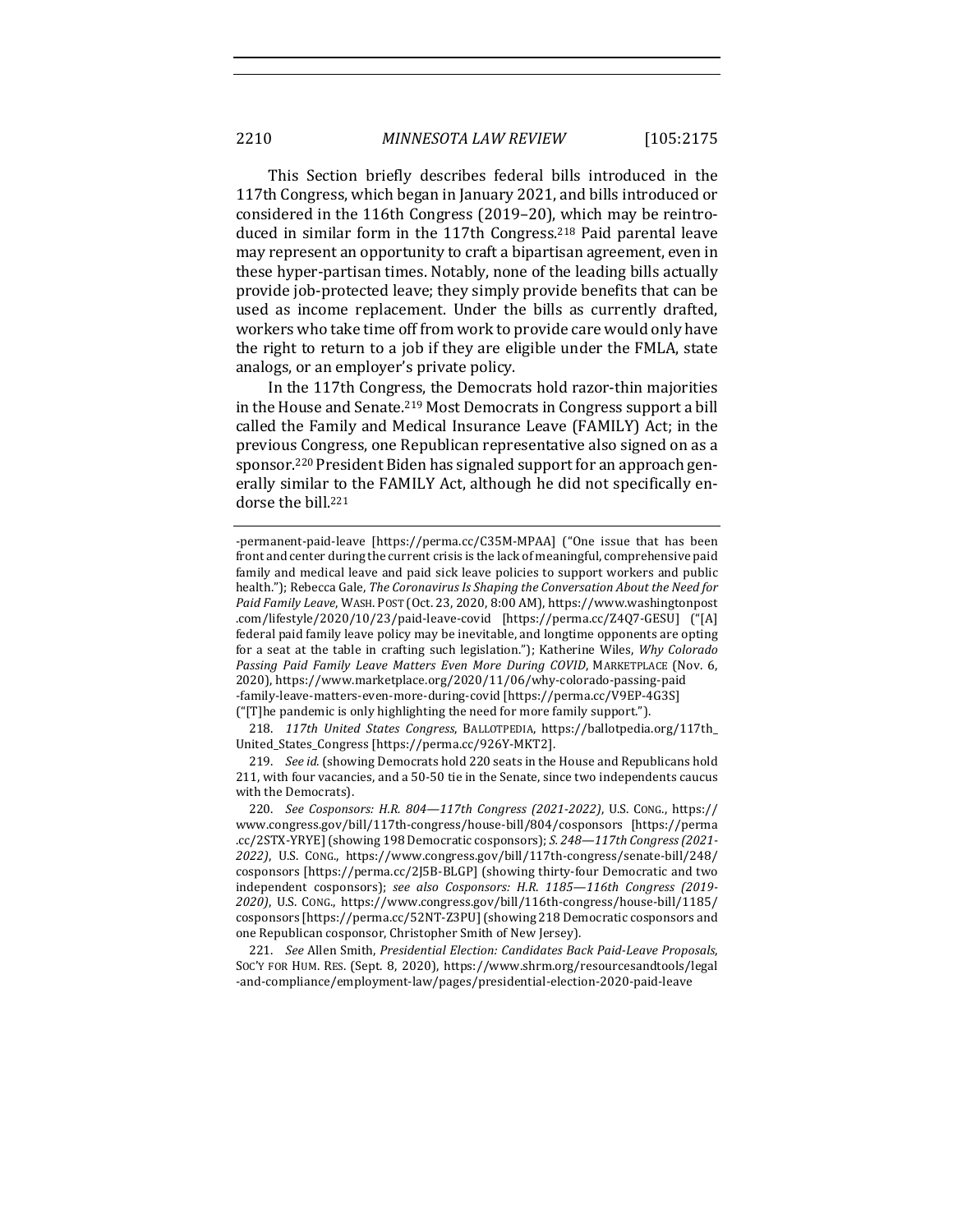In structure, the FAMILY Act, at least as introduced in February 2021, is similar to state paid parental leave laws. Workers would receive up to twelve weeks annually of partial income replacement for: (1) their own serious health conditions, including pregnancy and childbirth;  $(2)$  to care for a new baby;  $(3)$  to care for a family member with a serious health condition; or  $(4)$  to address certain military-related care needs.<sup>222</sup> Like the state leave laws, this structure disadvantages single-parent families, as they are eligible to receive only half as many weeks of benefits as two-parent families. Additionally, while many of the state leave laws allow birth mothers to claim medical benefits separately from bonding benefits, the current version of the FAMILY Act does not.<sup>223</sup> This can be a particularly serious problem for single mothers because, if a birth mother uses some or all of her benefits for medical needs during the pregnancy, there is not a second parent available to claim bonding benefits to care for the newborn child. 

Under the FAMILY Act, benefits would be funded by a small payroll tax (jointly paid by employers and employees), and workers would receive approximately two-thirds of their regular income, subject to minimum and maximum amounts.<sup>224</sup> Workers would be eligible for benefits, regardless of the size of their employers, and parttime, contingent, and self-employed workers could receive benefits, if they had earned sufficient credits under the Social Security Act.<sup>225</sup> This would exclude far fewer workers than the FMLA does; however, younger workers (who are also disproportionately likely to be single parents) are less likely to have worked the requisite number of quarters to qualify, as are caregivers who have taken extended breaks from the paid workforce.<sup>226</sup> In sum, the FAMILY Act would be a significant

<sup>.</sup>aspx [https://perma.cc/UM69-6LY6] ("Biden supports 12 weeks of paid family and medical leave similar to the FAMILY Act but hasn't said he supports every provision of the legislation.").

<sup>222.</sup> *See* H.R. 804, 117th Cong. § 2(6) (2021) ("The term 'qualified caregiving' means any activity engaged in by an individual, other than regular employment, for a reason for which an eligible employee would be entitled to leave under subparagraphs (A) through  $(E)$  of paragraph  $(1)$  of section  $102(a)$  of the Family and Medical Leave Act of 1993 (29 U.S.C. 2612(a)).").

<sup>223.</sup> *See id.* § 4(b)(4).

<sup>224.</sup> *Id.* §§ 4(b), 5. As introduced, the minimum monthly benefit would be \$580 and the maximum would be \$4000; these amounts would be indexed according to wage growth. *Id.* § 4(b).

<sup>225.</sup> *Id.* § 4(a).

<sup>226.</sup> *See* CTR. FOR ECON. & POL'Y RSCH. & FAM. STORY, *supra* note 108, at 9 ("[T]here is reason to be concerned that the FAMILY Act's work-credit test will disproportionately exclude young solo parents from eligibility for wage-replacement benefits."). By basing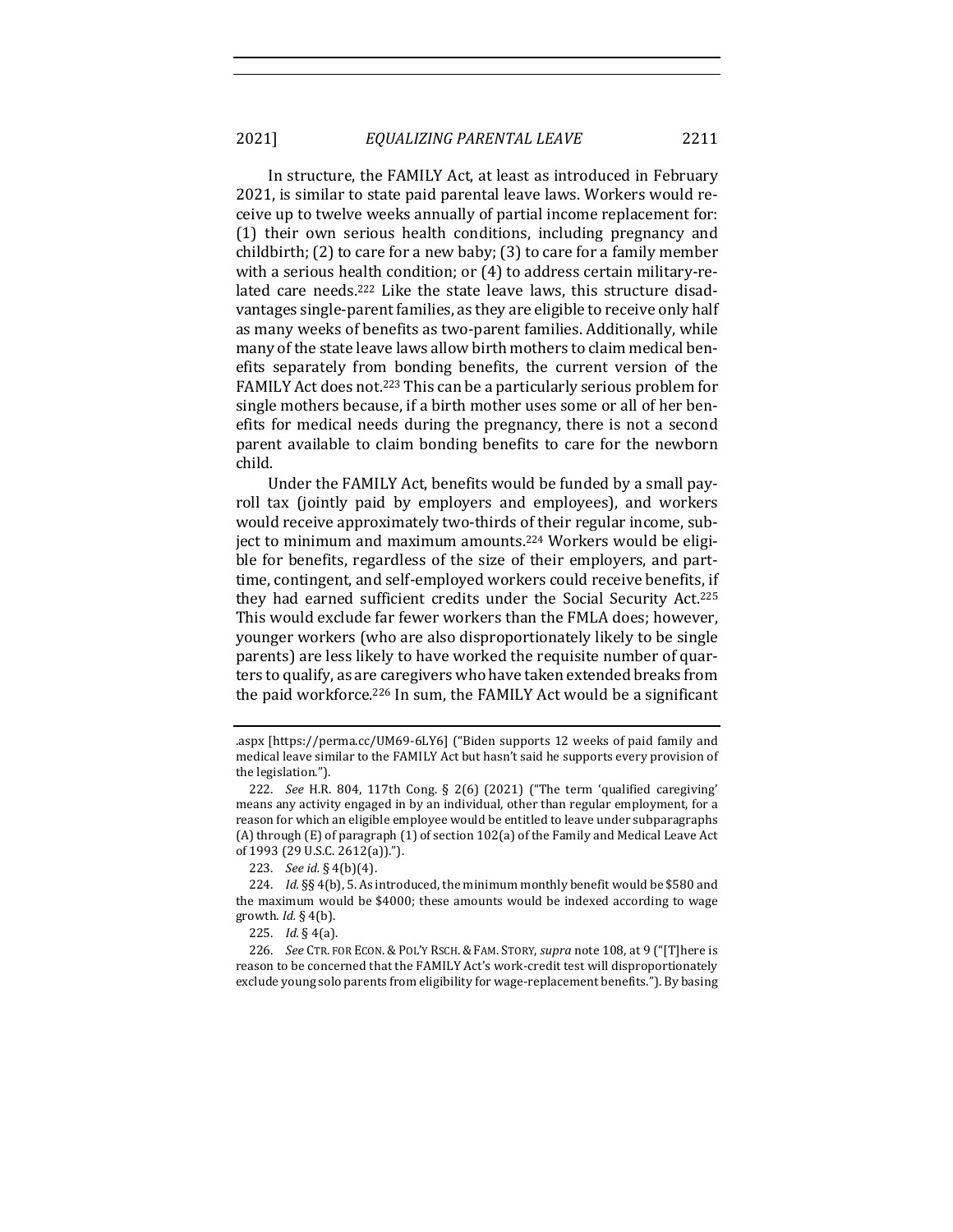step forward as compared to the current patchwork of state protections, but, at least as currently structured, it would not address aspects of state law that disadvantage single parents.

There were several other bills related to family leave introduced in the last Congress. Since the Democrats' majority is so slim, and most legislation addressing the issue would be subject to the filibuster, one or more of these other bills might gain traction as a bipartisan alternative to the FAMILY Act. The most likely candidate would be the Advancing Support for Working Families Act, which had both Republican and Democratic sponsors in the last Congress and was the bill endorsed by President Trump.<sup>227</sup> General tax law provides parents a tax credit of up to \$2,000 per child each year (although this amount has been increased temporarily in 2021 as part of the COVID relief package).<sup>228</sup> This bill, as drafted in the last Congress, would allow new parents to receive a maximum \$5,000 "advance" on future child tax credits, which most parents would gradually repay over the next ten years.<sup>229</sup> Low-income parents who do not qualify for the full refundable portion of the child tax credit would be eligible to receive the equivalent of twelve weeks of wage replacement, and the repayment period would be extended to 15 years.<sup>230</sup> Eligibility for the benefit would not depend on taking time off work. Rather, parents could use

227. *Cosponsors: S*. *2976—116th Congress (2019-2020)*, U.S. CONG., https://www .congress.gov/bill/116th-congress/senate-bill/2976/cosponsors [https://perma.cc/ 2SH5-RYJG] (showing four Republican and two Democratic cosponsors).

228. See Bill Cassidy & Kyrsten Sinema, A Bipartisan Solution To Help Working Fam*ilies*, U.S. SENATOR BILL CASSIDY, https://www.cassidy.senate.gov/imo/media/doc/ Cassidy%20Sinema%20One-Pager%20FINAL.pdf [https://perma.cc/53UU-E25E]; Garrett Watson & Erica York, *The American Rescue Plan Act Greatly Expands Benefits Through the Tax Code in 2021*, TAX FOUND. (Mar. 12, 2021), https://taxfoundation.org/ american-rescue-plan-covid-relief [https://perma.cc/5GRU-PD8X] (explaining that in 2021 the credit will increase to \$3,600 annually for children under six and \$3,000 for older children).

229. S. 2976, 116th Cong. § 2 (2020). The bill does not cover foster children, and available benefits would be reduced for adopted children older than five years of age. *Id.*; see also Cassidy & Sinema, *supra* note 228 (summarizing S. 2976); Claire Cain Miller, Trump Called for Paid Family Leave. Here's Why Few Democrats Clapped., N.Y. TIMES (Feb. 5, 2020), https://www.nytimes.com/2020/02/05/upshot/paid-leave-trump .html [https://perma.cc/UP3R-EUFB] (explaining key provisions of the bill and leading critiques of it).

230. Cassidy & Sinema, *supra* note 228.

eligibility on Social Security, the latest version of the FAMILY Act also excludes some state and local government workers. See Soc. SEC. ADMIN., PUB. No. 05-10051, How STATE AND LOCAL GOVERNMENT EMPLOYEES ARE COVERED BY SOCIAL SECURITY AND MEDICARE 1 (2017), https://www.ssa.gov/pubs/EN-05-10051.pdf [https://perma.cc/2WM3 -8MX7] ("Unlike workers in the private sector, not all state and local employees are covered by Social Security.").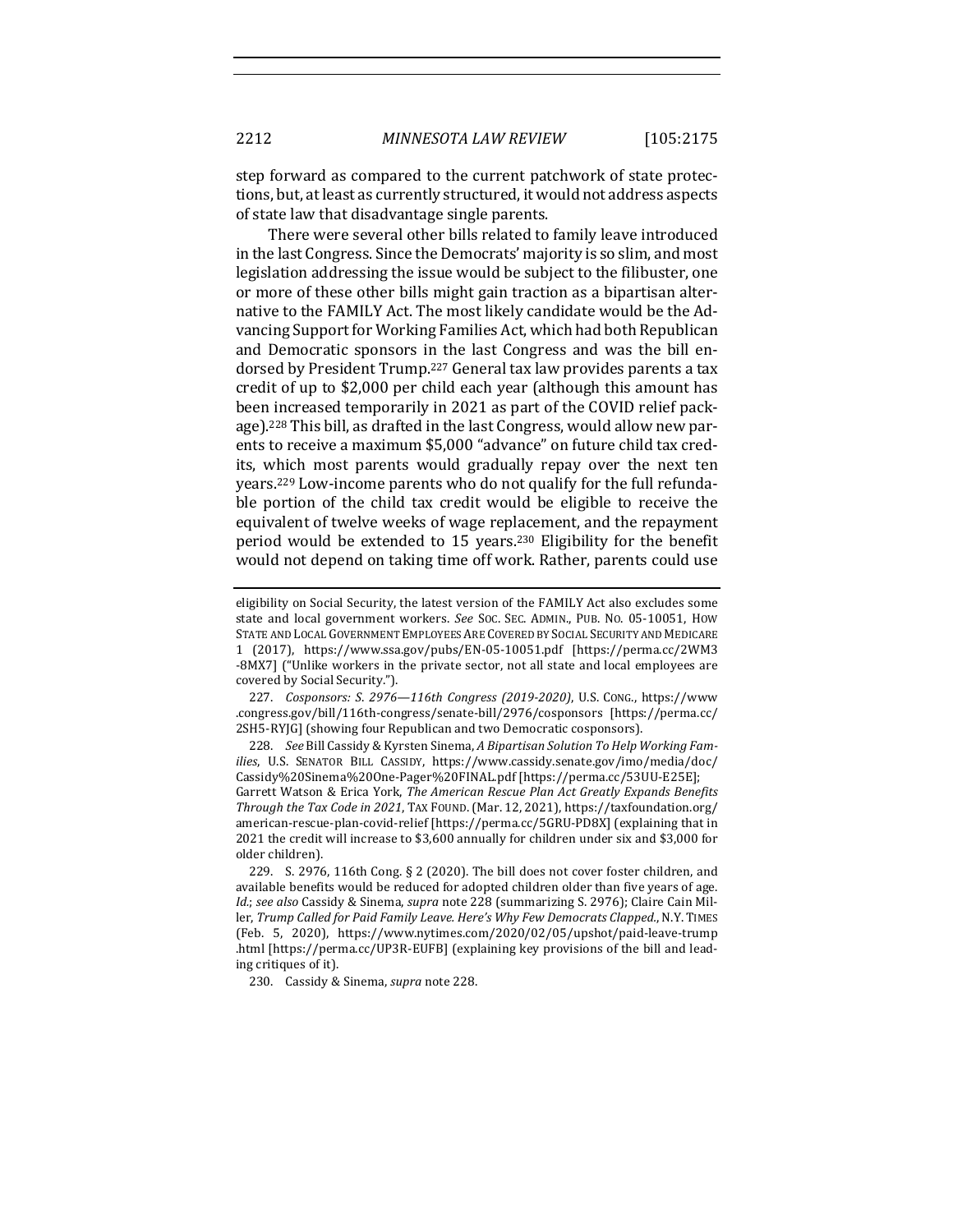the money to replace lost income for leave or to pay for infant care, hospital expenses, or whatever else they choose.<sup>231</sup> Only new parents would be eligible; the advance would not be available for taxpayers who might need income during time off work for personal or family medical needs.<sup>232</sup>

This bill would provide new parents the equivalent of an interestfree loan from the government. Thus, in contrast with the insurancebased model adopted in the states, the costs of care would continue to be borne largely by the individual family. More liberal-leaning advocacy groups have, appropriately I believe, criticized this feature of the bill.<sup>233</sup> The model differs from the state-based models, the new policy for federal workers, and the FAMILY Act in a different way that is more directly relevant to the issues addressed in this Article. It would treat single-parent families largely equivalently to marital families, in that the benefit is structured on a *child* basis, rather than an individual par*ent* basis.<sup>234</sup> Likely, this is simply a byproduct of the larger structure of the child tax credit it is grafted onto, rather than a conscious design choice, but it offers an approach to parental-leave-related benefits that would not cause the inequities that are the focus of this Article.<sup>235</sup> That said, as discussed more fully below, it would also lose the aspects of the state laws and the FMLA that are intended to shift gender norms around leave for two-parent families.<sup>236</sup>

Two prominent Republican-sponsored bills addressing paid leave in the last Congress, the New Parents Act<sup>237</sup> and the Child Rearing and Development Leave Empowerment (CRADLE) Act,<sup>238</sup> are

238. In March 2019, Senators Joni Ernst and Mike Lee announced plans to introduce this Act and made the draft text of the Act available. See Press Release, Mike Lee, U.S. Sen., Sens. Ernst, Lee Put Forward Paid Parental Leave Plan that Is Budget Neutral and Flexible for Parents (Mar. 12, 2019), https://www.lee.senate.gov/public/index

<sup>231.</sup> *Id.*

<sup>232.</sup> *Id.*

<sup>233.</sup> See, e.g., Kathleen Romig, "Paid Family Leave" Bill Offers Loan, Not Leave, CTR. ON BUDGET & POL'Y PRIORITIES (Dec. 6, 2019), https://www.cbpp.org/research/federal -tax/paid-family-leave-bill-offers-loan-not-leave [https://perma.cc/Q9BT-VK9P].

<sup>234.</sup> In general, only one taxpayer can claim a child tax credit for any given child, and the same rule would apply to the "advance" that would be allowed by this Act. If a couple is married and files their taxes jointly, they functionally share the credit; if the new parents are unmarried, only one of the parents will be able to claim the credit. See 26 U.S.C. §§ 24, 152(c).

<sup>235.</sup> See supra Part I.C.

<sup>236.</sup> *See infra Part IV.A.* 

<sup>237.</sup> New Parents Act of 2019, S. 920, 116th Cong. (2019) (as of October 2020, sponsored by two Republican senators); H.R. 1940, 116th Cong. (2019) (as of October 2020, sponsored by eleven Republican representatives).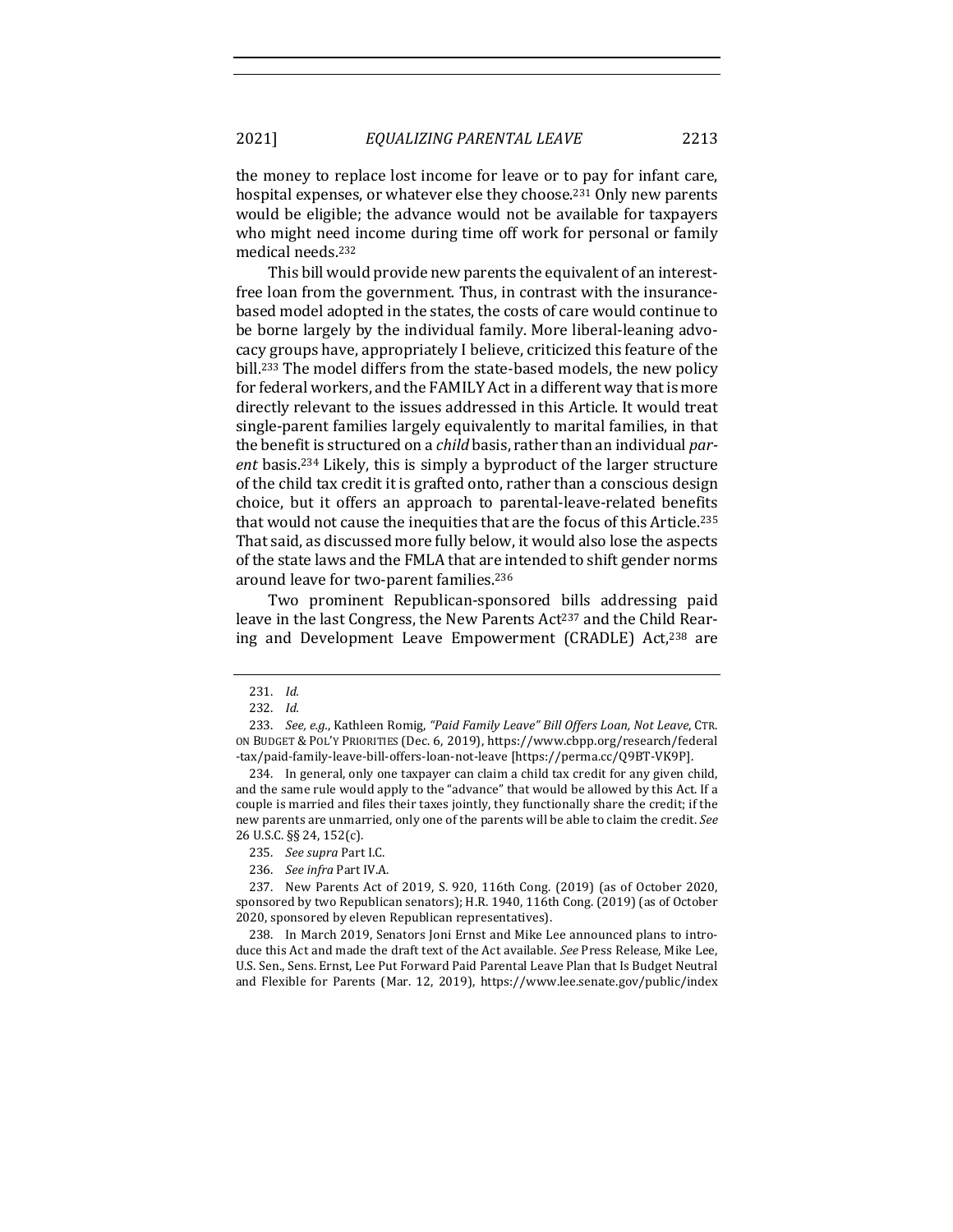structured similarly to the Advancing Support for Working Families Act. Like that bill, they would provide benefits only for new parents, rather than benefits for individual or family health needs.<sup>239</sup> Like that bill, as well, they would place the burden for paying for benefits on individual families, although benefits would be funded by taking an advance against the employee's own social security benefits, rather than future tax credits.<sup>240</sup> Commentators have pointed out that, under this structure, if women take more leave than men to care for a new child, as seems likely, it would widen the gap between women and men's income security in retirement.<sup>241</sup>

A different weakness of the Republican-sponsored bills has been far less discussed. Although the bills adopt the general structure of the FMLA, in that mothers and fathers typically would receive equal and non-transferable benefits, there is a wrinkle. Under the bills as currently drafted, legally-recognized parents who do not live with the child could be precluded from claiming benefits at all.<sup>242</sup> In this respect, these bills would disadvantage nonmarital families even more directly than the FAMILY Act and the state laws do.

In summary, the proposed FAMILY Act has the same structural issues as the state laws; because benefits are granted as an individual

241. *See, e.g.*, DIANA BOESCH, CTR. FOR AM. PROGRESS, RHETORIC VS. REALITY: NOT ALL PAID LEAVE PROPOSALS ARE EQUAL (2019), https://www.americanprogress.org/issues/ women/reports/2019/10/10/475625/rhetoric-vs-reality-not-paid-leave-proposals -equal [https://perma.cc/6TP5-49PX].

<sup>.</sup>cfm/2019/3/sens-ernst-lee-put-forward-paid-parental-leave-plan-that-is-budget -neutral-and-flexible-for-parents [https://perma.cc/2MND-FFTW]. It received considerable press attention at that time. See, e.g., Republicans Finally Have a Paid Family Leave Proposal. Here's How It Works, CBS THIS MORNING (Mar. 12, 2019, 11:25 AM), https://www.cbsnews.com/news/paid-family-leave-cradle-act-senators-joni-ernst -and-mike-lee-its-time-to-catch-up-with-other-countries [https://perma.cc/QP6Q -G3Q5]. However, as of March 2021, the bill has not been formally introduced in Congress.

<sup>239.</sup> *See* S. 920, § 2; Press Release, *supra* note 238.

<sup>240.</sup> *See* S. 920 (proposing new section 219(f) explaining that old age benefits would be reduced or receipt of benefits would be delayed to offset costs); Press Release, *supra* note 238 (explaining receipt of benefits would delay eligibility to receive old-age insurance benefits).

<sup>242.</sup> *See* S. 920, § 2 (proposing new section  $219(i)(1)(B)$  that defines a qualified child as a child who will "be residing with, and under the care of, the individual [claiming benefits] during the benefit period"); Press Release, *supra* note 238 (proposing new 42 U.S.C. § 235(e)(3)(B)(ii) to define eligible parents as only including parents who "intend $[]$  to maintain the same principle place of abode as such child for more than one-half of the 12-month period subsequent to the birth or adoption of the child"). The proposed language also is narrower than most of the state laws in that it includes biological and adoptive parents, but not foster parents. *See* Press Release, *supra* note 238; *see also* S. 920, § 2 (proposed new section 219(i)(1)).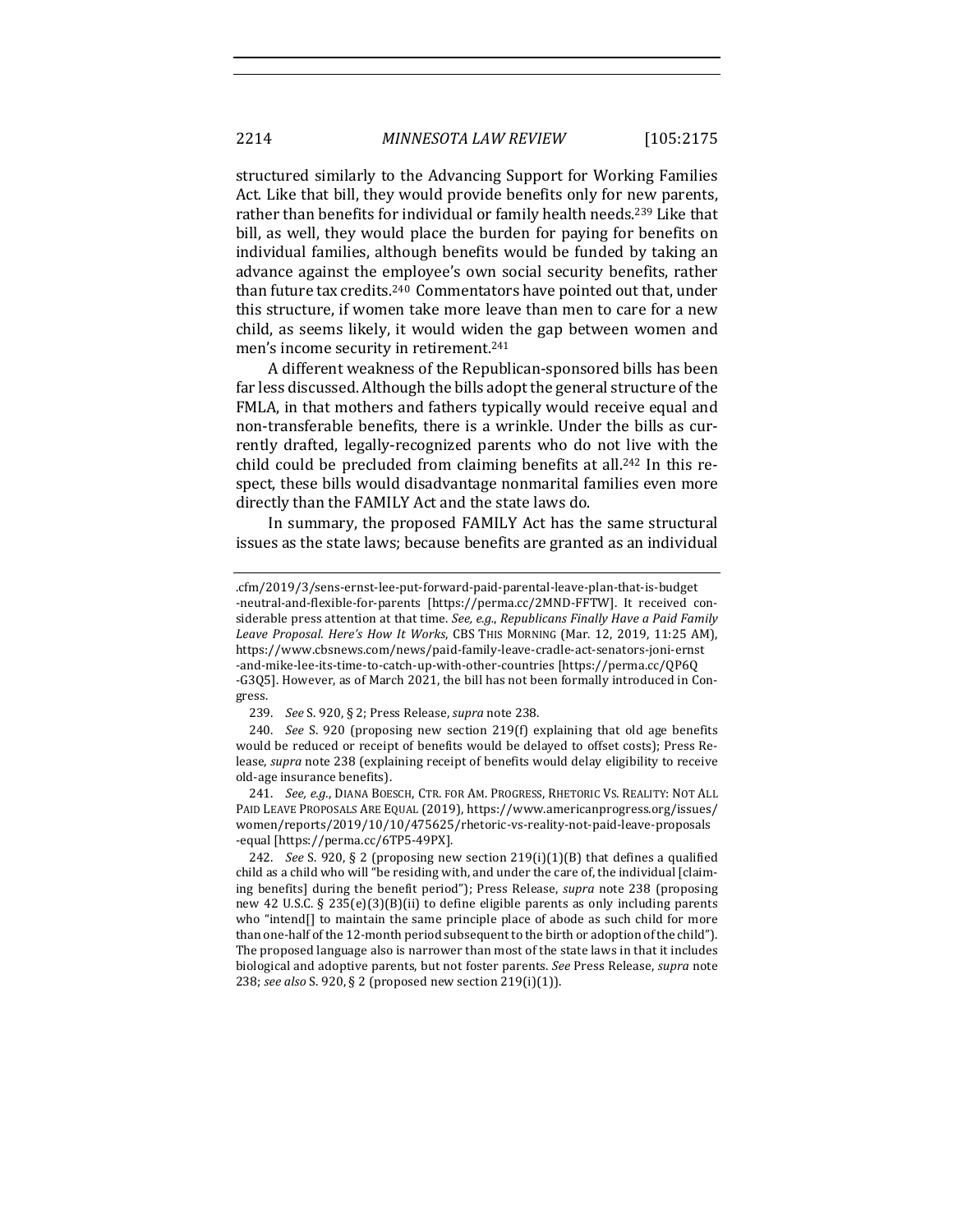right to each parent, single-parent families are disadvantaged relative to two-parent families. The Advancing Support for Working Parent Act would treat nonmarital and marital families equally, as eligibility is defined per *child* rather than per *parent*. However, it would lose the aspects of the state laws, and the proposed FAMILY Act, that are intended to encourage men as well as women to provide care. The New Parents Act and the CRADLE proposals would disadvantage nonmarital families even more directly than the state laws and the FAMILY Act do, as unmarried parents who did not live with the new baby would be entirely ineligible for the benefits.<sup>243</sup>

#### C. PARENTAGE AND CUSTODY LAWS

As explained in Section A, the state paid leave laws cover both bonding with a new child and caring for a family member with a serious health condition, as well as time off to address an employee's own serious medical need. Under the *family care* provisions of these laws, employees can take leave to care for a relatively extensive group of extended family members.<sup>244</sup> However, under the *bonding* provisions, a person is only allowed to take time off to care for his or her "son," "daughter," or "child."<sup>245</sup> This is also true of the new policy for federal workers.246

Under the laws, "child," or "son" and "daughter," are generally defined to include biological, adopted, and foster children, step-children, legal wards, and children to whom the employee has served *in loco* parentis.<sup>247</sup> In this way, the leave laws incorporate by reference a complex body of state family law. This law has been developed through statutory provisions and judicial decisions, with important

<sup>243.</sup> *Id.*

<sup>244.</sup> *See* A BETTER BALANCE, *supra* note 168 (summarizing family care provisions as typically covering spouses, siblings, children, parents, parents-in-law, grandparents, and grandchildren). Several of the more-recently enacted laws go further to also include other persons related by blood or affinity with a "close association" that is "equivalent" to these family relationships. See id.

<sup>245.</sup> *See, e.g.*, CAL. UNEMP. INS. CODE § 3302(a) (West 2021) (defining "care recipient" for purposes of bonding leave as a person with a new "child" with whom the care provider is bonding); *id.* § 3302(c) (defining "child" as a "biological, adopted, or foster son or daughter, a stepson or stepdaughter, a legal ward, a son or daughter of a domestic partner, or the person to whom the employee stands in loco parentis").

<sup>246.</sup> The federal policy incorporates the FMLA approach. See 29 U.S.C. § 2612(a)(1)(A)-(B) (allowing FMLA leave "because of the birth of a son or daughter" or "placement of a son or daughter with the employee for adoption or foster care").

<sup>247.</sup> The Appendix includes specific language from each law and, where implemented, permitted documentation.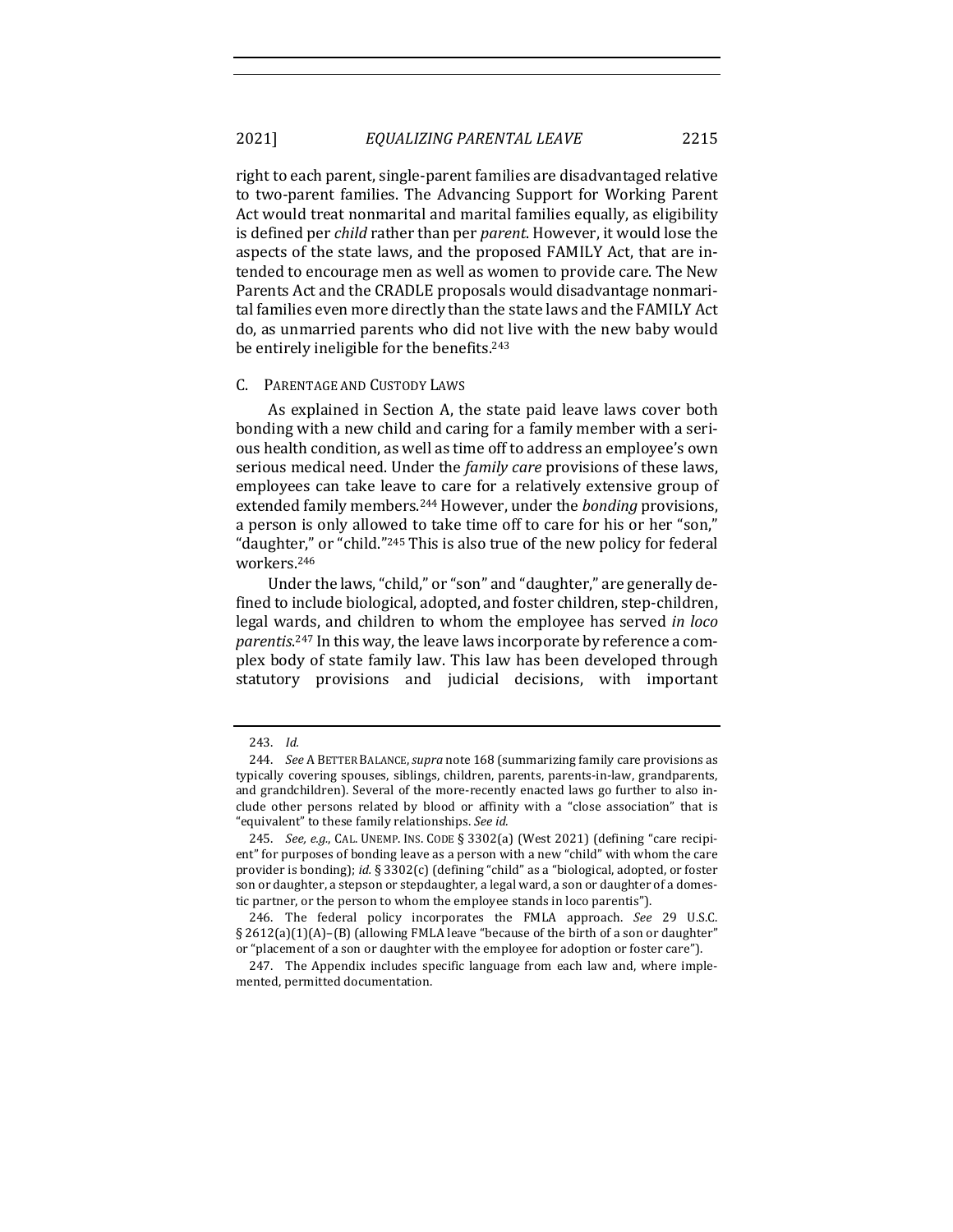constraints provided by state and federal constitutions.<sup>248</sup> While establishing a parental relationship is often straightforward, it is not always so. Advances in reproductive technology, genetic testing, recognition of same-sex parents, and the rapid growth of nonmarital childbearing all have implications for how these determinations are made.249

There are two distinct legal questions. The first is which adults qualify as a "parent" having the requisite relationship to a "child," pursuant to the statutory definitions, as that is the threshold requirement for claiming benefits.<sup>250</sup> The second is who among legal parents has custodial authority, meaning both the opportunity and responsibility to provide physical care for the child; this is relevant since the benefits are income replacement for caretakers.<sup>251</sup> The marital status of the birth parent plays a significant role in both these questions.<sup>252</sup> Accordingly, the sociological divide discussed in Section I.C determines which adults—and how many adults—will care for a new child.

To appreciate the importance of marriage in making these legal determinations, it is first essential to understand what "biological" means in this context. In parentage law, "biological" parenthood generally refers to adults who have a legally-recognized relationship with a child that is not premised on legal proceedings such as an adoption or foster agreement. In other words, "biological" parents are generally understood as the adult or adults who are listed as parents on a baby's

251. In the context of parental leave laws, the aspect of custody known as "physical" custody, meaning whether one or both parents is responsible for physical care of the child, is far more relevant than "legal" custody, meaning whether one or both parents have authority to make important decisions regarding the child's upbringing. See J. Herbie DiFonzo, *From the Rule of One to Shared Parenting: Custody Presumptions in* Law and Policy, 52 FAM. CT. REV. 213, 217 (2014) (explaining the difference).

252. Some transmen and non-binary persons bear children. *See* sources cited *infra* note 306. Any person who gives birth would likely be recognized as a legal parent, but jurisdictions might apply different parentage rules to a spouse of a trans- or non-binary birth parent than they apply to the spouse of a cisgender woman who gives birth.

<sup>248.</sup> *See generally* Douglas NeJaime, *The Nature of Parenthood*, 126 YALE L.J. 2260 (2017) (detailing the legal evolution of the notion of parentage).

<sup>249.</sup> *Id.*

<sup>250.</sup> The category is slightly broader than actual legal parents, as persons serving *in loco parentis* or as guardians may be eligible. See infra text accompanying notes 294– 304. Additionally, the definition of "child" includes stepsons or stepdaughters, i.e., children of a person's spouse. See supra note 245 and accompanying text. That has relevance in the context of medical family leave claims, but it generally will not have significance in the context of *bonding* claims; as discussed in the text, a spouse of a parent at the time a baby is born or adopted will almost always be a second legal parent, not merely a stepparent. See infra text accompanying notes 255-64.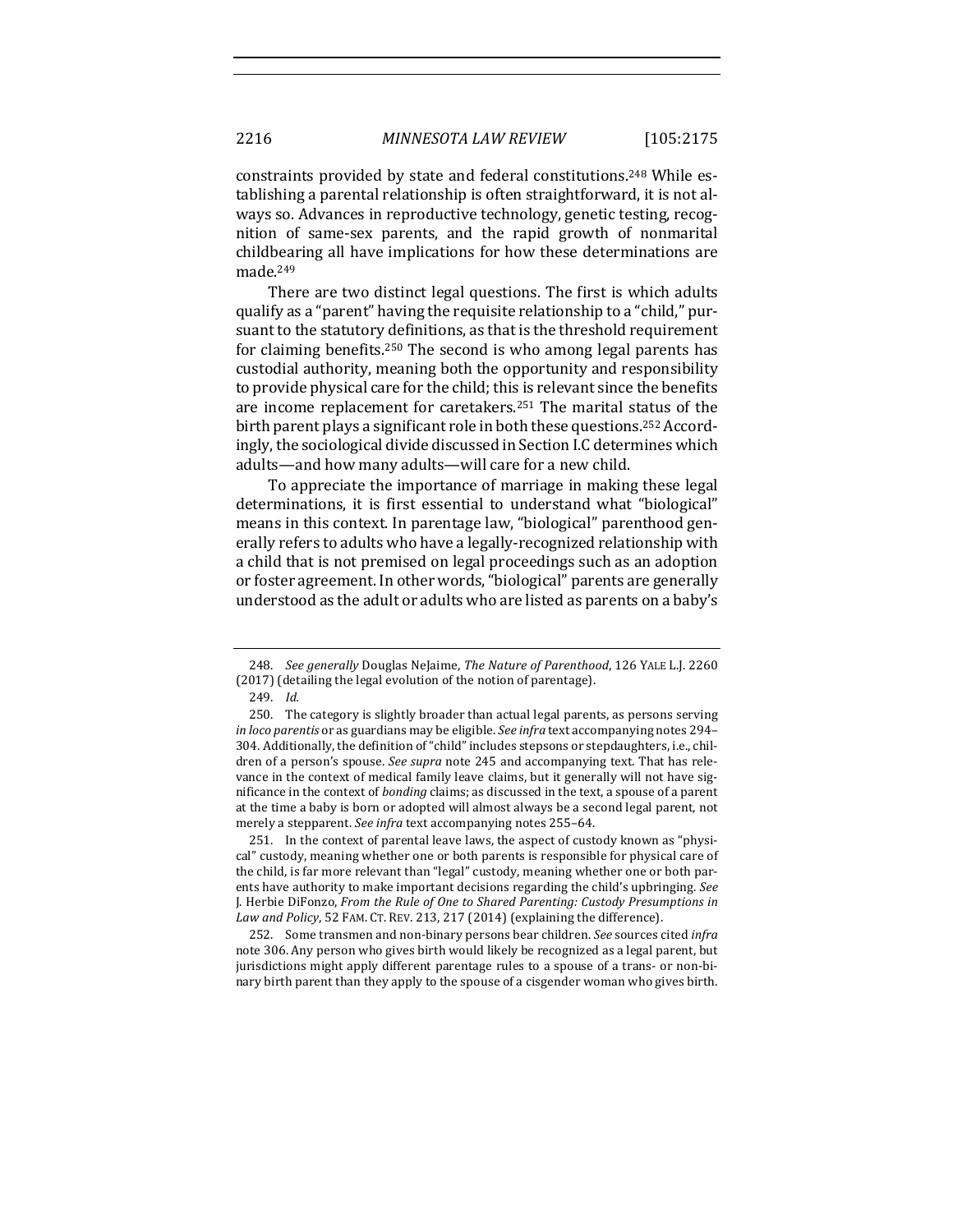original birth certificate.<sup>253</sup> But parentage in this sense can exist even in the absence of a biological connection—and it may *not* exist even where there *is* a biological connection.<sup>254</sup> This is due to a long-standing rule of parentage known as the "marital presumption."<sup>255</sup> Under common law, this rule provided that a child born to a married woman would be presumed to be the legal child of the woman and her husband, unless it was unquestionably clear that her husband could not be the biological father.<sup>256</sup>

The rationale of the common law rule was that the husband at least *could* be the biological father of the child; it also avoided the potential public dependency that could come from labelling a child "illegitimate."257 The rule has since been expanded to encompass several scenarios where there is no biological connection between the birth mother's spouse and the child. Under the Uniform Parentage Act, and most state parentage laws, if a married woman utilizes a sperm donor, the child born will be considered the legal child of the woman and her spouse, not the sperm donor, so long as the husband consented to the process.<sup>258</sup> Most states that have considered the matter have applied this same rule to lesbian couples, in the sense that the birth mother's wife is automatically recognized as a legal parent.<sup>259</sup> The same is true if a married women gestates and gives birth to a child using a donated egg, whether the sperm is contributed by her husband or by a sperm

<sup>253.</sup> See, e.g., Julia Savacool, What Adoptive Parents Need To Know About Birth Cer*tificates*, FATHERLY, https://www.fatherly.com/parenting/what-adoptive-parents -need-to-know-about-birth-certificates [https://perma.cc/YRU9-FMTE] (Nov. 20, 2020, 10:01 AM) (explaining an adopted child will have two birth certificates, one created at birth with her birth mother and sometimes her birth father, and one created after the adoption with the adoptive parents' names).

<sup>254.</sup> *See, e.g.*, NeJaime, *supra* note 248, at 2266 ("The common law tied parenthood to marriage and thus made parentage a legal, rather than biological, determination."). It is theoretically possible that legislators enacting paid leave laws intended to use "biological" more literally, but it is unlikely. Even if this were intended, the agency personnel administering the laws accept birth certificates and other such evidence of *legal* parenthood, rather than DNA tests, to establish eligibility. See Appendix.

<sup>255.</sup> *See* NeJaime, *supra* note 248, at 2272.

<sup>256.</sup> *See id.* (noting that under English common law the presumption could only be overcome by showing that the husband had no access to his wife during the entire nine months preceding the birth).

<sup>257.</sup> *See id.* at 2266.

<sup>258.</sup> *See* UNIF. PARENTAGE ACT §§ 702, 704 (NAT'L CONF. OF COMM'RS ON UNIF. STATE L. 2017); NeJaime, *supra* note 248, at 2291-92.

<sup>259.</sup> *See* NeJaime, *supra* note 248, at 2294-96 (describing case law and statutory amendments, as well as constitutional considerations, that generally support applying the marital presumption to lesbian couples).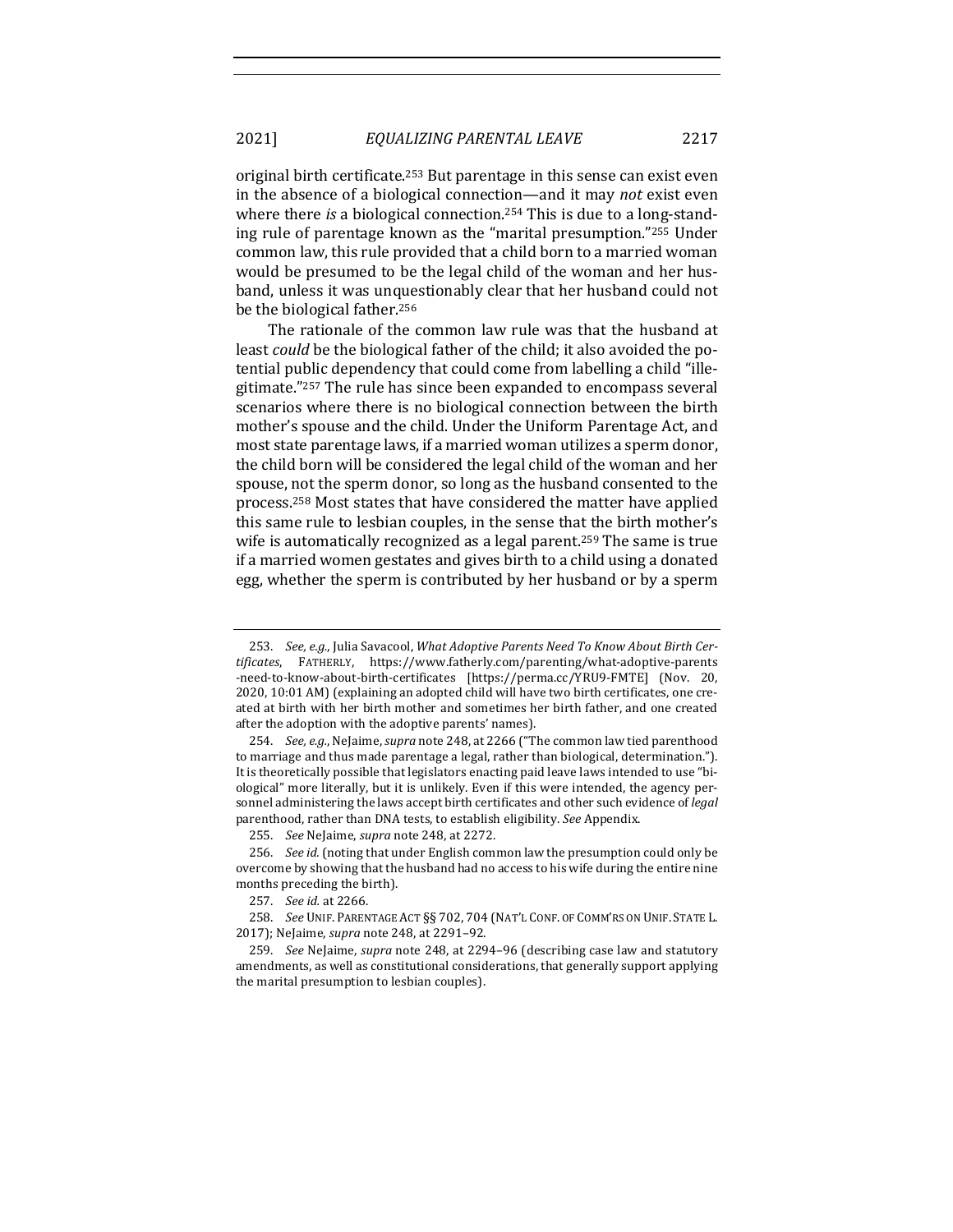donor.<sup>260</sup> In all of these scenarios, the birth mother and her (male or female) spouse would generally both be listed as "parents" on the birth certificate, and they would both be considered "biological" parents under the rubric of the paid leave laws.

If a married couple arranges for a woman to serve as a gestational or traditional surrogate, generally with a male spouse providing sperm, parentage may be more complicated because in some states the woman who has served as surrogate may have her own claim to parental status.<sup>261</sup> However, typically the couple and the woman serving as surrogate will have executed a contract in which the surrogate agrees to relinquish any claim to parental rights, and then the (sameor different-sex) spouse of the biological father will be recognized as a second parent through an adoption proceeding.<sup>262</sup> And finally, if a (same- or different-sex) married couple wants to adopt a child that is not biologically related to either parent, state law generally requires that they do so jointly, again ensuring that the child has two legal parents who are married to each other.<sup>263</sup> Under the paid leave laws, these two adults would, again, both qualify as "parents," whether categorized as "biological" or "adoptive."264

Married couples are not only presumptively both recognized as legal parents of the child, they also presumptively share custodial responsibility for their children.<sup>265</sup> This is true even if, as is often the case, the mother takes on primary responsibility for providing

<sup>260.</sup> *See, e.g., id.* at 2299-300.

<sup>261.</sup> Women serving as "traditional" surrogates, i.e., women who both provide the egg and gestate the fetus, have stronger claims than women who gestate the fetus but do not provide the egg. See id. at 2301–04 (describing recent case law); see also Elizabeth S. Scott, Surrogacy and the Politics of Commodification, 72 LAW & CONTEMP. PROBS. 109 (2009) (describing evolution in approaches to surrogacy).

<sup>262.</sup> *See* NeJaime, *supra* note 248, at 2309-11 (discussing recent cases).

<sup>263.</sup> *See, e.g.*, CHILD WELFARE INFO. GATEWAY & CHILD.'S BUREAU, WHO MAY ADOPT, BE ADOPTED, OR PLACE A CHILD FOR ADOPTION? 2 (2015), https://www.childwelfare.gov/ pubPDFs/parties.pdf [https://perma.cc/WF5Z-D22L]. Some states make exceptions for married persons who are legally separated or whose spouse is legally incompetent. *See id.*

<sup>264.</sup> The woman serving as a surrogate might have a claim for medical benefits related to her own recovery from childbirth, but, assuming she terminated parental rights, she would not have a claim for bonding benefits. See A BETTER BALANCE, supra note 168 (describing availability of both kinds of benefits).

<sup>265.</sup> *See, e.g.*, Huntington, *supra* note 15, at 203 ("Marital family law assumes the child is living with both parents."); Who Has Custody of the Child If There Is No Court *Order?*, IND. LEGAL SERVS. INC., https://www.indianalegalservices.org/node/25/who -has-custody-child-if-there-no-court-order [https://perma.cc/BT2T-UHF4] (Apr. 18, 2012) (explaining that if the parents are married, each parent has equal rights to custody of the child).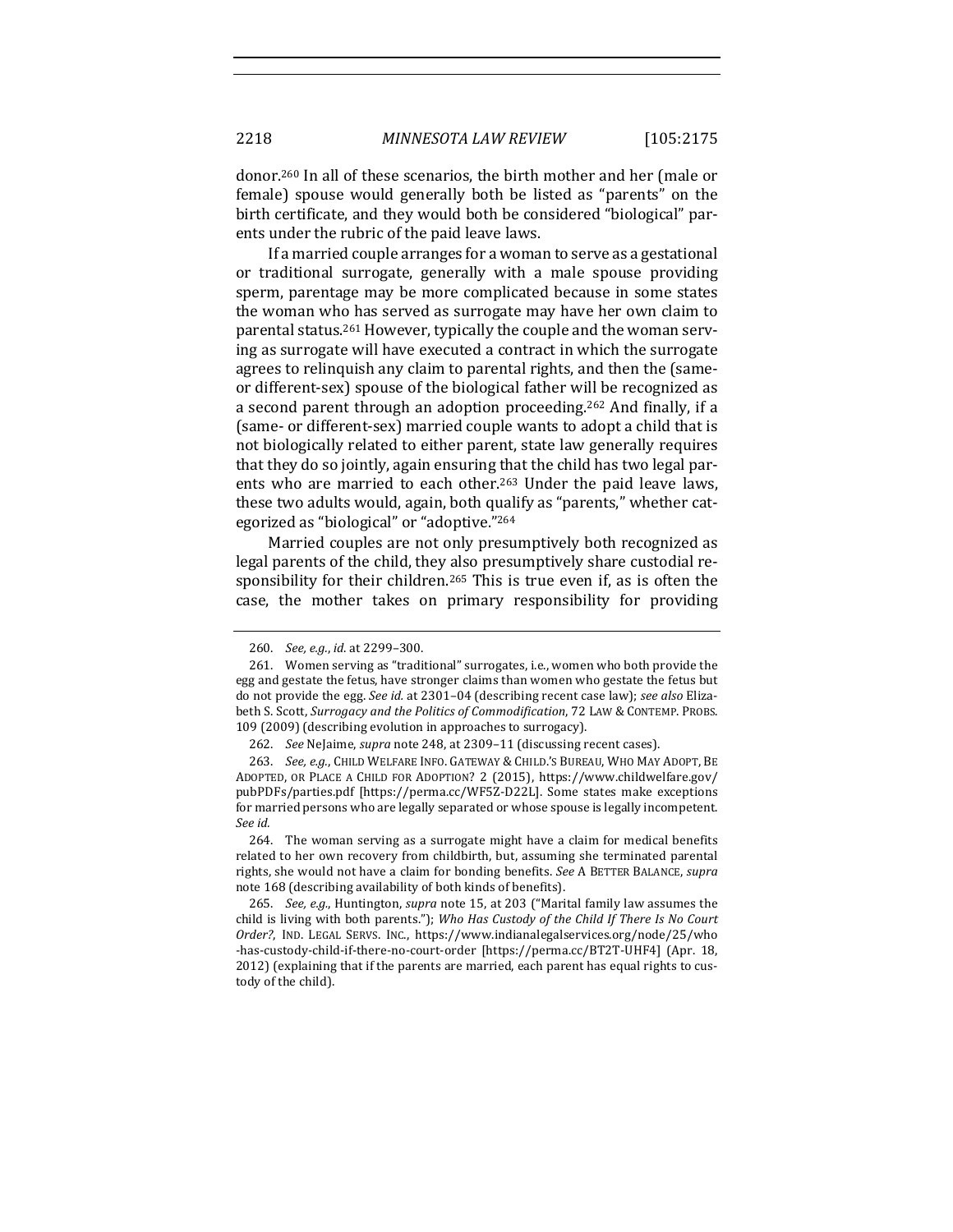physical care. The only way to change the legal default of shared custody within a marriage is through a formal legal action, such as a protective order awarding temporary custody to a victim of domestic violence or a divorce proceeding.<sup>266</sup>

Legal parenthood and custodial responsibility for children born to unmarried parents is very different. Under common law, nonmarital children were—shockingly—deemed to be legally a child of *no* one.<sup>267</sup> Rather, they were considered wards of the state.<sup>268</sup> By the mideighteenth century, mothers of nonmarital children were recognized as legal parents for their children.<sup>269</sup> But through the middle of the twentieth century, nonmarital fathers were categorically denied recognition as potential custodial parents, even if they were tasked with financial responsibilities.<sup>270</sup> Although a 1972 Supreme Court decision established that a nonmarital father should be at least *consid*ered as a custodian for his biological children after the death of their mother,<sup>271</sup> subsequent cases continued to disadvantage nonmarital fathers relative to nonmarital mothers and divorced fathers.<sup>272</sup>

The legal default is not as different today as many might assume. Under modern parentage law, an unmarried woman who gives birth is automatically recognized as a legal parent—initially the only legal parent—of her child, and she necessarily will also have sole custody of the child.<sup>273</sup> In most instances, the child will have a legal father only if the mother and a man she identifies as the father both sign a "voluntary acknowledgment of paternity" or VAP form, which in some states is now called a "voluntary acknowledgment of parentage." $274$  A

<sup>266.</sup> *See, e.g.*, IND. CODE § 34-26-5-9 (2021) (permitting a court to order temporary custody of a child upon a showing that domestic or family violence has occurred).

<sup>267.</sup> See MICHAEL GROSSBERG, GOVERNING THE HEARTH: LAW AND THE FAMILY IN NINETEENTH CENTURY AMERICA 197 (1985).

<sup>268.</sup> *See id.* at 199 (describing public responsibility for children but also noting that jurisdictions began to try to collect support from fathers to compensate for these costs).

<sup>269.</sup> *See id.* at 248.

<sup>270.</sup> *See* Serena Mayeri, *Foundling Fathers: (Non-)Marriage and Parental Rights in the Age of Equality*, 125 YALE L.J. 2292, 2303-09 (2016) (describing the evolution of nonmarital parental rights for unwed fathers).

<sup>271.</sup> Stanley v. Illinois, 405 U.S. 645, 658 (1972).

<sup>272.</sup> See generally Mayeri, supra note 270.

<sup>273.</sup> *See* Leslie Joan Harris, *Voluntary Acknowledgments of Parentage for Same-Sex Couples*, 20 AM. U. J. GENDER SOC. POL'Y & L. 467, 468 (2012).

<sup>274.</sup> *See, e.g.*, Huntington, *supra* note 15, at 203 (describing VAP process). In many states, fatherhood may also be established by living with a child for two years and holding oneself out as the father, but this is irrelevant when considering parental leave, as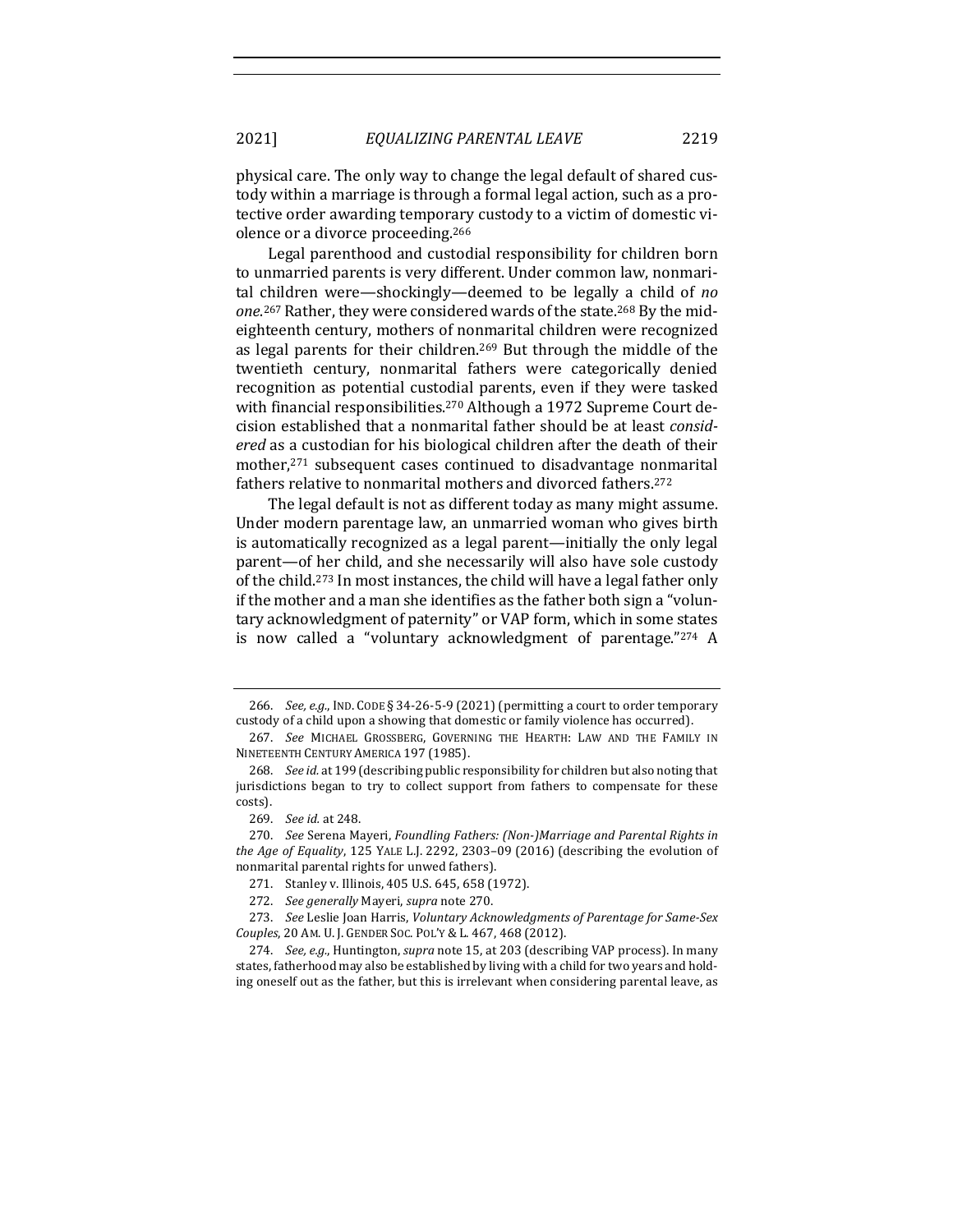father's name generally cannot be put on a birth certificate unless both parents sign the VAP; a man who is contemplating signing a VAP may request genetic testing, but genetic testing is not required.<sup>275</sup>

It is hard to get precise data regarding what percentage of nonmarital children have fatherhood established through a VAP. Studies report estimates ranging from 69% up to 90%, a variation that may reflect in part different timeframes being considered.<sup>276</sup> As might be expected, fathers who are cohabiting with the birth mother are more likely to complete a VAP.<sup>277</sup> There are also large racial differences in VAP completion, which may reflect at least in part racial differences in cohabitation patterns. VAP completion rates are much lower for African American and Native American parents than for White, Asian, or Hispanic parents.<sup>278</sup> For example, one study found that paternity was established for only about half of children born to unmarried African American women.<sup>279</sup> This means that not only are Black women the most likely to be unmarried when they give birth,<sup>280</sup> they are also more likely than other unmarried women to be the sole legal parent for the child. Collectively, these studies suggest approximately onethird of all babies born to Black women have just *one* legal parent.<sup>281</sup>

A father who signs a VAP can be held responsible for paying child support.<sup>282</sup> But a VAP generally does not affect the default assumption that an unmarried mother has sole custody for a child. At most, it makes it *possible* for the father to bring a formal legal action seeking to share custody.<sup>283</sup> In some states, a VAP by itself is not even sufficient

- 277. *See id.* at 170.
- 278. *See id.* at 179.
- 279. *See id.*
- 280. *See supra* text accompanying notes 101-03.

281. This estimate is based on the nonmarital birthrate for Black women of about 70%, see supra text accompanying notes 101–03, with VAPs being completed for approximately half of those births, *see supra* text accompanying note 279, meaning approximately 35% of babies born to Black mothers would have just one legal parent.

282. *See* 42 U.S.C. § 666(a)(2) (setting rules requiring states to develop expedited procedures for establishing paternity-i.e., VAPs-to be used as the basis for "establishing, modifying, and enforcing" support obligations).

283. *See* Huntington, *supra* note 15, at 203–05 (discussing and critiquing case law and statutes establishing these rules).

leave generally must be taken within one year of birth. Fathers may also initiate a legitimacy action in court, but these are rare. See id.

<sup>275.</sup> *See, e.g., Paternity, ILL. DEP'T PUB. HEALTH, https://www.dph.illinois.gov/* topics-services/birth-death-other-records/birth-records/paternity [https://perma .cc/8PV6-CN5L].

<sup>276.</sup> See Kermyt G. Anderson, *Establishment of Legal Paternity for Children of Unmarried Women: Trade-offs in Male Commitment to Paternal Investment*, 28 HUM. NATURE 168 (2017) (gathering studies).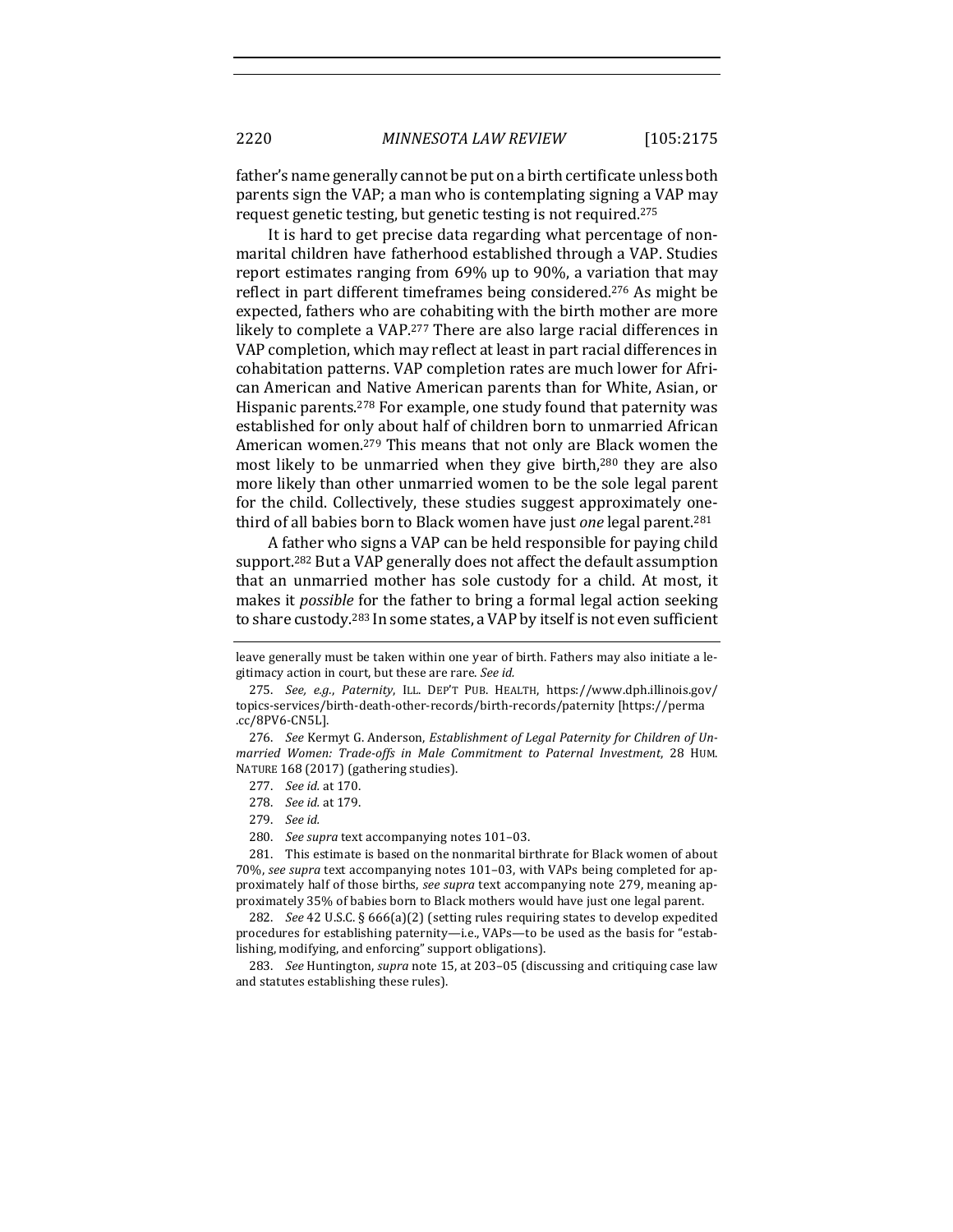to start such a legal process. For example, in Indiana, an unmarried father seeking to share custody must complete a blood test establishing biological fatherhood, in additional to completing a VAP.<sup>284</sup> Accordingly, even if unmarried parents are living together when the baby is born, and even if the father signs a VAP, the mother will generally have sole custody. Of course, the father in that scenario may well be a loving caregiver for his child, but, as a formal legal matter, responsibility for ensuring adequate care is provided rests solely with the mother. 

The rules are a little different for unmarried same-sex couples, as most states do not permit a same-sex partner of a biological parent to execute a VAP.<sup>285</sup> Rather, a partner in that situation seeking to be recognized as a parent would generally need to complete a second-parent adoption; this is a far more expensive and time-consuming process.<sup>286</sup> That said, if a second-parent adoption *is* executed, the parents would generally share custodial rights, in contrast to the common scenario after a VAP.<sup>287</sup> On the other extreme, if the couple is not married, there are some states where neither a VAP nor adoption will be possible without terminating the biological parent's own parental rights.<sup>288</sup>

Scholars have made important critiques of the VAP structure and the way it relates to custody.<sup>289</sup> They observe, correctly, that it gives unmarried mothers a functional veto over fathers who might seek to form relationships with their biological children.<sup>290</sup> Even if a mother is initially receptive, she can bar access to children when and if her own relationship with the man sours. But it also responds to the reality that cohabiting relationships tend to be fragile, and that if such relationships dissolve, children almost always remain with their mother.291

There are also unmarried adults (of any sexual orientation) who conceive a child, or adopt or foster a child, purposefully intending to

289. *See, e.g.*, Huntington, *supra* note 15, at 205.

<sup>284.</sup> *See, e.g.*, IND. STATE DEP'T OF HEALTH, PATERNITY AFFIDAVIT—HOSPITAL USE, https://www.in.gov/dcs/2482.htm [https://perma.cc/6P7E-UC8X] (click "Paternity Affidavit - Hospital Use (State Form 44780)" hyperlink).

<sup>285.</sup> *See* NAT'L CTR. FOR LESBIAN RTS., LEGAL RECOGNITION OF LGBT FAMILIES (2019), https://www.nclrights.org/wp-content/uploads/2013/07/Legal\_Recognition\_of\_ LGBT\_Families.pdf [https://perma.cc/CQ9X-NDWW].

<sup>286.</sup> *See id.*

<sup>287.</sup> *See* Alona R. Croteau, *Voices in the Dark: Second Parent Adoptions When the* Law *Is Silent*, 50 Loy. L. REV. 675, 679 (2004).

<sup>288.</sup> *See NAT'L CTR. FOR LESBIAN RTS., supra note* 285.

<sup>290.</sup> *Id.*

<sup>291.</sup> *See supra* notes 106, 108-09 and accompanying text.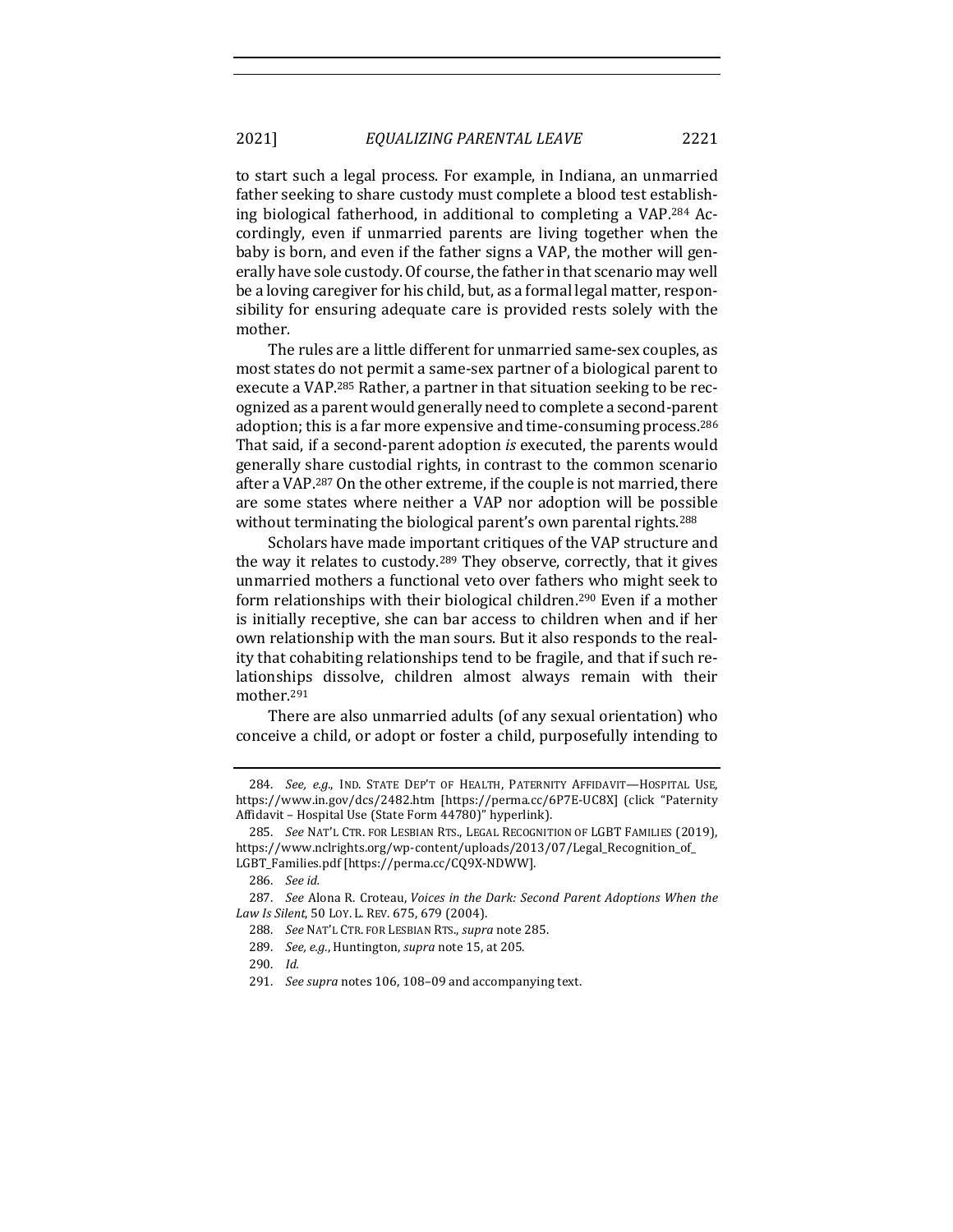be a sole parent. These parents often refer to themselves as "single parents by choice," and they tend to be more highly educated and have higher incomes than most nonmarital parents.<sup>292</sup> A woman bearing a child in this situation generally would not agree to execute a VAP; a man who provided sperm to conceive an embryo gestated by a surrogate would simply retain parentage after the woman who bore the child terminated her own claim.<sup>293</sup> In any of these scenarios, the single parent will be the only legal parent and she or he will have full responsibility for the care and custody of the child.

The state and federal paid leave laws, like the FMLA, also define parents to include persons who stand *in loco parentis* to a child,<sup>294</sup> as well as legal guardians, which is a more formalized recognition that a non-parent is playing a parental role.<sup>295</sup> As developed under the FMLA's regulations and in case law, establishing *in loco parentis* status generally requires proof that the person has taken on significant and routine care responsibilities for the child and provided financial support.<sup>296</sup> This relationship often develops when the child's legally-recognized parent or parents are absent or incapacitated for an extended period of time. In the FMLA context, *in loco parentis* status is most typically claimed by an employee seeking time off to care for a child with a serious health condition, for whom she or he has already provided extensive support before the health condition develops, or by an

<sup>292.</sup> *See* Isabel V. Sawhill, *Celebrating Single Mothers by Choice*, BROOKINGS (May 8, 2015), https://www.brookings.edu/blog/social-mobility-memos/2015/05/08/

celebrating-single-mothers-by-choice [https://perma.cc/E2M8-8K52] (describing single mothers by choice as older, better-educated, and more financially prepared than single parents who "drift into parenthood unintentionally"). *But cf.* Sarah R. Hayford & Karen Benjamin Guzzo, *The Single Mother by Choice Myth*, 14 CONTEXTS 70 (2015) (analyzing data to conclude single parents who fit in this category remain relatively rare).

<sup>293.</sup> Most such parents are women, but some men do the same. *See, e.g.*, Ian Tuttle, *Single Father by Choice: The Newest Trend*, NAT'L REV. (July 2, 2012, 8:00 AM), https:// www.nationalreview.com/2012/07/single-father-choice-newest-trend-ian-tuttle [https://perma.cc/JBY6-ASUS].

<sup>294.</sup> *See* Appendix; see also 29 U.S.C. § 2611(12) (FMLA provisions).

<sup>295.</sup> See, e.g., Deirdre M. Smith, *Keeping It in the Family: Minor Guardianship as Pri*vate Child Protection, 18 CONN. PUB. INT. L.J. 271, 284 (2019) (discussing uniform laws and case law regarding standards for appointing guardians).

<sup>296.</sup> *See* 29 C.F.R. § 825.122(d)(3) (2016) (defining "*in loco parentis*" as persons with "day-to-day responsibilities to care for and financially support a child"); Martin  $v$ . Brevard Cnty. Pub. Sch., 543 F.3d  $1261$ , 1265 (11th Cir. 2008) (explaining the phrase means someone acting "in the place of a parent"); Dillon v. Md.-Nat'l Cap. Park & Plan. Comm'n, 382 F. Supp. 2d 777, 786 (D. Md. 2005), aff'd, 258 F. App'x 577 (4th Cir. 2007) (similar).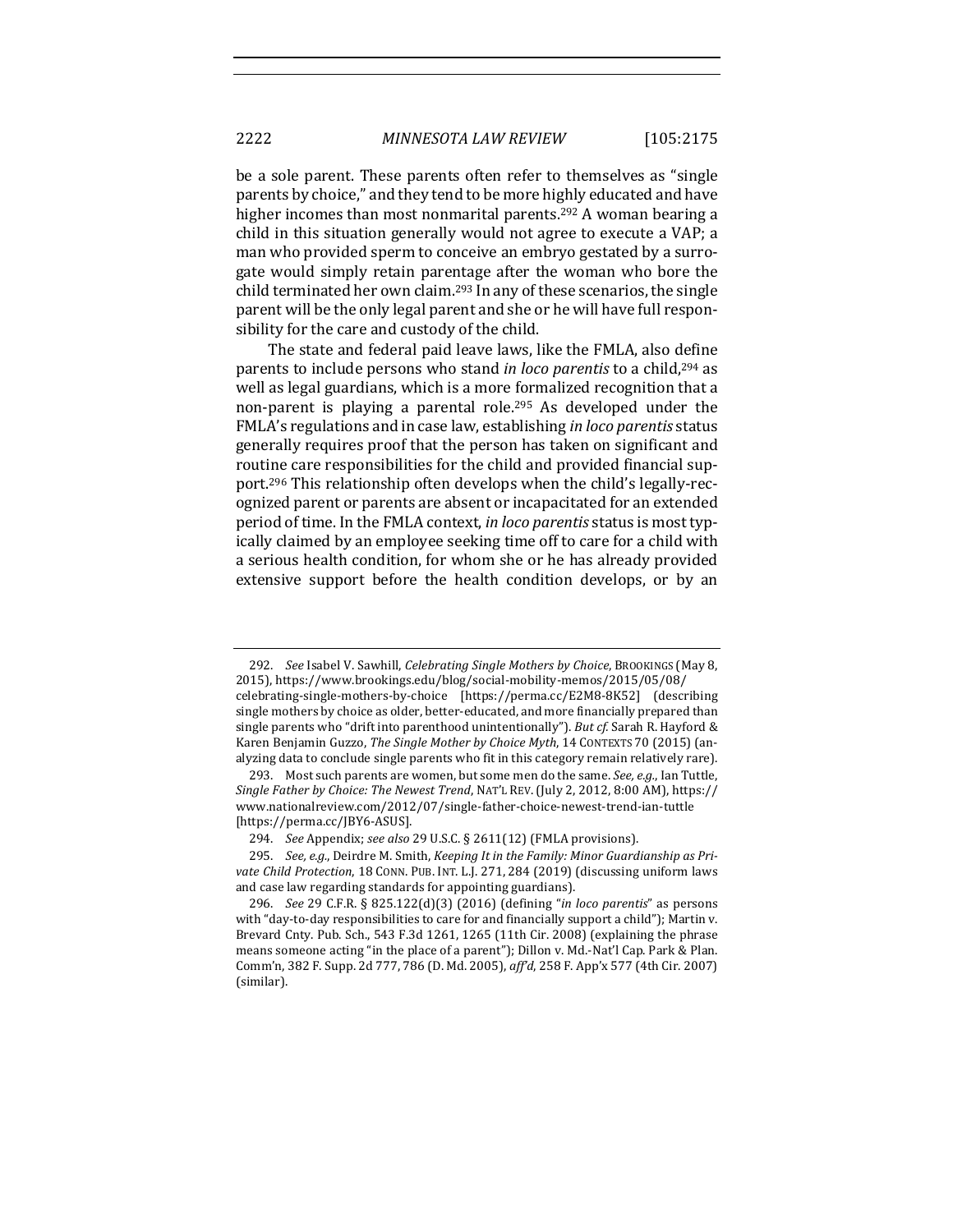employee seeking time off to care for an older adult who acted like a parent to the employee when the employee him or herself was a child.297

There are far fewer cases brought by adults seeking time off to bond with a newborn baby for whom they serve *in loco parentis*.<sup>298</sup> This is not surprising, as there generally is not sufficient time for an adult who is not a parent to have developed the requisite relationship—bonding claims, by their nature, are the *beginning* of parental caregiving.<sup>299</sup> However, in a 2010 Administrative Interpretation, the Department of Labor took the position that a person who "intends to assume the responsibilities of a parent" in the raising of a child could qualify as a person serving *in loco parentis* and be eligible for bonding leave.<sup>300</sup> The guidance also emphasizes that the fact that a child may have a biological parent also in the home does not preclude finding an

298. I found one case brought by a grandfather seeking FMLA leave to care for his granddaughter who was under twelve months of age. See Martin, 543 F.3d at 1265. His daughter, the child's mother, was unmarried, a student, and a member of the National Guard. *Id.* at 1263-64. The employee provided his daughter and granddaughter with a home, food, health insurance, and direct care for his granddaughter. *Id.* at 1264. The Eleventh Circuit concluded there were material facts in dispute as to whether he would qualify as serving *in loco parentis. See id.* at 1266.

299. It is possible, however, that administrators or courts would look to the extent to which a non-biological parent was involved during the pregnancy, such as whether the person went to prenatal doctor visits or helped purchase items such as a crib. *Cf.* Fontana & Schoenbaum, *supra* note 10 (discussing how fathers or other non-pregnant parents can be involved in a pregnancy).

<sup>297.</sup> *See, e.g.*, Coutard v. Mun. Credit Union, 848 F.3d 102, 104-05 (2d Cir. 2017) (reporting that an employee sought leave to care for grandfather who raised him after his father's death); *Dillon*, 382 F. Supp. 2d at 786 (reporting that an employee sought leave to care for grandmother who was "like a mother" to her); Megonnell v. Infotech Sols., Inc., No. 07-cv-02339, 2009 WL 3857451, at \*1 (M.D. Pa. Nov. 18, 2009) (reporting that an employee sought leave to care for seventeen-year-old niece). My research did not locate analogous state cases seeking family or parental leave for persons who serve in loco parentis. Where state courts did consider in loco parentis standards, they often use the term as an equivalent of *de facto* parents. See, e.g., Raymond C. O'Brien, Obergefell's Impact on Functional Families, 66 CATH. U. L. REV. 363, 402 (2016).

<sup>300.</sup> *See U.S. DEP'T OF LAB., No. 2010-3, ADMINISTRATOR'S INTERPRETATION (2010).* The Department also takes the position that an employee who provides day-to-day care for a partner's child may qualify, even if the employee does not provide financial support. See id. Although the regulation specifies both care "and" financial support, and this generally implies both elements must be satisfied, it is well recognized that courts do not apply this assumption "inexorably," and sometimes "and" is interpreted to mean "or." See, e.g., CONG. RSCH. SERV., STATUTORY INTERPRETATION: GENERAL PRINCIPLES AND RECENT TRENDS  $9$  (2014). Particularly as applied to bonding leave, there is good reason to prioritize day-to-day care as the primary requirement that would need to be satisfied. Indeed, under traditionally gendered roles, it's well established that sometimes a parent will provide primarily caregiving rather than financial support, or vice versa. *See supra* notes 152–58.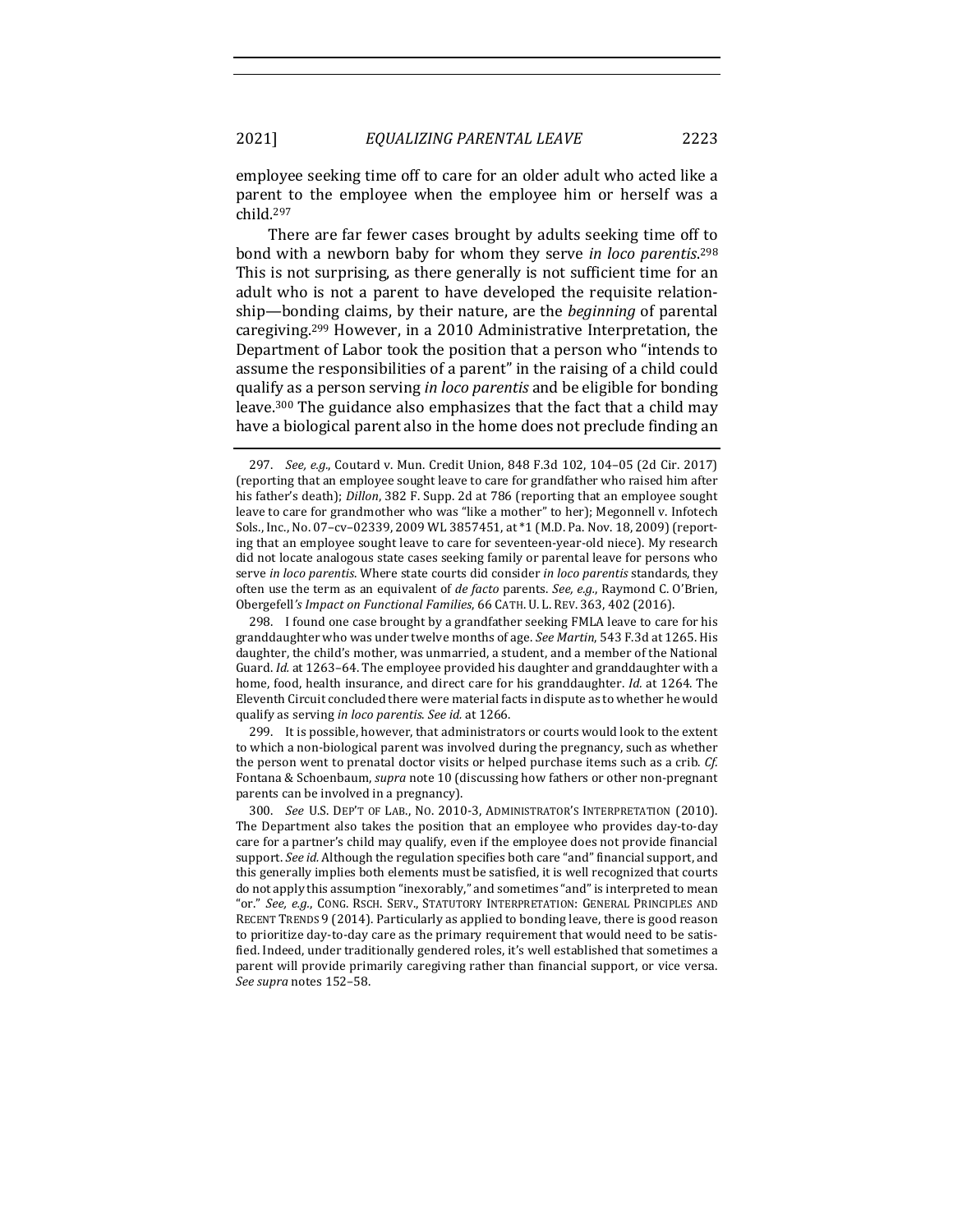additional person is serving in loco parentis.<sup>301</sup> The interpretation references same-sex couples raising children together, likely reflecting the challenges that such couples may face being jointly recognized as parents.<sup>302</sup> Even now that same-sex couples can marry, they may need to rely on legal adoption to establish legal parentage; the *in loco parentis* provisions can be particularly important for such couples, since adoptions can take several months, and some couples do not have the resources to pursue them at all. However, there is nothing in the agency's interpretation that specifies it only applies in the context of same-sex couples; rather, the interpretation references the possibility that a child with a mother and a father could also have additional persons serving *in loco parentis*.<sup>303</sup> The interpretation states that to claim such status, a person would merely need to provide a "simple statement" asserting that the requisite relationship exists.<sup>304</sup>

While the FMLA guidance is not directly binding on the interpretation of state laws, it offers a helpful template. It suggests that extended or "chosen" family who provide significant and regular care for a new child can be considered persons who are serving *in loco paren*tis. However, as detailed in the Appendix, in most states, the agencies implementing the parental leave laws ask for proof of parental status in the form of a birth certificate, VAP, legal work associated with an adoption or foster care arrangement or guardianship, or a formal marriage certificate to a legally-recognized parent. Accordingly, while the *in loco parentis* standard could be interpreted to broaden the scope of potential claimants, and while this might be particularly relevant for single-parent families, there are administrative obstacles and potentially legal obstacles that would need to be addressed for this to be a viable response to the inequities identified above. Section IV.C below develops and discusses this further.

\* \* \* In summary, if a woman is married (to a man or a woman) when she gives birth, the child will almost always have two legal parents, and they will generally share custodial responsibility. By contrast, if a mother is unmarried when she gives birth, she generally will be the sole legal parent for the new child, unless a VAP is signed. Moreover, even if a VAP is signed, the mother will almost always have sole custody, which means she will be the only adult with legal responsibility

for providing care for the new child—or figuring out who else will

<sup>301.</sup> *See* U.S. DEP'T OF LAB.,*supra* note 300.

<sup>302.</sup> *See id.*

<sup>303.</sup> *See id.*

<sup>304.</sup> *See id.*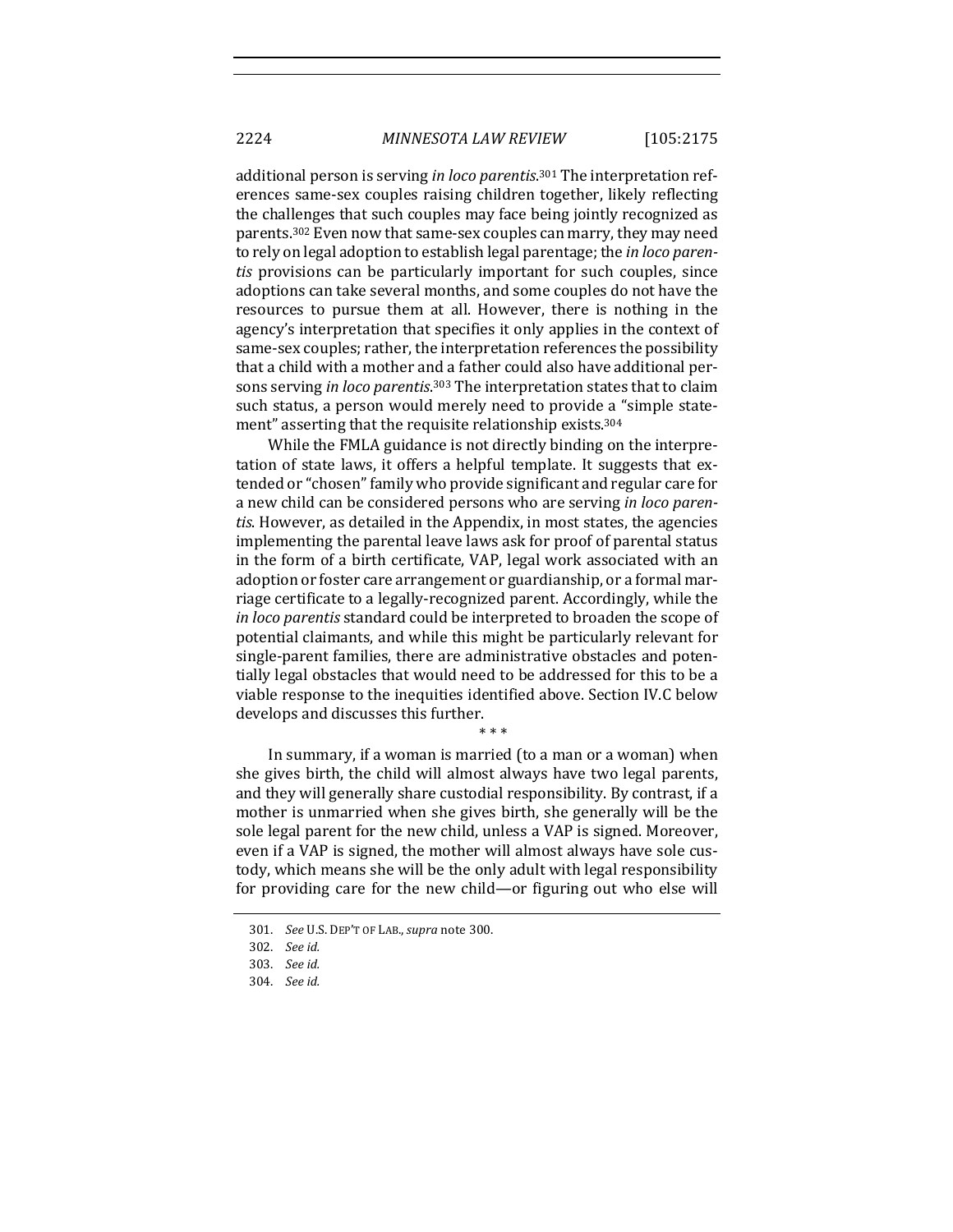provide care for a new child. Unmarried men or women who adopt, or who use assisted reproductive technology to conceive intending to parent on their own, likewise are generally the only legal parent for the child, and they will necessarily have sole custody. Existing parental leave laws make no adjustment for these realities, meaning families with two legally-recognized parents will be eligible to receive twice as much time off and benefits than families with one legally-recognized parent. 

### III. THEORIZING EQUALITY

Equality is central to American lawmaking, but that commitment is the beginning point rather than the end point for structuring policy. Any equality-based analysis requires assessing what will be considered relevant similarities and differences, which in turn requires normative judgments as to the salience of various factors. Equality theorists highlight the plural and contested nature of these judgments.<sup>305</sup> The parental leave policies considered in this Article illustrate those complexities well, as the exclusive focus on (one particular understanding of) sex-based equality between parents obscures other important vectors of analysis, such as equality between families.

# A. SEX EQUALITY

Women generally can become pregnant and bear children; men generally cannot.<sup>306</sup> Pregnancy and childbirth can—and do—interfere with many women's ability to engage in paid work for a period of time, while men's role in procreation does not necessarily cause any such interruptions. Additionally, women generally are able to breastfeed; men generally are not.<sup>307</sup> However, apart from breastfeeding, men are

<sup>305.</sup> See generally, for example, Elizabeth S. Anderson, What Is the Point of Equality?, 109 ETHICS 287 (1999); Kent Greenawalt, *How Empty Is the Idea of Equality?*, 83 COLUM. L. REV. 1167 (1983); and Peter Westen, *The Empty Idea of Equality*, 95 HARV. L. REV. 537 (1982).

<sup>306.</sup> Some transmen can and do become pregnant and bear children. See, e.g., Alexis D. Light, Juno Obedin-Maliver, Jae M. Sevelius & Jennifer L. Kerns, *Transgender Men Who Experienced Pregnancy After Female-to-Male Gender Transitioning*, 124 OBSTETRICS & GYNECOLOGY 1140 (2014). Some non-binary persons may also bear children. In making policy relating to pregnancy, legislation should be drafted to avoid sexbased classifications that could exclude transmen or non-binary persons. See Fontana & Schoenbaum, *supra* note 10. Additionally, there are of course some cisgender women who have medical conditions that preclude pregnancy.

<sup>307.</sup> Transmen who bear a child may be able to breastfeed; additionally, some transwomen may be able to breastfeed. See, e.g., Tamar Reisman & Zil Goldstein, *Induced Lactation in a Transgender Woman*, 3 TRANSGENDER HEALTH 24 (2018). Some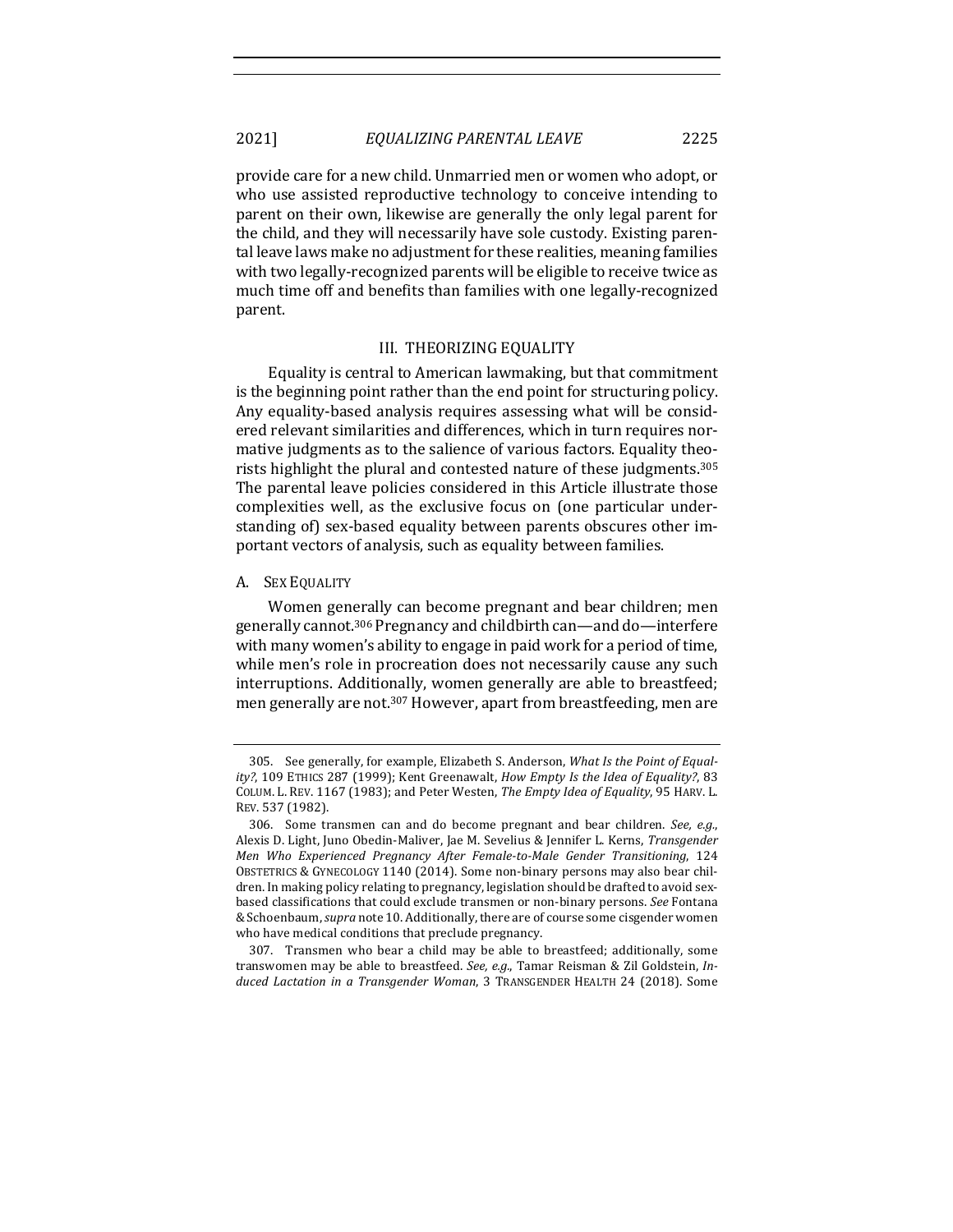as able as women to care for a child. Nonetheless, in most societies, women have traditionally taken primary responsibility for early childcare.<sup>308</sup> In designing parental leave policies, lawmakers must determine the extent to which the policy will conform to, or seek to disrupt, the gendered norms around infant care encouraged by this combination of biological and social expectations. The range of options may be constrained by a society's constitutional, legislative, or judicially-developed conceptions of what constitutes discrimination on the basis of sex.

There are two distinct approaches, famously characterized as "equality's riddle" by activist and theorist Wendy Williams.<sup>309</sup> Some theorists and policymakers argue that women should receive more time off than men after the birth of a new baby.<sup>310</sup> They often frame this approach as advancing a "substantive" understanding of equality, on the premise that simply treating men and women identically under a structure that was originally designed to meet the needs of menthat is, a baseline that does not guarantee *any* time off after a birth will disadvantage women. By contrast, other theorists and policymakers argue that providing such "special" treatment to new mothers will reify the expectation that women are primarily responsible for caregiving of children and spur discrimination against working mothers or female employees more generally.<sup>311</sup> Such theorists and policymakers argue that to change these patterns, men and women should receive the same amount of time off for infant caretaking, and that pregnancy and childbirth should be treated like other health conditions that might interfere with work.<sup>312</sup> Lawmakers, courts, and theorists in the United States generally endorse the latter approach; the rest of the world, by contrast, generally endorses the former.

non-binary persons may also be able to breastfeed. And again, there are cisgender women who bear a child but have medical conditions that preclude breastfeeding.

<sup>308.</sup> *See, e.g.*, Kathrine E. Starkweather, Mary K. Shenk & Richard McElreath, Bio*logical Constraints and Socioecological Influences on Women's Pursuit of Risk and the* Sexual Division of Labor, 2 EVOLUTIONARY HUM. SCIS., e59, 2020, at 2-3 (gathering studies that show in most cultures women tend to do more childcare than men and do other work that is more compatible with childcare).

<sup>309.</sup> See Wendy W. Williams, Equality's Riddle: Pregnancy and the Equal Treat*ment/Special Treatment Debate*, 13 N.Y.U. REV. L. & SOC. CHANGE 325 (1984).

<sup>310.</sup> *See id.*; *see also* Deborah A. Widiss, Gilbert Redux: The Interaction of the Preg*nancy Discrimination Act and the Amended Americans with Disabilities Act*, 46 U.C.DAVIS L. REV. 961, 966 nn.13-14 (2013) (collecting leading articles from the 1970s and the 1980s debating these points).

<sup>311.</sup> *See* sources cited *supra* note 310.

<sup>312.</sup> *See* sources cited *supra* note 310.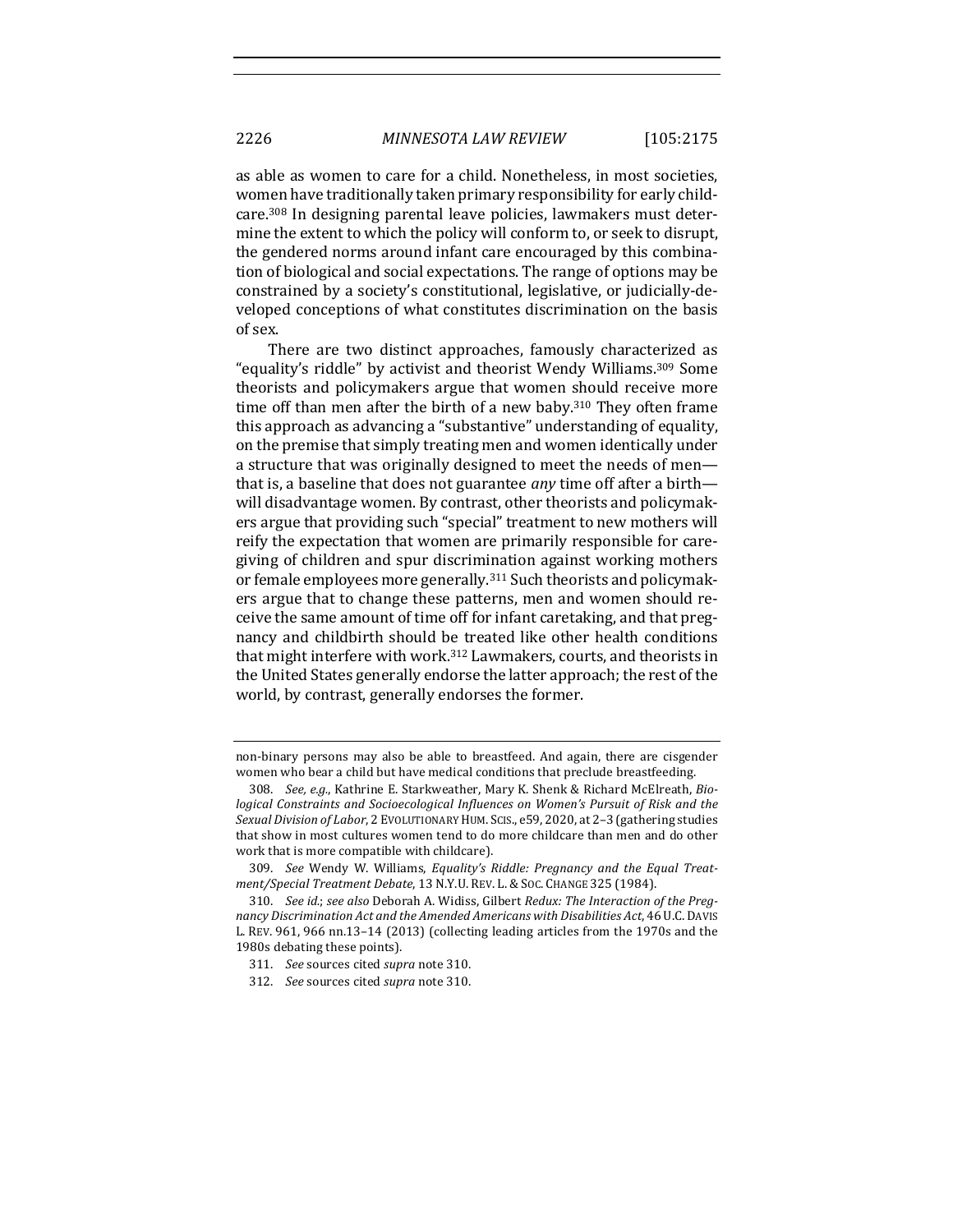As I and others have discussed in greater detail elsewhere, in the United States, this debate is usually known as the "special treatment/equal treatment" debate.<sup>313</sup> It has its roots in the early twentieth century, when some feminist and labor leaders opposed efforts to enact an Equal Rights Amendment on the grounds it would dismantle protective labor legislation that set maximum working hours, minimum wage levels, and workplace safety standards for female, but not male, employees.<sup>314</sup> It re-emerged as a point of contention after the enactment of Title VII of the Civil Rights Act of 1964, which prohibits discrimination in employment on the basis of sex, and particularly after Congress passed the Pregnancy Discrimination Act of 1978 (PDA), which provides that pregnant employees must be treated the "same" as other employees with similar ability or inability to work.<sup>315</sup>

When the PDA was enacted, there were a handful of states that had laws mandating employers provide new mothers unpaid maternity leaves.<sup>316</sup> Employers argued these laws were preempted by the PDA because they provided women "special" treatment that was not provided to men. In the Supreme Court case addressing this issue, feminist organizations filed briefs on both sides.<sup>317</sup> The Court ultimately held the state law at issue was permissible, at least in so far as it addressed the period of "actual disability" after childbirth.<sup>318</sup> Feminist advocates, however, had already begun to lobby Congress for the bill that became the FMLA.<sup>319</sup> The leaders of this effort rejected suggestions that they should simply require employers to provide maternity leave.<sup>320</sup> Instead, as discussed above, the FMLA provides genderneutral leave for new parents, as part of a more general leave guarantee for employees' own serious health conditions and to care for

<sup>313.</sup> I discuss the history that follows more fully in Widiss, *supra* note 310. See also, e.g., Deborah Dinner, *The Costs of Reproduction: History and the Legal Construction of* Sex Equality, 46 HARV. C.R.-C.L. L. REV. 416 (2011); Samuel R. Bagenstos, Nevada Department of Human Resources v. Hibbs: *Universalism and Reproductive Justice*, *in* REPRODUCTIVE RIGHTS AND JUSTICE STORIES (Melissa Murray, Kate Shaw & Reva Siegel eds., 2019).

<sup>314.</sup> *See* Widiss, *supra* note 310, at 981–83.

<sup>315.</sup> *See* 42 U.S.C. § 2000e(k); *see also* Widiss, *supra* note 310, at 989-98.

<sup>316.</sup> *See* Widiss, *supra* note 310, at 998.

<sup>317.</sup> *See id.* at 998–1000. That said, feminist groups who were arguing the state laws were preempted also suggested the appropriate remedy was to provide job-protected leave to both male and female employees with health conditions that interfered with work.

<sup>318.</sup> Cal. Fed. Sav. & Loan Ass'n v. Guerra, 479 U.S. 272, 290 (1987).

<sup>319.</sup> *See* Widiss, *supra* note 310, at 1001.

<sup>320.</sup> *See id.*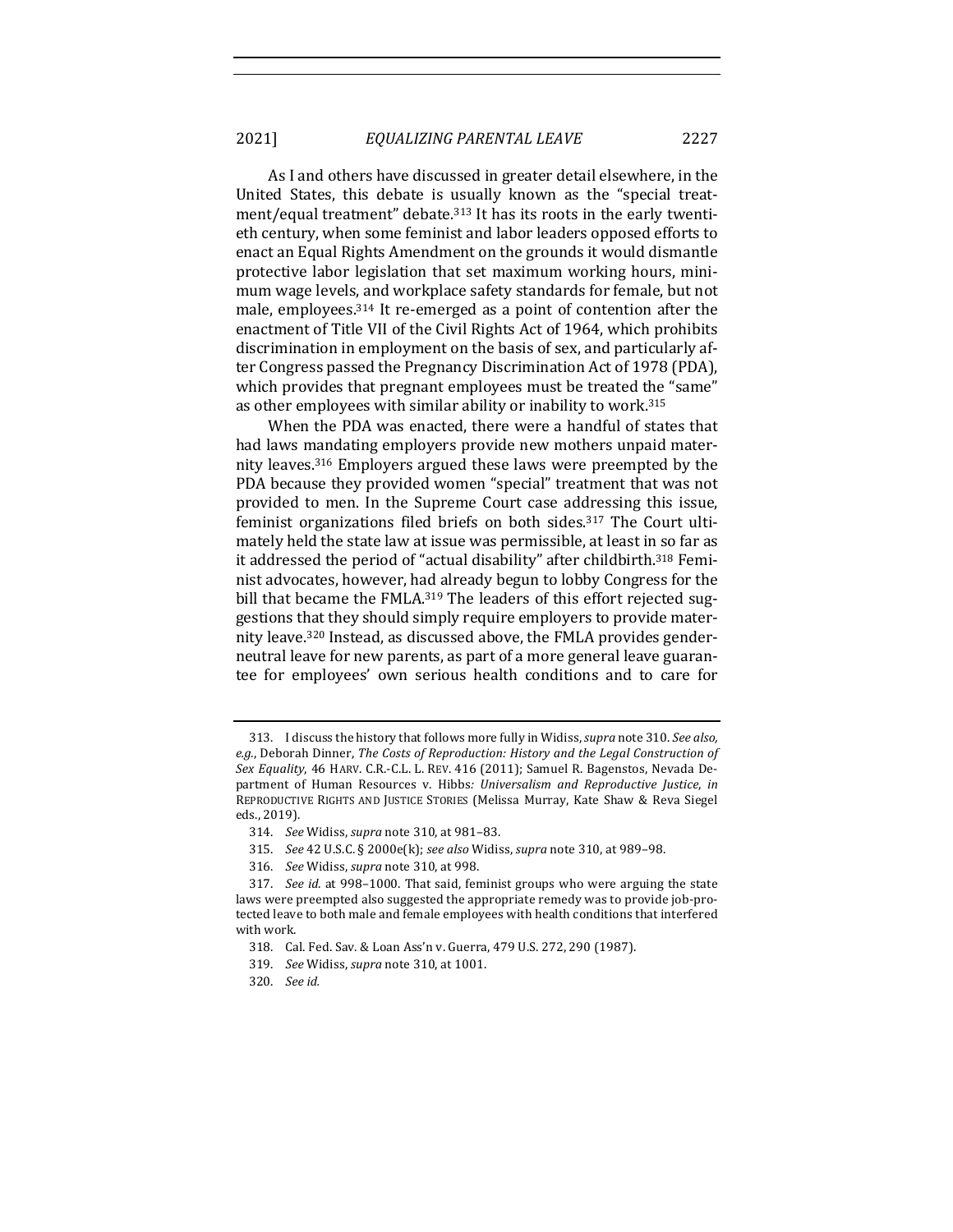family members with serious health conditions.<sup>321</sup> This approach was adopted to encourage men to play a more hands-on role in infant childcare and to reduce the likelihood it would spur discrimination against mothers.<sup>322</sup>

In the years since the FMLA was adopted, the Equal Employment Opportunity Commission (EEOC) and courts have consistently taken the position that Title VII requires that employers provide new mothers and fathers equal periods of time off to care for a new baby.<sup>323</sup> Even policies that are formally gender neutral, in that they provide extended leaves to "primary" caregivers, have been challenged as discriminatory. Male plaintiffs have argued that, when implementing such policies, company personnel generally assume women are primary caregivers, while asking men to take steps to prove that they meet this standard.<sup>324</sup> New mothers can receive extra time only for the limited period in which they are physically recovering from pregnancy and childbirth, typically six to eight weeks.<sup>325</sup> Moreover, such medical leave is generally provided as part of a sex-neutral short-term disability policy, although employers may colloquially refer to such leave as "maternity" leave.

The model in almost all other countries is very different. The International Labour Organization (ILO), the branch of the United Nations that promulgates labor standards, first adopted a convention calling on member states to adopt maternity leave in 1919.<sup>326</sup> (Rather strikingly for an agreement enacted a century ago, the convention explicitly applies to "any female person, ... whether married or

324. *See* Widiss, *supra* note 169 (collecting and discussing such cases).

<sup>321.</sup> *See supra* notes 176-77 and accompanying text.

<sup>322.</sup> *See* Widiss, *supra* note 310, at 1001-02; *see also, e.g.*, Editorial, *Women's Work—and Men's Too*, N.Y. TIMES, Aug. 17, 1993, at A16 ("[T]he sooner men also start asking for time off to take care of a new baby or an ailing parent, the sooner employers will stop thinking twice about hiring women.").

<sup>323.</sup> *See* U.S. Equal Emp. Opportunity Comm'n, Notice No. 915.003, EEOC Enforcement Guidance on Pregnancy Discrimination and Related Issues, at I.C.3 (June 25, 2015); U.S. Equal Emp. Opportunity Comm'n, Notice No. 915.002, Enforcement Guidance: Unlawful Disparate Treatment of Workers with Caregiving Responsibilities, at II.C (May 2007); Johnson v. Univ. of Iowa, 431 F.3d 325, 328 (8th Cir. 2005) (holding that six-week leave given to "biological mothers  $\dots$  due to the physical trauma they sustain giving birth" was not based on gender, but that other than such a period of disability, biological mothers and fathers would need to be treated equally).

<sup>325.</sup> *See id.*

<sup>326.</sup> Int'l Lab. Org. [ILO], *Maternity Protection Convention*, ILO Doc. No. C003 (Nov. 29, 1919), https://www.ilo.org/dyn/normlex/en/f?p=NORMLEXPUB:12100:0::NO:: P12100\_ILO\_CODE:C003 [https://perma.cc/49KZ-4B2D].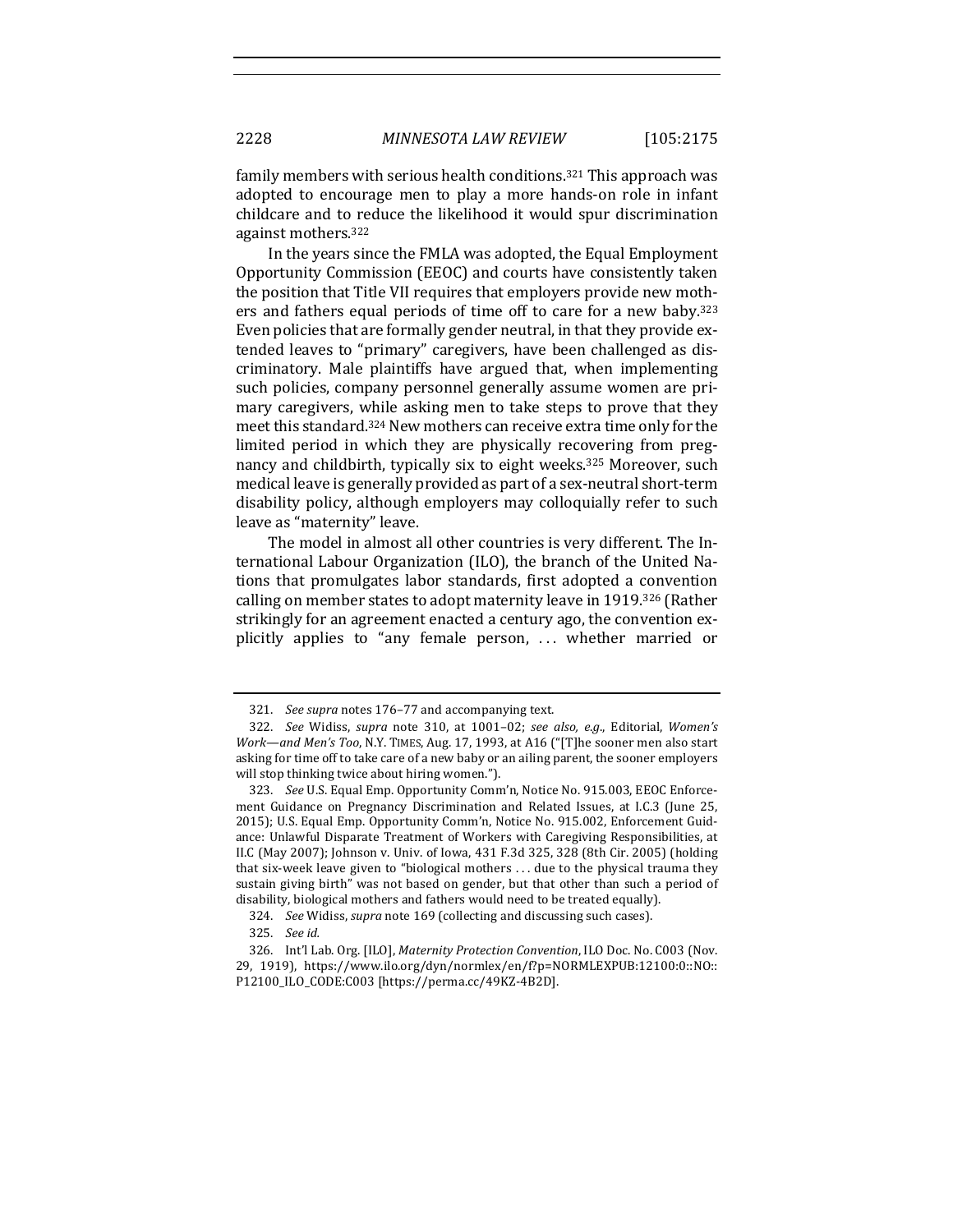unmarried." $]$ <sup>327</sup> The ILO's recommendations have been subsequently reaffirmed and expanded in conventions adopted in 1952 and 2000.<sup>328</sup> To comply with the current convention, countries must provide at least fourteen weeks of paid maternity leave, with six weeks to be compulsory.<sup>329</sup> By contrast, the ILO does not have a convention regarding paternity leave or gender-neutral parental leave; it has addressed such policies only in recommendations and resolutions, which carry less weight than conventions. $330$ 

Most countries follow the ILO's approach, prioritizing maternity leaves over paternity leaves. The most recent ILO report on leave policies around the world finds that at least ninety-eight countries provide fourteen or more weeks of paid maternity leave, while only five countries offer a paid paternity leave that is more than two weeks.<sup>331</sup> Sex discrimination laws around the world generally permit such differential treatment. For example, the United Kingdom's Equality Act (a 2010 law that consolidated prior separate antidiscrimination laws) specifies that men cannot bring sex discrimination claims premised on "special" treatment afforded to women in connection with pregnancy and childbirth.<sup>332</sup> Such language is generally interpreted to justify differential treatment for a considerable amount of time after childbirth, long past the point of physical recovery for the mother. In a recent high-profile decision, an English appeals court affirmed that, given this provision, it was permissible to provide fifty-two weeks of maternity leave and just two weeks of paternity leave.<sup>333</sup>

<sup>327.</sup> *Id.*

<sup>328.</sup> Int'l Lab. Org. [ILO], Maternity Protection Convention (Revised), ILO Doc. No. C103 (June 28, 1952), https://www.ilo.org/dyn/normlex/en/f?p=NORMLEXPUB: 12100:0::NO::P12100\_INSTRUMENT\_ID:312248 [https://perma.cc/NL8B-TU4G]; Int'l Lab. Org. [ILO], Maternity Protection Convention (Revised), ILO Doc. No. C183 (June 15, 2000) [hereinafter *ILO Convention No. 183*], https://www.ilo.org/dyn/normlex/ en/f?p=NORMLEXPUB:12100:0::NO::P12100\_ILO\_CODE:C183 [https://perma.cc/ H6CG-ZDBD].

<sup>329.</sup> *See ILO Convention No. 183, supra note 328.* 

<sup>330.</sup> *See LAURA ADDATI, NAOMI CASSIRER & KATHERINE GILCHRIST, MATERNITY AND* PATERNITY AT WORK: LAW AND PRACTICE ACROSS THE WORLD 60 (2014) (referencing Recommendation No. 191 and Recommendation No. 165); see also id. at 52 (referencing a 2009 ILC Resolution encouraging paternity leave).

<sup>331.</sup> *See id.* at 52, 64 (finding paternity leave is offered in 79 out of 167 countries and parental leave is offered in 66 countries, most or all of which also offer paternity leave).

<sup>332.</sup> *See* Equality Act, 2010, c. 15 § 13(6)(B) (U.K.) (providing claims brought by men based on "special treatment afforded to a woman in connection with pregnancy or childbirth" are not actionable as sex discrimination claims).

<sup>333.</sup> *See* Ali v. Capita Customer Mgmt., Ltd., 2019 WL 02256085 (UK App. Ct. May 24, 2019).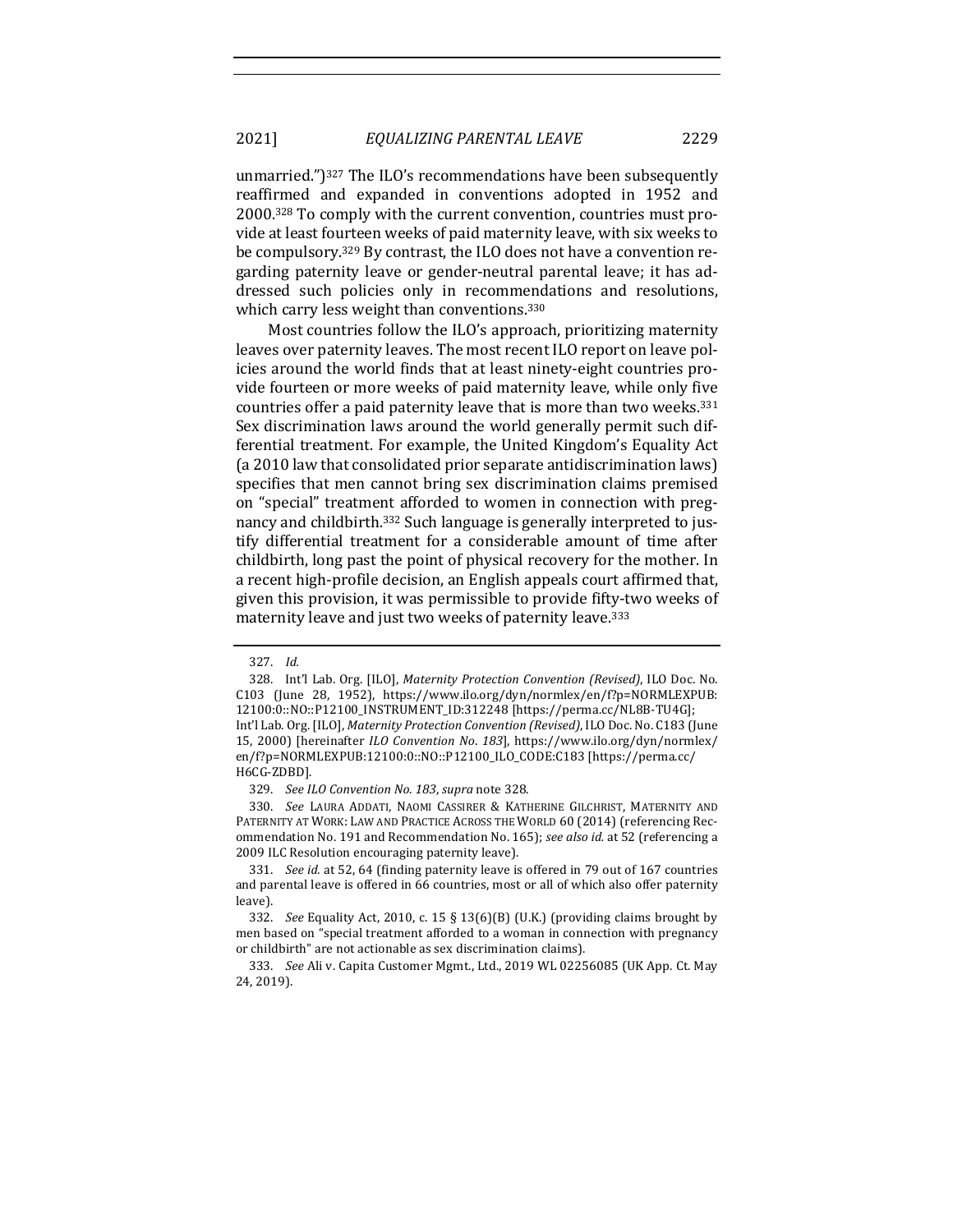In the past few decades, it has become relatively common, particularly in developed economies, to supplement sex-specific leaves with a gender-neutral "parental" leave that is available to either parent for use after maternity or paternity leave. Parental leave is typically paid at a lower rate than maternity or paternity leave, or it may be entirely unpaid.<sup>334</sup> Parental leave is often allocated at a family level, meaning the allotment may be used by either parent or shared by the parents. In general, to the extent that a parental leave *can* be claimed by women, it typically *is* claimed by women.<sup>335</sup>

Some countries have modified this basic structure to encourage fathers to claim more parental leave. This is typically done by making a portion of "shared" parental leave available *only* to fathers, generally known as "use-it-or-lose-it" provisions, or providing financial benefits to families in which fathers claim a significant portion of shared leave.<sup>336</sup> For example, under European Union policy, member countries are expected to provide at least 10 days of paternity leave and set aside at least two months of parental leave as usable only by fathers.<sup>337</sup> Most countries that implement such policies, however, generally retain the basic structure of a long maternity leave and a short paternity leave, and they typically also continue to allow women to claim the bulk of parental leave.<sup>338</sup> On average, in economically-developed countries, mothers can access more than a year of leave (a combination of maternity and shared parental leave), as compared to two months of leave dedicated to fathers (a combination of paternity leave and parental leave reserved for fathers).<sup>339</sup>

<sup>334.</sup> *See* ADDATI ET AL., *supra* note 330, at 64 (indicating 66 of 169 countries have parental leave provisions but that it is often unpaid).

<sup>335.</sup> ORG. FOR ECON. CO-OPERATION & DEV., POLICY BRIEF, PARENTAL LEAVE: WHERE ARE THE FATHERS? MEN'S UPTAKE OF PARENTAL LEAVE IS RISING BUT STILL LOW (2016), https:// www.oecd.org/policy-briefs/parental-leave-where-are-the-fathers.pdf [https:// perma.cc/JE52-JGPR]; ADDATI ET AL., *supra* note 330, at 66-67.

<sup>336.</sup> *See* INT'L NETWORK ON LEAVE POL'YS & RSCH., 15TH INTERNATIONAL REVIEW OF LEAVE POLICIES AND RELATED RESEARCH 2019, at 20-31 (2019), https://www .leavenetwork.org/fileadmin/user\_upload/k\_leavenetwork/annual\_reviews/2019/ 2.\_2019\_Compiled\_Report\_2019\_0824-.pdf [https://perma.cc/4D7L-AKHJ] (providing detailed information on forty-five countries' parental leave policies, of which twelve are identified as including an incentive for fathers to take leave).

<sup>337.</sup> *See* Council Directive 2018/1158, on Work-Life Balance for Parents and Carers, 2019 O.J. (L 188)  $\P\P$  19-20, https://eur-lex.europa.eu/legal-content/EN/TXT/ PDF/?uri=CELEX:32019L1158&from=EN [https://perma.cc/YC3D-44QW].

<sup>338.</sup> *See INT'L NETWORK ON LEAVE POL'YS & RSCH., supra note 336.* 

<sup>339.</sup> *See* ORG. FOR ECON. CO-OPERATION & DEV., FAMILY DATABASE § PF2.1: PARENTAL LEAVE SYSTEMS 3, 7 (2019), https://www.oecd.org/els/soc/PF2\_1\_Parental\_leave\_ systems.pdf [https://perma.cc/N6QE-AKAS]. This includes the thirty-seven countries that are members of the Organisation for Economic Co-operation and Development.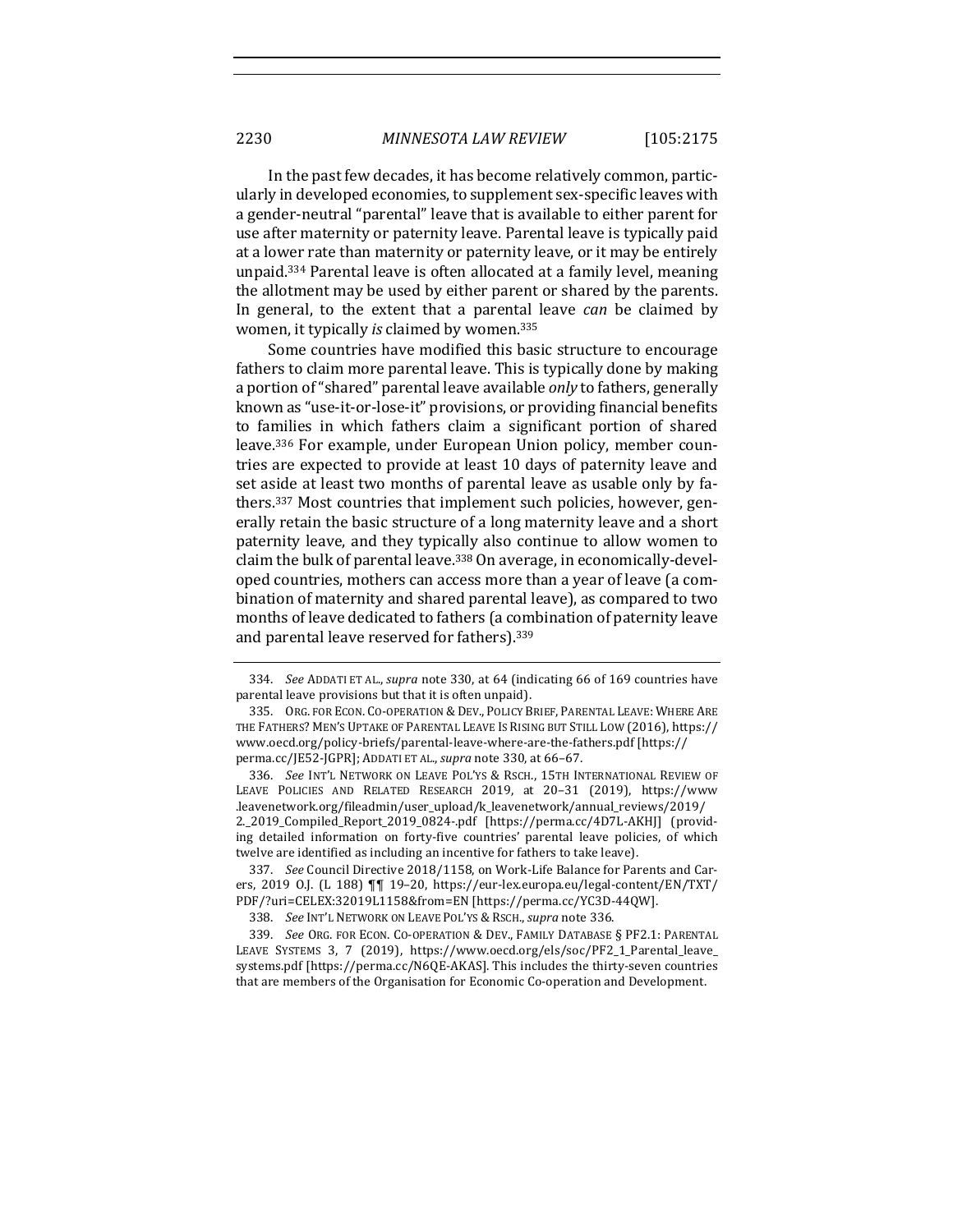A handful of countries, most notably the Nordic countries, have gone further and replaced maternity and paternity leaves with gender-neutral parental leave.<sup>340</sup> But even in these countries, routinely held up as the most progressive in their efforts to change gender norms, mothers continue to be able to access—and to use—a majority of leave. For example, Iceland currently provides nine months of parental leave on a family basis; it designates three months of this time for mothers, three months for fathers, and three months that can be used by either parent.<sup>341</sup> Mothers generally use their own time and all or almost all of the shared months.<sup>342</sup> Sweden currently provides each parent 240 days of parental leave (usable over a period of several years), but all but ninety days of this allotment may be transferred to the other parent;<sup>343</sup> again, mothers continue to use the majority of leave.<sup>344</sup> Australia provides eighteen weeks for "primary" caregivers and two weeks for "secondary" caregivers; again women claim the vast majority of "primary" caregiver leave.<sup>345</sup>

Commentators in the United States sometimes point to Sweden, Iceland, and other countries that have designated a portion of parental leave as usable only by fathers to suggest that U.S. lawmakers should do the same as a mechanism for encouraging fathers to take leave.<sup>346</sup> This suggestion reflects a fundamental misunderstanding of existing U.S. law. It is true that in other countries, reserving time for fathers has raised men's leave-taking rates—but that was against a previous baseline in which mothers could use *all* available parental leave. In the United States, by contrast, we have no shared parental leave at all.

<sup>340.</sup> *See* INT'L NETWORK ON LEAVE POL'YS & RSCH., *supra* note 336, at 20 (identifying six countries as having adopted this model).

<sup>341.</sup> *See id.* at 256-60 (describing Iceland's model).

<sup>342.</sup> *See id.* at 263 (reporting that in 2016, 96% of mothers used a period of the parents' joint rights, as compared with 14% of fathers, and that mothers took on average 180 days total and fathers took on average 88 days total).

<sup>343.</sup> *See id.* at 461 (describing benefit). Sweden also retains a very short "pregnancy" benefit and "temporary leave" to be used by the other parent at the time of birth. *See id.* at 459–60.

<sup>344.</sup> *See id.* at 467-68 (reporting that by the time children born in 2013 turned two, fathers had taken on average 69 days of leave and mothers had taken on average 276 days of leave).

<sup>345.</sup> See Paid Parental Leave Act 2010 (Cth), https://www.legislation.gov.au/ Details/C2018C00165 [https://perma.cc/9VA6-NNRN]; Widiss, *supra* note 169 (collecting and discussing statistics on usage patterns).

<sup>346.</sup> *See, e.g.*, Bagenstos, *supra* note 313, at 20 (referencing Portugal's and Iceland's policies setting aside time for fathers and suggesting that the FMLA does not provide such non-transferrable leave); Cunningham-Parmeter, *supra* note 20, at 51 (suggesting U.S. lawmakers provide fathers "use-it-or-lose-it" leave modeled on the approach in Nordic countries).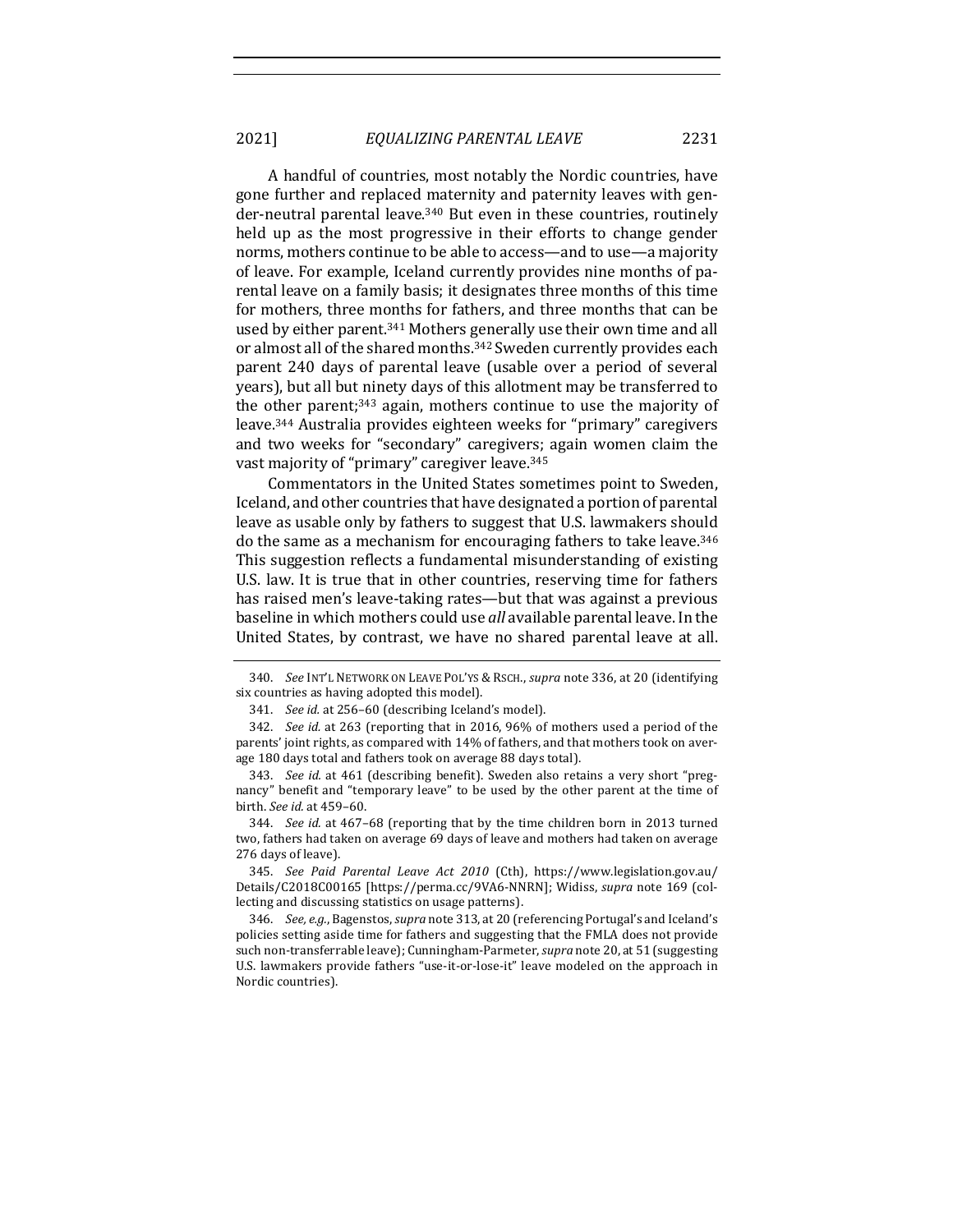Rather, mothers and fathers have equal, individual, non-transferable rights to benefits and leave.<sup>347</sup> In other words, although gender neutral, the American approach is already more aggressive in encouraging men to take leave than almost any other country's policy, in that a full *half* of bonding benefits and leave is "use-it-or-lose-it."<sup>348</sup> The problem with American leave policy is actually the opposite problem: we make no modifications of that structure for families in which just *one* parent has custodial responsibilities.

#### B. FAMILY EQUALITY

If all families conformed to the stereotypical nuclear familymarried different-sex parents raising their shared children—the distinct conceptions of sex-based equality discussed in Section A would have no impact on equality *between* families. Under the American approach, in which fathers and mothers have individual and non-transferable rights to leave and benefits, families in which both parents fully utilize their benefits would have an advantage over families in which only one parent does, but no family would be categorically disadvantaged. Similarly, the various approaches used in other countries—that is, providing a longer maternity than paternity leave, or awarding gender-neutral leave on a family basis—would likewise treat all *families* equally.

But of course, not all families conform to this family structure. That has never been the case, and, as Section I.C makes clear, it is even less accurate today. Under American parental leave policy, it is immaterial whether a child's parents are the same or different sex, but very important whether the child has one or two legally-recognized parents. By contrast, a country that provides only maternity leave disadvantages a child with two fathers but treats a child with a single mother and a child with married different-sex parents equally.<sup>349</sup> A policy that awards benefits purely on a family basis is agnostic among all of these family forms.

Recognizing that the various leave policies can result in different levels of benefits being available based on family form is not the same

<sup>347.</sup> *See supra Part II.A.* 

<sup>348.</sup> It is possible that men would be more likely to use use-it-or-lose-it leave specifically designated for "fathers," as compared to the existing gender-neutral approach to providing use-it-or-lose-it leave. *Cf.* Cunningham-Parmeter, *supra* note 20, at 53. Unlike Professor Cunningham-Parmeter, I think any such labels in U.S. law would violate statutory and constitutional antidiscrimination provisions.

<sup>349.</sup> In Europe, this has led to proposals for reform. See generally, e.g., NATALIE PICKEN & BARBARA JANTA, EUR. PLATFORM FOR INVESTING IN CHILD., LEAVE POLICIES AND PRACTICE FOR NON-TRADITIONAL FAMILIES (2019).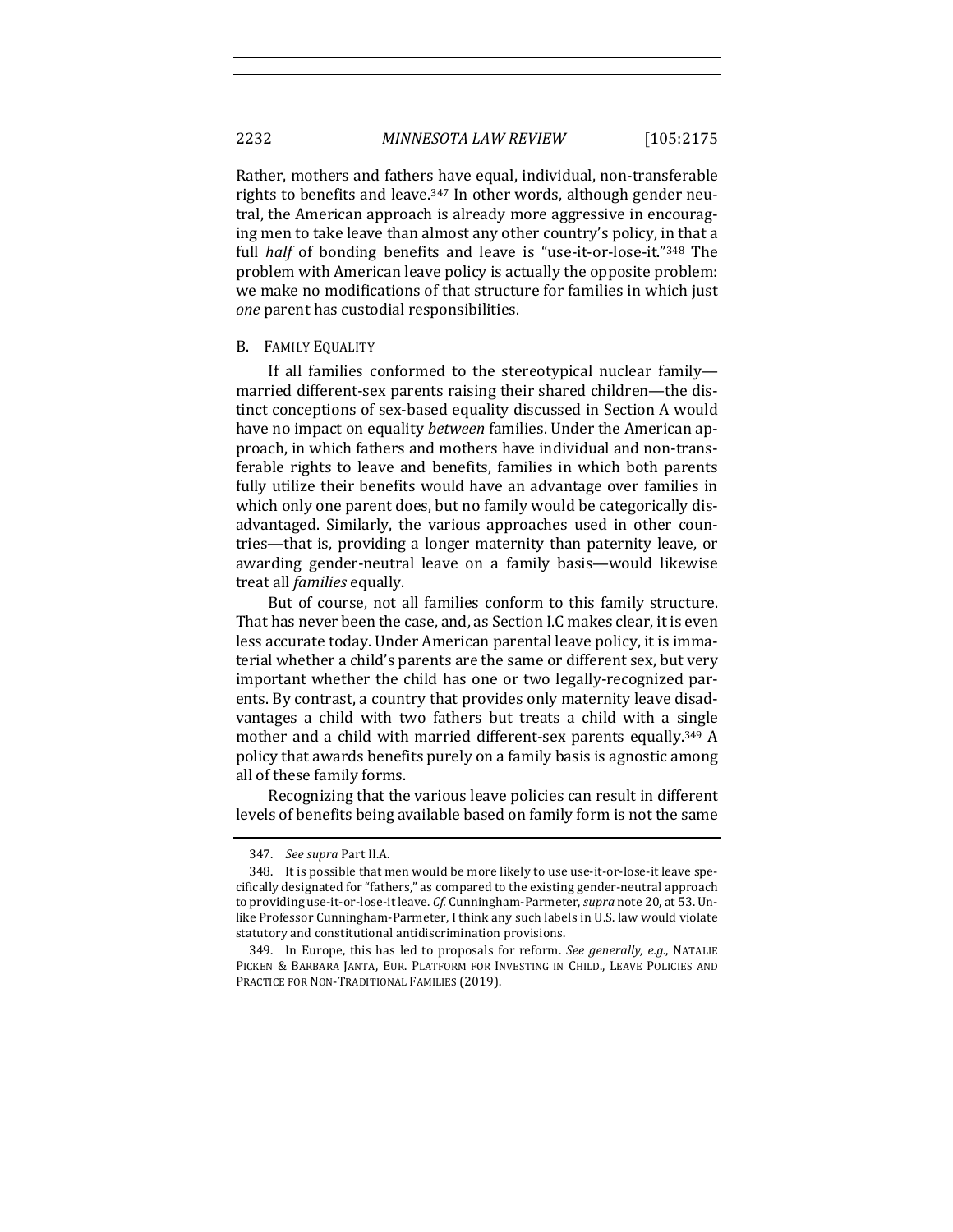as concluding this is a problem. Parental leave laws serve multiple purposes. They facilitate a *parent's* ability to take time off to provide care personally to a new child—and they facilitate what might be termed a *child's* interest in being cared for personally by a parent,<sup>350</sup> or a *family's* interest in having public support to permit parents to provide care for a reasonable period of time after a birth.<sup>351</sup> They also support more general public interests, such as encouraging and supporting levels of reproduction necessary to maintain and support future economic growth.<sup>352</sup> If the focus is on the former, American law is fair, as all parents are treated equally (at least to the extent men and women are similarly situated). If the focus is on the child's interest in care from family members, or society's interest in supporting all new babies, American law is extremely unfair, as families with one legallyrecognized parent are eligible for half as much parental leave time and benefits as families with two legally-recognized parents. And because state family law makes distinctions between legally recognized *par*ents and *custodial* responsibilities, the existing structure of the laws means that some parents technically able to claim benefits have no legal custodial relationship with the child, although they may functionally be involved in care.

The demographic divide discussed in Section I.C shows that the nonmarital families shortchanged by our current policies are already disadvantaged on many measures. Unmarried parents tend to have less education and less money. They are more likely to be members of racial minorities. And they are very unlikely to receive paid family leave from their employers as an employment benefit. In other words, they are already, generally, vulnerable workers and vulnerable families. 

As a matter of American constitutional law, the variation in how the parental leave laws treat families is probably permissible. Under equal protection clause jurisprudence, laws that distinguish on the basis of marital status are generally allowed, so long as there is a rational basis for the distinction.<sup>353</sup> In the late 1960s and 1970s, the Court held in a series of cases that nonmarital children could not be categorically

<sup>350.</sup> *See, e.g.*, Anne C. Dailey & Laura A. Rosenbury, *The New Law of the Child*, 127 YALE L.J. 1448 (2018) (proposing a new paradigm for children's relationship to law prioritizing children's present and future interests, including in parental relationships).

<sup>351.</sup> *See generally, e.g.*, MAXINE EICHNER, THE FREE-MARKET FAMILY: HOW THE MARKET CRUSHED THE AMERICAN DREAM (AND HOW IT CAN BE RESTORED) (2020).

<sup>352.</sup> See generally, e.g., JONATHAN V. LAST, WHAT TO EXPECT WHEN NO ONE'S EXPECTING: AMERICA'S COMING DEMOGRAPHIC DISASTER (2013).

<sup>353.</sup> *See generally, e.g.,* Mayeri, *supra* note 27 (discussing the development of this doctrine).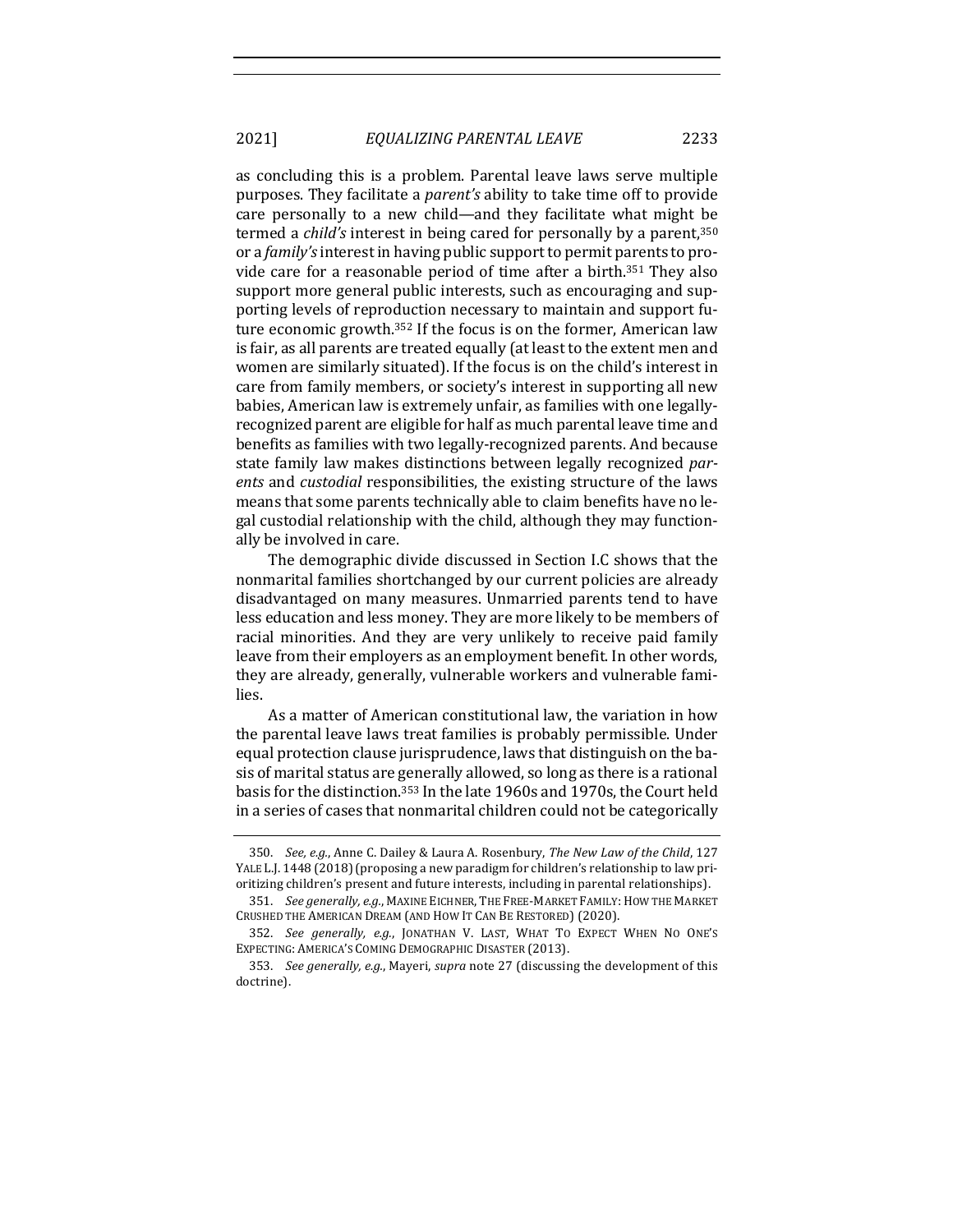denied benefits.<sup>354</sup> However, since leave laws frame parents, rather than children, as the beneficiaries, they would likely pass scrutiny. Indeed, the laws at issue do not explicitly reference marital status at all; the difference between marital and nonmarital families arises indirectly because of the way in which the parental leave laws interact with state parentage and custody laws. Likewise, although the policies certainly disproportionately disadvantage Black and Latino families, the Court has held that strict scrutiny on the basis of race under the equal protection clause is applicable only where there is evidence of *intentional* discrimination, which likely does not exist in this context. 355

The existing policies are also likely permissible under statutory antidiscrimination laws. Title VII of the Civil Rights Act prohibits employment policies that cause a disparate impact on the basis of race or sex.<sup>356</sup> But again the focus of any Title VII claim would be on the individual *employee's* benefits, and from this perspective, the policies treat employees equally, in that all new parents receive equal benefits in conjunction with the birth or adoption of a new baby.<sup>357</sup>

There are also state statutes that preclude discrimination by employers on the basis of marital status.<sup>358</sup> But again, since existing policy does not actually turn on marital status—in that a new parent will be eligible for benefits whatever their marital status—they are probably permissible.

As a matter of *policy*, however, this structure is far from optimal. An extensive body of research shows that parental leave laws provide important health and emotional benefits to children and the adults

<sup>354.</sup> *See* Weber v. Aetna Cas. & Sur. Co., 406 U.S. 164, 165 (1972); Glona v. Am. Guarantee & Liab. Ins. Co., 397 U.S. 73, 75-76 (1968); Levy v. Louisiana, 391 U.S. 68, 70 (1968).

<sup>355.</sup> *See* Washington v. Davis, 426 U.S. 229, 239 (1976); *cf.* Mayeri, *supra* note 27 (discussing how the Court's decisions relating to nonmarital families do not address the racial impacts of these policies).

<sup>356.</sup> *See* 42 U.S.C. § 2000-e(2)(k).

<sup>357.</sup> Even if a prima facie case of disparate impact were shown, courts might well accept an employer's claim that the current policy is job-related and a business necessity. See id.

<sup>358.</sup> *See* Courtney G. Joslin, *Marital Status Discrimination 2*.*0*, 95 B.U. L. REV. 805, 808 (2015) ("Today, almost half the states—approximately twenty-one—prohibit marital status discrimination in housing, employment, or both."); Deborah A. Widiss, *Intimate Liberties and Antidiscrimination Law*, 97 B.U. L. REV. 2083, 2094 n.56 (2017) (listing sources that document state marital status nondiscrimination laws covering employment, housing, and public accommodations).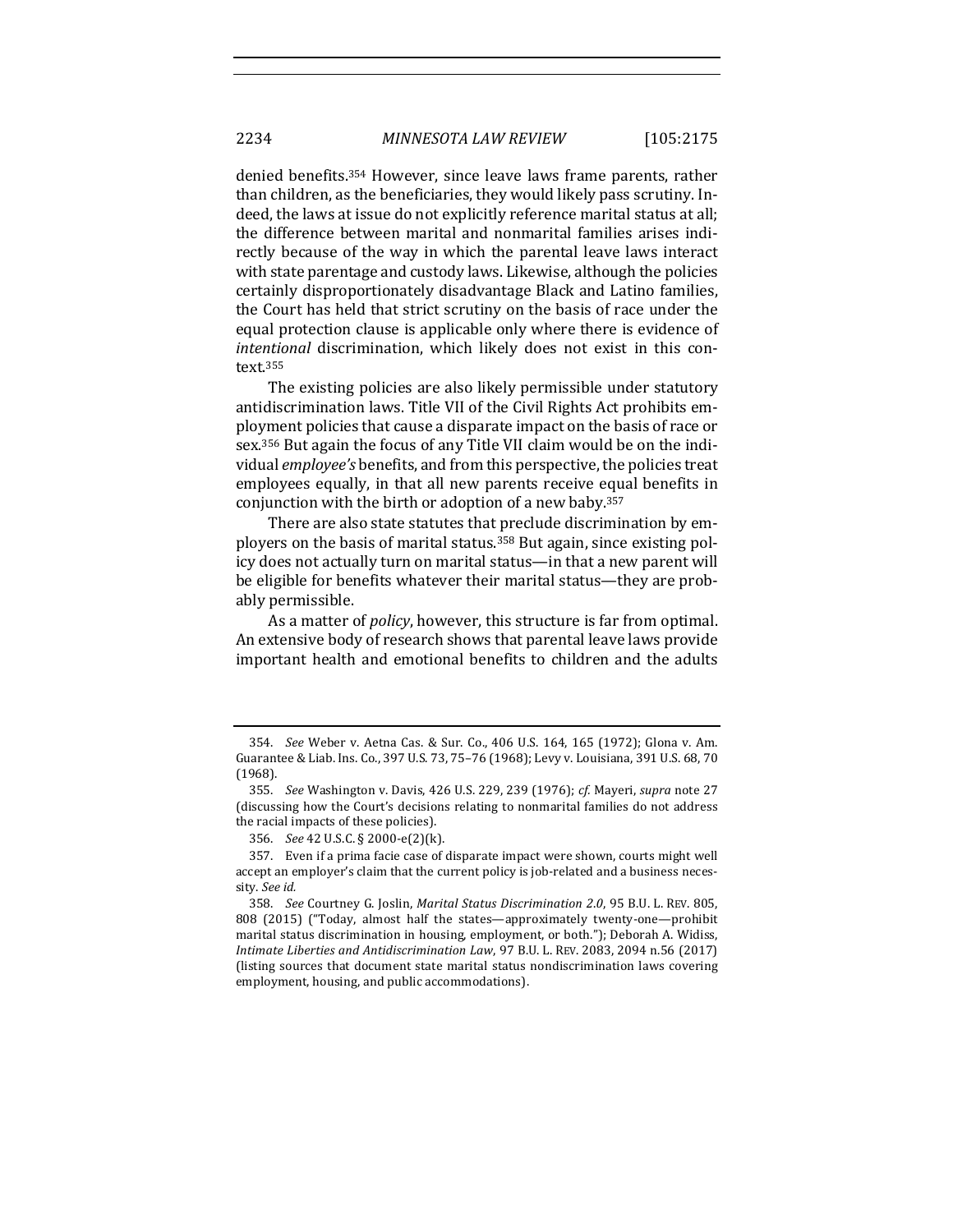who care for them.<sup>359</sup> Additionally, because paid infant care is so expensive, every additional week of benefits can make a very real financial difference for families living on tight budgets.<sup>360</sup> Our current approach to leave laws means that nonmarital children, and the adults who care for them—disproportionately poor and working-class women of color<sup>361</sup>—are disadvantaged from the very first months of the child's life.

### C. SEX EQUALITY, REVISITED

As described above, the particular structure of American leave laws is intended to address sex inequality *within* (presumptively different-sex two-parent) families by encouraging men and women to share caregiving responsibilities.<sup>362</sup> But this policy simultaneously disadvantages single parents. Since women are far more likely than men to be raising children on their own,  $363$  a policy that disadvantages single parents functionally disadvantages women. In this way, the policies cause a different kind of sex-based inequality.

In other words, for most single parents, the relevant question is not how to encourage a more equal split of breadwinning and caregiving between two involved (different-sex) parents, but rather how to support women who bear the primary responsibility for both roles. In this respect, the new paid leave policies echo earlier debates over the pros and cons of focusing on formal equality between parents rather than more robust support for mothers.<sup>364</sup> At earlier points, as well, advocates made the argument that prioritizing treating men and women the same had the effect of harming poor and working class mothers,<sup>365</sup> as well as that implicit or explicit racism rankled under the surface in

- 362. *See supra* Part III.A.
- 363. See supra note 107 and accompanying text.

<sup>359.</sup> *See, e.g., Paid Leave Research, NAT'L P'SHIP FOR WOMEN & FAMS., https://www* .nationalpartnership.org/our-work/economic-justice/paid-leave-resources.html [https://perma.cc/6N9K-DKPW] (gathering research measuring the positive effects of leave policies in the United States and other countries from a variety of professional disciplines).

<sup>360.</sup> *See* WORKMAN & JESSEN-HOWARD, *supra* note 36, at 3 (finding an average cost of \$1,230 per month to provide center-based care to an infant and \$800 per month for family home-based care).

<sup>361.</sup> *See supra* notes 95, 100-06 and Figure 1.

<sup>364.</sup> *See supra* note 27 (listing sources discussing the negative effects of formal equality policy on women and class- and race-based disparities); *see also* MARTHA ALBERTSON FINEMAN, THE NEUTERED MOTHER, THE SEXUAL FAMILY AND OTHER TWENTIETH CENTURY TRAGEDIES (1995) (arguing that policy should support the mother-child dyad rather than the marital family).

<sup>365.</sup> *See supra* note 27.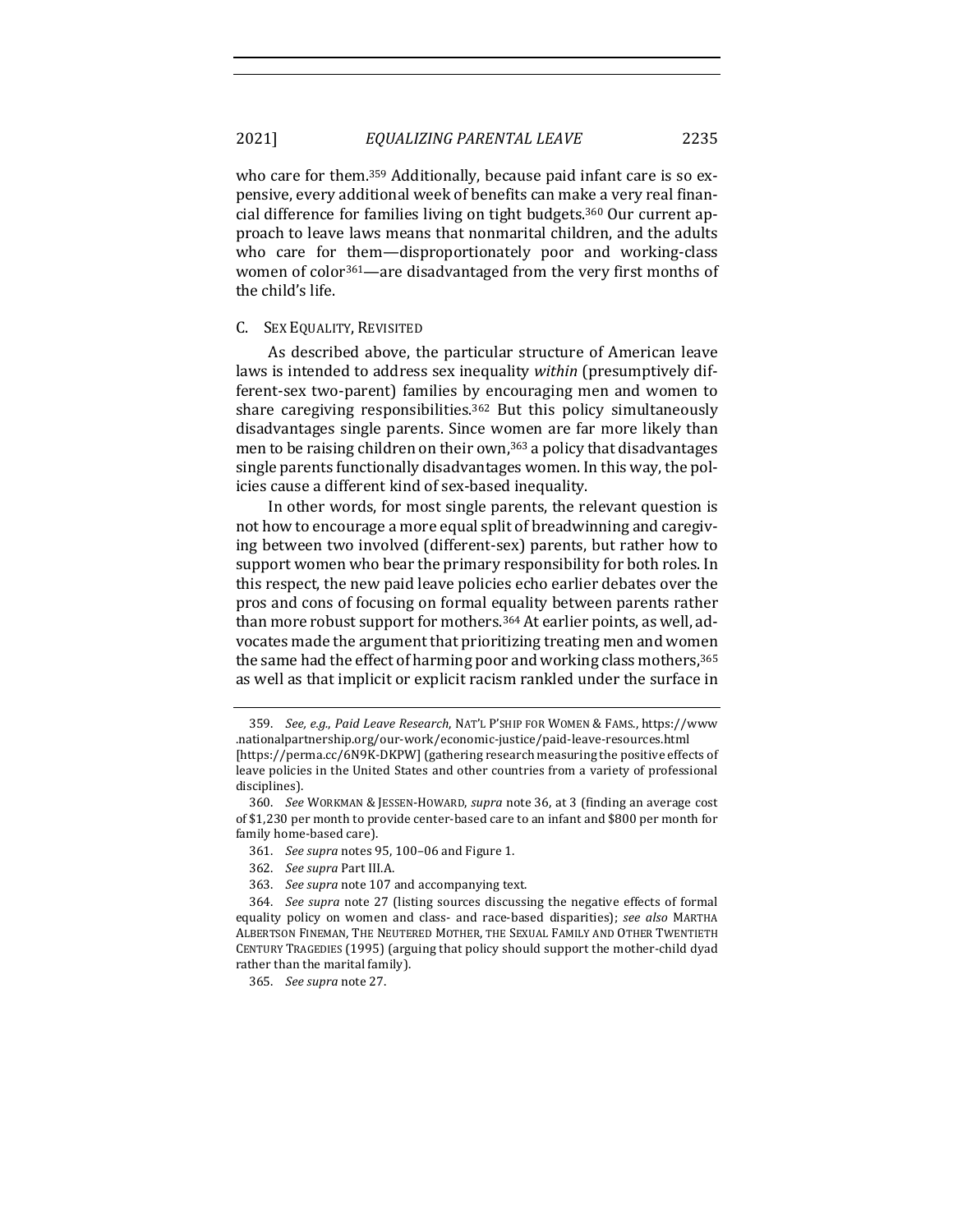policies disadvantaging nonmarital families.<sup>366</sup> These questions have become more pressing as the socio-economic marital divide has widened. 

## IV. RECALIBRATING EQUALITY

The interaction of the parental leave laws with parentage laws means that single-parent families can claim only half as much support for bonding with a new child as two-parent families. That said, the gender-based imbalances in caregiving by married (different-sex) parents that animated the structure of the FMLA remain very real.<sup>367</sup> This Part suggests several ways in which paid leave laws could be modified to better advance both sex- *and* family-based equality objectives. Further empirical research could play an important role in informing policy debate in this area. We need to know more, for example, about how unmarried parents currently provide care to new children, what their preferences might be among the options outlined below, and the extent to which various policies might spur workplace discrimination against new parents. The administrability of various policy options is also an important factor.

To truly help families meet their care needs, there would need to be public support not only for paid parental leave on the scale of the recently enacted state laws, but also for universal access to high-quality childcare or the option of taking a much longer period of parental leave at a high level of income replacement.<sup>368</sup> Such changes, however, would require significant additional resources.<sup>369</sup> By contrast, the modifications suggested below—permitting sole parents to receive extended benefits, allowing a broader range of caretakers to receive benefits, and separating medical leave from bonding leave—would address the structural inequalities built into the existing leave laws with relatively modest additional costs. These potential solutions have different strengths and weaknesses, but each could help ensure

<sup>366.</sup> *See, e.g.*, Mayeri, *supra* note 27, at 1285 ("[M]any efforts to punish nonmarital childbirth were thinly veiled attacks on racial desegregation." (footnote omitted)).

<sup>367.</sup> *See supra* notes 153-64 and accompanying text (discussing studies showing that women remain more likely than man to curtail paid work to meet family care needs).

<sup>368.</sup> *Cf.* JANTA, *supra* note 37 (describing other countries' commitments to publicly funded childcare and parental leave).

<sup>369.</sup> *See, e.g.*, Grover J. Whitehurst, *Why the Federal Government Should Subsidize Childcare and How To Pay for It, BROOKINGS INST.: EVIDENCE SPEAKS REPS., Mar.* 9, 2017, at 1 (proposing a "substantial [childcare] subsidy for every child from birth to fifth birthday in a family at or below 200 percent of the federal poverty level" which would cost \$42 billion per year).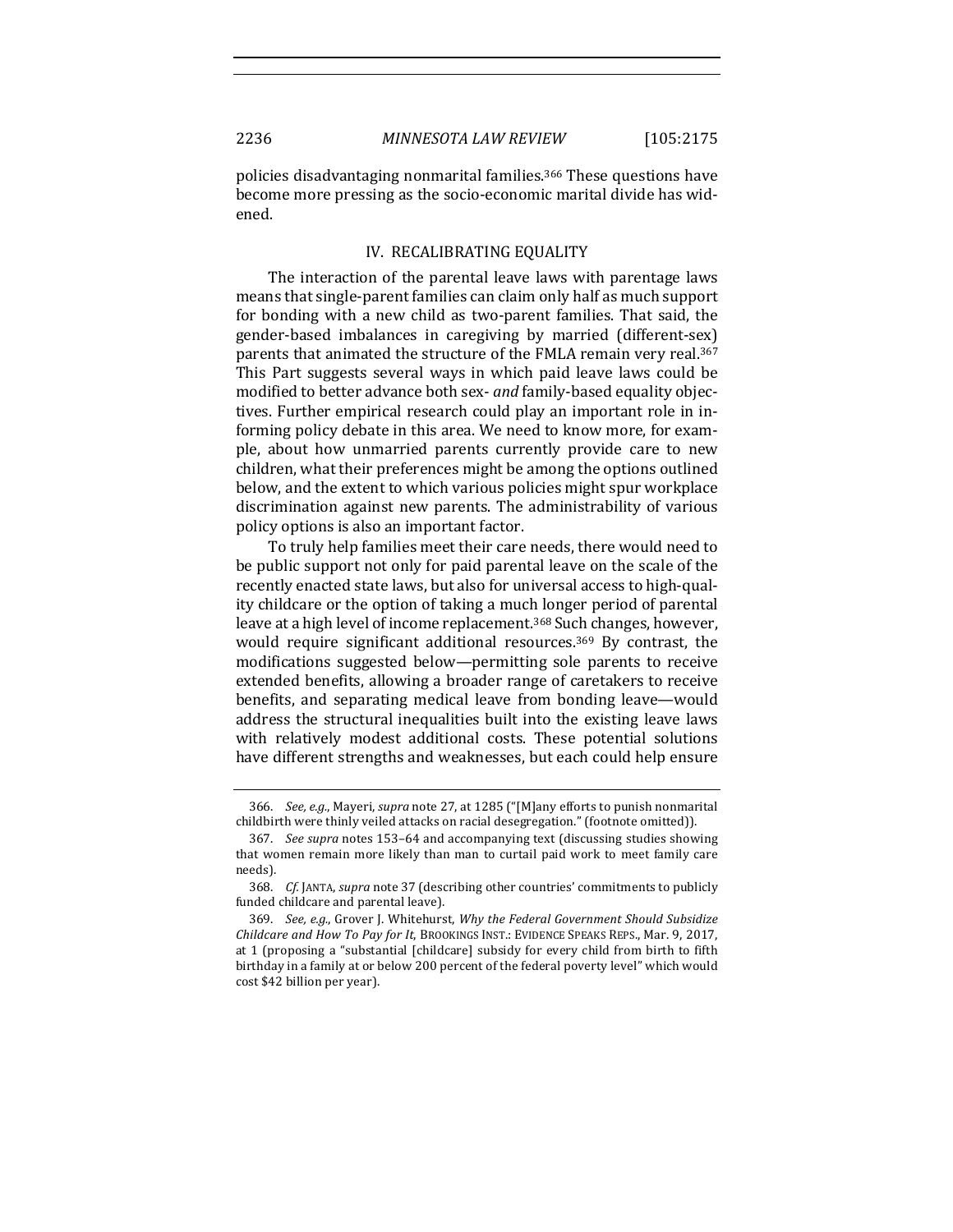that *all* children, whatever their family configuration, have the support they need in the first weeks and months of life.

### A. CHILD-BASED BENEFITS

One way to address the structural disadvantage that single parents face under current laws would be to provide a fixed number of weeks of benefits per *child* (or family) rather than per *parent*. This structure would address the inequality between two-parent and single-parent families that I identify, but it would almost certainly undermine efforts to encourage two-parent families to share leave. Accordingly, I want to discuss this approach but ultimately argue against it.

As discussed in Section III.A, many other countries provide parental leave benefits on a family basis, albeit usually after separate maternity and paternity leaves.<sup>370</sup> Likewise, as noted in Section II.B, one of the proposals for new federal legislation in this area, the Advancing Support for Working Families Act, also takes a "child"-based approach to benefits. This bill would let new parents receive an advance of up to \$5,000 on future child tax credits, with the expectation it could be used to cover costs during a period of unpaid leave.<sup>371</sup> This credit would be available on the same terms to a single custodial parent and a married couple filing jointly.<sup>372</sup>

The experience in other countries, however, provides abundant evidence that women consistently use most or all of leave that is allocated on a child- or family-basis.<sup>373</sup> This reflects an interplay of biological differences, social norms, and the persistent gender wage gap. Worldwide, the most effective way to change this pattern is to make a portion of shared leave usable *only* by fathers. The American approach to leave, by contrast, already sets aside time for fathers, in that each parent receives individual and non-transferable benefits.<sup>374</sup> Few fathers take extended unpaid leaves.<sup>375</sup> However, early evidence on usage rates under the new *paid* leave laws suggests that women are claiming leave at relatively high rates, and, increasingly, men are

<sup>370.</sup> See supra notes 334-39 and accompanying text.

<sup>371.</sup> See supra note 229 and accompanying text.

<sup>372.</sup> See supra note 234 and accompanying text.

<sup>373.</sup> See supra notes 340-45 and accompanying text (discussing studies showing that mothers use most shared leave).

<sup>374.</sup> *See supra Part II.A.* 

<sup>375.</sup> *Cf.* ORG. FOR ECON. CO-OPERATION & DEV., *supra* note 335, at 2 ("Many OECD countries already offer fathers unpaid parental leave, but . . . take-up is usually low.").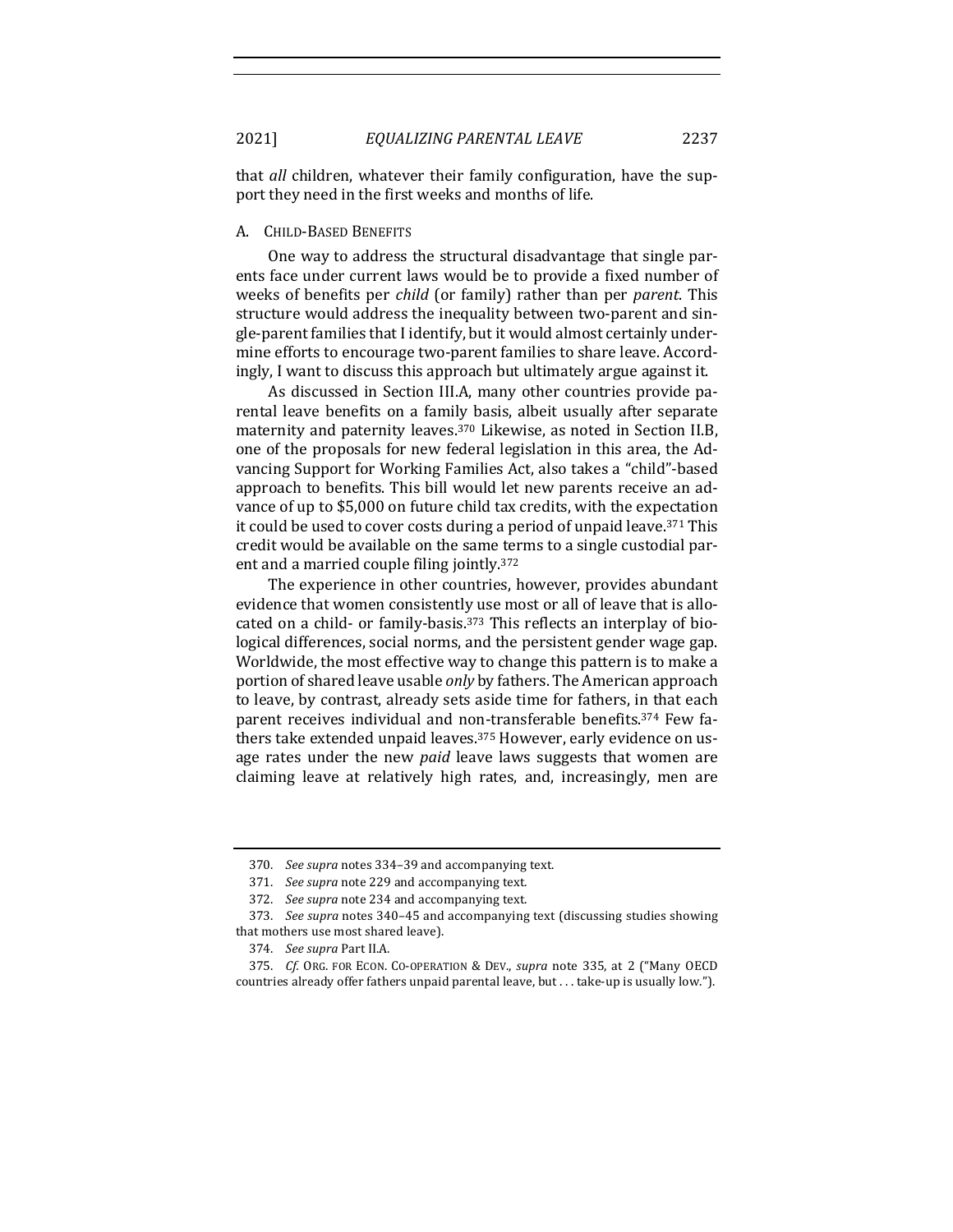too.<sup>376</sup> This is consistent with the experience in other countries. Men are much more likely to use leave when it is paid at a relatively high rate and forfeited if not used.<sup>377</sup> There also generally must be adequate protection against employment discrimination, and more general societal support for men using leave.

The bulk of published research on usage patterns under the American paid leave structure studies California's program, as that is the oldest; most of the other laws are too new to have generated much, if any, data for researchers to analyze.<sup>378</sup> California's law was enacted in 2002 and implemented in 2004. $379$  It is less generous to workers than the more recently-enacted laws. $380$  As originally passed, it provided just six weeks of paid bonding time to each parent, although birth mothers could also claim benefits under a preexisting state short-term disability program.<sup>381</sup> Benefit levels were also low—only 55% of income replacement, up to a cap at about the median wage.<sup>382</sup> This meant low-wage workers received only slightly more than half their regular income, and higher-wage workers received an even smaller percentage of their regular income. Additionally, it is purely a benefits scheme; workers only have a right to job-retention if they are

<sup>376.</sup> *See* Widiss, *supra* note 169 (manuscript at 19-20) (discussing increased male usage of paid leave under new state laws).

<sup>377.</sup> *See* ORG. FOR ECON. CO-OPERATION & DEV., *supra* note 335, at 2 ("Not surprisingly, research suggests that fathers' use of parental leave [in OECD countries] is highest when leave is not just paid but well paid . . . ."); Widiss, *supra* note 169 (manuscript at 18-21) (discussing studies of new paid leave laws in California, Rhode Island, and New Jersey, and showing increased paternal usage under paid leave regimes).

<sup>378.</sup> *See* NAT'L P'SHIP FOR WOMEN & FAMS., *supra* note 359 (collecting studies on state leave programs in California, as well as a few in Rhode Island and New Jersey).

<sup>379.</sup> EMP. DEV. DEP'T, LAB. & WORKFORCE DEV. AGENCY, PAID FAMILY LEAVE: TEN YEARS OF ASSISTING CALIFORNIANS IN NEED 2 (2014) ("On September 25, 2002, Senate Bill (SB) 1661 was enacted, making California the first state in the nation to provide ... Paid Family Leave (PFL).... The EDD began issuing benefit payments on July 1, 2004.").

<sup>380.</sup> *See supra* text accompanying note 190 (noting more recently enacted laws provide twelve weeks of benefits to each parent, with many providing additional medical leave time to birth mothers).

<sup>381.</sup> See KELLY BEDARD & MAYA ROSSIN-SLATER, EMP. DEV. DEP'T, THE ECONOMIC AND SOCIAL IMPACTS OF PAID FAMILY LEAVE IN CALIFORNIA 4 (2016), https://www.edd.ca.gov/ disability/pdf/PFL\_Economic\_and\_Social\_Impact\_Study.pdf [https://perma.cc/H3KZ -CQVL] (explaining that birth mothers with a normal pregnancy could be eligible for up to four weeks of leave prior to the expected due date and six weeks after the due date, and that if there are complications or the birth is by C-section, the period of disability may be longer).

<sup>382.</sup> *See* Rossin-Slater et al., *supra* note 133.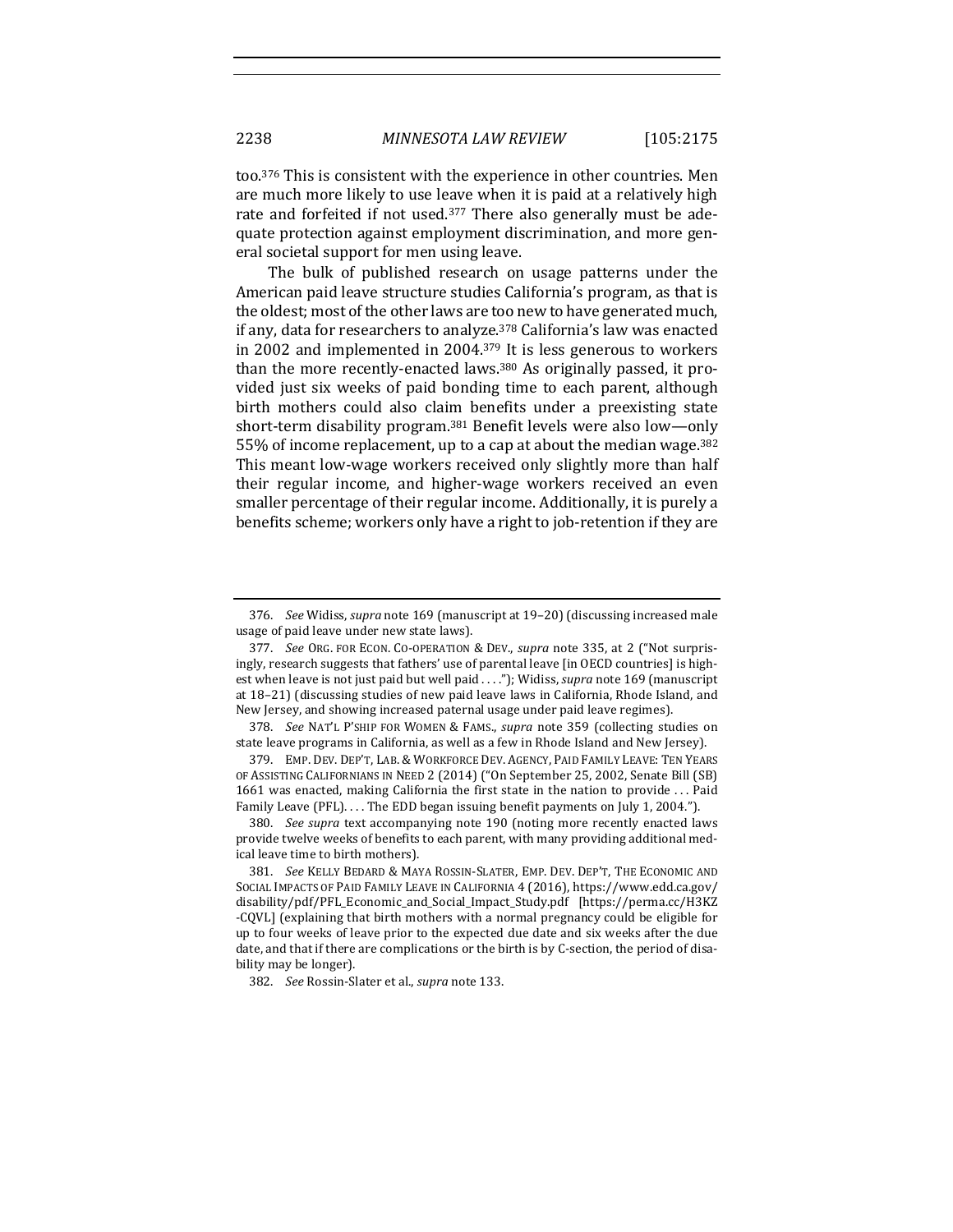covered by the FMLA, its state analog, or an employer's discretionary private policy.<sup>383</sup>

Even with these limitations (which have since been mitigated), $384$ parents have seized the opportunity to spend more time at home with new babies. During the first six years after the law was implemented, women's average maternity leave increased from around three weeks to six or seven weeks.<sup>385</sup> There were particularly large increases for less-advantaged mothers. For example, prior to the implementation of the benefits program, unmarried mothers took on average just one week of leave; after it, they took on average five weeks of leave.<sup>386</sup> There were similarly large gains for women with low levels of education and for Black women.<sup>387</sup> These increases are particularly impressive since, during the time of the study, about half of California workers who experienced a life event that made them eligible for leave did not even know about the new law.<sup>388</sup> Among the universe of mothers who *did* claim benefits, the vast majority took the full six weeks of bonding leave, with many also taking additional weeks of medical leave.<sup>389</sup> As in other countries, taking leave has been associated with positive effects on both mothers' and children's physical and emotional health, and on mothers' long-term connection to the labor market.<sup>390</sup> Strikingly, one recent study found health benefits for children likely extended at least until early elementary school.<sup>391</sup>

The existing structure also seems to have its intended effect of encouraging *fathers* to take leave. As I discuss in greater detail elsewhere, men's share of bonding leave has steadily increased in all three

389. *See* BEDARD & ROSSIN-SLATER, *supra* note 381, at 13–14, 28 fig.5 (2016) (reporting virtually all women who took bonding leave took the full six weeks of leave).

<sup>383.</sup> See id.; see also notes 175-177, 203-204 and accompanying text.

<sup>384.</sup> In 2019, the law was amended to allow each parent to take eight weeks of bonding leave, and the income replacement rate was raised to between 60 and 70% of income. *See* A BETTER BALANCE,*supra* note 168.

<sup>385.</sup> *See* Rossin-Slater et al., *supra* note 134, at 1, 16-17.

<sup>386.</sup> *See id.* at 17.

<sup>387.</sup> *See id.*

<sup>388.</sup> *See* EILEEN APPELBAUM & RUTH MILKMAN, LEAVES THAT PAY: EMPLOYER AND WORKER EXPERIENCES WITH PAID FAMILY LEAVE IN CALIFORNIA 13 (2011) (describing survey administered in 2009-10, five years after the law took effect; respondents with lower education and less income, as well as Latinos and immigrants, were much less likely to know about the law).

<sup>390.</sup> *See generally* NAT'L P'SHIP FOR WOMEN & FAMS., *supra* note 359 (gathering studies).

<sup>391.</sup> *See generally* Shirlee Lichtman-Sadot & Neryvia Pillay Bell, *Child Health in El*ementary School Following California's Paid Family Leave Program, 36 J. POL'Y ANALYSIS & MGMT. 790 (2017).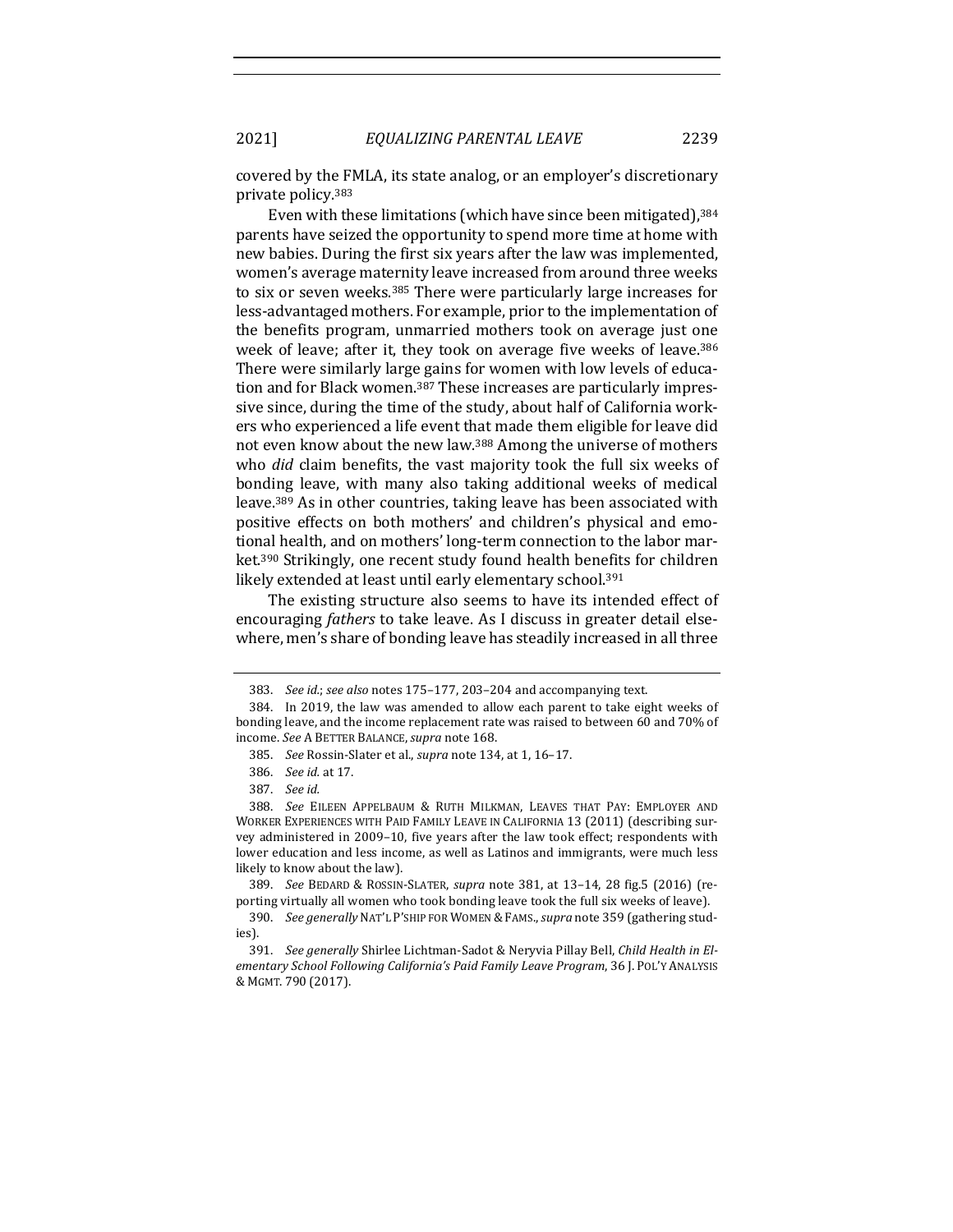of the states with multiple years of data.<sup>392</sup> In California and Rhode Island, fathers now account for around 40% of bonding claims.<sup>393</sup> This rate is far higher than the average for industrialized countries of 18%, and very close to that of international leaders like Sweden and Iceland.<sup>394</sup> Available data also shows that a fairly high percentage of male claimants take the full amount of leave allowed.<sup>395</sup> Accordingly, while studies that consider leave-taking by all new employed fathers in California find only modest gains in the average duration of leave,<sup>396</sup> the trends are quite promising.

Moreover, research from the United States and other countries suggests that leave taking by fathers promotes larger gender equality objectives. Men who take parental leave, particularly relatively extended leaves, are more involved as fathers months, or even years, later.<sup>397</sup> They engage in more childcare activities, such as bathing, feeding, changing diapers, and playing with children, and they report feeling closer to their children.<sup>398</sup> Paternal leave-taking is also

395. *See* Widiss, *supra* note 169 (manuscript at 19-20 & nn.115-16) (finding that about 40% of fathers in California take all or almost all of the six weeks permitted and that about 66% of fathers in Rhode Island take the full four weeks permitted).

396. *See* Baum & Ruhm, *supra* note 130, at 334 ("On average ... fathers [use] around two or three extra days."). Notably, the time frame of this study  $(2000-2010)$ pre-dated much of the increase in men's leave-taking rates. See Widiss, *supra* note 169 (manuscript at 20 n.115) (discussing various studies of California paternal paid leave usage).

397. *See, e.g.*, Richard J. Petts & Chris Knoester, Paternity Leave-Taking and Father *Engagement*, 80 *J.* MARRIAGE & FAM. 1144, 1146–47 (2018) (reporting the results of studies based on data from the United States finding numerous correlations between paternal leave and child-engagement); MARÍA DEL CARMEN HUERTA, WILLEM ADEMA, JENNIFER BAXTER, WEN-JUI HAN, METTE LAUSTEN, RAEHYUCK LEE & JANE WALDFOGEL, ORG. FOR ECON. CO-OPERATION & DEV., FATHERS' LEAVE, FATHERS' INVOLVEMENT AND CHILD DEVELOPMENT: ARE THEY RELATED? EVIDENCE FROM FOUR OECD COUNTRIES 29 (2013) (analyzing data from four OECD countries and finding that "these figures suggest that fathers who took leave were more likely to be involved with their child on a regular basis than fathers who did not take leave").

398. *See* Petts & Knoester, *supra* note 397, at 1146 (finding a positive correlation between paternal leave and performance of such childcare activities); DEL CARMEN HUERTA ET AL., *supra* note 397, at 29 tbl.4 (reporting statistically significant increases in many such activities correlated with paternal leave-taking).

<sup>392.</sup> *See* Widiss, *supra* note 169 (manuscript at 19) (finding that men's share of bonding leave in California rose 23% over 14 years, Rhode Island's rose 9% over four years, and New Jersey's rose 3% over six years).

<sup>393.</sup> *See id.* (reporting a 38% share for fathers in California and a 41% share in Rhode Island).

<sup>394.</sup> *See* ORG. FOR ECON. CO-OPERATION & DEV., FAMILY DATABASE § PF2.2: PARENTS' USE OF CHILDBIRTH-RELATED LEAVE 4 (2019), https://www.oecd.org/els/family/PF2-2 -Use-childbirth-leave.pdf [https://perma.cc/S8VV-RMNA] (reporting a roughly 45% male share of paid parental leave in Sweden and Iceland).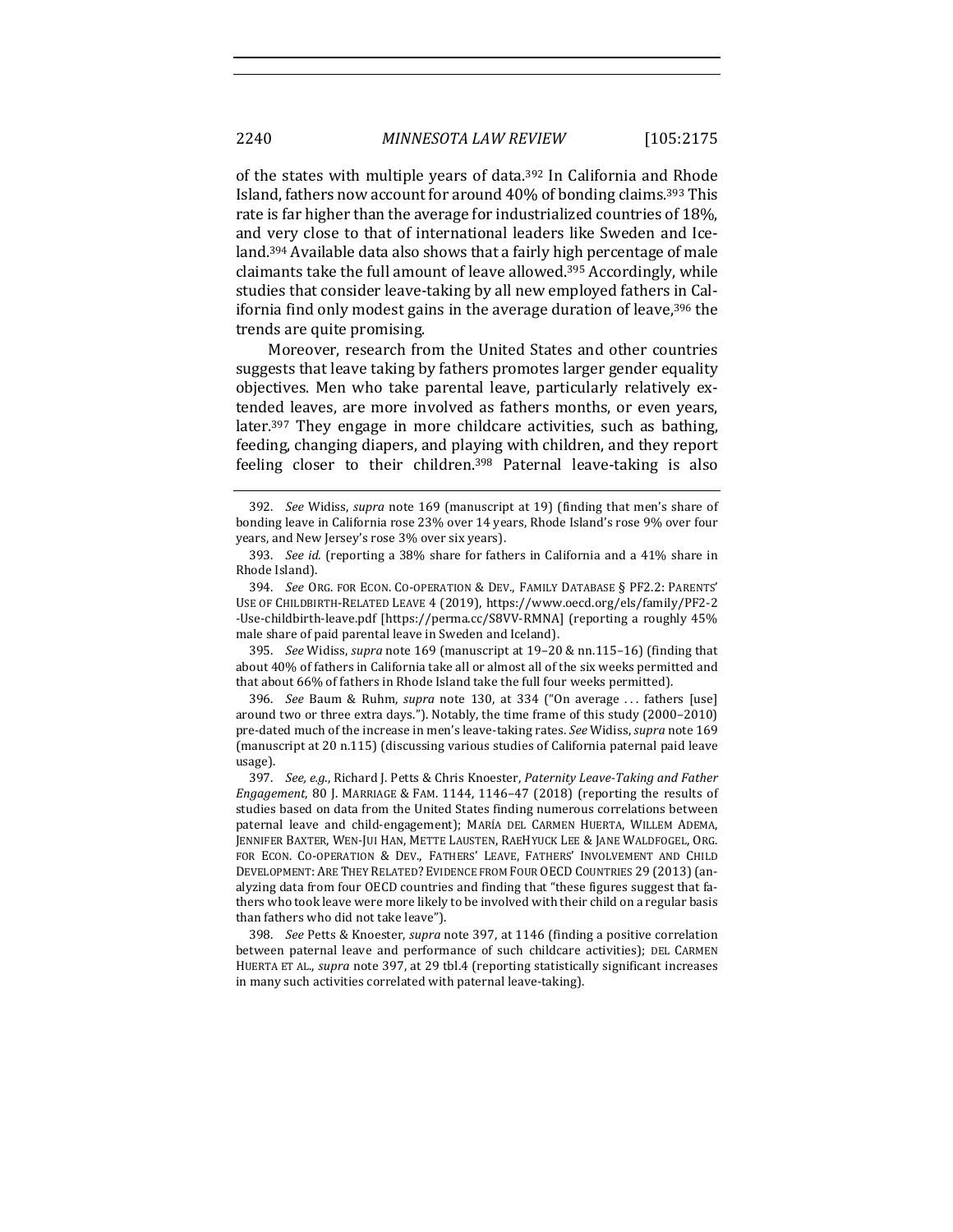associated with greater workplace equality<sup>399</sup> and more equal divisions of labor at home. Studies show, for example, that men who take paternity leave are not only more likely to help with childcare, but also with other domestic tasks such as dishwashing and cleaning.<sup>400</sup>

Married parents presumptively share custodial responsibility for their children.<sup>401</sup> Although women continue to provide a disproportionate portion of hands-on care, there are clear benefits to encouraging both parents to share the burden—and the joy—of infant care. The same is true for unmarried parents who have taken the necessary legal actions to formally share custody. The experience from other countries suggests that the current structure of U.S. parental leave laws, providing individual rights to each parent that are forfeited if not used, is the most effective way to achieve these objectives. This has been a hallmark of American sex discrimination policy for more than thirty years, and it is finally bearing fruit. Accordingly, I suggest the law remain unchanged for parents who share custody.

#### B. EXTENDED BENEFITS FOR "SOLE" PARENTS

It is possible to maintain the existing structure for parents who share custody while also addressing the distinct needs of single-parent families. One approach would be to allow a "sole" parent (the definition of which is discussed below) to claim the same total amount of benefits available to a family with two custodial parents. For example, New York provides each parent of a new child twelve weeks of bonding benefits.<sup>402</sup> Under current law, married parents can claim a total of twenty-four weeks of benefits, but a sole parent can claim just twelve. The law could be modified so that a sole parent could receive the same twenty-four weeks of benefits.

<sup>399.</sup> *See, e.g.*, U.S. DEP'T OF LAB., DOL POLICY BRIEF: PATERNITY LEAVE: WHY PARENTAL LEAVE FOR FATHERS IS SO IMPORTANT FOR WORKING FAMILIES 3 (2012) (discussing studies that "found that when fathers take more paternity leave, mothers increase their level of full-time work, and ... similar positive impacts on women's labor force participation").

<sup>400.</sup> See, e.g., Andreas Kotsadam & Henning Finseraas, The State Intervenes in the *Battle of the Sexes: Causal Effects of Paternity Leave, 46 Soc. Sci. RSCH. 1611, 1612* (2011) ("Respondents with children born after [Norwegian paternity leave] reform report an 11% lower level of conflicts over household division of labor and are 50% more likely to equally divide the task of washing clothes than respondents with children born before the reform.").

<sup>401.</sup> *See supra* note 265 and accompanying text.

<sup>402.</sup> *See* N.Y. WORKERS' COMP. LAW § 204 (McKinney 2020) ("Family leave benefits shall be payable to an eligible employee  $\ldots$  The weekly benefit for family leave  $\ldots$ shall not exceed twelve weeks during any fifty-two week calendar period  $\dots$ ").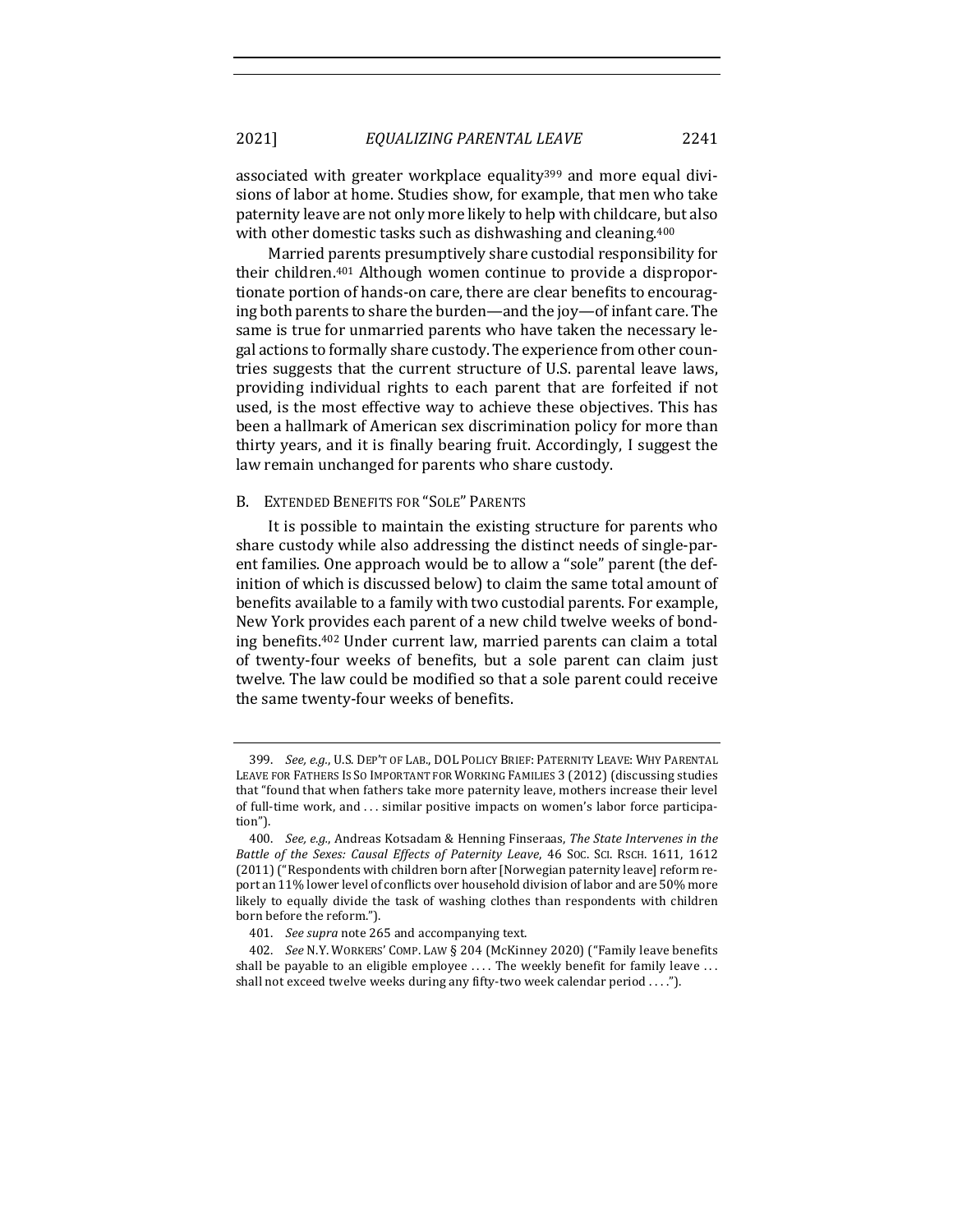It is common in other countries that designate leave as usable only by a specific parent (i.e., statutory maternity or paternity leave, or a portion of shared paternal leave) to modify these rules for sole custodians, as well as when one parent is unable to provide care for other reasons.<sup>403</sup> This includes countries typically held up as international leaders for the progressive nature of their policies in encouraging fathers to take leave. For example, as noted above, in Sweden, generally a portion of shared parental leave is reserved for fathers.<sup>404</sup> However, a parent awarded sole custody receives the full leave period.<sup>405</sup> Similarly, in Norway, a mother who does not live with the father of the child may receive the full period of parental leave.<sup>406</sup> Many countries also allow transfer of benefits from one parent to the other if one parent is deceased or has serious health problems that preclude providing care.<sup>407</sup> Some countries address other situations that can preclude providing care, such as imprisonment or the mother's status as a student.<sup>408</sup> Many also specify that under certain circumstances, benefits can be transferred to grandparents, as well.<sup>409</sup> Additional countries may well make such modifications through administrative policies, even if the relevant legislation does not specifically authorize such shifts. These laws could serve as a model for reform in the United States.

Policymakers implementing such an approach would need to determine who could be considered a "sole" parent under such a policy. Presumably, this category would include, at a minimum, all parents

406. *See id.* at 368 (reporting that the father's quota may be transferred to the mother "if the mother and father do not live together").

<sup>403.</sup> *See* INT'L NETWORK ON LEAVE POL'YS & RSCH., *supra* note 336, at 215–18, 386– 89, 423-28, 459-64 (identifying special policies for sole custodians in, at least, France, Portugal, Slovenia, and Sweden). Additionally, in Iceland, where there is only a single parent—such as a sole-parent adoption or artificial insemination—that parent receives the full period of benefits that would otherwise be split between the parents. *Id.* at 257–60.

<sup>404.</sup> *Id.* at 461 (reporting that each parent is "eligible for 240 days of Parental leave" and that "90 of these days ... cannot be transferred to the other parent").

<sup>405.</sup> *Id.* at 463 ("In the case of sole custody, the parent with custody receives all of the Parental leave days (i.e., 480 days).").

<sup>407.</sup> *Id.* at 75, 83, 93, 195, 225, 258, 265, 389, 424 (identifying such policies in, at least, Austria, Belgium, Brazil, Finland, Germany, Iceland, Ireland, Portugal, and Slovenia).

<sup>408.</sup> *See id.* at 75, 258, 424-25 (identifying such policies in, at least, Austria, Iceland, and Slovenia).

<sup>409.</sup> *See id.* at 66, 103-04, 169, 195, 228, 267 (identifying at least Australia, Bulgaria, Czech Republic, Finland, Germany, and Norway as countries where policies permit grandparents to receive benefits under certain circumstances, such as minorityaged parents or parents who are unable to care for the child).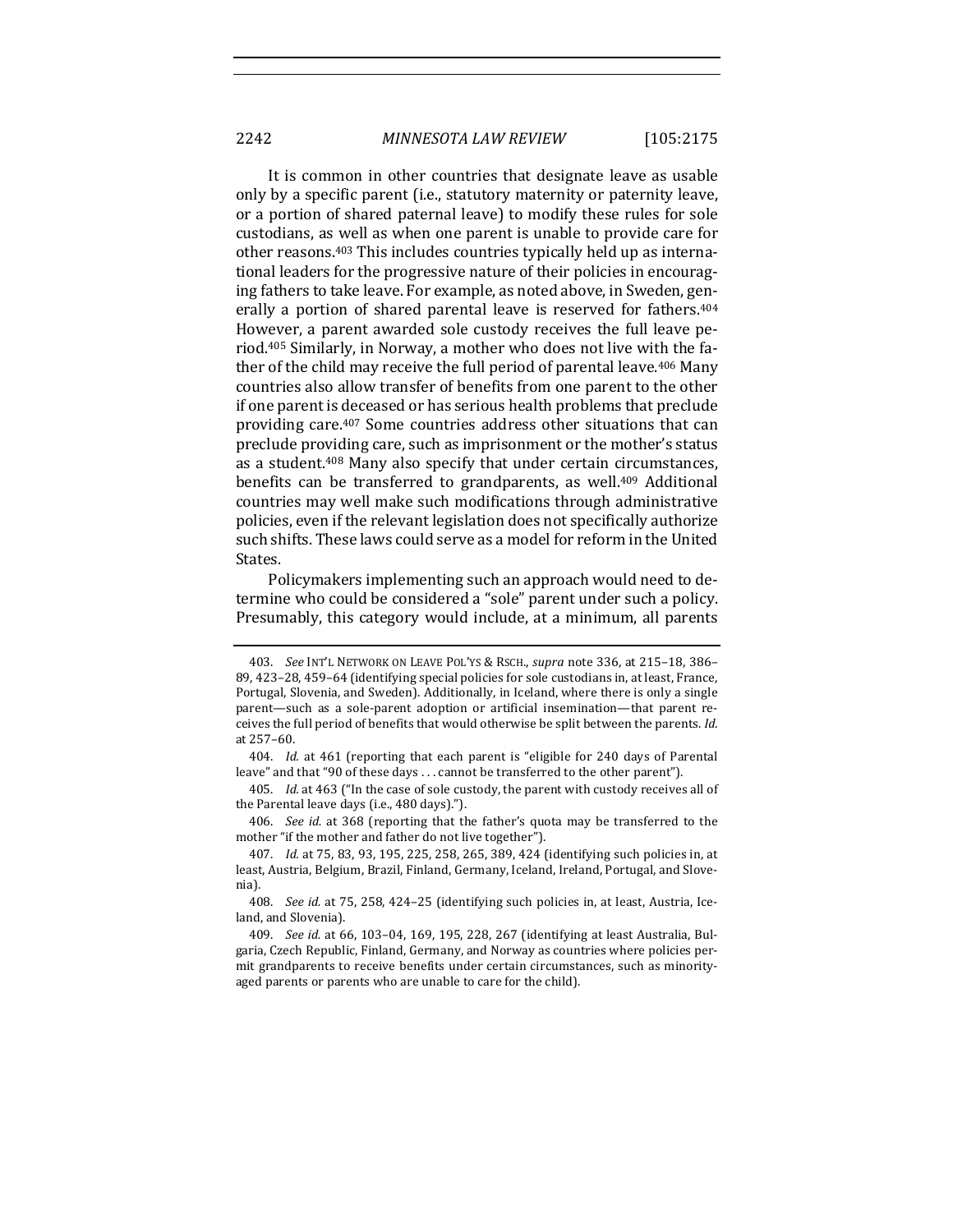who are the sole and only legal parent for a child and therefore almost always also the sole custodial parent.<sup>410</sup> As discussed in Section II.B, this is a sizable group. It will generally include all babies born to unmarried women where a VAP is not completed and paternity is not established by other means. Available statistics suggest approximately one-third of babies born to Black women, as well as smaller percentages of children born to unmarried women of other races, have just one legal parent.<sup>411</sup> This category would also include children of "single parents by choice," including birth mothers who use donor sperm to conceive, adults of either sex who adopt on their own, and adults who foster on their own.

The harder question would be whether an unmarried mother would ever be considered a "sole" parent, even if her partner has completed a VAP. In that case, the woman and her partner are each legallyrecognized parents of the new child, and they are both, under existing parental leave laws, eligible to claim benefits. However, because of the legal defaults described in Section II.C, typically the mother will retain sole legal custody. That said, legal custody does not always describe the reality of lived family life. A nonmarital father could be living with the mother of their shared child, or regularly providing care for a shared child, but never have taken the formal legal steps necessary to apply for joint custody. On the other hand, there are also nonmarital fathers who have signed a VAP but have little day-to-day involvement with the child.

The period immediately after a birth has been characterized as a "magic moment" in which nonmarital fathers often seize the opportunity to build a relationship with a new child.<sup>412</sup> In theory, the current structure of parental leave laws could play a role here. Individual and non-transferable benefits might encourage nonmarital fathers to take leave, just as individual and non-transferable benefits have been successful in encouraging marital fathers to take leave.<sup>413</sup> However, if nonmarital fathers in this situation are unlikely to take leave even if offered benefits, the practical result is that single mothers and their children are disadvantaged.

<sup>410.</sup> In rare cases, it might be that a grandparent or some other adult would be recognized as a joint custodian.

<sup>411.</sup> *See supra* notes 100-06, 276-81 and accompanying text.

<sup>412.</sup> *See, e.g.*, ROBERT WOOD JOHNSON FOUND., FRAGILE FAMILIES AND CHILD WELLBEING STUDY (2014) ("[B]irth presents a 'magic moment' when unmarried parents are highly motivated to work together . . . .").

<sup>413.</sup> *See supra* notes 392–96 and accompanying text (reporting increased leave usage for fathers in states with individual, non-transferable benefits).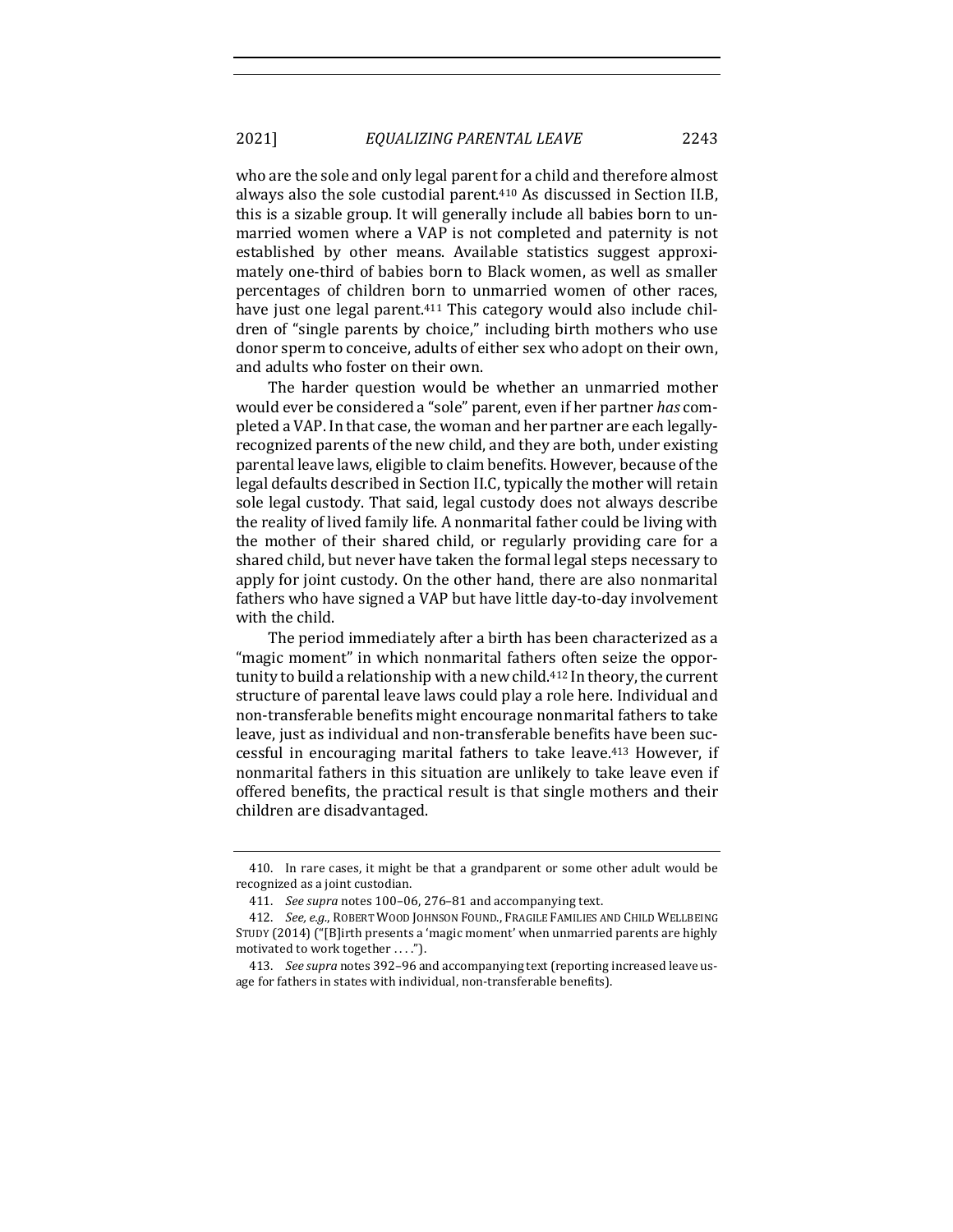In considering whether and how to change the current model, it would be helpful to know how common it is for unmarried fathers to claim benefits, and also whether factors such as cohabitation affect the likelihood that a father will claim benefits. Longitudinal studies that track whether nonmarital fathers who take leave are more likely to remain involved with their children months or years later would also be helpful. Unfortunately, existing data collected by states implementing paid leave laws does not seem to permit such analysis.

Depending on the result of such studies, policymakers might choose to provide extended benefits to an unmarried parent even in some instances where a VAP has been completed. A jurisdiction could, for example, consider cohabitation or other markers of involvement between the non-custodial parent and the child.<sup>414</sup> Or a jurisdiction could look to legal custody, which in most instances would remain solely with the mother.<sup>415</sup> This would be easier to administer than a more subjective and fluid standard such as cohabitation. Indeed, some demographers challenge the basic concept that cohabitation is a meaningful signifier of familial form, noting that many couples slide in and out of "living together" based on factors such as the end of a lease rather than a formal decision to make a long-term commitment.<sup>416</sup>

There is also the possibility that if extended benefits were provided to unmarried mothers where a VAP has not been completed, but not to unmarried mothers where a VAP has been completed, an unmarried woman might be less likely to agree to a VAP (or even, theoretically, to agree to marriage) so that she could access extended benefits. Accordingly, it would be important to assess the extent to which the policy line drawn might itself affect behavior and the relative costs and benefits of different approaches. These questions are similar to debates over whether marriage should be the exclusive standard to define commitment and intimacy between adults—an approach I have criticized in other contexts.<sup>417</sup>

<sup>414.</sup> *Cf.* PRINCIPLES OF THE L. OF FAM. DISSOLUTION: ANALYSIS & RECOMMENDATIONS § 6.03 (AM. L. INST. 2002) (suggesting a multifactor test for assessing domestic partners who would be treated equivalently to married couples in financial claims related to a dissolution of the relationship).

<sup>415.</sup> *See supra* notes 273-84 and accompanying text.

<sup>416.</sup> *Cf.* Cherlin, *supra* note 120, at 408, 410–11 (reporting studies finding "entry into cohabitation sometimes occurred as a gradual process without a clear decision to live together").

<sup>417.</sup> *See* Deborah A. Widiss, *Non-Marital Families and (or After?) Marriage Equality,* 42 FLA. ST. U. L. REV. 547, 550 (2015) ("I join other commentators who have long warned that the marriage equality movement's valorization of marriage could be detrimental to respect for alternative family structures.").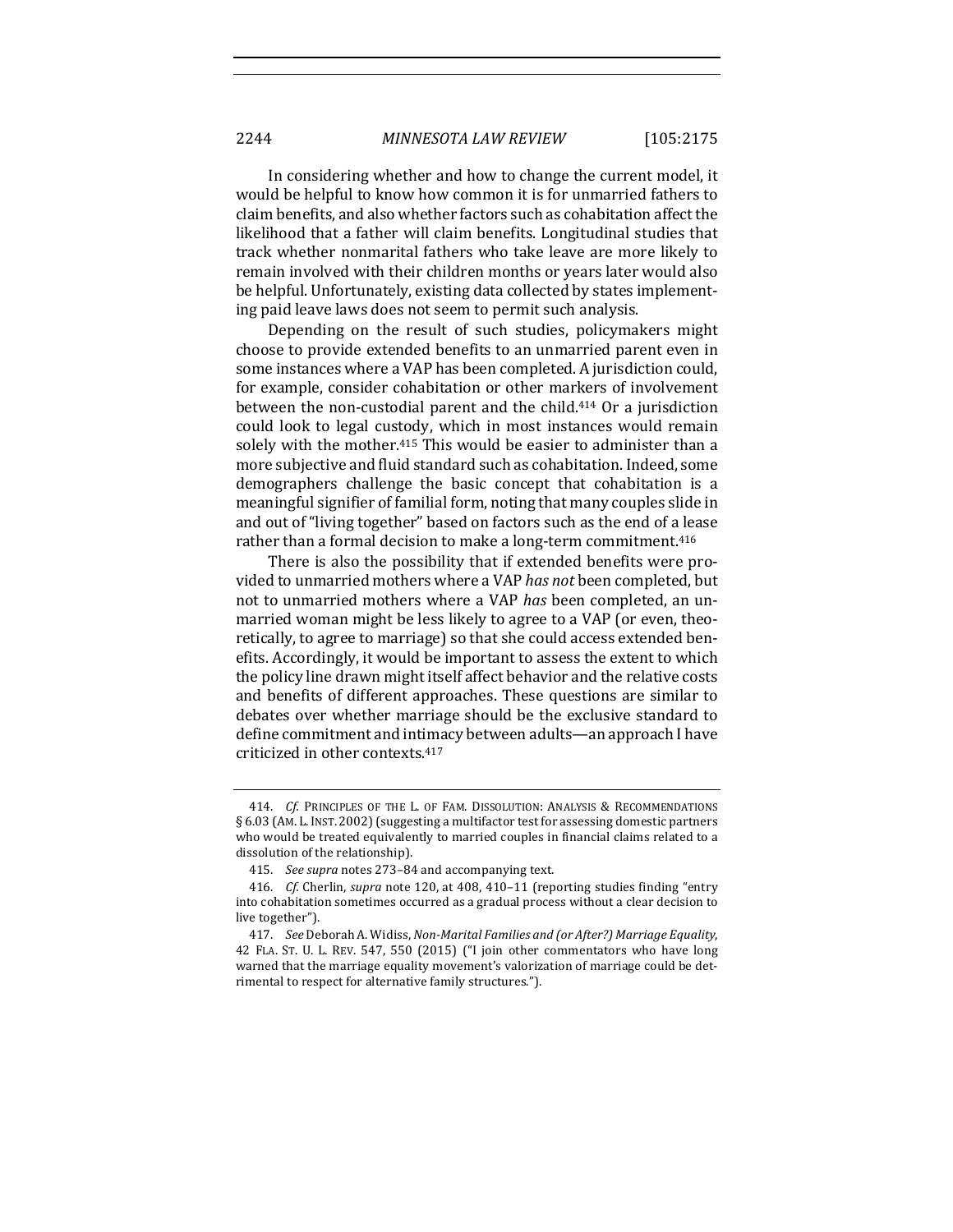There are some other potential concerns with a policy that provides extended benefits to a "sole" parent, however that term is defined. Under my proposal, an unmarried parent who is the primary caregiver for a child could receive extended benefits, but a married parent who likewise is the primary caregiver for a child could not.<sup>418</sup> Some would complain that the policy was unfair to married parents. This could increase political pressure to change the existing structure as it applies to married couples, or other parents who formally share custody, undermining the larger gender equality goals discussed in Section IV.A.

There is also a risk that extending benefits for sole parents could spur employment discrimination against them or, even more troublingly, against women whom employers think might be likely to become sole parents. Even though this would often be illegal, employees who were forced out of a job might not seek legal recourse. Additionally, as noted in Section II.A, although most of the state laws provide both benefits and leave rights, others are just a benefit stream. In such states, employees will only have a right to job-protected leave if they qualify under the FMLA or a state analog, or under an employer's own policies. The FMLA provides just twelve weeks of leave to care for a new baby,<sup>419</sup> and it sets a soft norm followed by many employers that are not covered by the FMLA. This means that even if sole parents could access an extended period of benefits, many would risk losing their jobs if they took off more than twelve weeks. Such policies also set an expectation that three months is the "right" amount of time to take off with a new baby. Workers may be reluctant to take more time, even if they would be nominally eligible to do so, fearing that this would have negative repercussions at work.

Again, future empirical work would be helpful to assess the extent to which such policies would encourage discrimination, as well as to discern sole parents' stated preferences. It is possible that some would welcome the opportunity to receive benefits for a longer period of time, even if they would have to look for a new job when the benefits ran out. This might be particularly true for sole parents who are living far from extended family. And while doubling the available bonding leave in some states would result in a relatively lengthy leave by

<sup>418.</sup> It might be appropriate to consider extensions in a slightly broader range of circumstances, such as where a married parent has been granted sole custody under a domestic violence protective order, or if a spouse is seriously ill, disabled, incarcerated, or serving overseas in the military. Again, this kind of modification is common in countries that designate leave and benefits to individual parents.

<sup>419.</sup> *See* 29 U.S.C. § 2612(a)(1).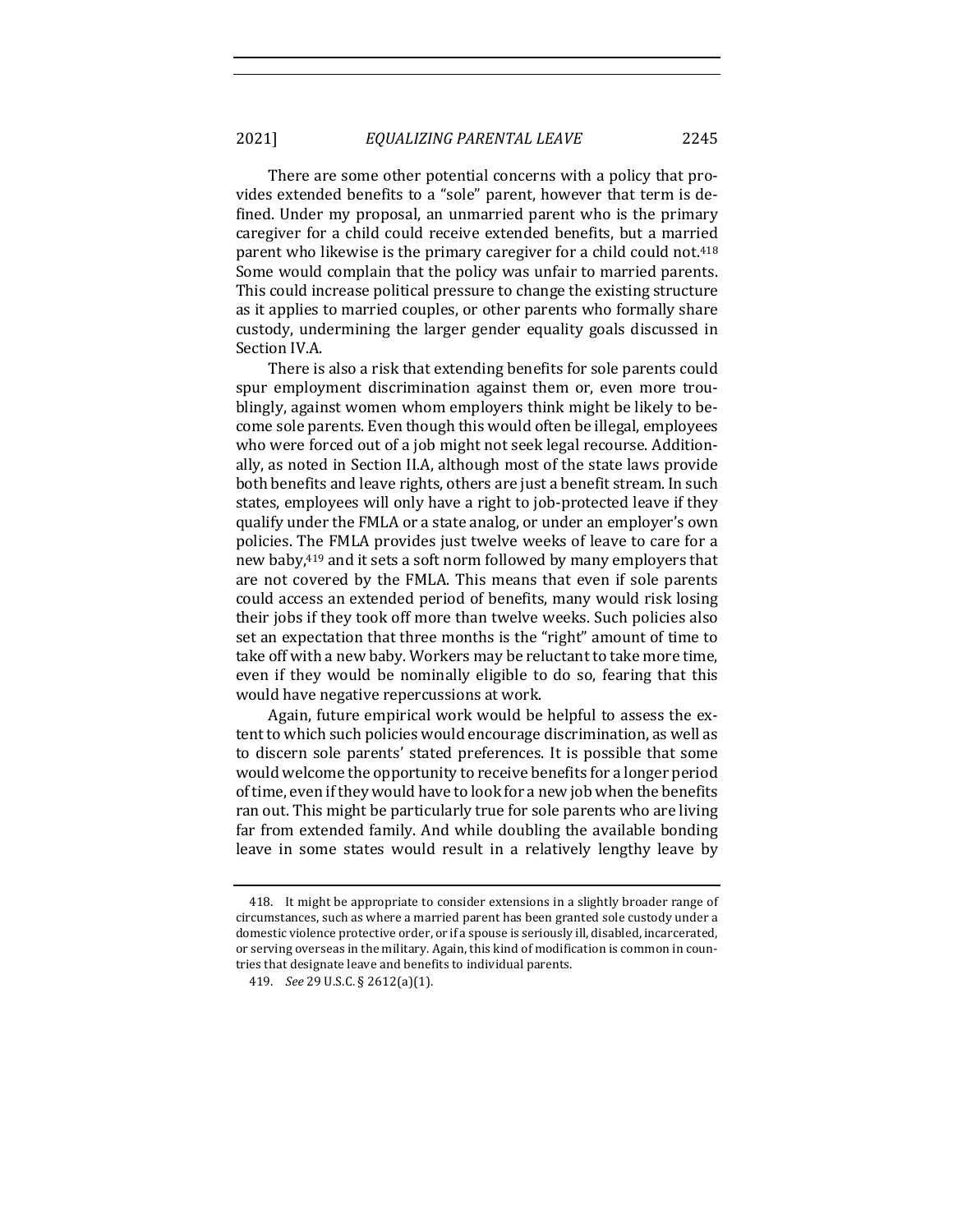American standards, it is not necessarily excessive. As discussed above, new mothers in economically developed countries receive, on average, over a year of paid leave, <sup>420</sup> and medical experts recommend breastfeeding a child for at least six months.<sup>421</sup> Indeed, a growing number of American companies, particularly in the technology sector, are providing five or more months of leave to birth mothers.<sup>422</sup>

## C. ELIGIBILITY FOR EXTENDED OR CHOSEN FAMILY

A different potential solution to address the inequities faced by single parents would be to broaden the range of adults eligible to take leave to care for a new child. As discussed in Part I, a relatively large number of unmarried parents of young children live with one or both of their own parents. Even if they do not live with extended family, many single parents rely heavily on grandparents or other extended family to provide childcare. Indeed, the focus on "parenting" solely by nuclear parents has been criticized as a White, middle class conception of family, misaligned in particular with African American families, but also Hispanic and Asian families.<sup>423</sup> Single parents also may be especially likely to rely on close friends to play a parental role. The concept of "chosen" family originally referred primarily to support networks within the LGBT community, $424$  but many children enjoy family-like relationships with non-relatives.

<sup>420.</sup> *See* ORG. FOR ECON. CO-OPERATION & DEV., *supra* note 339, at 3 (finding that OECD member countries offer mothers an average of 53.9 weeks of paid leave).

<sup>421.</sup> *See* CTRS. FOR DISEASE CONTROL & PREVENTION, BREASTFEEDING REPORT CARD: UNITED STATES, 2020, at 1 (2020), https://www.cdc.gov/breastfeeding/pdf/2020 -Breastfeeding-Report-Card-H.pdf [https://perma.cc/DH2R-RX8V] ("The American Academy of Pediatrics recommends infants are exclusively breastfed for about the first 6 months.").

<sup>422.</sup> See, e.g., Kristen Lotze, 10 Tech Companies with Generous Parental Leave Poli*cies*, TECHREPUBLIC (Feb. 15, 2019, 7:19 AM), https://www.techrepublic.com/article/ 10-tech-companies-with-generous-parental-leave-benefits [https://perma.cc/8BTK -J6KG] (identifying several companies that provide birth mothers at least twenty weeks of paid leave).

<sup>423.</sup> See Jessica Dixon Weaver, Grandma in the White House: Legal Support for In*tergenerational Caregiving*, 43 SETON HALL L. REV. 1, 23-24 (2013) ("In the United States, 25% of Asians, 23% of African Americans, and 22% of Hispanics live in multigenerational homes, in contrast to 13% of whites.").

<sup>424.</sup> *See generally* KATH WESTON, FAMILIES WE CHOOSE: LESBIANS, GAYS, KINSHIP  $(1991)$  (describing how many gay men and lesbians establish "chosen" families, incorporating friends, lovers, and children, often without formal legal recognition). "Gay or chosen families might incorporate friends, lovers, or children, in any combination." *Id.* at 27; see also Nancy J. Knauer, *LGBT Older Adults, Chosen Family, and Caregiving*, 31 J.L. & RELIGION 150, 158-59 (2016) (emphasizing the central role that chosen families play in providing care for older LGBT adults).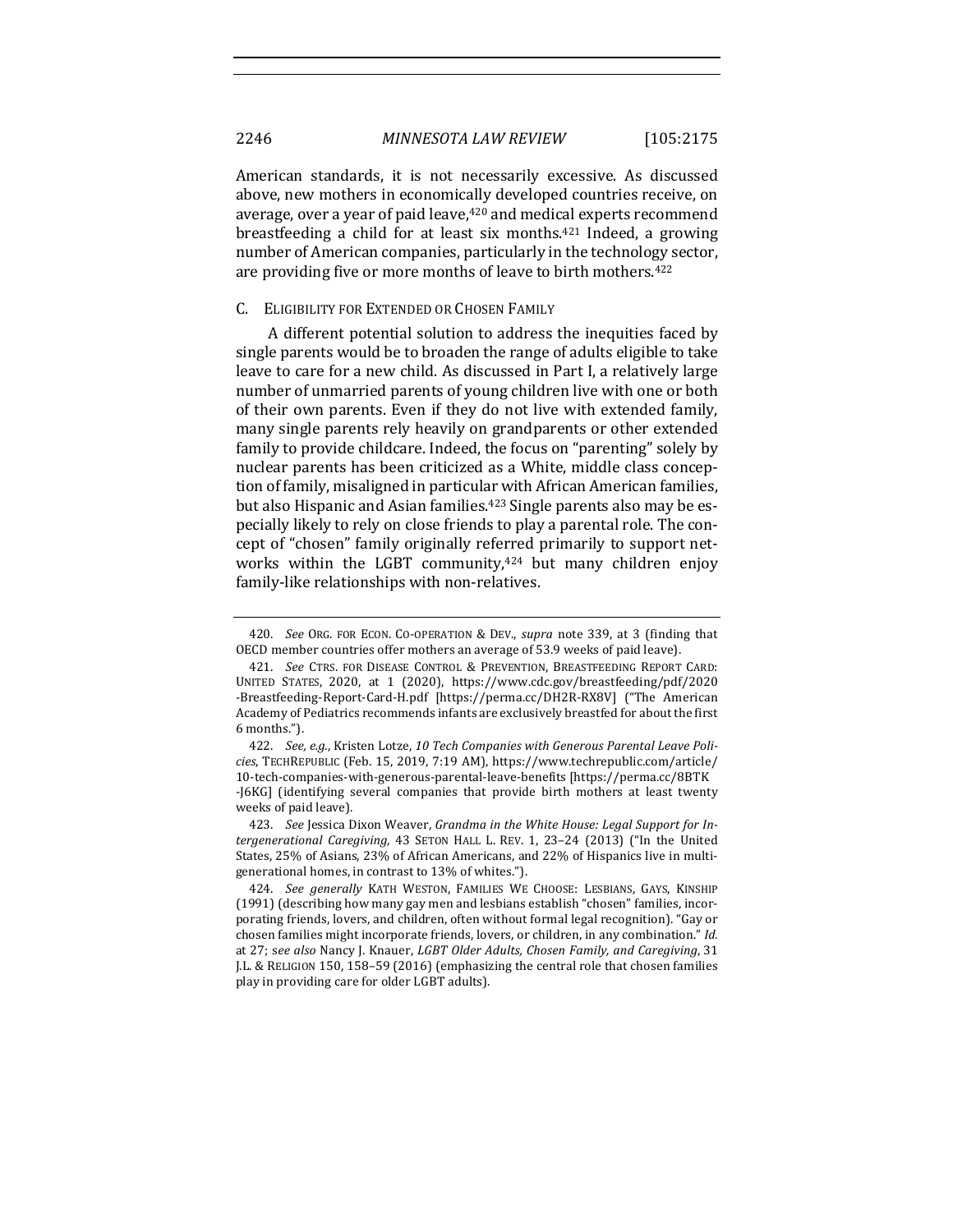The state laws providing benefits and leave for new parents embed parental leave rights in a broader "family and medical leave" framework. Although only "parents" are eligible to take time off to care for a new "son" or "daughter," the family care provisions—which allow employees to take time off to care for family members with a serious health condition—are more expansive.<sup>425</sup> All of the existing laws permit grandparents to take leave to care for grandchildren, and they also generally permit employees to take time off to care for siblings, spouses, domestic partners, and in-laws.<sup>426</sup> Some of the more recently enacted laws go further, allowing an employee to care for any other person "related by blood" or with whom the employee has a "close association  $\ldots$  equivalent of a family relationship." $427$  These provisions could be amended to allow the same broad range of extended and chosen family to care for a newly-born, newly-adopted, or newly-fostered child.<sup>428</sup> Even more radically, the statutes could be modified to allow at least sole parents to simply designate an additional adult—family or not—to claim benefits.<sup>429</sup>

Statutory language already potentially authorizes a much broader class of potential claimants for bonding leave, in that existing laws extend coverage to individuals who serve *in loco parentis* to a new child.<sup>430</sup> As described above, the federal agency that is charged with implementing the FMLA has interpreted this language to include

427. *See* A BETTER BALANCE, *supra* note 168, at 4–5 (describing applicable provisions in New Jersey, Connecticut, Oregon, and Colorado's laws).

428. In states where the relevant policy provides benefits but not leave, a familial caregiver would only be able to access leave under the FMLA if they could meet the *in loco parentis* standard, suggesting additional legislative reform would be helpful.

429. *Cf.* Laura A. Rosenbury, *Friends with Benefits?*, 106 MICH. L. REV. 189, 221-22 (2007) (suggesting legal reforms based on programs in Canada and France which "provide friends with state recognition and benefits if their relationships sufficiently mirror traditional definitions of family"). This, however, might raise concerns about potential abuse, to the extent that it would be considered improper to use statesupported benefits to compensate a non-familial caregiver who might otherwise receive pay directly from the parent for care.

430. *See* Appendix (providing statutory language for state and federal leave programs).

<sup>425.</sup> *See* A BETTER BALANCE, *supra* note 168, at 1 (listing nine states, and D.C., where employees can use paid leave "to care for a family member with a serious health condition").

<sup>426.</sup> *See id.* at 4-5 (detailing which family members are covered by the family leave provisions). The FMLA's military caregiver provisions also include an expansive definition of "next of kin" who can provide care. See 29 U.S.C. § 2611(17) ("'[N]ext of kin', used with respect to an individual, means the nearest blood relative of that individual."); 29 C.F.R. § 827.127(d)(3) (2021) (providing a prioritized list of relations and rules for determining "next of kin" who may take such leave).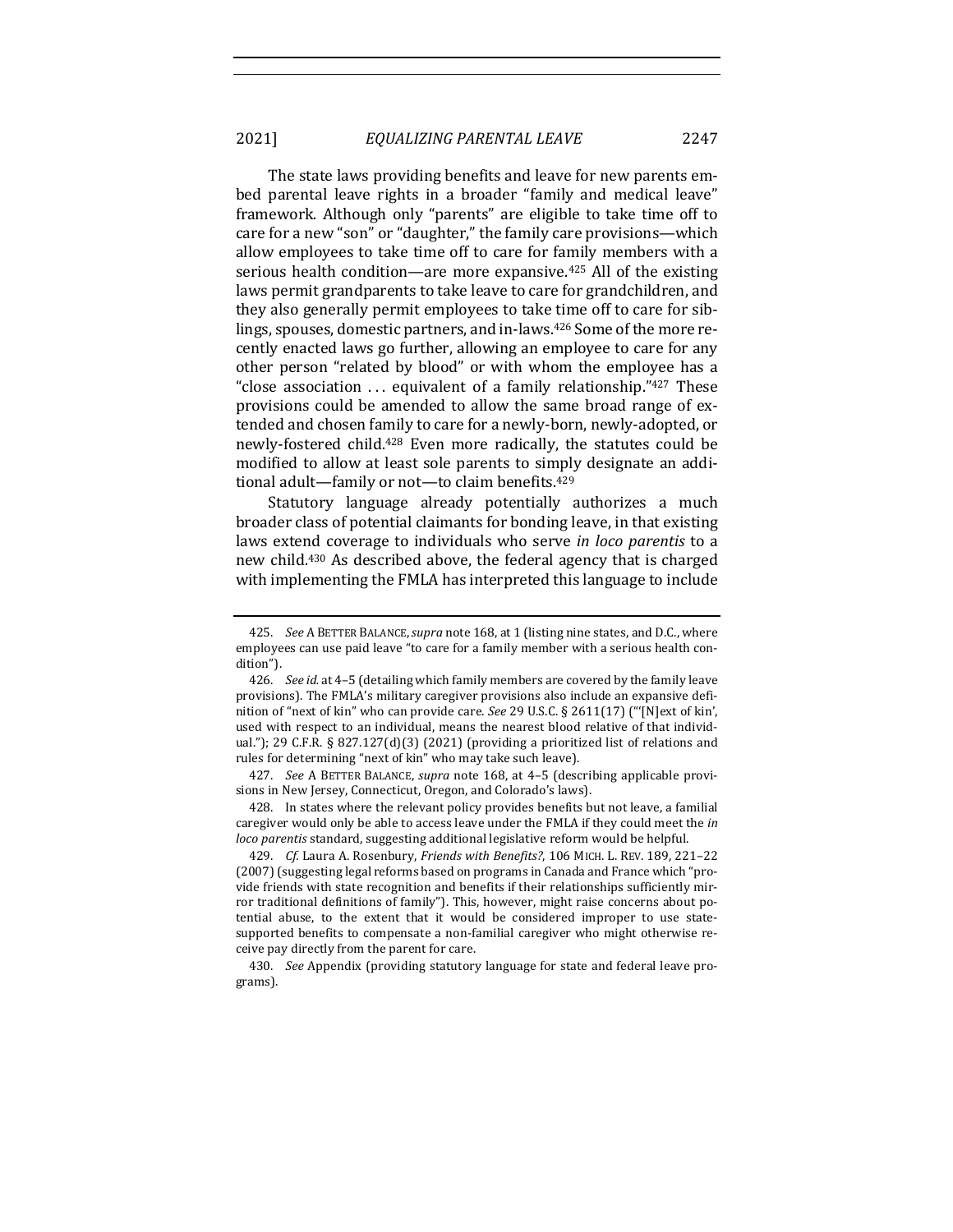individuals who intend to provide day-to-day care to a new child, even if the child is also living with a legally-recognized birth or adoptive parent.<sup>431</sup> This interpretation is not binding on state agencies implementing state statutes with similar language. However, state laws are often interpreted consistently with federal laws on which they are modeled, $432$  and, certainly, this interpretation is within the general ambit of what the *in loco parentis* standard could encompass.

To make this an effective solution for sole parents (and others relying on non-legal parents to provide parent-like care), agencies administering paid leave laws would need to modify existing requirements relating to documentation. As detailed in the Appendix, to claim bonding benefits, an individual generally needs to provide a birth certificate, VAP, or papers relating to an adoption or foster placement. Although the relevant statutes authorize persons serving *in loco parentis* to claim benefits, the claim forms in most states do not invite documentation to show that such relationships exist. Similarly, the websites, handbooks, and other materials developed by agencies generally make clear that bonding benefits can be claimed by biological, adoptive, and foster parents. They typically do not suggest that informal parent-like relationships could be sufficient.<sup>433</sup> Thus, not only would parental leave claim forms need to be revised, but public education campaigns would be essential to raise awareness of this possibility. 

Changing the statutory standard to explicitly authorize a broader range of family members eligible to receive benefits to bond with a new child, or clarifying that adults playing a parental role can claim benefits under the existing *in loco parentis* standard, has some potential downsides. Some employers would likely fear that "loosening" standards would invite abuse. This could spur political opposition to any amendment or new law adopting these provisions. It could also mean that employers might seek to challenge individual employees' efforts to claim benefits. Courts might be unwilling to defer to agency interpretations suggesting an intention to provide care is sufficient to meet the *in loco parentis* standard, and it might be difficult for a nonparent to prove that she or he has *already* played a "parental" role for

<sup>431.</sup> *See supra* notes 300–04 and accompanying text.

<sup>432.</sup> *See, e.g.*, Scott Dodson, The Gravitational Force of Federal Law, 164 U. PA. L. REV. 703, 721-24 (2016) (providing numerous examples of how "state judicial interpretations of state [employment discrimination] statutes have tended to track federal interpretations of the federal statutes").

<sup>433.</sup> *See, e.g.*, OFF. OF PAID FAM. LEAVE, D.C. DEP'T OF EMP. SERVS., EMPLOYEE HANDBOOK: DC PAID FAMILY LEAVE 9 (2020) (permitting parental leave benefits if "your child was born or  $\dots$  a child was placed with you within the past year").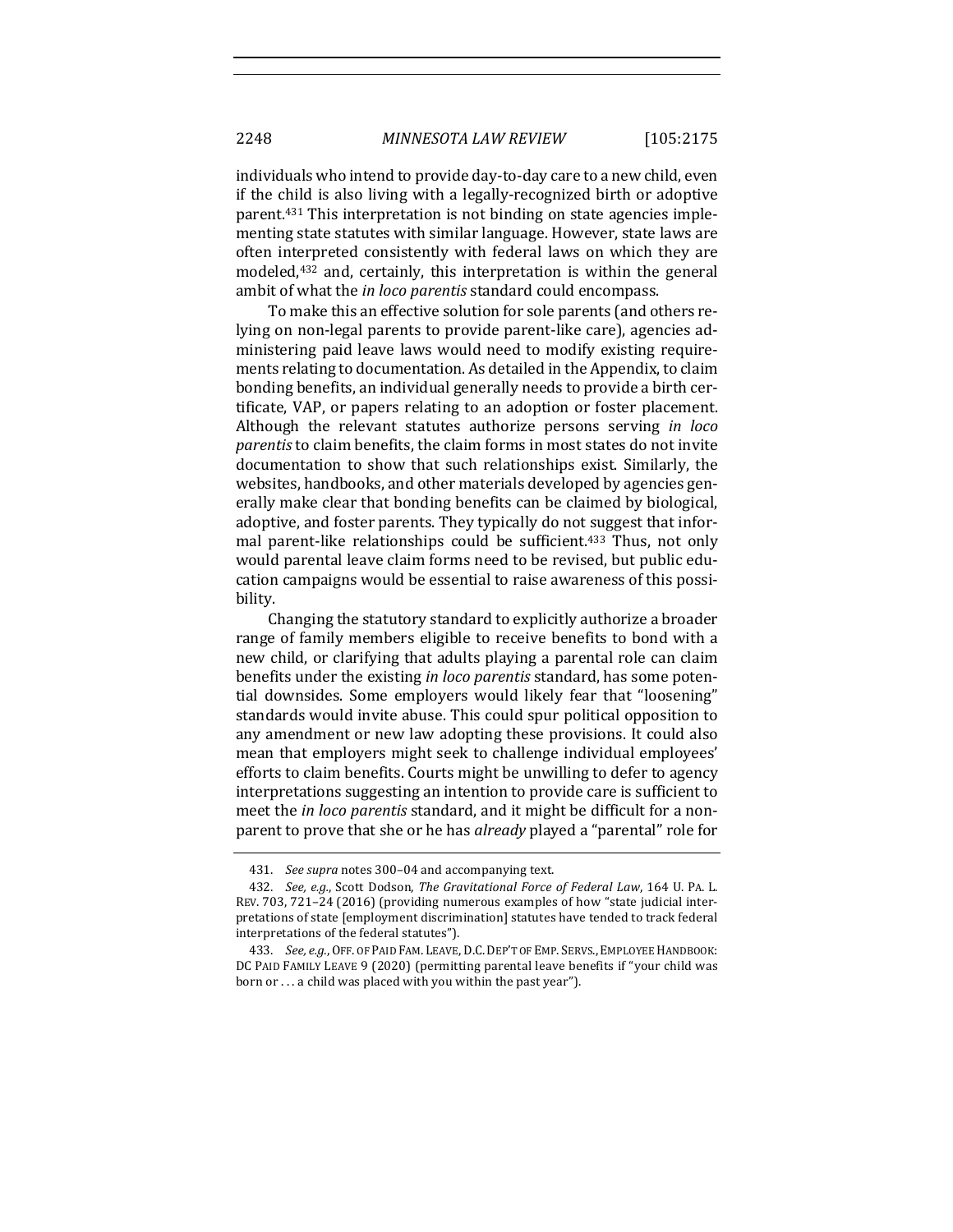a newborn or newly-adopted or newly-fostered baby. The whole point of parental leave is to allow workers to take time off work to develop this kind of close relationship. Moreover, litigation is always expensive and time-consuming, and a lack of clarity would likely deter potential claims. These concerns would be somewhat less likely if states were to explicitly expand the range of family members who can claim benefits, rather than rely on the *in loco parentis* language.

Additionally, while these solutions would certainly provide important support to many single parents, they are not specifically calibrated to the inequities that have animated this Article. Grandparents and other extended family members frequently provide care not only for children of single parents, but also for children of married parents.<sup>434</sup> If the list of potentially eligible claimants of bonding leave were expanded, it is likely that grandparents or other extended family might claim benefits even where there were already two legally-recognized custodial parents eligible for benefits.<sup>435</sup> This could provide welcome support for many families, especially those living in multigenerational households. However, it might have the unintended effect of undermining the sex-equalizing objectives described in Section IV.A, as it is possible that fathers would be less likely to claim benefits if other family members could receive paid time off while providing this care. It might also increase costs on the laws more generally.

A related approach, which might better balance these competing priorities, would be to combine the proposals from Sections IV.B and IV.C and make the broader range of family caregivers eligible for benefits *only* in cases in which there is a "sole" parent, however defined. Any such reforms, however, should not narrow or replace the *in loco parentis* standard that is already included in these laws; that provision can be particularly essential for same-sex couples jointly raising a child if they are unable to afford to secure a second-parent adoption or are waiting for such an adoption to be finalized.

### D. SEPARATE MEDICAL BENEFITS FROM BONDING BENEFITS

A third possible strategy to provide support to many (but not all) single parents would be structuring comprehensive family and

<sup>434.</sup> *See* LAUGHLIN, *supra* note 138, at 3 tbl.2 (reporting that grandparents provided care for about 30% of preschoolers with married parents, 37% of children of separated, divorced or widowed parents, and 38% of children of parents who never married).

<sup>435.</sup> Indeed, because stepparents can claim benefits under existing laws, sometimes there could be three or four adults already authorized to claim benefits under the existing structure.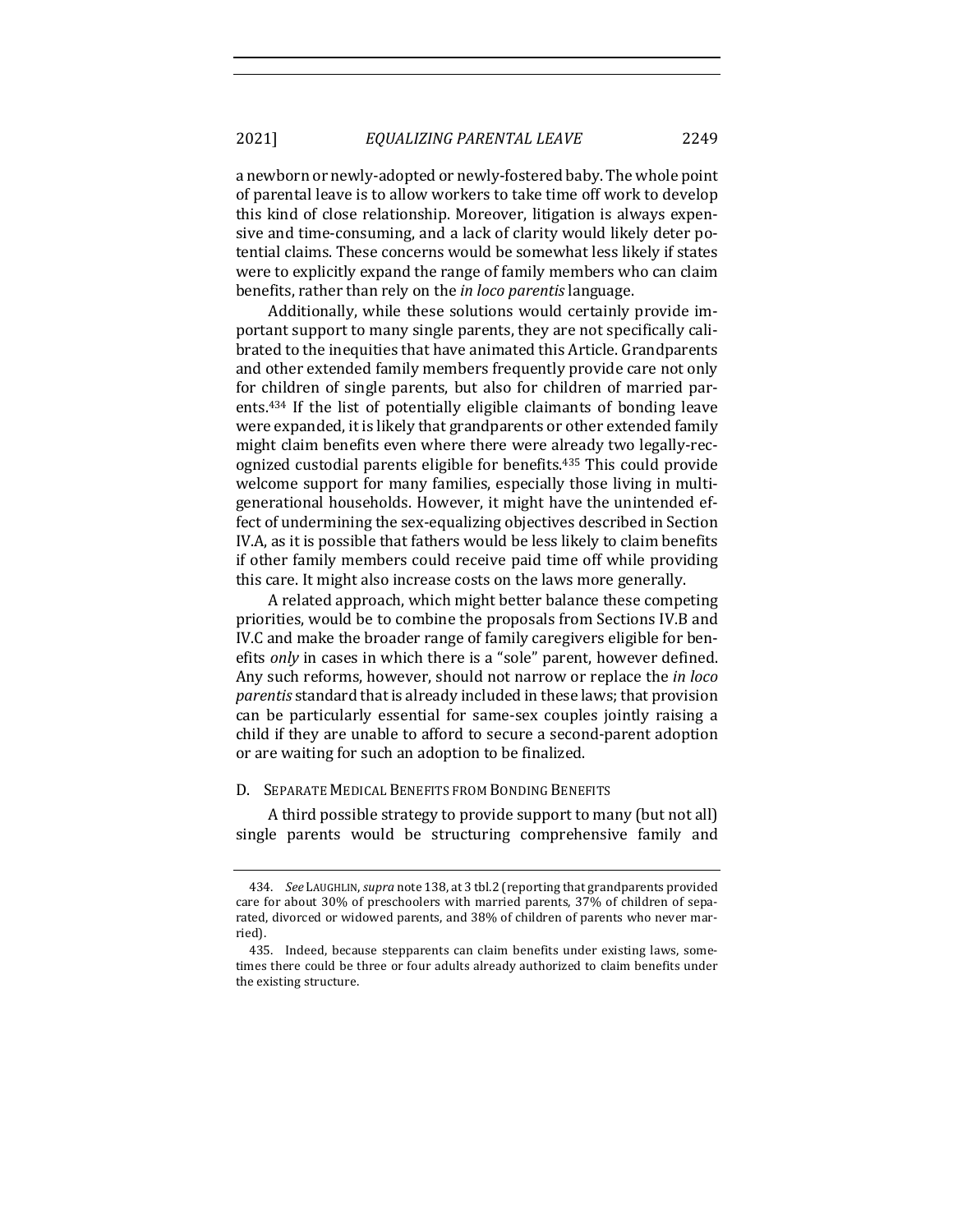medical leave laws to include a cap for medical benefits that is separate from the cap for bonding benefits, rather than subjecting all forms of relevant benefits to a single annual cap. Again, this structure already exists in some state laws.<sup>436</sup>

Debate over this aspect of the statutory benefit structure generally focuses on cost projections and employers' concerns about employees taking excessive amounts of time away from work. However, at root, it implicates foundational questions of sex equality theory and doctrine. As discussed in Section III.A, historically, pregnancy and childbirth received less support than other health conditions from employers. Title VII, as amended by the PDA, prohibits such unequal treatment.<sup>437</sup> Since its enactment, courts and the EEOC have been clear that pregnancy and childbirth should receive at least the same level of support as other health conditions. Likewise, Title VII also mandates that policies designed to support new parents as caregivers be structured in a sex-neutral fashion.<sup>438</sup>

Putting these two equality conceptions together, the EEOC and courts suggest that employers should provide mothers and fathers equal time to bond with a new baby, but birth mothers may receive additional time to recover from the physical effects of childbirth.<sup>439</sup> Many private companies choose to structure their policies for new parents in this way. For example, a recent study of Fortune 500 companies found that the vast majority of companies that offered paid leave provided birth mothers more paid time off than fathers.<sup>440</sup>

The FMLA, by contrast, subjects any and all leave—medical, bonding, and family care—to a single, twelve-week annual cap.<sup>441</sup> Some of the state paid leave laws adopt a similar approach.<sup>442</sup> In

439. *See* text accompanying note 325.

440. *See* Kaufman & Petts, *supra* note 38, at 14 (finding that "76% of [Fortune 500] companies that provide paid parental leave" give mothers "access to longer periods of paid leave").

441. *See* 29 U.S.C. § 2612(a)(1).

442. *See* A BETTER BALANCE, *supra* note 168, at 8 (reporting that Connecticut, Colorado, Oregon, and Washington, D.C., cap annual leave generally at the same number of weeks as the total authorized weeks of bonding leave, although Connecticut and Oregon allow workers with pregnancy- and childbirth-related health needs to receive two

<sup>436.</sup> *Compare, e.g., Bonding Leave for the Birth of a Child, N.Y. ST.: PAID FAM. LEAVE,* https://paidfamilyleave.ny.gov/bonding-leave-birth-child [https://perma.cc/XF8G -AFR4] ("After giving birth, new mothers may be eligible for both short-term disability benefits and Paid Family Leave."), with OFF. OF PAID FAM. LEAVE, *supra* note 433, at 7 (subjecting parental, family, and medical leave benefits to a single eight-week cap). For a discussion of the range of state approaches, see *infra* note 442.

<sup>437.</sup> *See supra* note 315 and accompanying text.

<sup>438.</sup> See supra note 323 and accompanying text.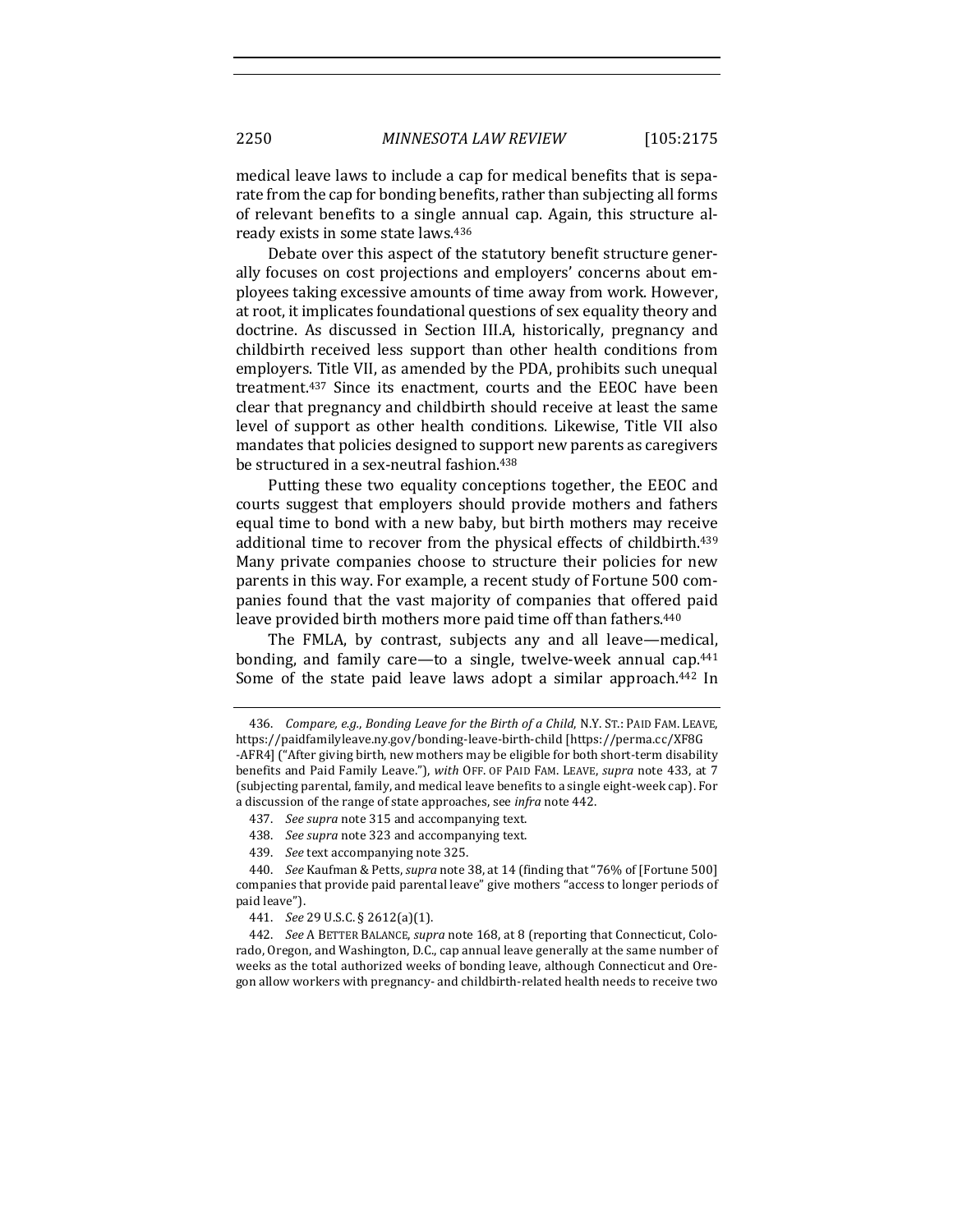practice, this means that a mother who experiences serious pregnancy complications may exhaust most or all of her available leave before the baby is even born. Even if a mother is able to work through her pregnancy (and new legislation requiring pregnancy accommodations may be helpful on this point), the physical effects of childbirth can interfere with a new mother's ability to provide infant care. A caesarean section, for example, is serious abdominal surgery. After a C-section, it can be difficult to walk or carry anything heavy—including a baby for days or weeks.<sup>443</sup> A mother recovering from such surgery is not primarily "bonding" with a new baby; she is healing herself. Indeed, often in that scenario, the father or other second parent will take bonding leave simultaneously with the new mother taking medical leave. 

If maternity leaves are much longer than paternity leaves, this approach could undermine the extent to which the policy can help shift gender norms around caregiving in two-parent (different-sex) families. Such policies would also likely violate Title VII.<sup>444</sup> When properly calibrated to the medical effects of childbirth and pregnancy, however, a tiered plan like this is actually equality *enhancing*. It responds to the physical effects of pregnancy and childbirth and ensures they receive as much support as other physical conditions.

Again, this solution is not calibrated to the particular inequities that animated this Article, as married or partnered birth mothers would likewise be eligible for extended medical benefits. But as a practical matter, it would provide a significant extension of support for a birth mother to take an extended period of time off work, while still receiving income replacement. This is particularly important for single mothers who may not have a co-parent available to provide care. While single mothers would still be eligible for fewer weeks of

additional weeks and Colorado allows such workers to receive four additional weeks). Other states set a cumulative cap that is considerably longer than the authorized period of bonding leave. See id. (reporting Rhode Island, Massachusetts, and New York structure programs in this way). In practice, this generally allows new mothers to take the full period of bonding leave and an additional period of disability leave for health needs related to the pregnancy and childbirth. Finally, some states do not have a cumulative cap at all. See id. (reporting California and New Jersey fall in this category).

<sup>443.</sup> See Going Home After a C-Section, MOUNT SINAI, https://www.mountsinai.org/ health-library/discharge-instructions/going-home-after-a-c-section [https://perma .cc/U73N-6P9X] ("Do not lift anything heavier than your baby for the first 6 to 8 weeks.... Expect to tire easily.... Avoid heavy housecleaning, jogging, most exercises, and any activities that make you breathe hard or strain your muscles. Do not do situps.").

<sup>444.</sup> *See supra* notes 323–25 and accompanying text (discussing the sex-neutrality requirements imposed by Title VII).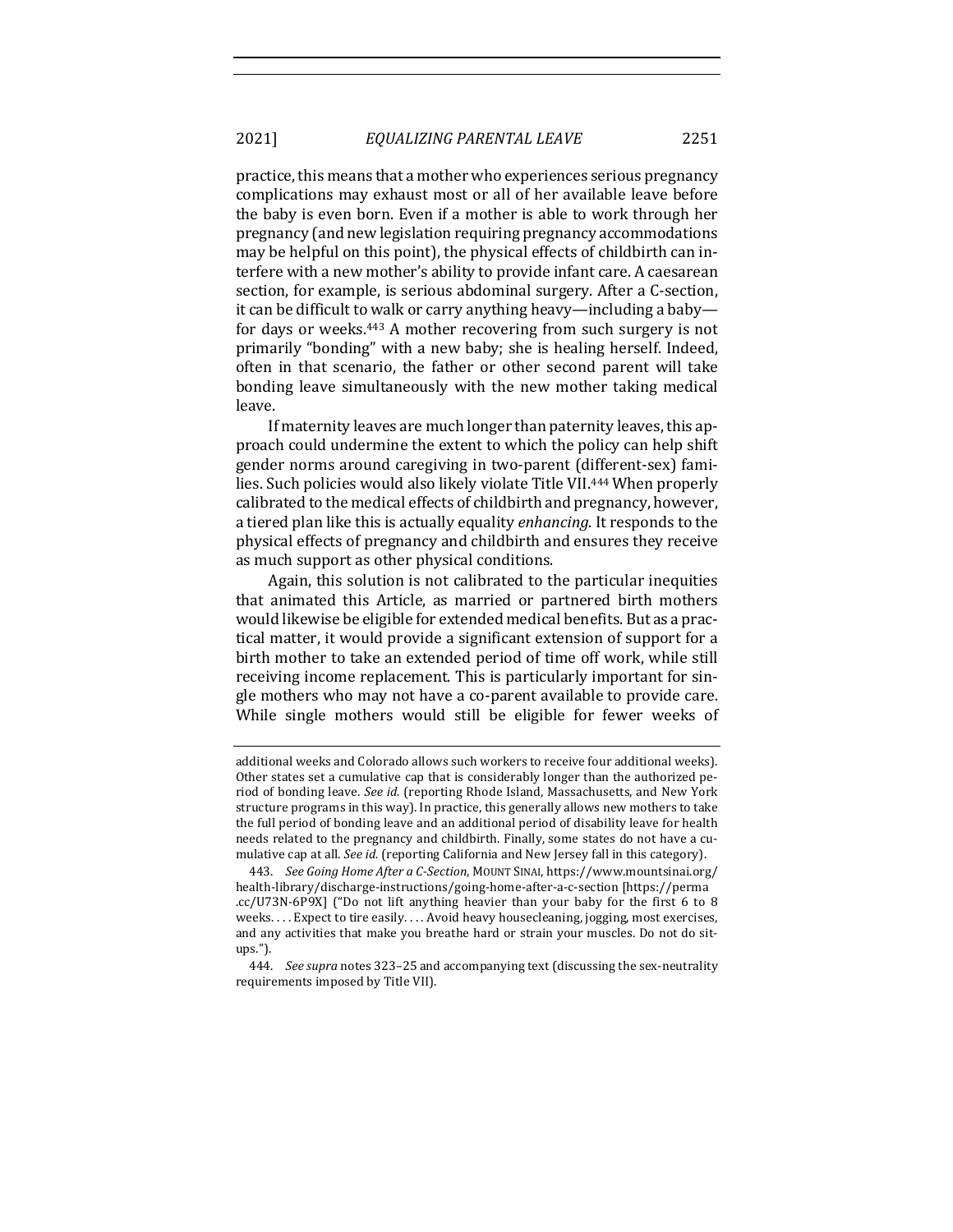benefits than the total benefits available to married couples, this approach helps make sure that new mothers can take paid time off, if necessary, during pregnancy for medical needs and still have benefits available to both heal from the physical effects of childbirth and to care for a newborn child.

### E. ADMINISTRABILITY

It would be relatively easy to implement any of these suggested changes to existing leave laws. As noted above, many countries extend benefits for a sole parent or allow benefits to be claimed by a broader range of family members,<sup>445</sup> and several states provide medical leave that is separate from bonding benefits.<sup>446</sup> Defining a "sole" parent by custody would be straightforward, since marriages, birth certificates, and VAPs are all filed with the state, and other legal actions to secure shared custody also create a legal record. If "sole" parent were defined in a different, more nuanced way, it might be somewhat harder to administer, but workable standards could be developed. Broadening the range of family members who can claim bonding benefits, or clarifying the application of *in loco parentis* standards in this context, could likewise build on existing legal structures.

Allowing extensions for a "sole" parent, or permitting extended or chosen family to claim bonding benefits (especially if this option were limited to families with a sole parent), would not be unduly costly to employers. This is because individual employers of employees on leave do not directly pay the costs of the benefits. Rather, as explained in Section II.A, state parental leave benefits are financed through small payroll taxes. Like other insurance and social welfarebased programs, the tax rate is based on projections of likely use. Implementing the proposed options would presumably increase the overall level of use of the program to some extent. However, it would likely be a relatively small change as compared to the program as a whole. The current tax is generally only a few dollars per employee per week; even if this tax rate had to be raised slightly, it would remain very small.<sup>447</sup> The key here is that the costs are already spread out. Whether or not the tax rate was adjusted, the specific employer of an

<sup>445.</sup> *See supra* notes 403-09 and accompanying text (discussing other countries that allow transfers or extensions of leave benefits in certain circumstances).

<sup>446.</sup> *See supra* note 442.

<sup>447.</sup> *See supra* notes 199–201 and accompanying text (discussing the funding models and financial impact of state leave programs); see also A BETTER BALANCE, supra note 168, at 5-6 (providing tax rates and graduation schemes for state and D.C. paid leave programs).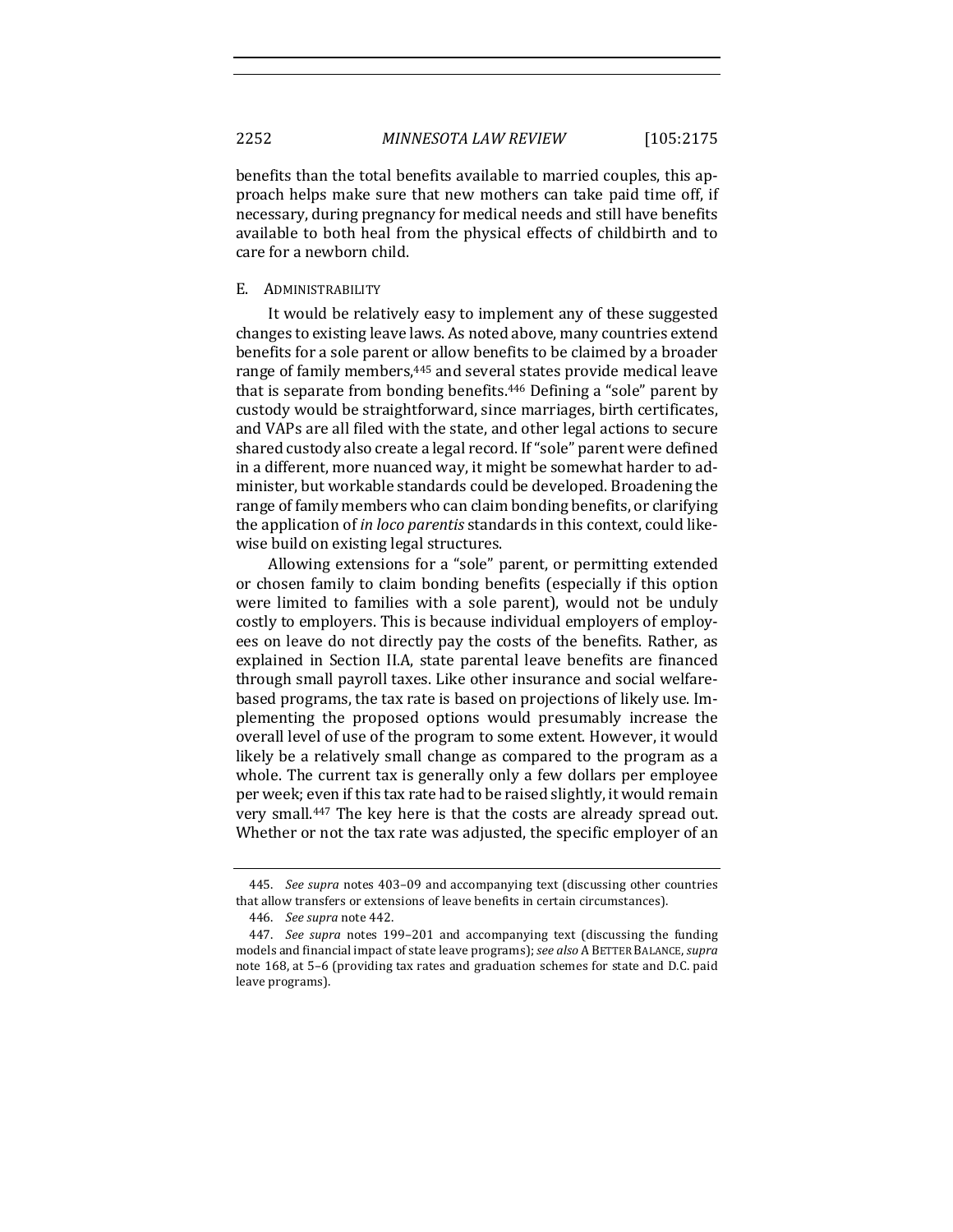employee who received extended benefits would bear only a tiny fraction of additional costs.

As discussed in Section III.A, our constitutional and statutory sex discrimination frameworks generally require treating men and women equally in policies relating to parenting. Accordingly, if jurisdictions were to adopt this proposal, they would need to do so on a sex-neutral basis—i.e., an extension of benefits for a sole parent however defined, rather than an extension for mothers specifically. This structure would almost certainly be permissible under sex discrimination doctrine.<sup>448</sup> Similarly, although a full assessment is beyond the scope of this Article, this proposal would likely be lawful even in jurisdictions that prohibit discrimination on the basis of marital status.<sup>449</sup> Although the policies would indirectly implicate marital status, they would technically turn on legal parenthood, or the custodial or lived relationship with a child, rather than marital status explicitly. The policies would also likely accord with existing constitutional doctrine, which scrutinizes justifications for denying benefits to nonmarital children, since the ultimate effect of these proposed changes would be to treat nonmarital children *more* similarly to marital children.<sup>450</sup> Accordingly, it seems likely that benefit structures could be amended in any of the ways suggested above without violating existing antidiscrimination laws or constitutional standards. 

<sup>448.</sup> Because women are more often sole legal parents and sole custodians, women would be more likely to receive extended benefits. See supra notes 92-94 and accompanying text (discussing nonmarital birth rates), notes  $273-275$  and accompanying text (discussing the default custody laws for nonmarital children). This, however, would be unlikely to be considered unconstitutional sex discrimination, as there would be no evidence of discriminatory intent. *Cf.* Washington v. Davis, 426 U.S. 229, 247-48 (1976) (holding disparate impact claims are generally not cognizable under the equal protection clause). It would also probably be permissible under Title VII. Under that statute, it might cause a prima facie case of disparate impact, but employers could probably show that the policy was job-related and a business necessity based on benefits such as reduced turnover or medical costs. But cf. Trina Jones, Single and Childfree! *Reassessing Parental and Marital Status Discrimination*, 46 ARIZ. ST. L.J. 1253, 1299 (2014) (noting that "courts and legislatures have not addressed the question of whether the dissimilar treatment of [single persons without children] constitutes unlawful discrimination").

<sup>449.</sup> *See* sources cited *supra* note 358 (identifying state laws that prohibit discrimination on the basis of marital status in employment).

<sup>450.</sup> *See supra* note 354 and accompanying text (discussing a series of cases in which the Supreme Court held that nonmarital children could not be categorically denied benefits).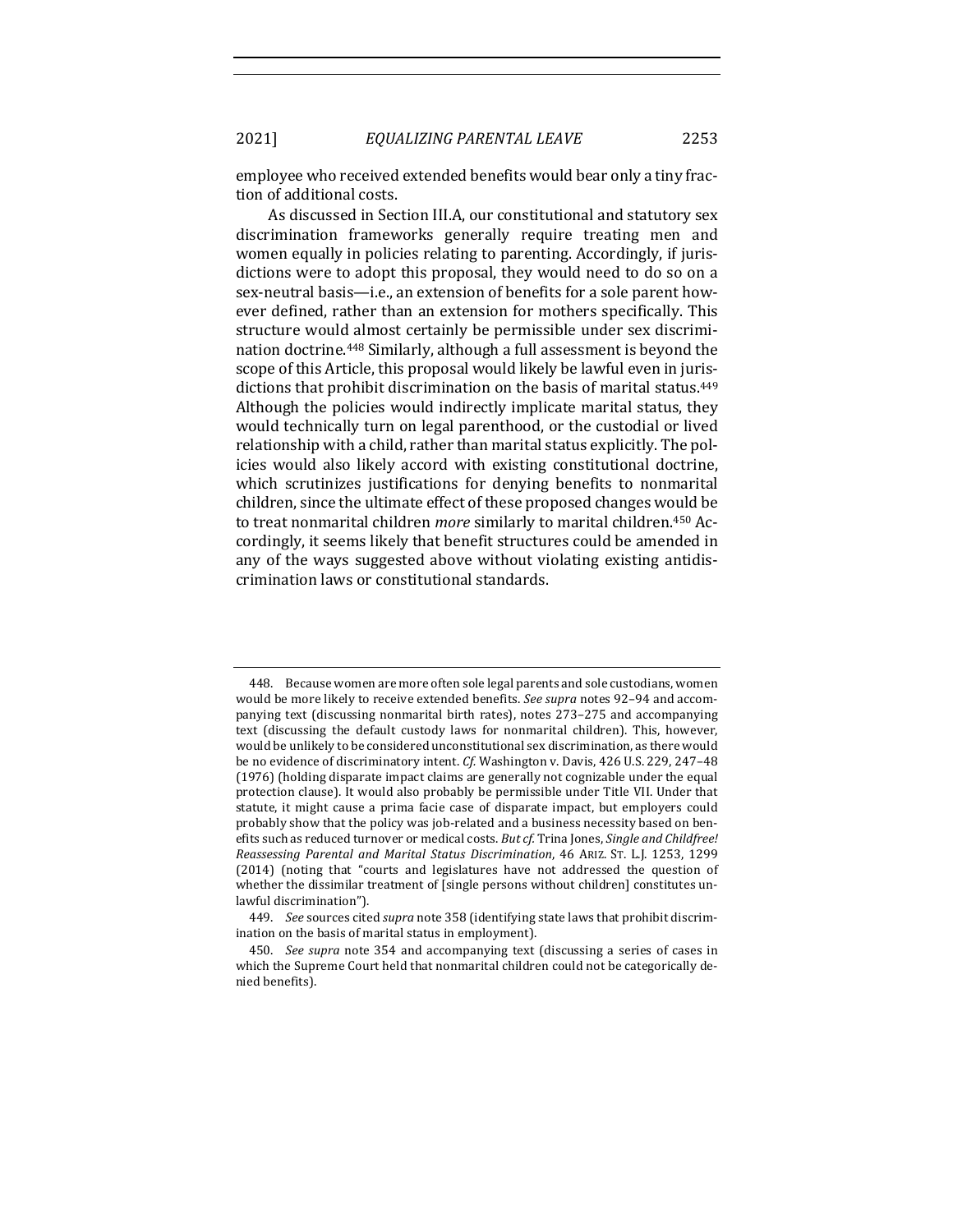#### CONCLUSION

The needs of a newborn child do not differ based on the marital status of her parents. But the calculation that goes into meeting those needs varies based on family structure. There is a large and growing "marriage gap" in this country, and nonmarital families are already disadvantaged on a variety of measures. Paid leave laws, while offering a marked improvement over the preexisting baseline of *no* paid leave, exacerbate inequalities, as single-parent families can claim only half as much support as two-parent families. This means nonmarital children, and the adults who care for them, are disadvantaged from the very first weeks of life.

There are some relatively easy fixes for this problem. As in other countries that allocate benefits to individual parents, sole parents should be able to claim extended benefits or benefits should be available to a broader range of extended or chosen family. Separating medical benefits from bonding benefits could also help alleviate the inequity. Without such reforms, single parents, who are disproportionately poor and working-class women of color, will continue to be shortchanged by policies ostensibly designed to advance women's equality.

## APPENDIX

STATUTORY DEFINITIONS IN FEDERAL AND STATE PAID LEAVE LAWS AND SPECIFIED DOCUMENTATION TO ESTABLISH PARENTAL STATUS

Although statutory definitions of persons eligible to take parental leave generally include persons serving in loco parentis to a child, the admin*istrative materials that implement these laws often do not invite applicants to provide documentation that would establish that the requisite relationship* exists, meaning potential claimants are unlikely to realize *they might be eligible for leave.*

| <b>Jurisdiction</b>                                    | <b>Statutory Definitions</b>                                                                                                                                                                                                                 | <b>Administrative Materials</b>                                                                                                                                                                                                 |
|--------------------------------------------------------|----------------------------------------------------------------------------------------------------------------------------------------------------------------------------------------------------------------------------------------------|---------------------------------------------------------------------------------------------------------------------------------------------------------------------------------------------------------------------------------|
| United States, Fed-<br>eral Employee Paid<br>Leave Act | Provides paid leave because of<br>the "birth of a son or daughter"<br>and defines "son or daughter" as<br>"a biological, adopted, or foster<br>child, a stepchild, a legal ward, or<br>a child of a person standing in<br>loco parentis."451 | Regulations specify that an<br>agency may request "appropriate"<br>documentation" that "include[s],<br>but is not limited to, a birth certif-<br>icate or documentation from an<br>adoption or<br>foster<br>care<br>agency."452 |

<sup>451.</sup> 5 U.S.C. §§ 6381(6), 6382(a)(1)(A).

<sup>452. 5</sup> C.F.R. § 630.1703(h) (2021); see also Types of Supporting Documentation for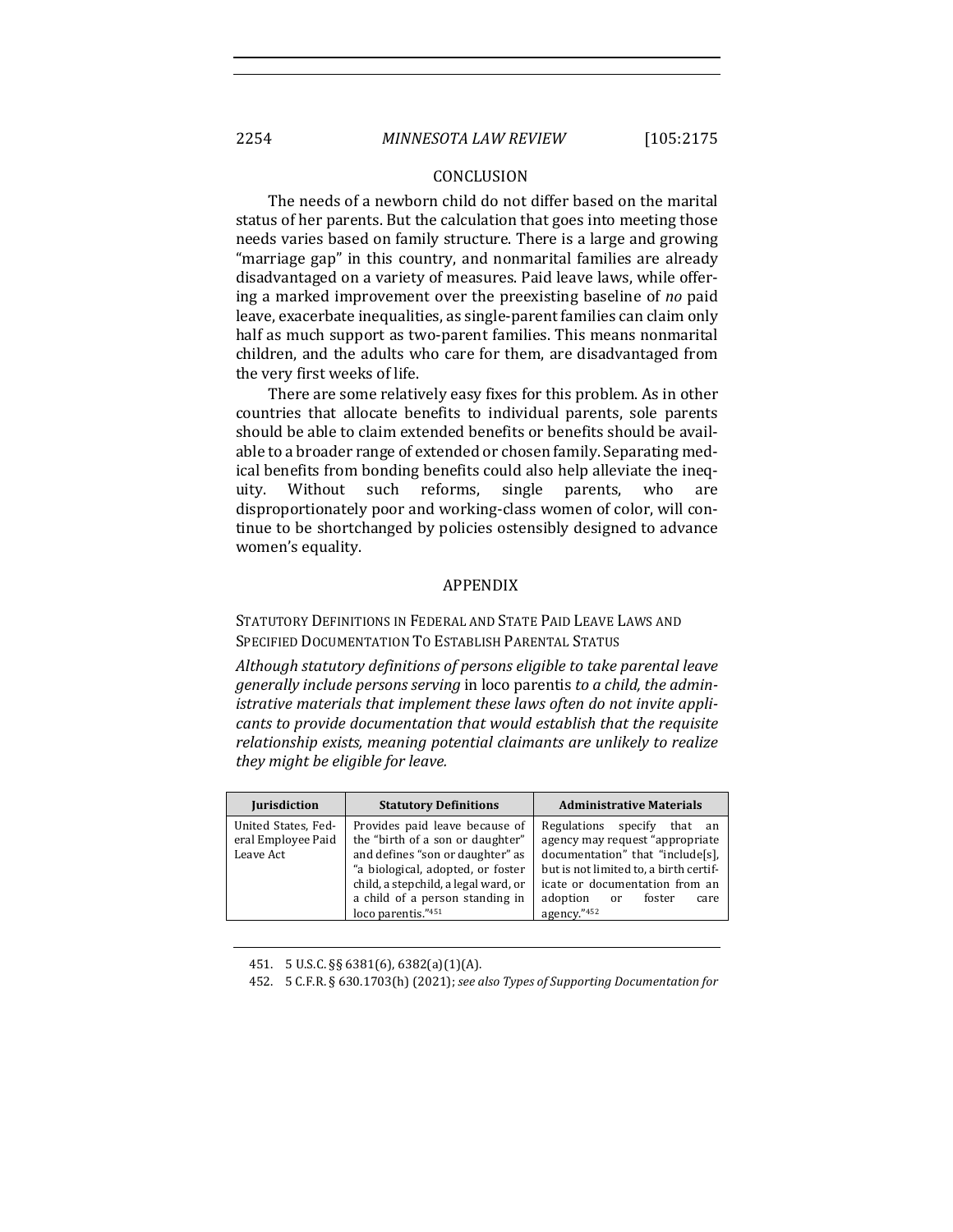| California    | "Child" defined as "a biological,<br>adopted, or foster son or daugh-<br>ter, a stepson or stepdaughter, a<br>legal ward, a son or daughter of<br>a [legally registered] domestic<br>partner, or the person to whom<br>the employee stands in loco<br>parentis."453 | Claim form requires submission<br>of child's birth certificate, decla-<br>ration of paternity, adoptive<br>placement agreement, independ-<br>ent adoption placement agree-<br>ment, foster care placement rec-<br><sub>or</sub><br>unspecified "other"<br>ord.<br>documents. <sup>454</sup>                                                                                                                                                                                                                                  |
|---------------|---------------------------------------------------------------------------------------------------------------------------------------------------------------------------------------------------------------------------------------------------------------------|------------------------------------------------------------------------------------------------------------------------------------------------------------------------------------------------------------------------------------------------------------------------------------------------------------------------------------------------------------------------------------------------------------------------------------------------------------------------------------------------------------------------------|
| Massachusetts | "Child" defined as "a biological,<br>adopted or foster child, a step-<br>child or legal ward, [or] a child to<br>whom the covered individual<br>stands in loco parentis."455                                                                                        | Claims for biological children re-<br>quire submission of a child's birth<br>certificate or a statement from<br>the birth hospital or health care<br>provider of the birth-giving par-<br>ent or child stating the child's<br>birth date. Parents of adopted or<br>fostered children must submit a<br>certificate from<br>the<br>child's<br>healthcare provider, adoption or<br>foster care agency, or Depart-<br>ment of Children and Families<br>confirming the child's placement<br>and date of placement. <sup>456</sup> |
| New Jersey    | "Child" defined as "a biological,<br>adopted, foster child, or re-<br>source family child, stepchild, le-<br>gal ward."457                                                                                                                                          | Claim form does not specify rele-<br>vant documents that must be sub-<br>mitted, but statutory language<br>suggests legal parenthood rules<br>would apply. <sup>458</sup>                                                                                                                                                                                                                                                                                                                                                    |
| New York      | "Child" defined as "a biological,<br>adopted, or foster son or daugh-<br>ter, a stepson or stepdaughter, a<br>legal ward, a son or daughter of<br>a domestic partner, or the                                                                                        | Claim form requires: birth moth-<br>ers to submit birth certificate or<br>certification by health care pro-<br>vider; second parent to submit<br>birth certificate naming party as<br>second parent, VAP, or court or-<br>der of filiation, or birth certificate                                                                                                                                                                                                                                                             |

Use of Paid Parental Leave, U.S. DEP'T COM., https://www.commerce.gov/sites/default/ files/2020-09/Types%20of%20Supporting%20Documentation%20for%20the% 20Use%20of%20Paid%20Parental%20Leave.pdf [https://perma.cc/4DXG-3ESN] (expanding on relevant documentation related to births, adoptions, or foster care, but not referencing any documentation related to establishing an *in loco parentis* or guardianship relationship).

453. CAL. UNEMP. INS. CODE § 3302(c) (West 2021).

454. EMP. DEV. DEP'T, CAL. LAB. & WORKFORCE DEV. AGENCY, CLAIM FOR PAID FAMILY LEAVE (PFL) BENEFITS 8 (2020) (providing a sample of EDD Form DE 2501F Rev. 5; claims must be submitted electronically or on EDD original forms).

455. MASS. GEN. LAWS ch. 175M, § 1 (2021).

456. *Documents Needed To Complete Your Paid Family and Medical Leave (PFML) Application*, MASS.GOV, https://www.mass.gov/info-details/documents-needed-to -complete-your-paid-family-and-medical-leave-pfml-application [https://perma.cc/ 4YBR-8PT8].

457. N.J. STAT. ANN. § 34:11B-3(a) (West 2021).

458. DIV. OF TEMP. DISABILITY & FAM. LEAVE INS., N.J. DIV. OF LAB. & WORKFORCE DEV., FL-1: NEW JERSEY FAMILY LEAVE BENEFITS APPLICATION (2020).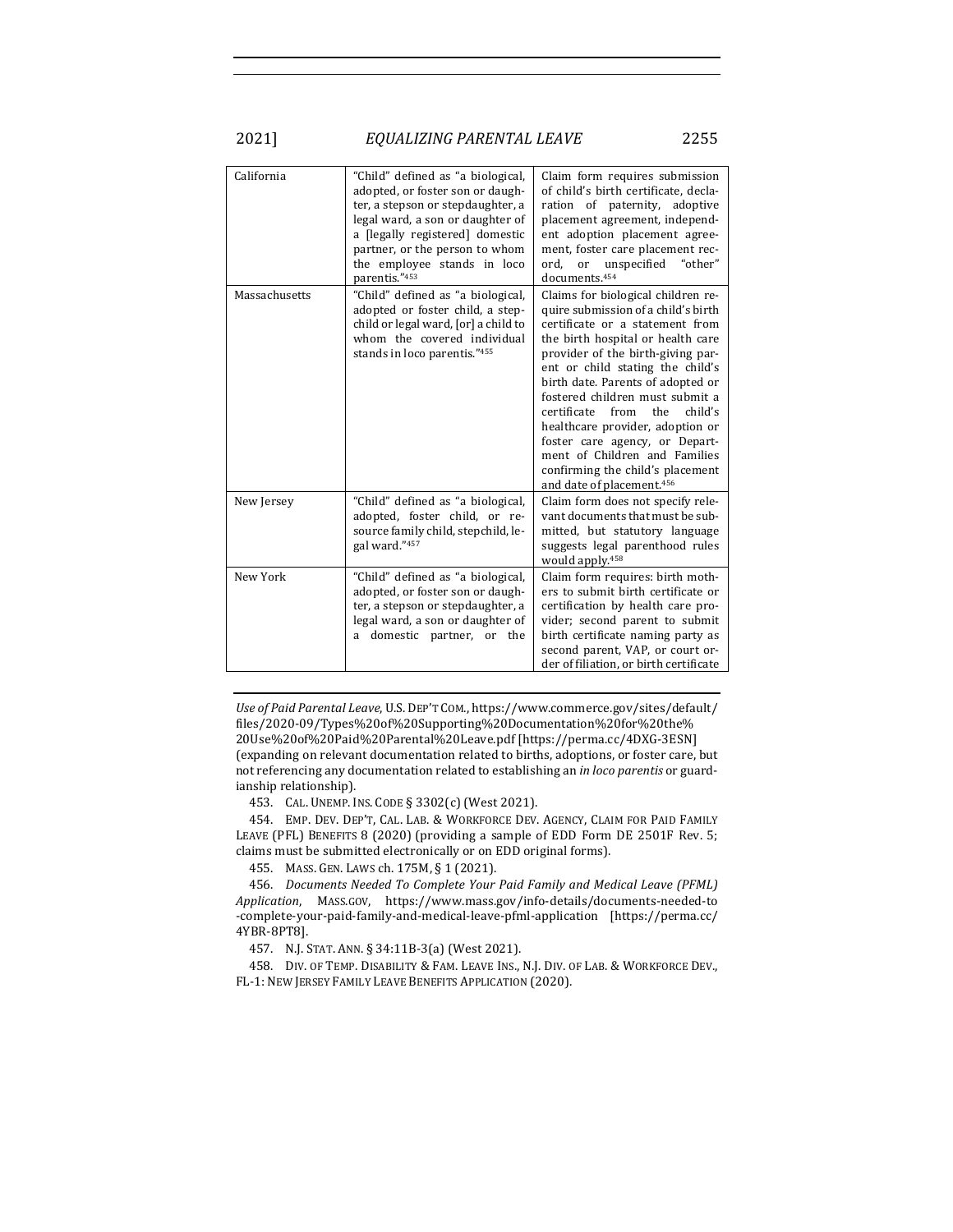2256 *MINNESOTA LAW REVIEW* [105:2175

|                  | person to whom the employee<br>stands in loco parentis."459                                                                                                                                                                                                                                              | together with legal documenta-<br>tion of marriage, civil union, or<br>domestic partnership to the birth<br>mother; foster placement letter;<br>or court documents establishing<br>adoption.460                                                                                                                                                                                                                                                   |
|------------------|----------------------------------------------------------------------------------------------------------------------------------------------------------------------------------------------------------------------------------------------------------------------------------------------------------|---------------------------------------------------------------------------------------------------------------------------------------------------------------------------------------------------------------------------------------------------------------------------------------------------------------------------------------------------------------------------------------------------------------------------------------------------|
| Rhode Island     | "Child" defined as "a biological,<br>adopted, or foster son or daugh-<br>ter, a stepson or stepdaughter, a<br>legal ward, a son or daughter of<br>a domestic partner, or a son or<br>daughter of an employee who<br>stands in loco parentis to that<br>child."461                                        | Claim form requires child's birth<br>certificate, proof of adoption, fos-<br>ter care placement, or proof of le-<br>gal guardianship.462                                                                                                                                                                                                                                                                                                          |
| Washington       | "Child" defined as a "a biological,<br>adopted, or foster child, a step-<br>child, a child's spouse, or a child<br>to whom the employee stands in<br>loco parentis, is a legal guardian,<br>or is a de facto parent, regardless<br>of age or dependency status."463                                      | Claim form for births requires<br>birth certificate, hospital records,<br>or a form signed by a health pro-<br>vider identifying up to two par-<br>ents. <sup>464</sup> Separate claim form for<br>adoption and foster placements<br>requires court documents or rel-<br>evant documentation from a so-<br>cial worker or an agency. <sup>465</sup>                                                                                               |
| Washington, D.C. | "Family member" defined, in<br>part, as "[a] biological, adopted,<br>or foster son or daughter, a step-<br>son or stepdaughter, a legal<br>ward, a son or daughter of a [le-<br>gally recognized] domestic part-<br>ner, or a person to whom an eli-<br>gible individual stands in loco<br>parentis."466 | Parental leave claim form re-<br>quires birth certificate, court doc-<br>ument indicating custody, Consu-<br>lar Report of Birth Abroad,<br>documents by medical providers,<br>or documents connected with an<br>adoption or foster placement. <sup>467</sup><br>The agency has also created a<br>claim form that can be used to<br>provide information about a fam-<br>ily relationship, including serving<br>in loco parentis, if the applicant |

459. N.Y. WORKERS' COMP. LAW § 201(16) (McKinney 2021).

460. N.Y. STATE, HOW TO REQUEST PAID FAMILY LEAVE 2 (2019).

461. 28 R.I. GEN. LAWS § 28-41-34(1) (2021).

462. R.I. DEP'T OF LAB. & TRAINING, TEMPORARY CAREGIVER INSURANCE (TCI) APPLICATION FOR BENEFITS 1 (2014).

463. WASH. REV. CODE § 50A.05.010(2) (2021).

464. WASH STATE EMP. SEC. DEP'T, CERTIFICATION OF BIRTH FORM 1 (2020).

465. *Before You Apply*, WASH. ST. PAID FAM. & MED. LEAVE, https://paidleave.wa .gov/get-ready-to-apply [https://perma.cc/54KQ-N74N].

466. D.C. CODE § 32-541.01(7)(A) (2021).

467. OFF. OF PAID FAM. LEAVE, D.C. DEP'T OF EMP. SERVS., PARENTAL LEAVE CLAIM FORM (PFL-2), at 1 (2020).